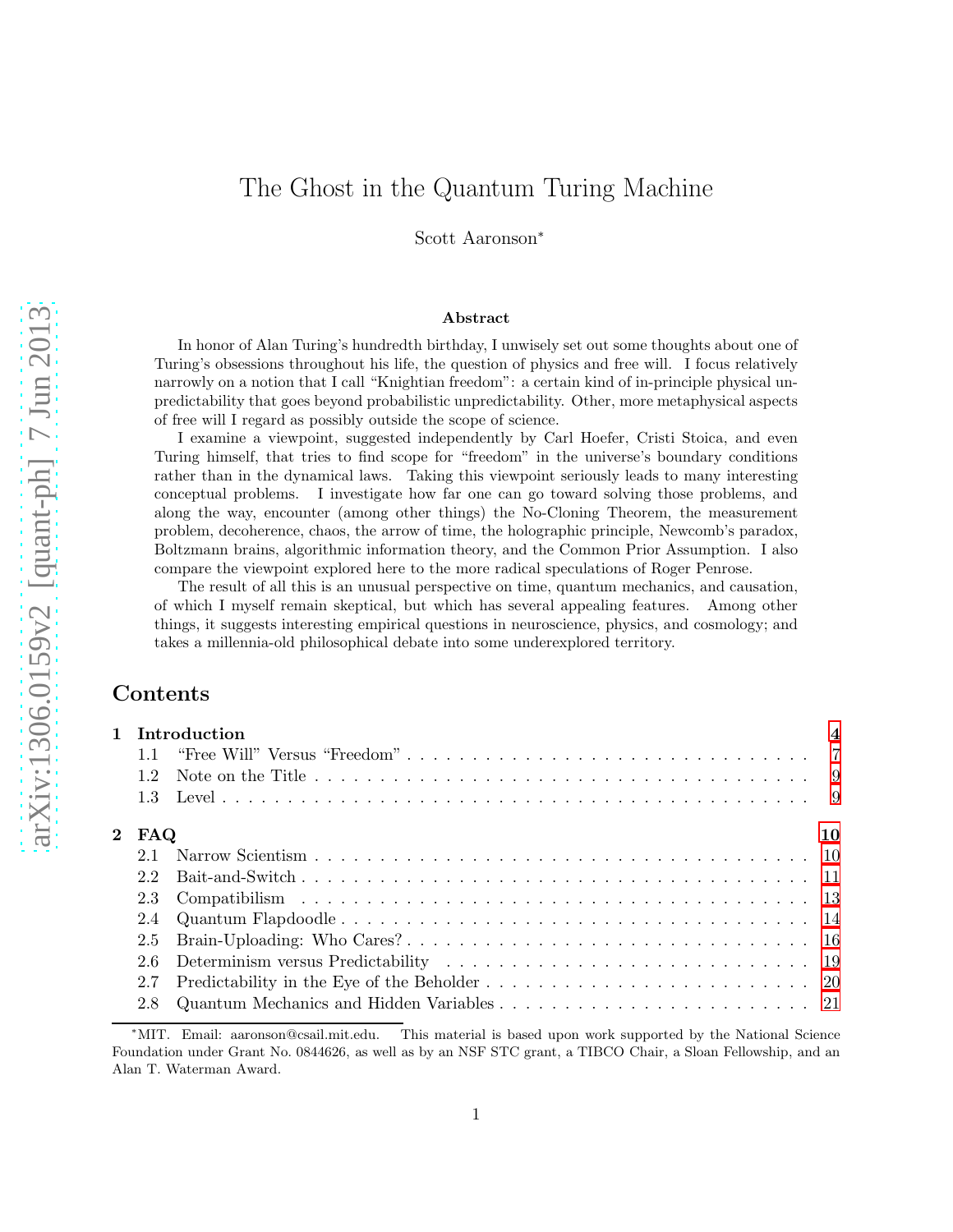|   | 2.9                                                                                                                                                                                                     | 23<br>24<br>25<br>26<br>28       |  |  |
|---|---------------------------------------------------------------------------------------------------------------------------------------------------------------------------------------------------------|----------------------------------|--|--|
| 3 | Knightian Uncertainty and Physics<br>3.1<br>3.2<br>Quantum Mechanics and the No-Cloning Theorem $\dots \dots \dots \dots \dots \dots \dots$<br>3.3<br>The Freebit Picture<br>3.4<br>3.5                 | 29<br>30<br>33<br>36<br>38<br>40 |  |  |
| 4 | Freedom from the Inside Out<br>4.1<br>4.2                                                                                                                                                               | 41<br>43<br>46                   |  |  |
| 5 | <b>Further Objections</b><br>5.1<br>5.2<br>5.3<br>The Gerbil Objection<br>the contract of the contract of the contract of the contract of the contract of the contract of the contract of<br>5.4<br>5.5 | 47<br>47<br>48<br>49<br>51<br>52 |  |  |
| 6 | <b>Comparison to Penrose's Views</b>                                                                                                                                                                    | 56                               |  |  |
| 7 | "Application" to Boltzmann Brains<br>7.1                                                                                                                                                                | 61<br>62                         |  |  |
| 8 | Indexicality and Freebits                                                                                                                                                                               | 62                               |  |  |
| 9 | Is The Freebit Picture Falsifiable?                                                                                                                                                                     | 65                               |  |  |
|   | 10 Conclusions                                                                                                                                                                                          | 67<br>69                         |  |  |
|   | 11 Acknowledgments                                                                                                                                                                                      |                                  |  |  |
|   | 12 Appendix: Defining "Freedom"                                                                                                                                                                         |                                  |  |  |
|   | 13 Appendix: Prediction and Kolmogorov Complexity                                                                                                                                                       |                                  |  |  |
|   | 14 Appendix: Knightian Quantum States                                                                                                                                                                   |                                  |  |  |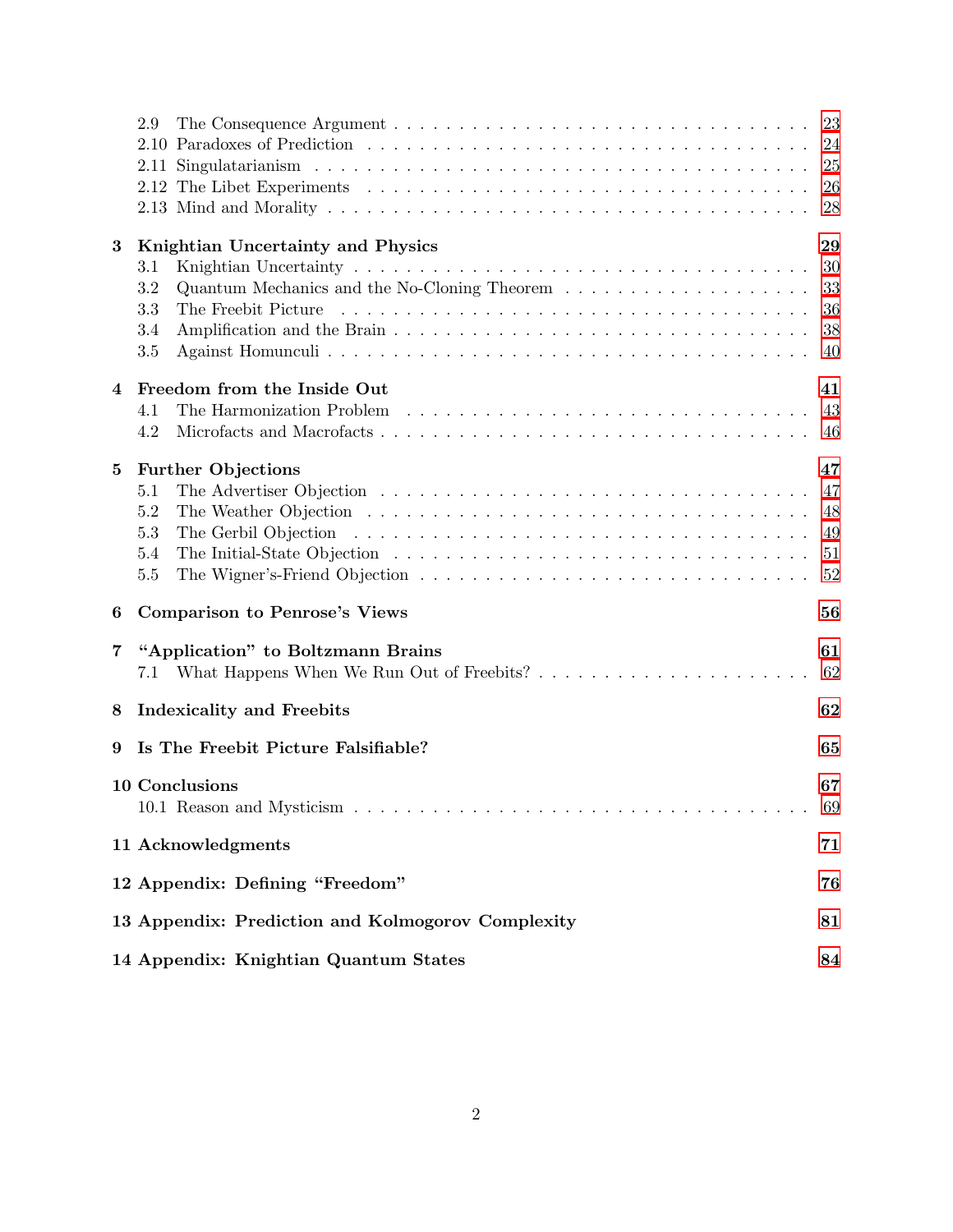Menages from the linear World 1434<br>III The lineare is the interior<br>IV Science is a Differential<br>IV Science is a Differential<br>Equation. Religion is a<br>Boundary Condition storly Ook the grantfultion Mada

Postcard from Alan M. Turing to Robin Gandy, March 1954 (reprinted in Hodges [\[43\]](#page-72-0)) It reads, in part:

Messages from the Unseen World The Universe is the interior of the Light Cone of the Creation Science is a Differential Equation. Religion is a Boundary Condition

"Arthur Stanley" refers to Arthur Stanley Eddington, whose books were a major early influence on Turing.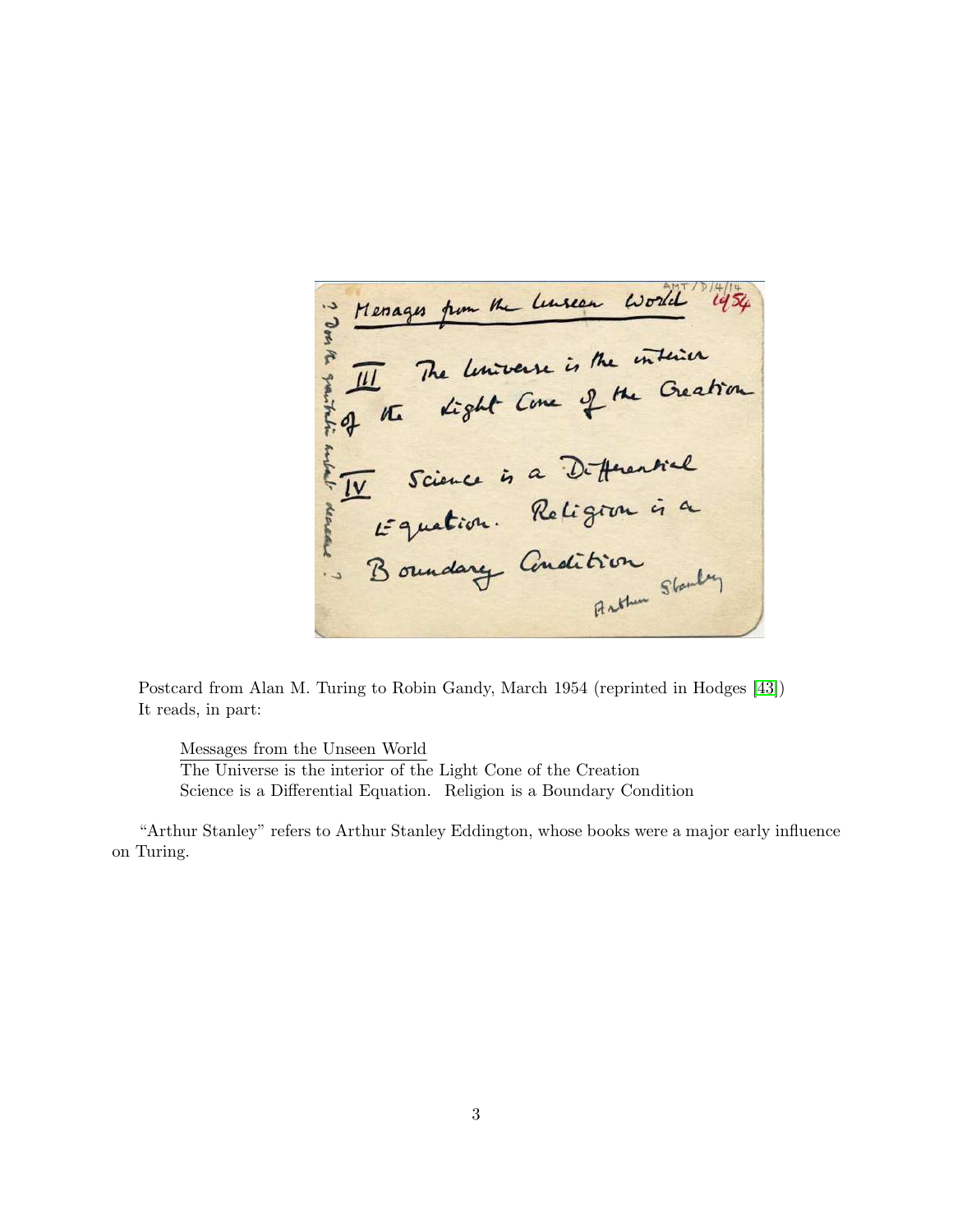# <span id="page-3-0"></span>1 Introduction

When I was a teenager, Alan Turing was at the top of my pantheon of scientific heroes, above even Darwin, Ramanujan, Einstein, and Feynman. Some of the reasons were obvious: the founding of computer science, the proof of the unsolvability of the Entscheidungsproblem, the breaking of the Nazi Enigma code, the unapologetic nerdiness and the near-martyrdom for human rights. But beyond the facts of his biography, I idolized Turing as an "über-reductionist": the scientist who had gone further than anyone before him to reveal the mechanistic nature of reality. Through his discovery of computational universality, as well as the Turing Test criterion for intelligence, Turing finally unmasked the pretensions of anyone who claimed there was anything more to mind, brain, or the physical world than the unfolding of an immense computation. After Turing, it seemed to me, one could assert with confidence that all our hopes, fears, sensations, and choices were just evanescent patterns in some sort of *cellular automaton*: that is, a huge array of bits, different in detail but not in essence from Conway's famous Game of Life, $\frac{1}{2}$  $\frac{1}{2}$  $\frac{1}{2}$  getting updated in time by simple, local, mechanistic rules.

So it's striking that Turing's own views about these issues, as revealed in his lectures as well as private correspondence, were much more complicated than my early caricature. As a teenager, Turing devoured the popular books of Sir Arthur Eddington, who was one of the first (though not, of course, the last!) to speculate about the implications of the then-ongoing quantum revolution in physics for ancient questions about mind and free will. Later, as a prize from his high school in 1932, Turing selected John von Neumann's just-published Mathematische Grundlagen der Quantenmechanik [\[65\]](#page-73-0): a treatise on quantum mechanics famous for its mathematical rigor, but also for its perspective that the collapse of the wavefunction ultimately involves the experimenter's mental state. As detailed by Turing biographer Andrew Hodges [\[43\]](#page-72-0), these early readings had a major impact on Turing's intellectual preoccupations throughout his life, and probably even influenced his 1936 work on the theory of computing.

Turing also had a more personal reason for worrying about these "deep" questions. In 1930, Christopher Morcom—Turing's teenage best friend, scientific peer, and (probably) unrequited love—died from tuberculosis, sending a grief-stricken Turing into long ruminations about the nature of personal identity and consciousness. Let me quote from a remarkable disquisition, entitled "Nature of Spirit," that the 19-year-old Turing sent in 1932 to Christopher Morcom's mother.

It used to be supposed in Science that if everything was known about the Universe at any particular moment then we can predict what it will be through all the future. This idea was really due to the great success of astronomical prediction. More modern science however has come to the conclusion that when we are dealing with atoms and electrons we are quite unable to know the exact state of them; our instruments being made of atoms and electrons themselves. The conception then of being able to know

<span id="page-3-1"></span><sup>&</sup>lt;sup>1</sup>Invented by the mathematician John Conway in 1970, the Game of Life involves a large two-dimensional array of pixels, with each pixel either "live" or "dead." At each (discrete) time step, the pixels get updated via a deterministic rule: each live pixel "dies" if less than 2 or more than 3 of its 8 neighbors were alive, and each dead pixel "comes alive" if exactly 3 of its 8 neighbors were alive. 'Life' is famous for the complicated, unpredictable patterns that typically arise from a simple starting configuration and repeated application of the rules. Conway (see [\[53\]](#page-73-1)) has expressed certainty that, on a large enough Life board, living beings would arise, who would then start squabbling over territory and writing learned PhD theses! Note that, with an exponentially-large Life board (and, say, a uniformly-random initial configuration), Conway's claim is vacuously true, in the sense that one could find essentially any regularity one wanted just by chance. But one assumes that Conway meant something stronger.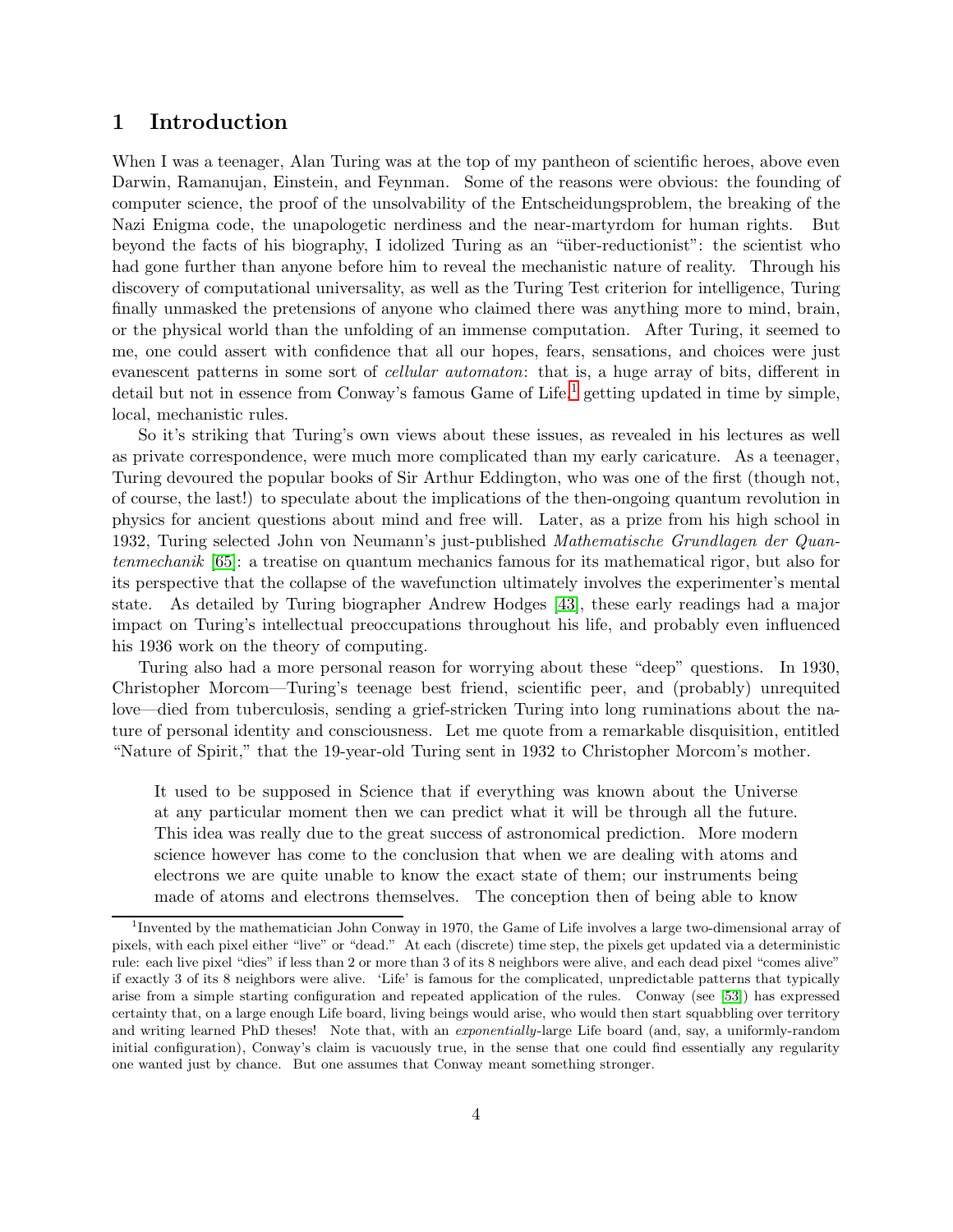the exact state of the universe then really must break down on the small scale. This means then that the theory which held that as eclipses etc. are predestined so were all our actions breaks down too. We have a will which is able to determine the action of the atoms probably in a small portion of the brain, or possibly all over it. The rest of the body acts so as to amplify this. (Quoted in Hodges [\[43\]](#page-72-0))

The rest of Turing's letter discusses the prospects for the survival of the "spirit" after death, a topic with obvious relevance to Turing at that time. In later years, Turing would eschew that sort of mysticism. Yet even in a 1951 radio address defending the possibility of human-level artificial intelligence, Turing still brought up Eddington, and the possible limits on prediction of human brains imposed by the uncertainty principle:

If it is accepted that real brains, as found in animals, and in particular in men, are a sort of machine it will follow that our digital computer suitably programmed, will behave like a brain. [But the argument for this conclusion] involves several assumptions which can quite reasonably be challenged. [It is] necessary that this machine should be of the sort whose behaviour is in principle predictable by calculation. We certainly do not know how any such calculation should be done, and it was even argued by Sir Arthur Eddington that on account of the indeterminacy principle in quantum mechanics no such prediction is even theoretically possible.<sup>[2](#page-4-0)</sup> (Reprinted in Shieber  $[80]$ )

Finally, two years after his sentencing for "homosexual indecency," and a few months before his tragic death by self-poisoning, Turing wrote the striking aphorisms that I quoted earlier: "The universe is the interior of the light-cone of the Creation. Science is a differential equation. Religion is a boundary condition."

The reason I'm writing this essay is that I *think* I now understand what Turing could have meant by these remarks. Building on ideas of Hoefer [\[45\]](#page-72-1), Stoica [\[85\]](#page-74-1), and others, I'll examine a perspective—which I call the "freebit perspective," for reasons to be explained later—that locates a nontrivial sort of freedom in the universe's boundary conditions, even while embracing the mechanical nature of the time-evolution laws. We'll find that a central question, for this perspective, is how well complicated biological systems like human brains can actually be predicted: not by hypothetical Laplace demons, but by prediction devices compatible with the laws of physics. It's in the discussion of this predictability question (and only there) that quantum mechanics enters the story.

Of course, the idea that quantum mechanics might have something to do with free will is not new; neither are the problems with that idea or the controversy surrounding it. While I chose Turing's postcard for the opening text of this essay, I also could have chosen a striking claim by Niels Bohr, from a 1932 lecture about the implications of Heisenberg's uncertainty principle:

[W]e should doubtless kill an animal if we tried to carry the investigation of its organs so far that we could tell the part played by the single atoms in vital functions. In

<span id="page-4-0"></span><sup>&</sup>lt;sup>2</sup>As Hodges (personal communication) points out, it's interesting to contrast these remarks with a view Turing had expressed just a year earlier, in "Computing Machinery and Intelligence" [\[89\]](#page-75-1): "It is true that a discrete-state machine must be different from a continuous machine. But if we adhere to the conditions of the imitation game, the interrogator will not be able to take any advantage of this difference." Note that there's no actual contradiction between this statement and the one about the uncertainty principle, especially if we distinguish (as I will) between simulating a particular brain and simulating some brain-like entity able to pass the Turing test. However, I'm not aware of any place where Turing explicitly makes that distinction.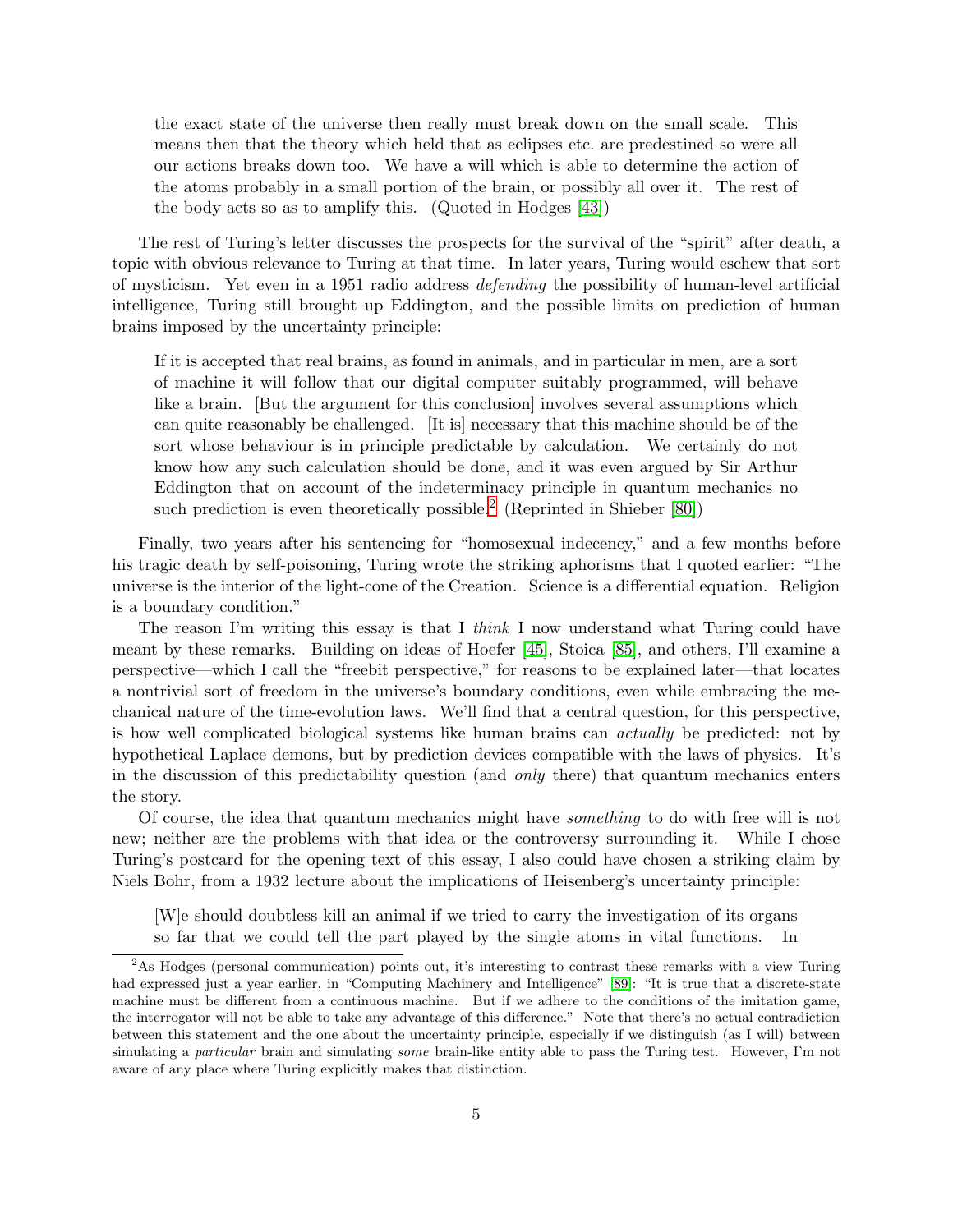every experiment on living organisms there must remain some uncertainty as regards the physical conditions to which they are subjected, and the idea suggests itself that the minimal freedom we must allow the organism will be just large enough to permit it, so to say, to hide its ultimate secrets from us. (Reprinted in [\[17\]](#page-71-0))

Or this, from the physicist Arthur Compton:

A set of known physical conditions is not adequate to specify precisely what a forthcoming event will be. These conditions, insofar as they can be known, define instead a range of possible events from among which some particular event will occur. When one exercises freedom, by his act of choice he is himself adding a factor not supplied by the physical conditions and is thus himself determining what will occur. That he does so is known only to the person himself. From the outside one can see in his act only the working of physical law. [\[24\]](#page-71-1)

I want to know:

Were Bohr and Compton right or weren't they? Does quantum mechanics (specifically, say, the No-Cloning Theorem or the uncertainty principle) put interesting limits on an external agent's ability to scan, copy, and predict human brains and other complicated biological systems, or doesn't it?

Of course, one needs to spell out carefully what one means by "interesting limits," an "external agent," the "ability to scan, copy, and predict," and so forth.<sup>[3](#page-5-0)</sup> But once that's done, I regard the above as an unsolved scientific question, and a big one. Many people seem to think the answer is obvious (though they disagree on what it is!), or else they reject the question as meaningless, unanswerable, or irrelevant. In this essay I'll argue strongly for a different perspective: that we can easily imagine worlds consistent with quantum mechanics (and all other known physics and biology) where the answer to the question is yes, and other such worlds where the answer is no. And we don't yet know which kind we live in. The most we can say is that, like P versus NP or nature of quantum gravity, the question is well beyond our current ability to answer.

Furthermore, the two kinds of world lead, not merely to different philosophical stances, but to different visions of the remote future. Will our descendants all choose to upload themselves into a digital hive-mind, after a "technological singularity" that makes such things possible? Will they then multiply themselves into trillions of perfect computer-simulated replicas, living in various simulated worlds of their own invention, inside of which there might be further simulated worlds with still more replicated minds? What will it be like to exist in so many manifestations: will each copy have its own awareness, or will they comprise a single awareness that experiences trillions of times more than we do? Supposing all this to be possible, is there any reason why our descendants might want to hold back on it?

Now, if it turned out that Bohr and Compton were wrong—that human brains were as probabilistically predictable by external agents as ordinary digital computers equipped with randomnumber generators—then the freebit picture that I explore in this essay would be falsified, to whatever extent it says anything interesting. It should go without saying that I see the freebit picture's vulnerability to future empirical findings as a feature rather than a bug.

<span id="page-5-0"></span> $3\,\mathrm{My}$  own attempt to do so is in Appendix [12.](#page-75-0)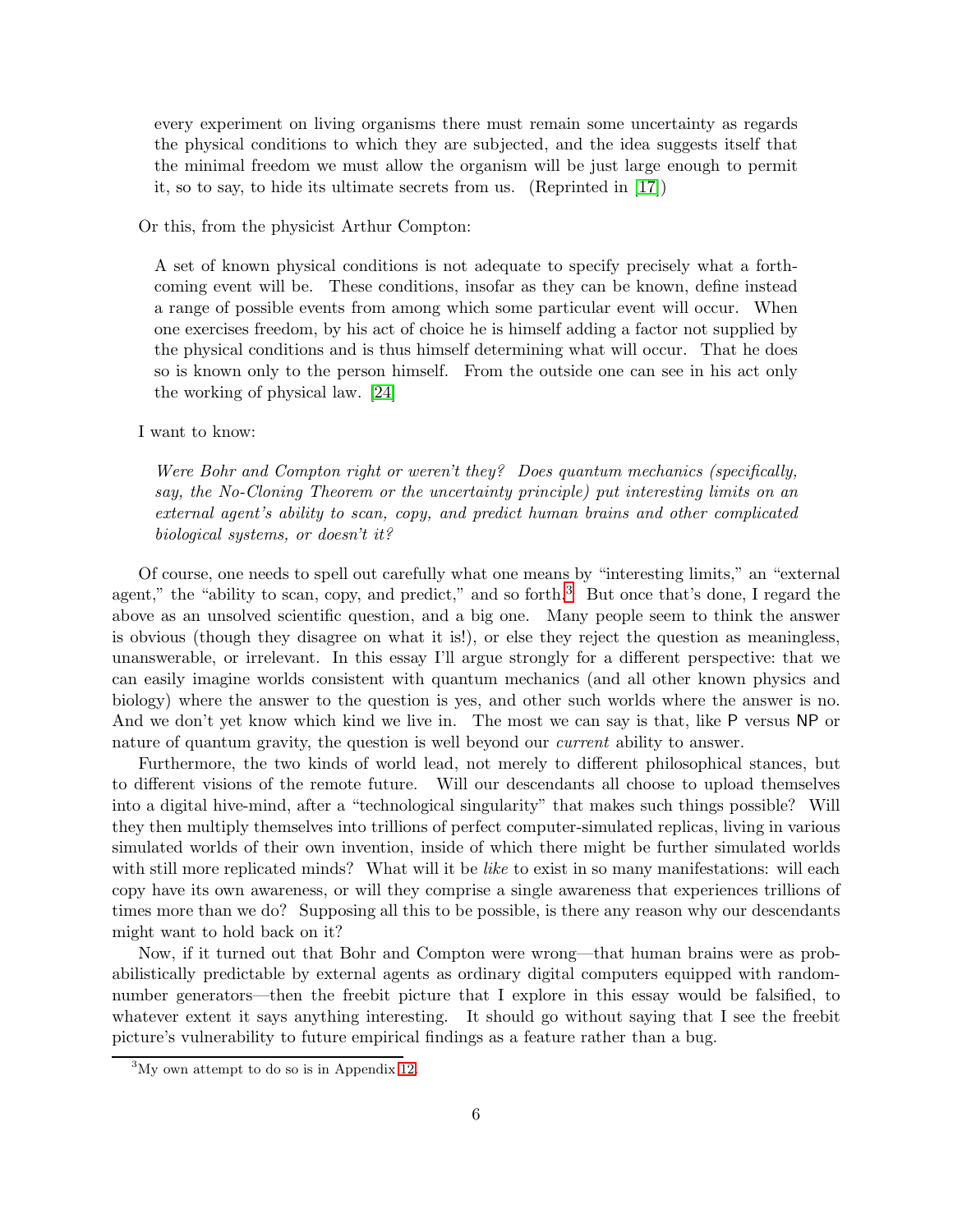In summary, I'll make no claim to show here that the freebit picture is *true*. I'll confine myself to two weaker claims:

- (1) That the picture is sensible (or rather, not obviously much crazier than the alternatives): many considerations one might think would immediately make a hash of this picture, fail to do so for interesting reasons.
- (2) That the picture is falsifiable: there are open empirical questions that need to turn out one way rather than another, for this picture to stand even a chance of working.

I ask others to take this essay as I do: as an exercise in what physicists call model-building. I want to see how far I can get in thinking about time, causation, predictability, and quantum mechanics in a certain unusual but apparently-consistent way. "Resolving" the millennia-old free will debate isn't even on the table! The most I can hope for, if I'm lucky, is to construct a model whose strengths and weaknesses help to move the debate slightly forward.

### <span id="page-6-0"></span>1.1 "Free Will" Versus "Freedom"

There's one terminological issue that experience has shown I need to dispense with before anything else. In this essay, I'll sharply distinguish between "free will" and another concept that I'll call "freedom," and will mostly concentrate on the latter.

By "free will," I'll mean a metaphysical attribute that I hold to be largely outside the scope of science—and which I can't even define clearly, except to say that, if there's an otherwise-undefinable thing that people have tried to get at for centuries with the phrase "free will," then free will is that thing! More seriously, as many philosophers have pointed out, "free will" seems to combine two distinct ideas: first, that your choices are "free" from any kind of external constraint; and second, that your choices are not arbitrary or capricious, but are "willed by you." The second idea—that of being "willed by you"—is the one I consider outside the scope of science, for the simple reason that no matter what the empirical facts were, a skeptic could always deny that a given decision was "really" yours, and hold the true decider to have been God, the universe, an impersonating demon, etc. I see no way to formulate, in terms of observable concepts, what it would even mean for such a skeptic to be right or wrong.

But crucially, the situation seems different if we set aside the "will" part of free will, and consider only the "free" part. Throughout, I'll use the term freedom, or Knightian freedom, to mean a certain strong kind of physical unpredictability: a lack of determination, even probabilistic determination, by knowable external factors. That is, a physical system will be "free" if and only if it's unpredictable in a sufficiently strong sense, and "freedom" will simply be that property possessed by free systems. A system that's not "free" will be called "mechanistic."

Many issues arise when we try to make the above notions more precise. For one thing, we need a definition of unpredictability that does not encompass the "merely probabilistic" unpredictability of (say) a photon or a radioactive atom—since, as I'll discuss in Section [3,](#page-28-0) I accept the oftenmade point that that kind of unpredictability has nothing to do with what most people would call "freedom," and is fully compatible with a system's being "mechanistic." Instead, we'll want what economists call "Knightian" unpredictability, meaning unpredictability that we lack a reliable way even to quantify using probability distributions. Ideally, our criteria for Knightian unpredictability will be so stringent that they won't encompass systems like the Earth's weather—for which, despite the presence of chaos, we arguably can give very well-calibrated probabilistic forecasts.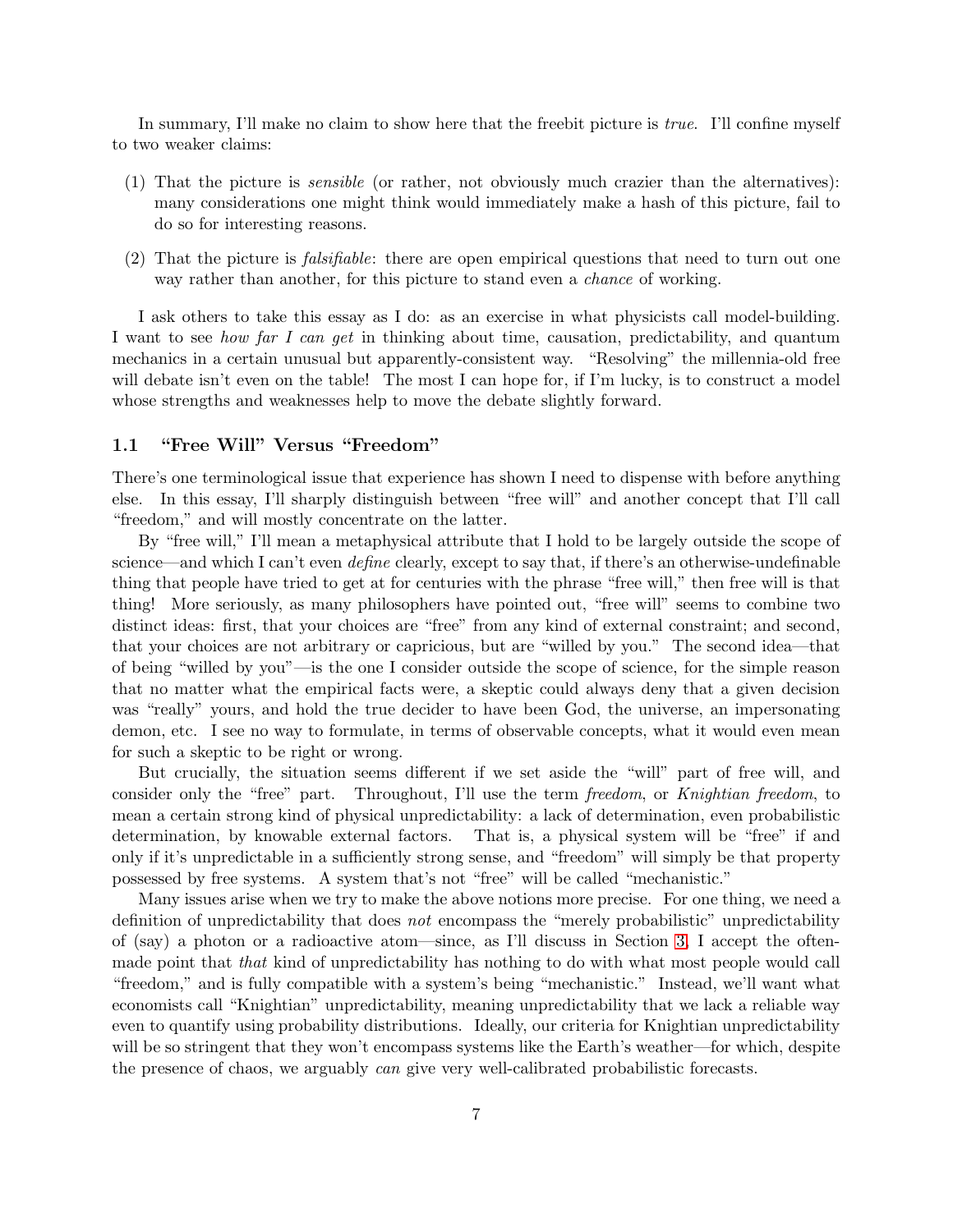A second issue is that unpredictability seems observer-relative: a system that's unpredictable to one observer might be perfectly predictable to another. This is the reason why, throughout this essay, I'll be interested less in particular methods of prediction than in the best predictions that could ever be made, consistent both with the laws of physics and with the need not to destroy the system being studied.

This brings us to a third issue: it's not obvious what should count as "destroying" the system, or which interventions a would-be predictor should or shouldn't be allowed to perform. For example, in order to ease the prediction of a human brain, should a predictor first be allowed to replace each neuron by a "functionally-equivalent" microchip? How would we decide whether the microchip was functionally equivalent to the neuron?

I'll offer detailed thoughts about these issues in Appendix [12.](#page-75-0) For now, though, the point I want to make is that, once we do address these issues, it seems to me that "freedom"—in the sense of Knightian unpredictability by any external physical observer—is perfectly within the scope of science. We're no longer talking about ethics, metaphysics, or the use of language: only about whether such-and-such a system is or isn't physically predictable in the relevant way! A similar point was recently made forcefully by the philosopher Mark Balaguer [\[9\]](#page-70-1), in his interesting book Free Will as an Open Scientific Problem. (However, while I strongly agree with Balaguer's basic thesis, as discussed above I reject any connection between freedom and "merely probabilistic" unpredictability, whereas Balaguer seems to accept such a connection.)

Surprisingly, my experience has been that many scientifically-minded people will happily accept that humans plausibly are physically unpredictable in the relevant sense. Or at least, they'll accept my own position, that whether humans are or aren't so predictable is an empirical question whose answer is neither obvious nor known. Again and again, I've found, people will concede that chaos, the No-Cloning Theorem, or some other phenomenon might make human brains physically unpredictable—indeed, they'll seem oddly indifferent to the question of whether they do or don't! But they'll never fail to add: "even if so, who cares? we're just talking about unpredictability! that obviously has nothing to do with free will!"

For my part, I grant that free will can't be *identified* with unpredictability, without doing violence to the usual meanings of those concepts. Indeed, it's precisely because I grant this that I write, throughout the essay, about "freedom" (or "Knightian freedom") rather than "free will." I insist, however, that unpredictability has *something* to do with free will—in roughly the same sense that verbal intelligence has something to do with consciousness, or optical physics has something to do with subjectively-perceived colors. That is, some people might see unpredictability as a pale empirical shadow of the "true" metaphysical quality, free will, that we really want to understand. But the great lesson of the scientific revolution, going back to Galileo, is that understanding the "empirical shadow" of something is vastly better than not understanding the thing at all! Furthermore, the former might already be an immense undertaking, as understanding human intelligence and the physical universe turned out to be (even setting aside the "mysteries" of consciousness and metaphysics). Indeed I submit that, for the past four centuries, "start with the shadow" has been a spectacularly fruitful approach to unravelling the mysteries of the universe: one that's succeeded where greedy attempts to go behind the shadow have failed. If one likes, the goal of this essay is to explore what happens when one applies a "start with the shadow" approach to the free-will debate.

Personally, I'd go even further than claiming a vague connection between unpredictability and free will. Just as displaying intelligent behavior (by passing the Turing Test or some other means)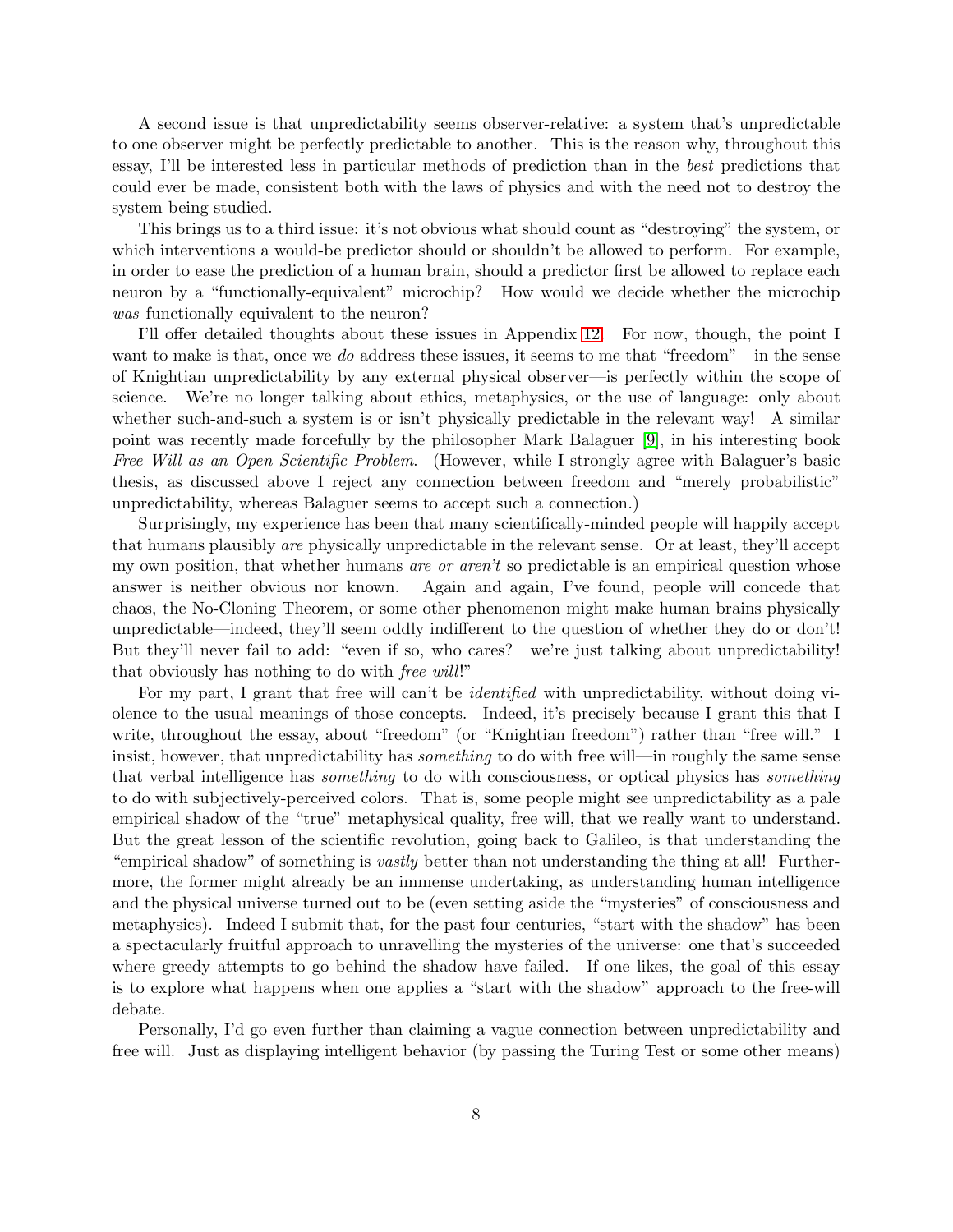might be thought a necessary condition for consciousness if not a sufficient one, so I tend to see Knightian unpredictability as a necessary condition for free will. In other words, if a system were completely predictable (even probabilistically) by an outside entity—not merely in principle but in practice—then I find it hard to understand why we'd still want to ascribe "free will" to the system. Why not admit that we now fully understand what makes this system tick?

However, I'm aware that many people sharply reject the idea that unpredictability is a necessary condition for free will. Even if a computer in another room perfectly predicted all of their actions, days in advance, these people would still call their actions "free," so long as "they themselves chose" the actions that the computer also predicted for them. In Section [2.5,](#page-15-0) I'll explore some of the difficulties that this position leads to when carried to science-fiction conclusions. For now, though, it's not important to dispute the point. I'll happily settle for the weaker claim that unpredictability has something to do with free will, just as intelligence has something to do with consciousness. More precisely: in both cases, even when people think they're asking purely philosophical questions about the latter concept, much of what they want to know often turns out to hinge on "grubby empirical questions" about the former concept!<sup>[4](#page-8-2)</sup> So if the philosophical questions seem too ethereally inaccessible, then we might as well focus for a while on the scientific ones.

### <span id="page-8-0"></span>1.2 Note on the Title

The term "ghost in the machine" was introduced in 1949 by Gilbert Ryle [\[73\]](#page-74-2). His purpose was to ridicule the notion of a "mind-substance": a mysterious entity that exists outside of space and ordinary physical causation; has no size, weight, or other material properties; is knowable by its possessor with absolute certainty (while the minds of others are not so knowable); and somehow receives signals from the brain and influences the brain's activity, even though it's nowhere to be found in the brain. Meanwhile, a quantum Turing machine, defined by Deutsch [\[30\]](#page-71-2) (see also Bernstein and Vazirani [\[13\]](#page-71-3)), is a Turing machine able to exploit the principle of quantum superposition. As far as anyone knows today [\[2\]](#page-70-2), our universe seems to be efficiently simulable by—or even "isomorphic to"—a quantum Turing machine, which would take as input the universe's quantum initial state (say, at the Big Bang), then run the evolution equations forward.

### <span id="page-8-1"></span>1.3 Level

Most of this essay should be accessible to any educated reader. In a few sections, though, I assume familiarity with basic concepts from quantum mechanics, or (less often) relativity, thermodynamics, Bayesian probability, or theoretical computer science. When I do review concepts from those fields, I usually focus only on the ones most relevant to whatever point I'm making. To do otherwise would make the essay even more absurdly long than it already is! Readers seeking an accessible introduction to some of the established theories invoked in this essay might enjoy my recent book Quantum Computing Since Democritus [\[4\]](#page-70-3).[5](#page-8-3)

<span id="page-8-2"></span><sup>&</sup>lt;sup>4</sup>A perfect example of this phenomenon is provided by the countless people who claim that even if a computer program passed the Turing Test, it still wouldn't be conscious—and then, without batting an eye, defend that claim using arguments that presuppose that the program couldn't pass the Turing Test after all! ("Sure, the program might solve math problems, but it could never write love poetry," etc. etc.) The temptation to hitch metaphysical claims to empirical ones, without even realizing the chasm one is crossing, seems incredibly strong.

<span id="page-8-3"></span><sup>&</sup>lt;sup>5</sup>For the general reader, other good background reading for this essay might include From Eternity to Here by Sean Carroll [\[20\]](#page-71-4), The Beginning of Infinity by David Deutsch [\[31\]](#page-72-2), The Emperor's New Mind by Roger Penrose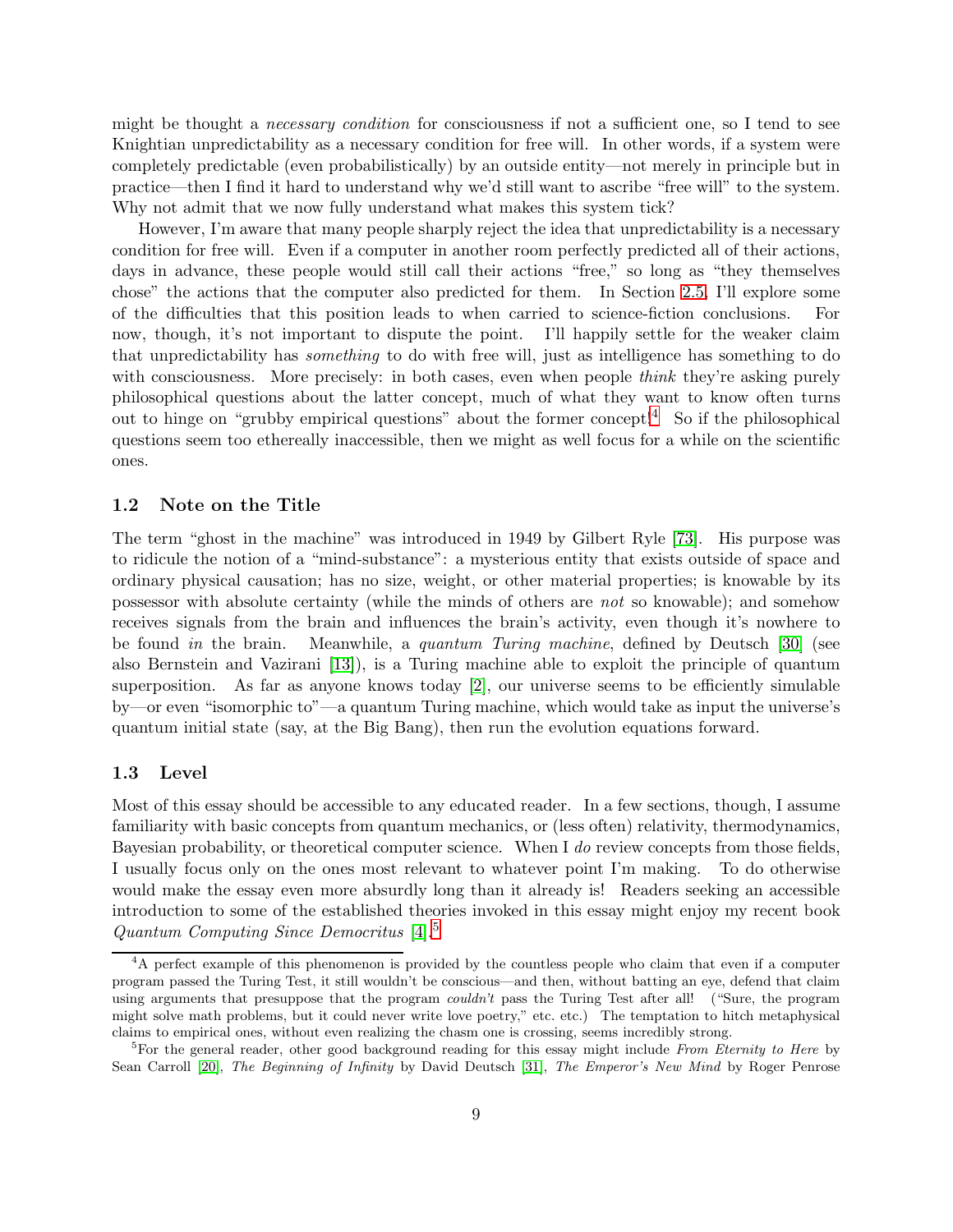In the main text, I've tried to keep the discussion extremely informal. I've found that, with a contentious subject like free will, mathematical rigor (or the pretense of it) can easily obfuscate more than it clarifies. However, for interested readers, I did put some more technical material into appendices: a suggested formalization of "Knightian freedom" in Appendix [12;](#page-75-0) some observations about prediction, Kolmogorov complexity, and the universal prior in Appendix [13;](#page-80-0) and a suggested formalization of the notion of "freebits" in Appendix [3.1.](#page-29-0)

# <span id="page-9-0"></span>2 FAQ

In discussing a millennia-old conundrum like free will, a central difficulty is that *almost everyone* already knows what he or she thinks—even if the certainties that one person brings to the discussion are completely at odds with someone else's. One practical consequence is that, no matter how I organize this essay, I'm bound to make a large fraction of readers impatient; some will accuse me of dodging the real issues by dwelling on irrelevancies. So without further ado, I'll now offer a "Frequently Asked Questions" list. In the thirteen questions below, I'll engage determinists, compatibilists, and others who might have strong a priori reasons to be leery of my whole project. I'll try to clarify my areas of agreement and disagreement, and hopefully convince the skeptics to read further. Then, after developing my own ideas in Sections [3](#page-28-0) and [4,](#page-40-0) I'll come back and address still further objections in Section [5.](#page-46-0)

### <span id="page-9-1"></span>2.1 Narrow Scientism

For thousands of years, the free-will debate has encompassed moral, legal, phenomenological, and even theological questions. You seem to want to sweep all of that away, and focus exclusively on what would some would consider a narrow scientific issue having to do with physical predictability. Isn't that presumptuous?

On the contrary, it seems presumptuous not to limit my scope! Since it's far beyond my aims and abilities to address all aspects of the free-will debate, as discussed in Section [1.1](#page-6-0) I decided to focus on one issue: the physical and technological questions surrounding how well human and animal brains can ever be predicted, in principle, by external entities that also want to keep those brains alive. I focus on this for several reasons: because it seems underexplored; because I might have something to say about it; and because even if what I say is wrong, the predictability issue has the appealing property that *progress* on it seems possible. Indeed, even if one granted—which I don't—that the predictability issue had nothing to do with the "true" mystery of free will, I'd still care about the former at least as much as I cared about the latter!

However, in the interest of laying all my cards on the table, let me offer some brief remarks on the moral, legal, phenomenological, and theological aspects of free will.

On the moral and legal aspects, my own view is summed up beautifully by the Ambrose Bierce poem:

There's no free will, says the philosopher To hang is most unjust. There's no free will, assent the officers

[<sup>\[67\]</sup>](#page-73-2), or Free Will as an Open Scientific Problem by Mark Balaguer [\[9\]](#page-70-1). Obviously, none of these authors necessarily endorse everything I say (or vice versa)! What the books have in common is simply that they explain one or more concepts invoked in this essay in much more detail than I do.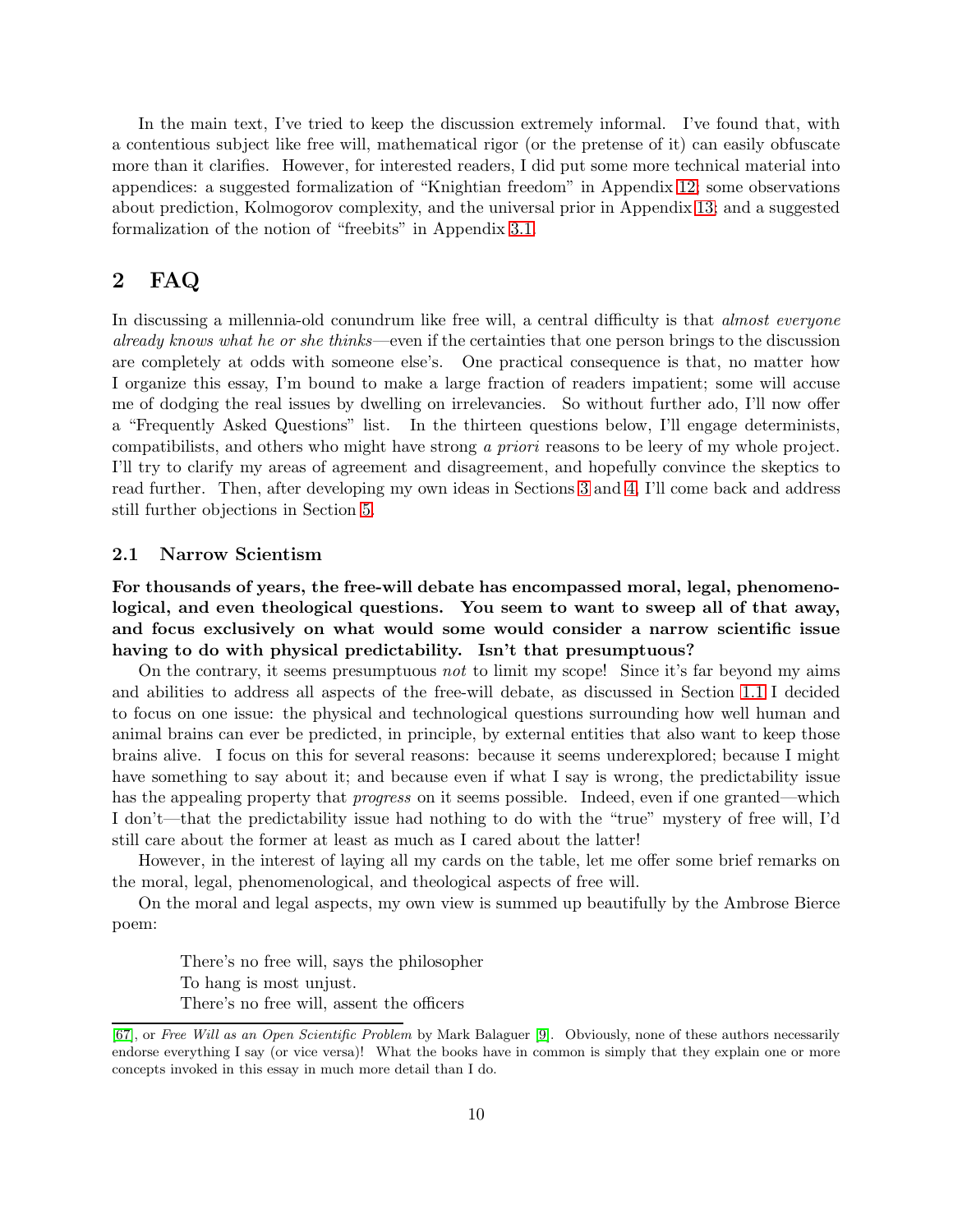### We hang because we must. [\[14\]](#page-71-5)

For the foreseeable future, I can't see that the legal or practical implications of the free-will debate are nearly as great as many commentators have made them out to be, for the simple reason that (as Bierce points out) any implications would apply "symmetrically," to accused and accuser alike.

But I would go further: I've found many discussions about free will and legal responsibility to be downright patronizing. The subtext of such discussions usually seems to be:

We, the educated, upper-class people having this conversation, *should* accept that the entire concept of "should" is quaint and misguided, when it comes to the uneducated, lower-class sorts of people who commit crimes. Those poor dears' upbringing, brain chemistry, and so forth absolve them of any real responsibility for their crimes: the notion that they had the "free will" to choose otherwise is just naïve. My friends and I are right because we accept that enlightened stance, while other educated people are wrong because they fail to accept it. For us educated people, of course, the relevance of the categories "right" and "wrong" requires no justification or argument.

#### Or conversely:

Whatever the truth, we educated people *should* maintain that all people are responsible for their choices—since otherwise, we'd have no basis to punish the criminals and degenerates in our midst, and civilization would collapse. For us, of course, the meaningfulness of the word "should" in the previous sentence is not merely a useful fiction, but is clear as day.

On the phenomenological aspects of free will: if someone claimed to know, from introspection, either that free will exists or that it doesn't exist, then of course I could never refute that person to his or her satisfaction. But precisely because one can't decide between conflicting introspective reports, in this essay I'll be exclusively interested in what can be learned from scientific observation and argument. Appeals to inner experience—including my own and the reader's—will be out of bounds. Likewise, while it might be impossible to avoid grazing the "mystery of consciousness" in a discussion of human predictability, I'll do my best to avoid addressing that mystery head-on.

On the theological aspects of free will: probably the most relevant thing to say is that, even if there existed an omniscient God who knew all of our future choices, that fact wouldn't concern us in this essay, unless God's knowledge could somehow be made manifest in the physical world, and used to predict our choices. In that case, however, we'd no longer be talking about "theological" aspects of free will, but simply again about scientific aspects.

#### <span id="page-10-0"></span>2.2 Bait-and-Switch

### Despite everything you said in Section [1.1,](#page-6-0) I'm still not convinced that we can learn anything about free will from an analysis of unpredictability. Isn't that a shameless "bait-and-switch"?

Yes, but it's a shameless bait-and-switch with a distinguished history! I claim that, whenever it's been possible to make definite progress on ancient philosophical problems, such progress has almost always involved a similar "bait-and-switch." In other words: one replaces an unanswerable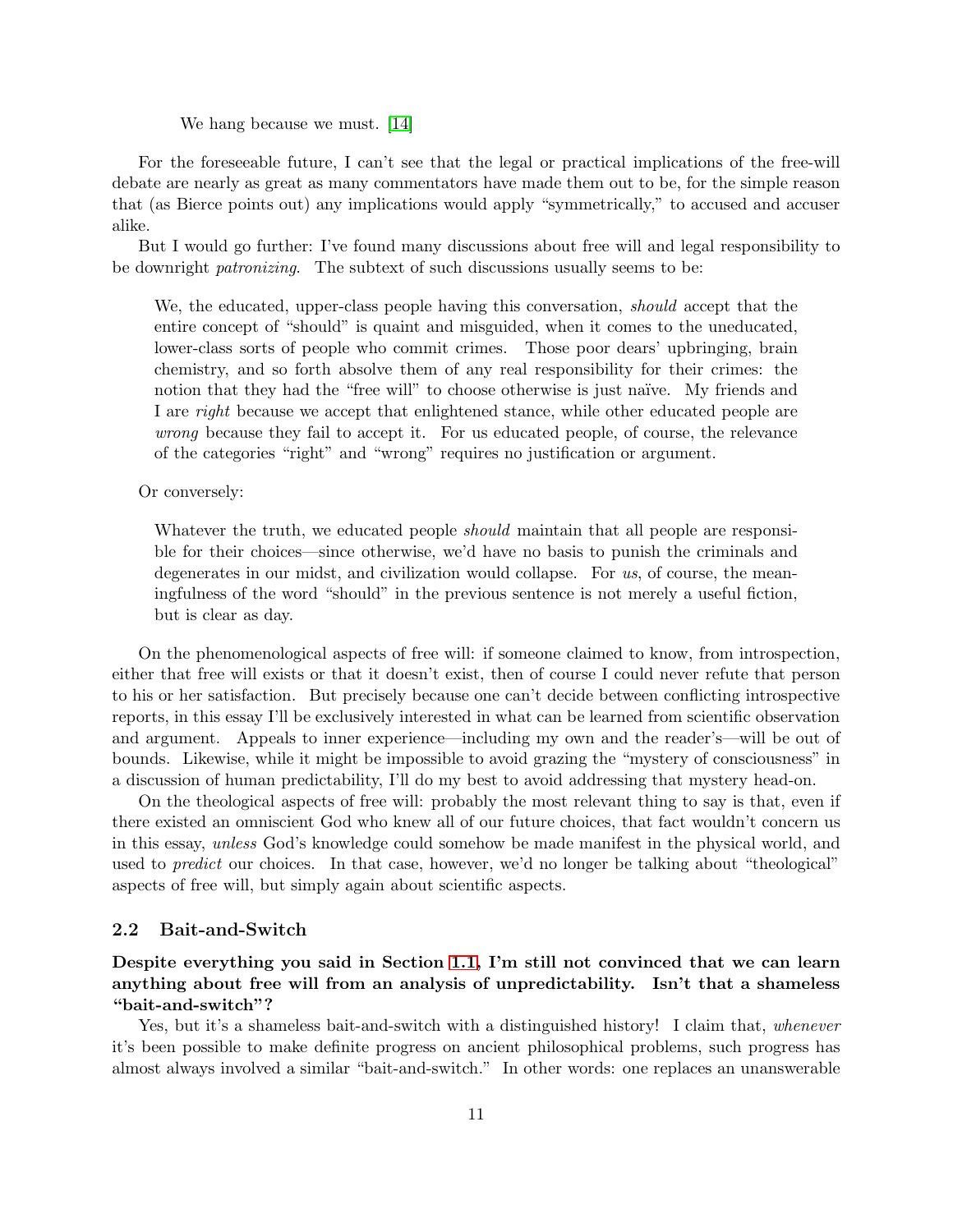philosophical riddle Q by a "merely" scientific or mathematical question  $Q'$ , which captures part of what people have wanted to know when they've asked  $Q$ . Then, with luck, one solves  $Q'$ .

Of course, even if Q′ is solved, centuries later philosophers might still be debating the exact relation between Q and  $Q'$ ! And further exploration might lead to *other* scientific or mathematical questions— $Q''$ ,  $Q'''$ , and so on—which capture aspects of Q that  $Q'$  left untouched. But from my perspective, this process of "breaking off" answerable parts of unanswerable riddles, then trying to answer those parts, is the closest thing to philosophical progress that there is.

Successful examples of this breaking-off process fill intellectual history. The use of calculus to treat infinite series, the link between mental activity and nerve impulses, natural selection, set theory and first-order logic, special relativity, Gödel's theorem, game theory, information theory, computability and complexity theory, the Bell inequality, the theory of common knowledge, Bayesian causal networks—each of these advances addressed questions that could rightly have been called "philosophical" before the advance was made. And after each advance, there was still plenty for philosophers to debate about truth and provability and infinity, space and time and causality, probability and information and life and mind. But crucially, it seems to me that the technical advances transformed the philosophical discussion as philosophical discussion itself rarely transforms it! And therefore, if such advances don't count as "philosophical progress," then it's not clear that anything should.

Appropriately for this essay, perhaps the best precedent for my bait-and-switch is the Turing Test. Turing began his famous 1950 paper "Computing Machinery and Intelligence" [\[89\]](#page-75-1) with the words:

I propose to consider the question, "Can machines think?"

But after a few pages of ground-clearing, he wrote:

The original question, "Can machines think?" I believe to be too meaningless to deserve discussion.

So with legendary abruptness, Turing simply *replaced* the original question by a different one: "Are there imaginable digital computers which would do well in the imitation game"—i.e., which would successfully fool human interrogators in a teletype conversation into *thinking* they were human? Though some writers would later accuse Turing of conflating intelligence with the "mere" simulation" of it, Turing was perfectly clear about what he was doing:

I shall replace the question by another, which is closely related to it and is expressed in relatively unambiguous words ... We cannot altogether abandon the original form of the problem, for opinions will differ as to the appropriateness of the substitution and we must at least listen to what has to be said in this connexion [sic].

The claim is not that the new question, about the imitation game, is *identical* to the original question about machine intelligence. The claim, rather, is that the new question is a worthy candidate for what we should have asked or meant to have asked, if our goal was to learn something new rather than endlessly debating definitions. In math and science, the process of revising one's original question is often the core of a research project, with the actual answering of the revised question being the relatively easy part!

A good replacement question Q′ should satisfy two properties: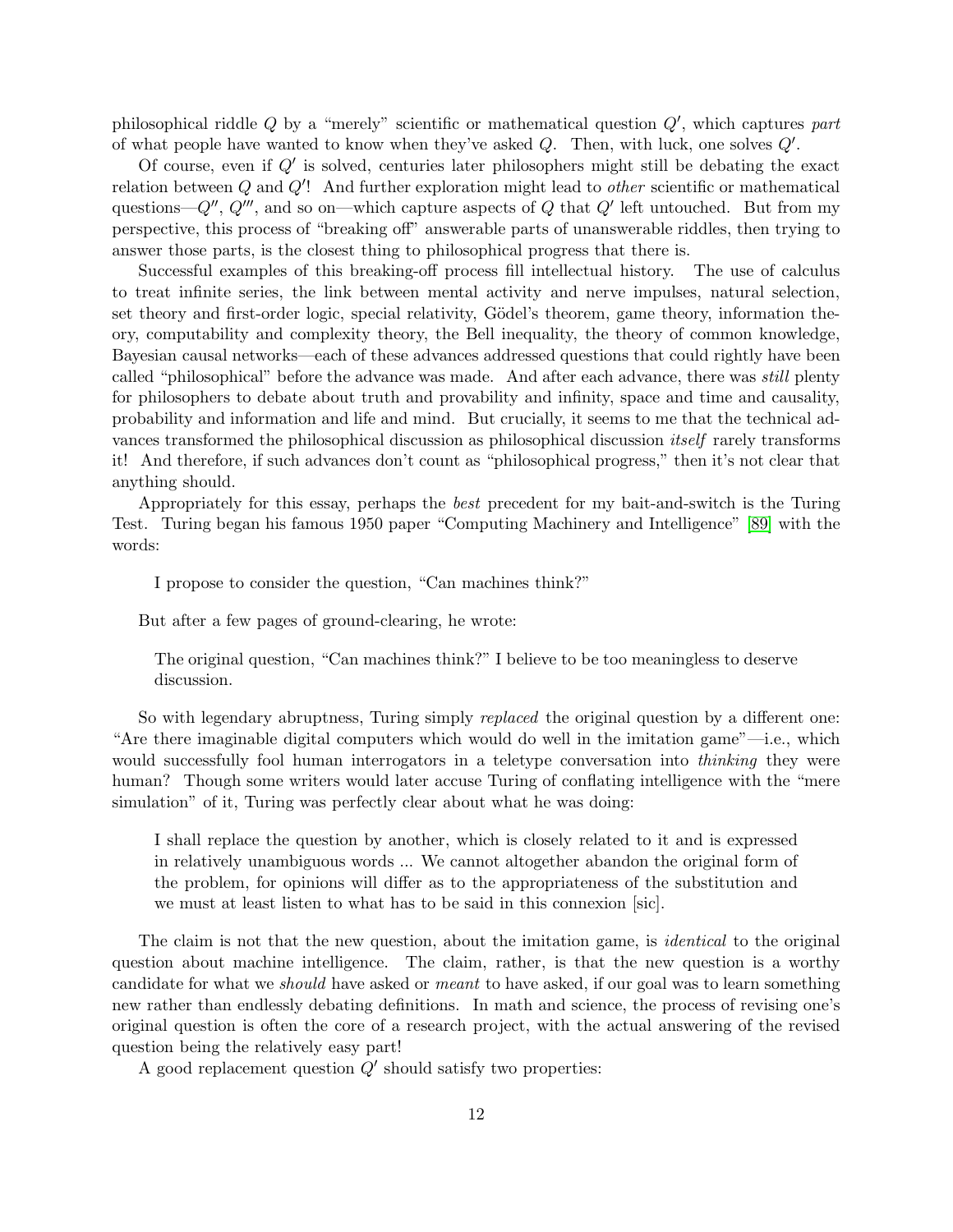- (a)  $Q'$  should capture some *aspect* of the original question  $Q$ —so that an answer to  $Q'$  would be hard to ignore in any subsequent discussion of Q.
- (b)  $Q'$  should be precise enough that one can see what it would mean to make *progress* on  $Q'$ : what experiments one would need to do, what theorems one would need to prove, etc.

The Turing Test, I think, captured people's imaginations precisely because it succeeded so well at (a) and (b). Let me put it this way: if a digital computer were built that aced the imitation game, then it's hard to see what more science could possibly say in support of machine intelligence being possible. Conversely, if digital computers were proved unable to win the imitation game, then it's hard to see what more science could say in support of machine intelligence not being possible. Either way, though, we're no longer "slashing air," trying to pin down the true meanings of words like "machine" and "think": we've hit the relatively-solid ground of a science and engineering problem. Now if we want to go further we need to dig (that is, do research in cognitive science, machine learning, etc). This digging might take centuries of backbreaking work; we have no idea if we'll ever reach the bottom. But at least it's something humans know how to do and have done before. Just as important, diggers (unlike air-slashers) tend to uncover countless treasures besides the ones they were looking for.

By analogy, in this essay I advocate replacing the question of whether humans have free will, by the question of how accurately their choices can be predicted, in principle, by external agents compatible with the laws of physics. And while I don't pretend that the "replacement" question is identical to the original, I do claim the following: if humans turned out to be arbitrarily predictable in the relevant sense, then it's hard to see what more science could possibly say in support of "free will being a chimera." Conversely, if a fundamental reason were discovered why the appropriate "prediction game" couldn't be won, then it's hard to see what more science could say in support of "free will being real."

Either way, I'll try to sketch the research program that confronts us if we take the question seriously: a program that spans neuroscience, chemistry, physics, and even cosmology. Not surprisingly, much of this program consists of problems that scientists in the relevant fields are already working on, or longstanding puzzles of which they're well aware. But there are also questions—for example, about the "past macroscopic determinants" of the quantum states occurring in nature which as far as I know *haven't* been asked in the form they take here.

### <span id="page-12-0"></span>2.3 Compatibilism

Like many scientifically-minded people, I'm a *compatibilist*: someone who believes free will can exist even in a mechanistic universe. For me, "free will is as real as baseball," as the physicist Sean Carroll memorably put it.<sup>[6](#page-12-1)</sup> That is, the human capacity to weigh options and make a decision "exists" in the same sense as Sweden, caramel corn, anger, or other complicated notions that might interest us, but that no one expects to play a role in the fundamental laws of the universe. As for the fundamental laws, I believe them to be completely mechanistic and impersonal: as far as they know or care, a human brain is just one more evanescent pattern of computation, along with sunspots and hurricanes. Do you dispute any of that? What, if anything, can a compatibilist take from your essay?

<span id="page-12-1"></span><sup>6</sup> See blogs.discovermagazine.com/cosmicvariance/2011/07/13/free-will-is-as-real-as-baseball/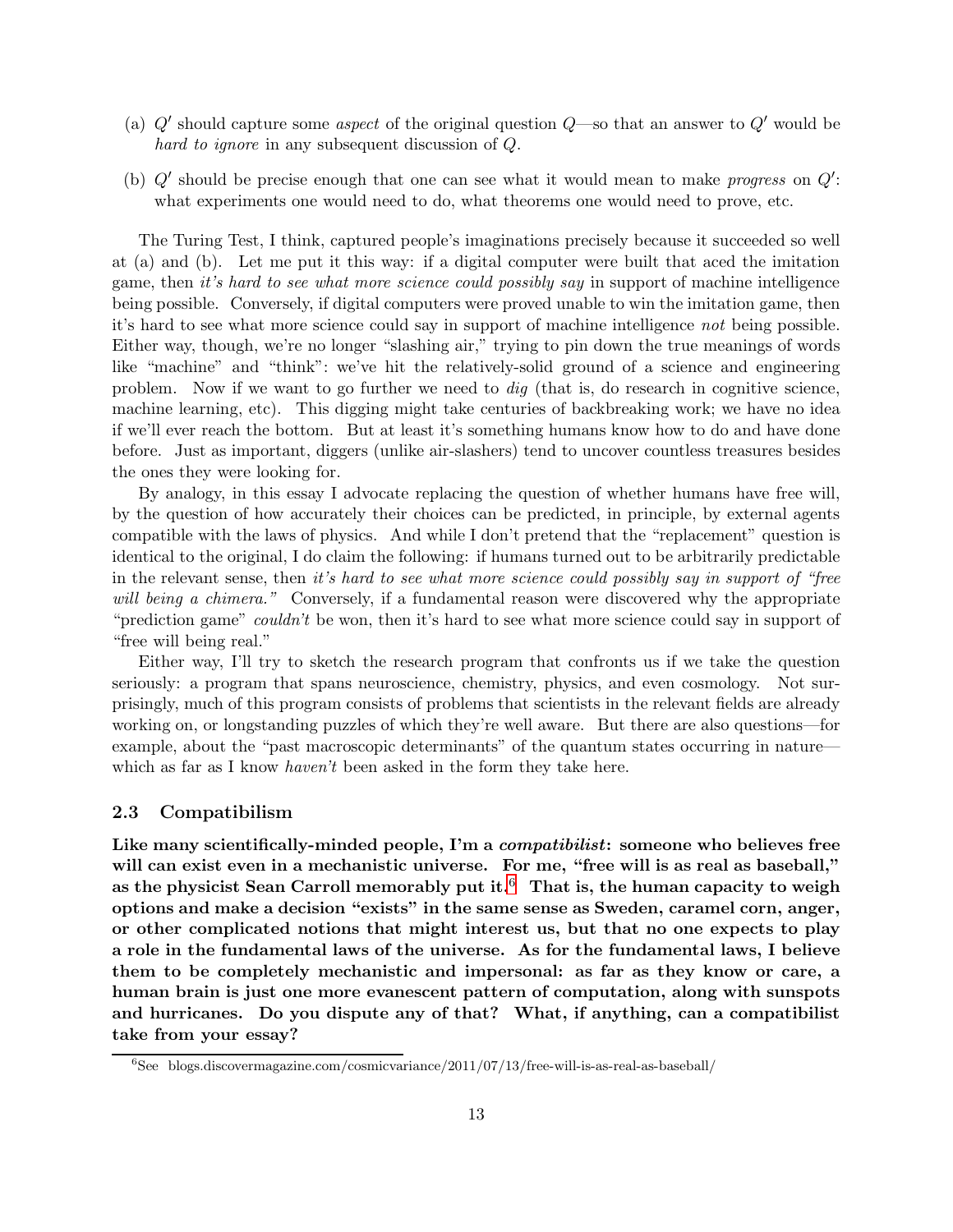I have a lot of sympathy for compatibilism—certainly more than for an incurious mysticism that doesn't even try to reconcile itself with a scientific worldview. So I hope compatibilists will find much of what I have say "compatible" with their own views!

Let me first clear up a terminological confusion. Compatibilism is often defined as the belief that free will is compatible with determinism. But as far as I can see, the question of determinism versus indeterminism has almost nothing to do with what compatibilists actually believe. After all, most compatibilists happily accept quantum mechanics, with its strong indeterminist implications (see Question [2.8\)](#page-20-0), but regard it as having almost no bearing on their position. No doubt some compatibilists find it important to stress that even if classical physics had been right, there still would have been no difficulty for free will. But it seems to me that one can be a "compatibilist" even while denying that point, or remaining agnostic about it. In this essay, I'll simply define "compatibilism" to be the belief that free will is compatible with a *broadly mechanistic worldview* that is, with a universe governed by impersonal mathematical laws of some kind. Whether it's important that those laws be probabilistic (or chaotic, or computationally universal, or whatever else), I'll regard as internal disputes within compatibilism.

I can now come to the question: is my perspective compatible with compatibilism? Alas, at the risk of sounding lawyerly, I can't answer without a further distinction! Let's define strong compatibilism to mean the belief that the statement "Alice has free will" is compatible with the actual, physical existence of a machine that predicts all of Alice's future choices—a machine whose predictions Alice herself can read and verify after the fact. (Where by "predict," we mean "in roughly the same sense that quantum mechanics predicts the behavior of a radioactive atom": that is, by giving arbitrarily-accurate probabilities, in cases where deterministic prediction is physically impossible.) By contrast, let's define weak compatibilism to mean the belief that "Alice has free will" is compatible with Alice living in a mechanistic, law-governed universe—but not necessarily with her living in a universe where the prediction machine can be built.

Then my perspective is compatible with weak compatibilism, but incompatible with strong compatibilism. My perspective embraces the mechanical nature of the universe's time-evolution laws, and in that sense is proudly "compatibilist." On the other hand, I care whether our choices can actually be mechanically predicted—not by hypothetical Laplace demons but by physical machines. I'm troubled if they are, and I take seriously the possibility that they aren't (e.g., because of chaotic amplification of unknowable details of the initial conditions).

### <span id="page-13-0"></span>2.4 Quantum Flapdoodle

The usual motivation for mentioning quantum mechanics and mind in the same breath has been satirized as "quantum mechanics is mysterious, the mind is also mysterious, ergo they must be related somehow"! Aren't you worried that, merely by writing an essay that *seems* to take such a connection seriously, you'll fan the flames of pseudoscience? That any subtleties and caveats in your position will quickly get lost?

Yes! Even though I can only take responsibility for what I write, not for what various Internet commentators, etc. might mistakenly think I wrote, it would be distressing to see this essay twisted to support credulous doctrines that I abhor. So for the record, let me state the following:

(a) I don't think quantum mechanics, or anything else, lets us "bend the universe to our will," except through interacting with our external environments in the ordinary causal ways. Nor do I think that quantum mechanics says "everything is holistically connected to everything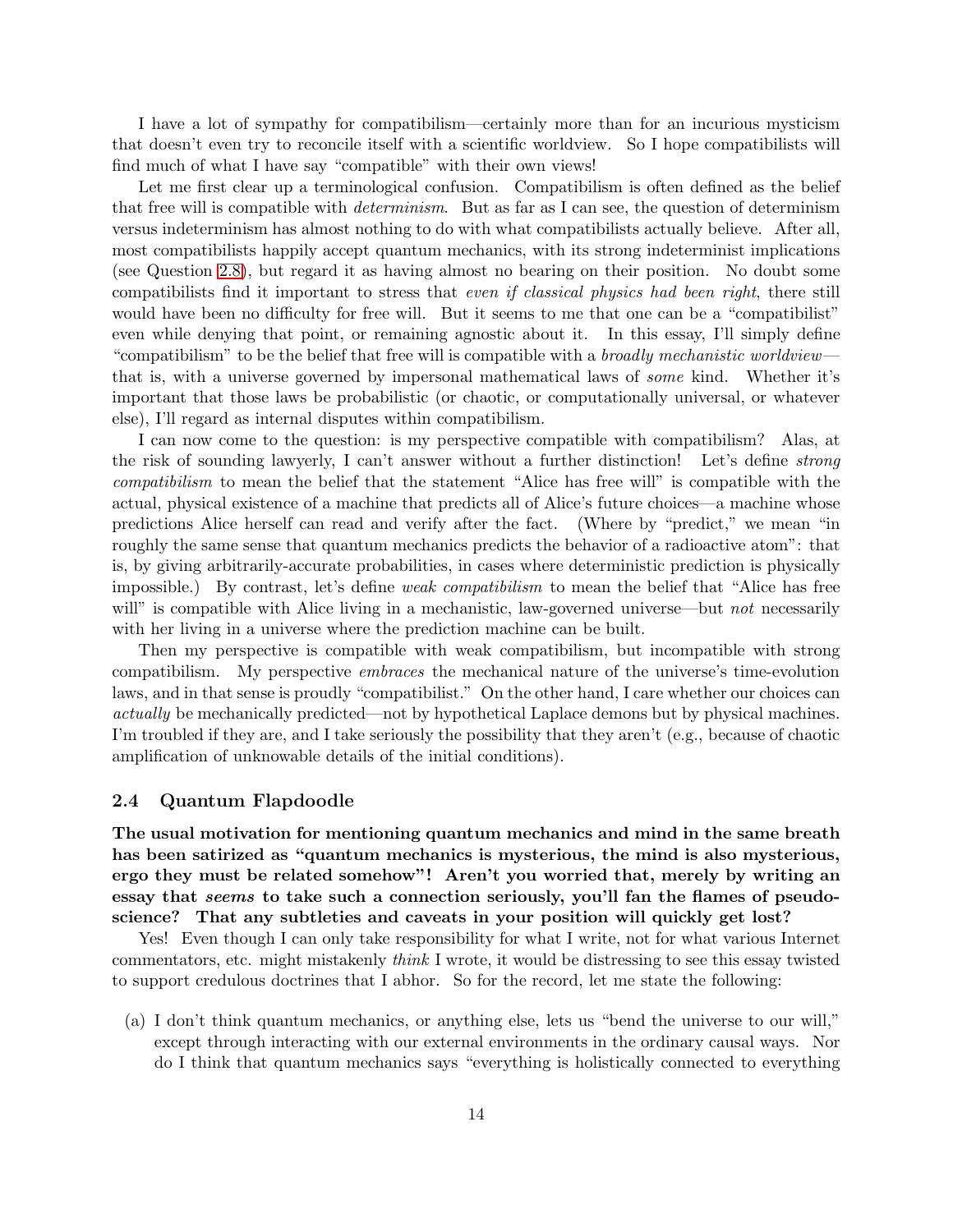else" (whatever that means). Proponents of these ideas usually invoke the phenomenon of quantum entanglement between particles, which can persist no matter how far apart the particles are. But contrary to a widespread misunderstanding encouraged by generations of "quantum mystics," it's an elementary fact that entanglement does not allow instantaneous communication. More precisely, quantum mechanics is "local" in the following sense: if Alice and Bob share a pair of entangled particles, that nothing that Alice does to her particle only can affect the probability of any outcome of any measurement that Bob performs on his particle only.<sup>[7](#page-14-0)</sup> Because of the famous Bell inequality, it's crucial that we don't interpret the concept of "locality" to mean more than that! But quantum mechanics' revision to our concept of locality is so subtle that neither scientists, mystics, nor anyone else anticipated it beforehand.

- (b) I don't think quantum mechanics has vindicated Eastern religious teachings, any more than (say) Big Bang cosmology has vindicated the Genesis account of creation. In both cases, while there are interesting parallels, I find it dishonest to seek out only the points of convergence while ignoring the many inconvenient parts that don't fit! Personally, I'd say that the quantum picture of the world—as a complex unit vector  $|\psi\rangle$  evolving linearly in a Hilbert space—is not a close match to *any* pre- $20^{th}$ -century conception of reality.
- (c) I don't think quantum mechanics has overthrown Enlightenment ideals of science and rationality. Quantum mechanics does overthrow the "na¨ıve realist" vision of particles with unambiguous trajectories through space, and it does raise profound conceptual problems that will concern us later on. On the other hand, the point is still to describe a physical world external to our minds by positing a "state" for that world, giving precise mathematical rules for the evolution of the state, and testing the results against observation. Compared to classical physics, the reliance on mathematics has only increased; while the Enlightenment ideal of describing Nature as we find it to be, rather than as intuition says it "must" be, is emphatically upheld.
- (d) I don't think the human brain is a quantum computer in any interesting sense. As I explain in [\[4\]](#page-70-3), at least three considerations lead me to this opinion. First, it would be nearly miraculous if complicated entangled states—which today, can generally survive for at most a few seconds in near-absolute-zero laboratory conditions—could last for any appreciable time in the hot, wet environment of the brain. (Many researchers have made some version of that argument, but see Tegmark [\[88\]](#page-75-2) for perhaps the most detailed version.) Second, the sorts of tasks quantum computers are known to be good at (for example, factoring large integers and simulating quantum systems) seem like a terrible fit to the sorts of tasks that humans seem be good at, or that could have plausibly had survival value on the African savannah! Third, and most importantly, I don't see anything that the brain being a quantum computer would plausibly help to explain. For example, why would a conscious quantum computer be any less mysterious than a conscious *classical* computer? My conclusion is that, if quantum effects play any role in the brain, then such effects are almost certainly short-lived and microscopic.[8](#page-14-1) At the "macro" level of most interest to neuroscience, the evidence is overwhelming that

<span id="page-14-0"></span><sup>&</sup>lt;sup>7</sup>Assuming, of course, that we don't *condition* on Alice's knowledge—something that could change Bob's probabilities even in the case of mere classical correlation between the particles.

<span id="page-14-1"></span> ${}^{8}$ This is not to say, of course, that the brain's activity might not *amplify* such effects to the macroscopic, classical scale—a possibility that will certainly concern us later on.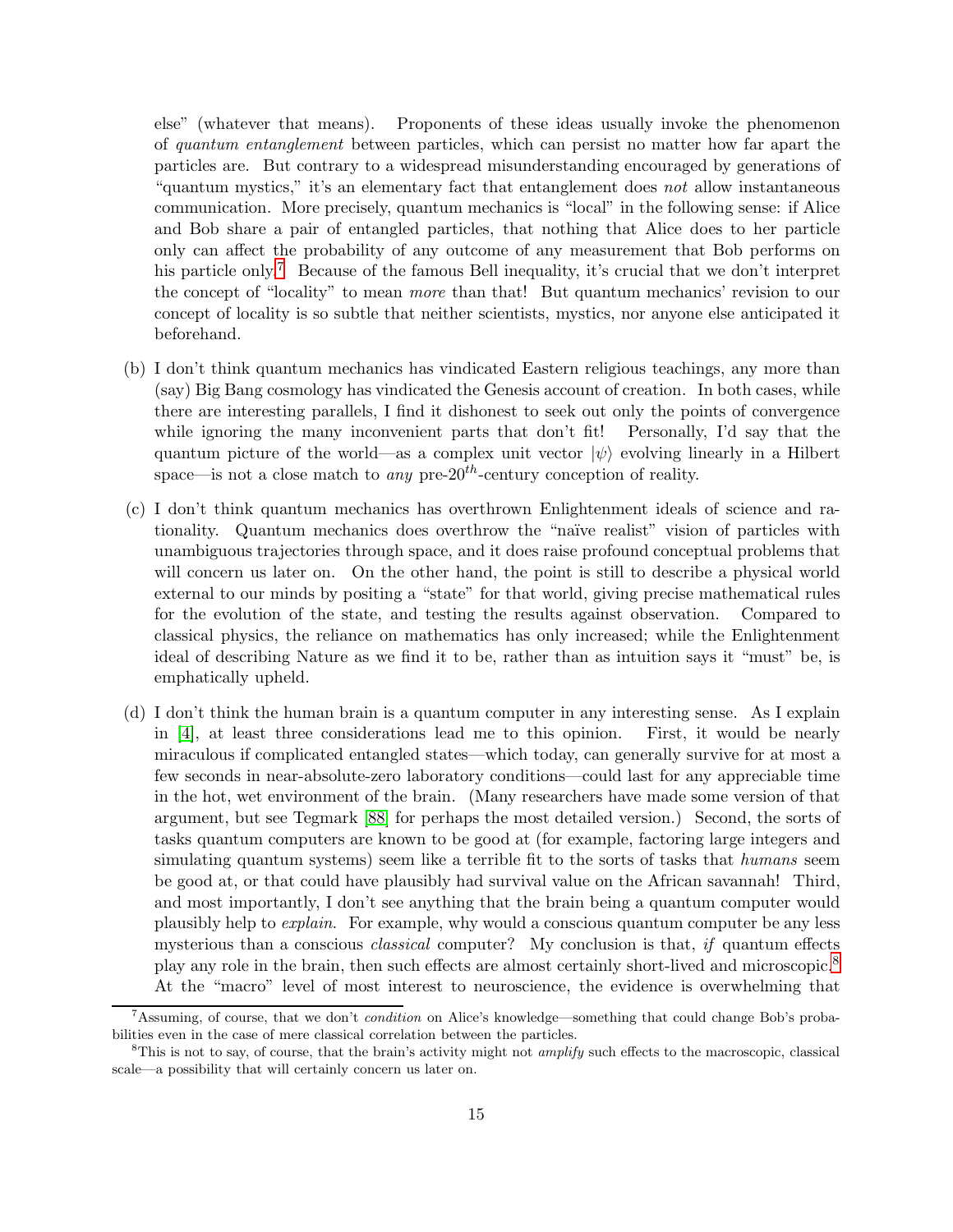the brain's computation and information storage are classical. (See Section [6](#page-55-0) for further discussion of these issues in the context of Roger Penrose's views.)

(e) I don't think consciousness is in any sense necessary to bring about the "reduction of the wavefunction" in quantum measurement. And I say that, despite freely confessing to unease with all existing accounts of quantum measurement! My position is that, to whatever extent the reduction of the wavefunction is a real process at all (as opposed to an artifact of observers' limited perspectives, as in the Many-Worlds Interpretation), it must be a process that can occur even in interstellar space, with no conscious observers anywhere around. For otherwise, we're forced to the absurd conclusion that the universe's quantum state evolved linearly via the Schrödinger equation for billions of years, *until* the first observers arose (who: humans? monkeys? aliens?) and looked around them—at which instant the state suddenly and violently collapsed!

If one likes, whatever I do say about quantum mechanics and mind in this essay will be said in the teeth of the above points. In other words, I'll regard points (a)-(e) as sufficiently wellestablished to serve as useful constraints, which a new proposal ought to satisfy as a prerequisite to being taken seriously.

### <span id="page-15-0"></span>2.5 Brain-Uploading: Who Cares?

### Suppose it were possible to "upload" a human brain to a computer, and thereafter predict the brain unlimited accuracy. Who cares? Why should anyone even worry that that would create a problem for free will or personal identity?

For me, the problem comes from the observation that it seems impossible to give any operational difference between a perfect predictor of your actions, and a second copy or instantiation of yourself. If there are two entities, both of which respond to every situation exactly as "you" would, then by what right can we declare that only one such entity is the "real" you, and the other is just a predictor, simulation, or model? But having multiple copies of you in the same universe seems to open a Pandora's box of science-fiction paradoxes. Furthermore, these paradoxes aren't "merely metaphysical": they concern *how you should do science* knowing there might be clones of yourself, and which predictions and decisions you should make.

Since this point is important, let me give some examples. Planning a dangerous mountainclimbing trip? Before you go, make a backup of yourself—or two or three—so that if tragedy should strike, you can restore from backup and then continue life as if you'd never left. Want to visit Mars? Don't bother with the perilous months-long journey through space; just use a brain-scanning machine to "fax yourself" there as pure information, whereupon another machine on Mars will construct a new body for you, functionally identical to the original.

Admittedly, some awkward questions arise. For example, after you've been faxed to Mars, what should be done with the "original" copy of you left on Earth? Should it be destroyed with a quick, painless gunshot to the head? Would you agree to be "faxed" to Mars, knowing that that's what would be done to the original? Alternatively, if the original were left alive, then what makes you sure you would "wake up" as the copy on Mars? At best, wouldn't you have 50/50 odds of still finding yourself on Earth? Could that problem be "solved" by putting a thousand copies of you on Mars, while leaving only one copy on Earth? Likewise, suppose you return unharmed from your mountain-climbing trip, and decide that the backup copies you made before you left are now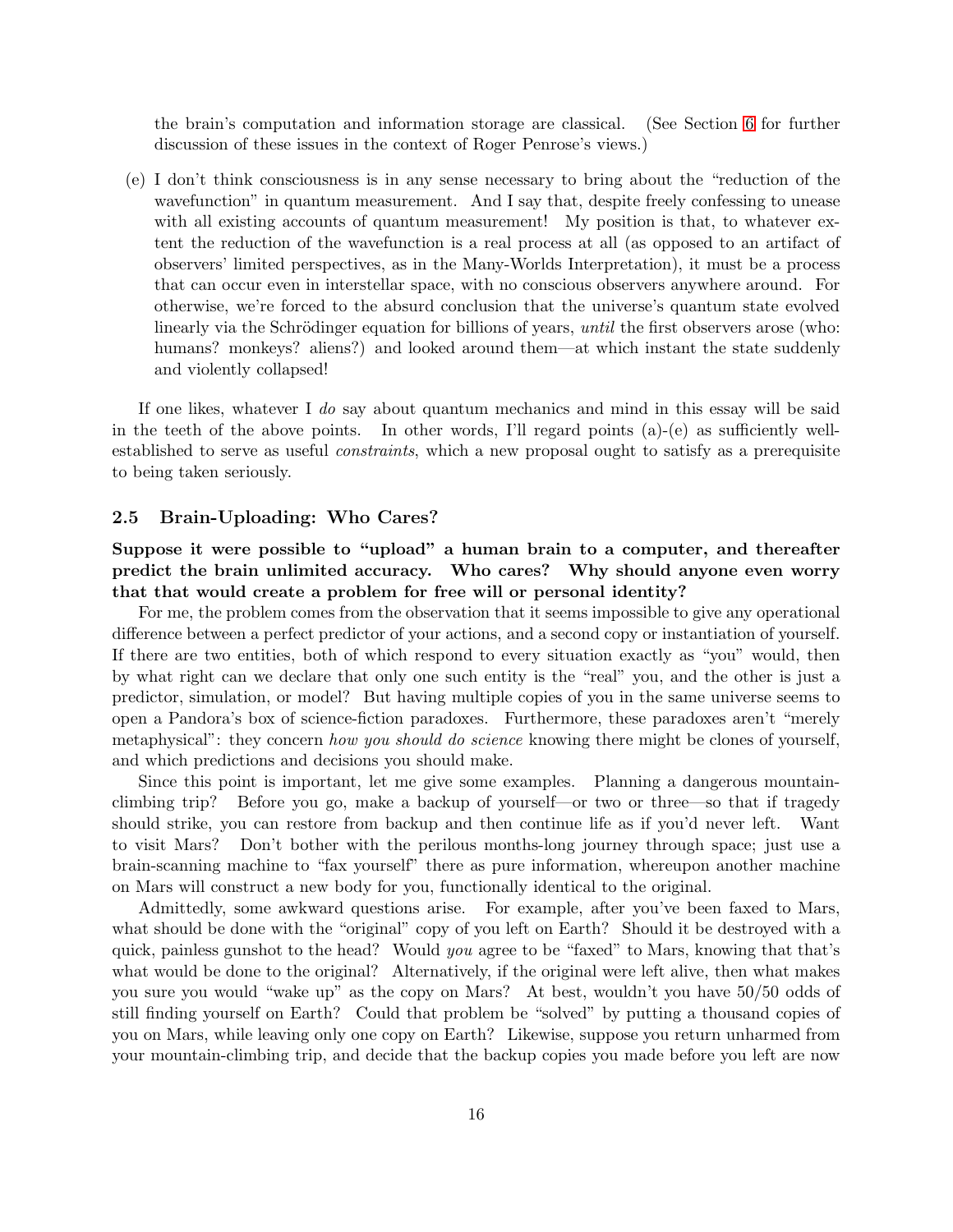an expensive nuisance. If you destroy them, are you guilty of murder? Or is it more like suicide? Or neither?

Here's a "purer" example of such a puzzle, which I've adapted from the philosopher Nick Bostrom [\[18\]](#page-71-6). Suppose an experimenter flips a fair coin while you lie anesthetized in a white, windowless hospital room. If the coin lands heads, then she'll create a thousand copies of you, place them in a thousand identical rooms, and wake each one up. If the coin lands tails, then she'll wake you up without creating any copies. You wake up in a white, windowless room just like the one you remember. Knowing the setup of the experiment, at what odds should you be willing to bet that the coin landed heads? Should your odds just be 50/50, since the coin was fair? Or should they be biased 1000:1 in favor of the coin having landed heads—since if it did land heads, then there are a thousand of you confronting the same situation, compared to only one if the coin landed tails?

Many people immediately respond that the odds should be 50/50: they consider it a metaphysical absurdity to adjust the odds based on the number of copies of yourself in existence. (Are we to imagine a "warehouse full of souls," with the odds of any particular soul being taken out of the warehouse proportional to the number of suitable bodies for it?) However, those who consider 50/50 the obvious answer should consider a slight variant of the puzzle. Suppose that, if the coin lands tails, then as before the experimenter leaves a single copy of you in a white room. If the coin lands heads, then the experimenter creates a thousand copies of you and places them in a thousand windowless rooms. Now, though, 999 of the rooms are painted blue; only one of the rooms is white like you remember.

You wake up from the anesthesia and find yourself in a white room. Now what posterior probability should you assign to the coin having landed heads? If you answered 50/50 to the first puzzle, then a simple application of Bayes' rule implies that, in the second puzzle, you should consider it overwhelmingly likely that the coin landed tails. For if the coin landed heads, then presumably you had a 99.9% probability of being one of the 999 copies who woke up in a blue room. So the fact that you woke up in a white room furnishes powerful evidence about the coin. Not surprisingly, many people find *this* result just as metaphysically unacceptable as the 1000:1 answer to the first puzzle! Yet as Bostrom points out, it seems mathematically inconsistent to insist on 50/50 as the answer to both puzzles.

Probably the most famous "paradox of brain-copying" was invented by Simon Newcomb, then popularized by Robert Nozick [\[66\]](#page-73-3) and Martin Gardner [\[39\]](#page-72-3). In Newcomb's paradox, a superintelligent "Predictor" presents you with two closed boxes, and offers you a choice between opening the first box only or opening both boxes. Either way, you get to keep whatever you find in the box or boxes that you open. The contents of the first box can vary—sometimes it contains \$1,000,000, sometimes nothing—but the second box always contains \$1,000.

Just from what was already said, it seems that it must be preferable to open both boxes. For whatever you would get by opening the first box only, you can get \$1,000 more by opening the second box as well. But here's the catch: using a detailed brain model, the Predictor has already foreseen your choice. If it predicted that you would open both boxes, then the Predictor left the first box empty; while if it predicted that you would open the first box only, then the Predictor put \$1,000,000 in the first box. Furthermore, the Predictor has played this game hundreds of times before, both with you and with other people, and its predictions have been right every time. Everyone who opened the first box ended up with \$1,000,000, while everyone who opened both boxes ended up with only \$1,000. Knowing all of this, what do you do?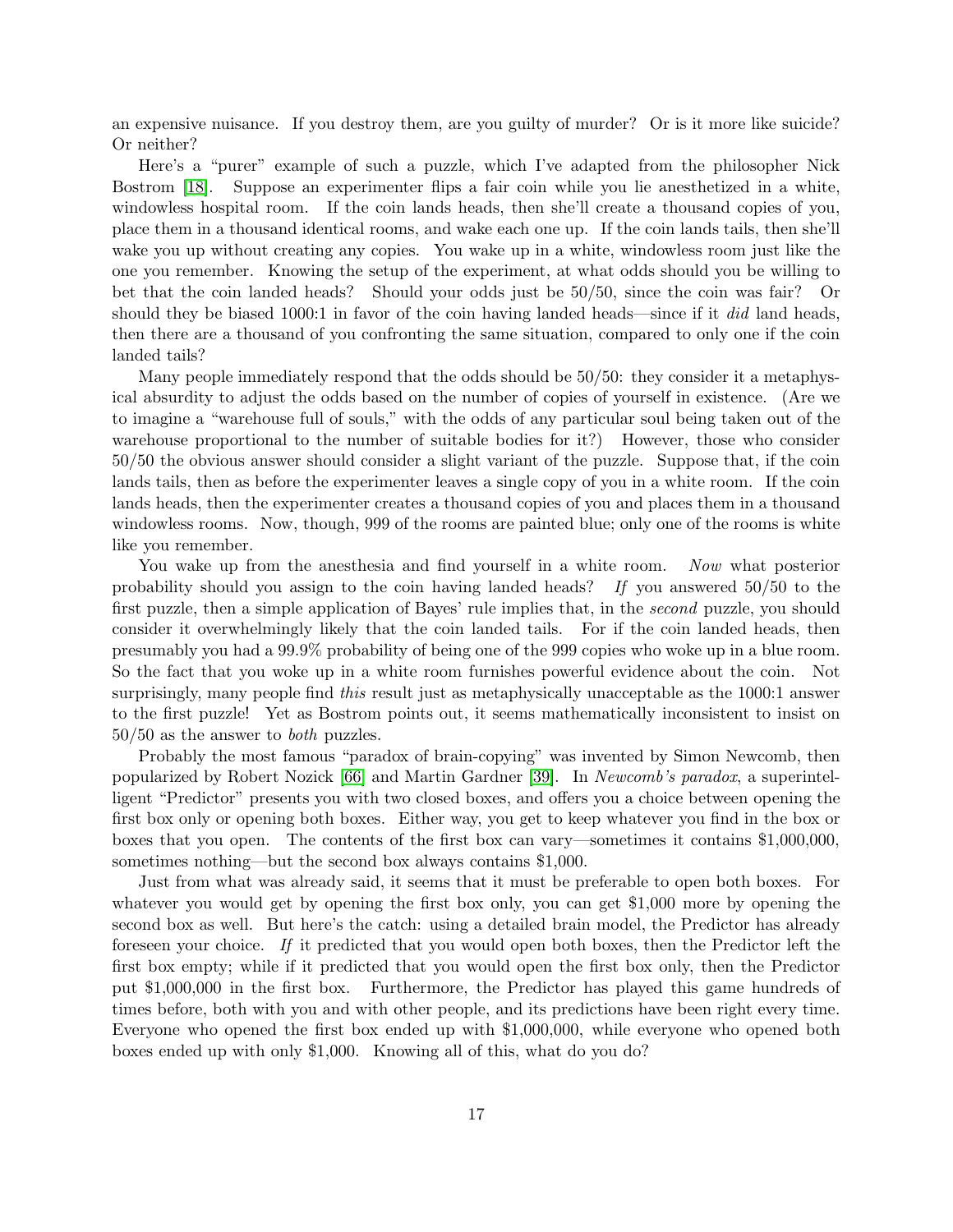Some people dismiss the problem as contradictory—arguing that, if the assumed Predictor exists, then you have no free will, so there's no use fretting over how many boxes to open since your choice is already predetermined anyway. Among those willing to play along, opinion has been split for decades between "one-boxers" and "two-boxers." Lately, though, the one-boxers seem to have been gaining the upper hand—and reasonably so in my opinion, since by the assumptions of the thought experiment, the one-boxers do always walk away richer!

As I see it, the real problem is to *explain* how one-boxing could possibly be rational, given that, at the time you're contemplating your decision, the million dollars are either in the first box or not. Can a last-minute decision to open both boxes somehow "reach backwards in time," causing the million dollars that "would have been" in the first box to disappear? Do we need to distinguish between your "actual" choices and your "dispositions," and say that, while one-boxing is admittedly irrational, making yourself into the sort of person who one-boxes is rational?

While I consider myself a one-boxer, the only justification for one-boxing that makes sense to me goes as follows.<sup>[9](#page-17-0)</sup> In principle, you could base your decision of whether to one-box or two-box on anything you like: for example, on whether the name of some obscure childhood friend had an even or odd number of letters. However, this suggests that the problem of predicting whether you will one-box or two-box is "you-complete."[10](#page-17-1) In other words, if the Predictor can solve this problem reliably, then it seems to me that it must possess a simulation of you so detailed as to constitute another copy of you (as discussed previously).

But in that case, to whatever extent we want to think about Newcomb's paradox in terms of a freely-willed decision at all, we need to imagine two entities separated in space and time—the "flesh-and-blood you," and the simulated version being run by the Predictor—that are nevertheless "tethered together" and share common interests. If we think this way, then we can easily explain why one-boxing can be rational, even without backwards-in-time causation. Namely, as you contemplate whether to open one box or two, who's to say that you're not "actually" the simulation? If you are, then of course your decision can affect what the Predictor does in an ordinary, causal way.

For me, the takeaway is this. If any of these technologies—brain-uploading, teleportation, the Newcomb predictor, etc.—were actually realized, then all sorts of "woolly metaphysical questions" about personal identity and free will would start to have practical consequences. Should you fax yourself to Mars or not? Sitting in the hospital room, should you bet that the coin landed heads or tails? Should you expect to "wake up" as one of your backup copies, or as a simulation being run by the Newcomb Predictor? These questions all seem "empirical," yet one can't answer them without taking an implicit stance on questions that many people would prefer to regard as outside the scope of science.

Thus, the idea that we can "escape all that philosophical crazy-talk" by declaring that the human mind is a computer program running on the hardware of the brain, and that's all there is to it, strikes me as ironically backwards. Yes, we can say that, and we might even be right. But far from bypassing all philosophical perplexities, such a move lands in a swamp of them! For now we need to give some account of how a rational agent ought to make decisions and scientific predictions, in situations where it knows it's only one of several exact copies of itself inhabiting the

<span id="page-17-0"></span><sup>&</sup>lt;sup>9</sup>I came up with this justification around 2002, and set it out in a blog post in 2006: see www.scottaaronson.com/blog/?p=30. Later, I learned that Radford Neal [\[64\]](#page-73-4) had independently proposed similar ideas.

<span id="page-17-1"></span><sup>&</sup>lt;sup>10</sup>In theoretical computer science, a problem belonging to a class C is called C-complete, if solving the problem would suffice to solve any other problem in C.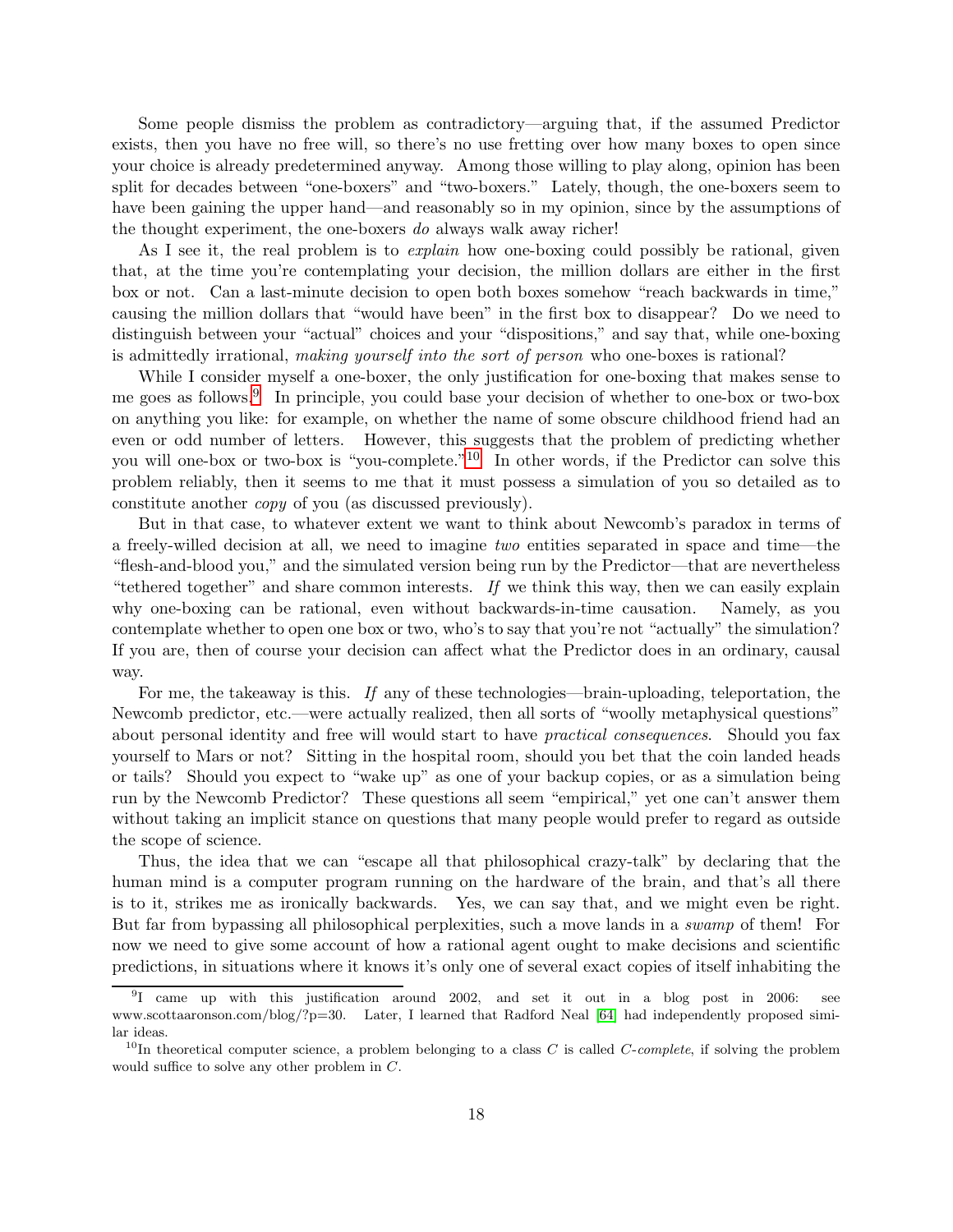same universe.

Many will try to escape the problem, by saying that such an agent, being (by assumption) "just a computer program," simply does whatever its code determines it does given the relevant initial conditions. For example, if a piece of code says to bet heads in a certain game, then all agents running that code will bet heads; if the code says to bet tails, then the agents will bet tails. Either way, an *outside* observer who knew the code could easily calculate the probability that the agents will win or lose their bet. So what's the philosophical problem?

For me, the problem with this response is simply that it gives up on science as *something agents* can use to predict their future experiences. The agents wanted science to tell them, "given suchand-such physical conditions, here's what you *should* expect to see, and why." Instead they're getting the worthless tautology, "if your internal code causes you to expect to see  $X$ , then you expect to see  $X$ , while if your internal code causes you to expect to see  $Y$ , then you expect to see  $Y$ ." But the same could be said about *anything*, with no scientific understanding needed! To paraphrase Democritus, $^{11}$  $^{11}$  $^{11}$  it seems like the ultimate victory of the mechanistic worldview is also its defeat.

As far as I can see, the only hope for avoiding these difficulties is if—because of chaos, the limits of quantum measurement, or whatever other obstruction—minds can't be copied perfectly from one physical substrate to another, as can programs on standard digital computers. So that's a possibility that this essay explores at some length. To clarify, we can't use any philosophical difficulties that would arise if minds were copyable, as evidence for the empirical claim that they're not copyable. The universe has never shown any particular tendency to cater to human philosophical prejudices! But I'd say the difficulties provide more than enough reason to *care* about the copyability question.

### <span id="page-18-0"></span>2.6 Determinism versus Predictability

I'm a determinist: I believe, not only that humans lack free will, but that everything that happens is completely determined by prior causes. So why should an analysis of "mere unpredictability" change my thinking at all? After all, I readily admit that, despite being metaphysically determined, many future events are unpredictable in practice. But for me, the fact that we can't predict something is our problem, not Nature's!

There's an observation that doesn't get made often enough in free-will debates, but that seems extremely pertinent here. Namely: if you stretch the notion of "determination" far enough, then events become "determined" so trivially that the notion itself becomes vacuous.

For example, a religious person might maintain that all events are predetermined by God's Encyclopedia, which of course only God can read. Another, secular person might maintain that by definition, "the present state of the universe" contains all the data needed to determine future events, even if those future events (such as quantum measurement outcomes) aren't *actually* predictable via present-day measurements. In other words: if, in a given conception of physics, the present state does not fully determine all the future states, then such a person will simply add "hidden variables" to the present state until it does so.

<span id="page-18-1"></span> $11$ In Democritus's famous dialogue between the intellect and the senses, the intellect declares: "By convention there is sweetness, by convention bitterness, by convention color, in reality only atoms and the void." To which the senses reply: "Foolish intellect! Do you seek to overthrow us, while it is from us that you take your evidence? Your victory is your defeat."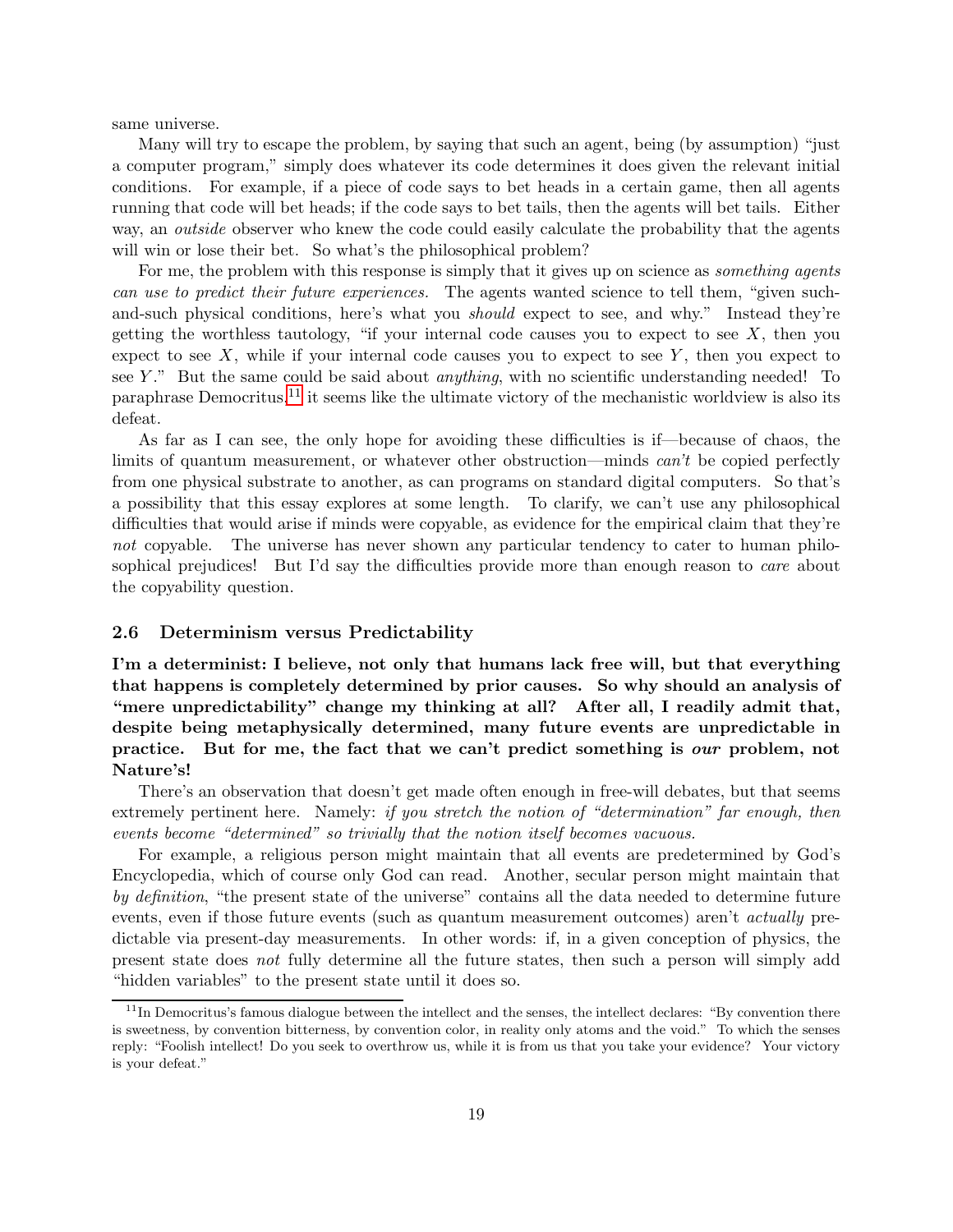Now, if our hidden-variable theorist isn't careful, and piles on additional requirements like spatial locality, then she'll quickly find herself contradicting one or more of quantum mechanics' no-hidden-variable theorems (such as the Bell [\[10\]](#page-70-4), Kochen-Specker [\[51\]](#page-73-5), or PBR [\[71\]](#page-74-3) theorems). But the bare assertion that "everything is determined by the current state" is no more disprovable than the belief in God's Encyclopedia.

To me, this immunity from any possible empirical discovery shows just how feeble a concept "determinism" really is, unless it's supplemented by further concepts like locality, simplicity, or (best of all) actual predictability. A form of "determinism" that applies not merely to our universe, but to any logically possible universe, is not a determinism that has "fangs," or that could credibly threaten any notion of free will worth talking about.

### <span id="page-19-0"></span>2.7 Predictability in the Eye of the Beholder

### A system that's predictable to one observer might be unpredictable to another. Given that predictability is such a relative notion, how could it possibly play the fundamental role you need it to?

This question was already briefly addressed in Section [1.1,](#page-6-0) but since it arises so frequently, it might be worth answering again. In this essay, I call a physical system  $S$  "predictable" if (roughly speaking) there's any possible technology, consistent with the laws of physics, that would allow an external observer to gain enough information about  $S$ , without destroying  $S$ , to calculate well-calibrated probabilities (to any desired accuracy) for the outcomes of all possible future measurements on S within some allowed set. Of course, this definition introduces many concepts that require further clarification: for example, what do we mean by "destroying" S? What does it mean for probabilities to be "well-calibrated"? Which measurements on S are "allowed"? What can the external observer be assumed to know about  $S$  before encountering it? For that matter, what exactly counts as an "external observer," or a "physical system"? I set out my thoughts about these questions, and even suggest a tentative formal definition of "Knightian freedom" in terms of other concepts, in Appendix [12.](#page-75-0)

For now, though, the main point is that, whenever I talk about whether a system "can" be predicted, the word "can" has basically the same meaning as when physicists talk about whether information "can" get from point  $A$  to point  $B$ . Just like in the latter case, we don't care whether the two points are literally connected by a phone line, so too in the former case, we don't care whether the requisite prediction machine has actually been built, or could plausibly be built in the next millennium. Instead, we're allowed to imagine *arbitrarily-advanced technologies*, so long as our imaginations are constrained by the laws of physics.<sup>[12](#page-19-1)</sup>

(Observe that, were our imaginations not constrained even by physics, we'd have to say that anything whatsoever "can" happen, except outright logical contradictions. So in particular, we'd reach the uninteresting conclusion that *any* system can be perfectly predicted—by God, for example, or by magical demons. For more see Question [2.6.](#page-18-0))

<span id="page-19-1"></span> $12\text{By }$  "the laws of physics," I mean the currently-accepted laws—unless we're explicitly tinkering with those laws to see what happens. Of course, whenever known physics imposes an inconvenient limit (for example, no fasterthan-light communication), the convention in most science-fiction writing is simply to stipulate that physicists of the future will discover some way around the limit (such as wormholes, tachyons, "hyperdrive," etc). In this essay I take a different approach, trying to be as conservative as I can about fundamental physics.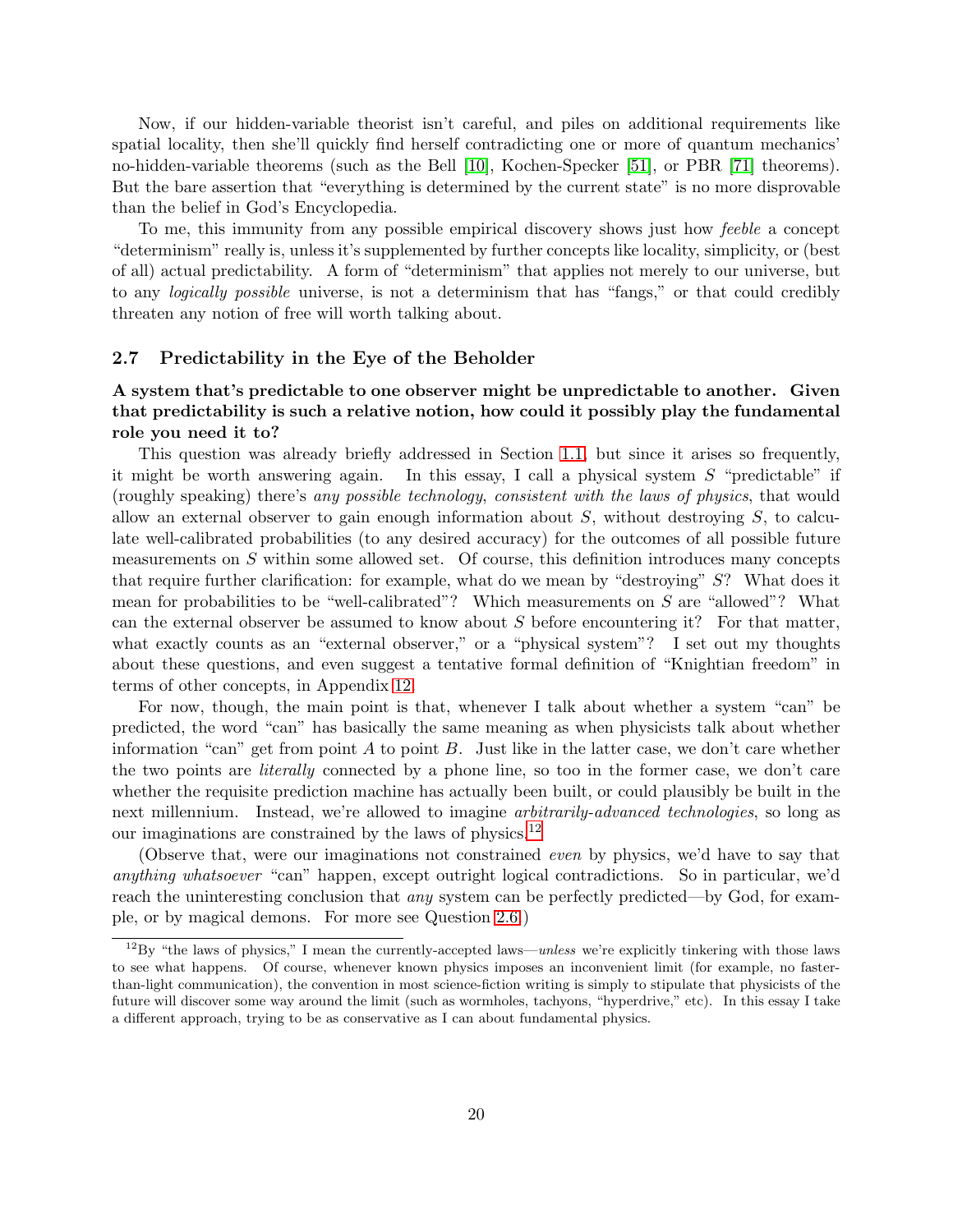### <span id="page-20-0"></span>2.8 Quantum Mechanics and Hidden Variables

Forget about free will or Knightian uncertainty: I deny even that probability plays any fundamental role in physics. For me, like for Einstein, the much-touted "randomness" of quantum mechanics merely shows that we humans haven't yet discovered the underlying deterministic rules. Can you prove that I'm wrong?

With minimal use of Occam's Razor, yes, I can! In 1926, when Einstein wrote his famous aphorism about God and dice, the question of whether quantum events were "truly" random or merely pseudorandom could still be considered metaphysical. After all, common sense suggests we can never say with confidence that anything is random: the most we can ever say is that we failed to find a pattern in it.

But common sense is flawed here. A large body of work, starting with that of Bell in the 1960s [\[10\]](#page-70-4), has furnished evidence that quantum measurement outcomes can't be governed by any hidden pattern, but must be random in just the way quantum mechanics says they are. Crucially, this evidence doesn't circularly assume that quantum mechanics is the final theory of nature. Instead, it assumes just a few general principles (such as spatial locality and "no cosmic conspiracies"), together with the results of specific experiments that have already been done. Since these points are often misunderstood, it might be worthwhile to spell them out in more detail.

Consider the *Bell inequality*, whose violation by entangled particles (in accord with quantum mechanics) has been experimentally demonstrated more and more firmly since the 1980s [\[7\]](#page-70-5). From a modern perspective, Bell simply showed that certain games, played by two cooperating but noncommunicating players Alice and Bob, can be won with greater probability if Alice and Bob share entangled particles than if they merely share correlated *classical* information.<sup>[13](#page-20-1)</sup> Bell's theorem is usually presented as ruling out a class of theories called local hidden-variable theories. Those theories sought to explain Alice and Bob's measurement results in terms of ordinary statistical correlations between two random variables  $X$  and  $Y$ , which are somehow associated with Alice's and Bob's particles respectively, and which have the properties that nothing Alice does can affect Y and that nothing Bob does can affect  $X$ . (One can imagine the particles flipping a coin at the moment of their creation, whereupon one of them declares, "OK, if anyone asks, I'll be spinning up and you'll be spinning down!")

In popular treatments, Bell's theorem is usually presented as demonstrating the reality of what Einstein called "spooky action at a distance."<sup>[14](#page-20-2)</sup> However, as many people have pointed out over the

<span id="page-20-1"></span><sup>&</sup>lt;sup>13</sup>The standard example is the *CHSH game* [\[23\]](#page-71-7). Here Alice and Bob are given bits x and y respectively, which are independent and uniformly random. Their goal is for Alice to output a bit  $a$ , and Bob a bit  $b$ , such that  $a + b \pmod{2} = xy$ . Alice and Bob can agree on a strategy in advance, but can't communicate after receiving x and y. Classically, it's easy to see that the best they can do is always to output  $a = b = 0$ , in which case they win the game with probability 3/4. By contrast, if Alice and Bob own one qubit each of the entangled state  $\frac{1}{\sqrt{2}}(|00\rangle + |11\rangle)$ , then there exists a strategy by which they can win with probability  $\cos^2(\pi/8) \approx 0.85$ . That strategy has the following form: Alice measures her qubit in a way that depends on  $x$  and outputs the result as  $a$ , while Bob measures his qubit in a way that depends on  $y$  and outputs the result as  $b$ .

<span id="page-20-2"></span><sup>&</sup>lt;sup>14</sup>The reason why many people (including me) cringe at that sort of talk is the *no-communication theorem*, which explains why, despite Bell's theorem, entanglement can't be used to send actual messages faster than light. (Indeed, if it could, then quantum mechanics would flat-out contradict special relativity.)

The situation is this: *if* one wanted to violate the Bell inequality using classical physics, *then* one would need fasterthan-light communication. But that doesn't imply that quantum mechanics' violation of the same inequality should also be understood in terms of faster-than-light communication! We're really dealing with an intermediate case here—"more than classical locality, but less than classical nonlocality"—which I don't think anyone even recognized as a logical possibility until quantum mechanics forced it on them.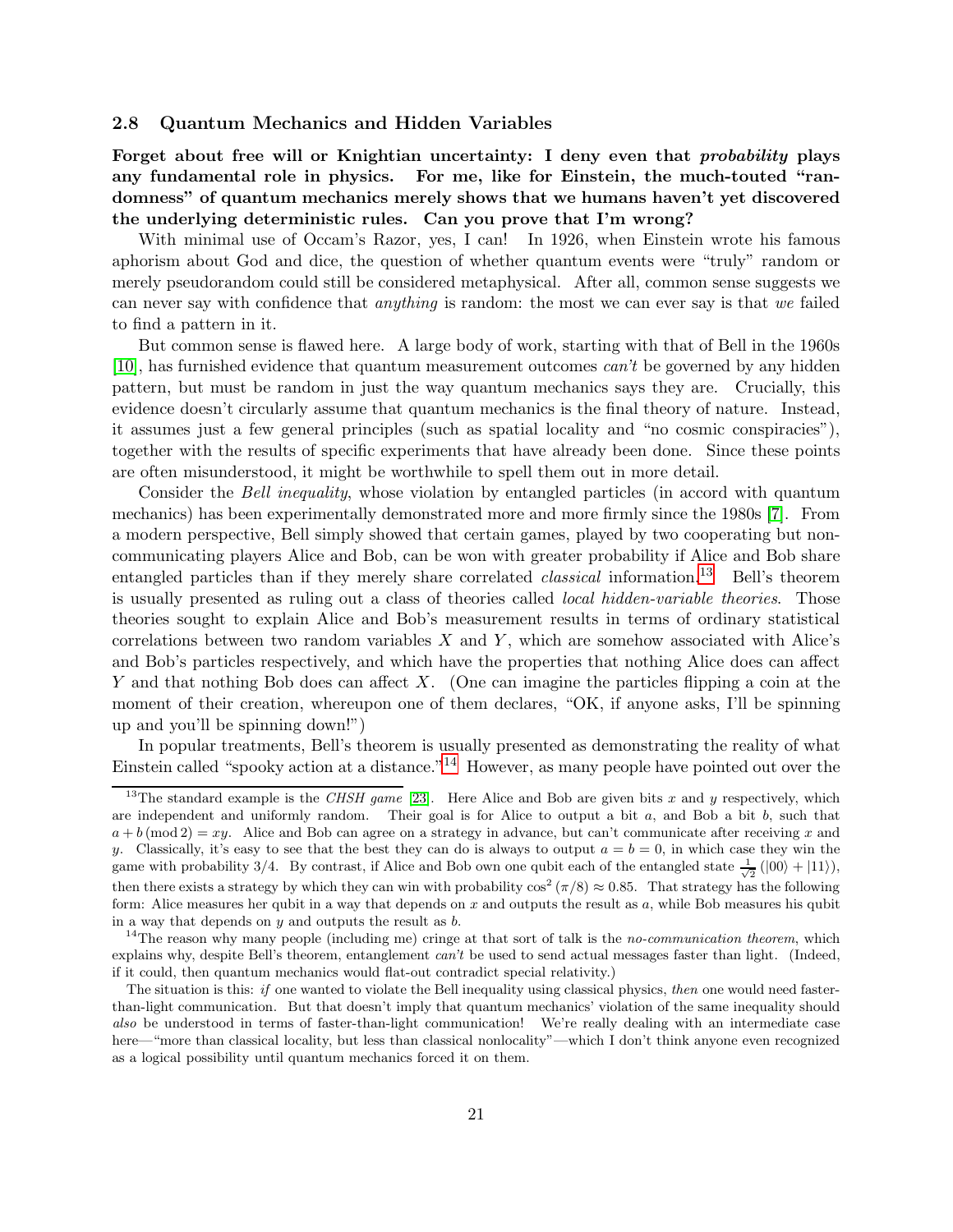years—see, for example, my 2002 critique [\[1\]](#page-70-6) of Stephen Wolfram's A New Kind of Science  $[93]$  one can also see Bell's theorem in a different way: as using the assumption of no instantaneous communication to address the even more basic issue of determinism. From this perspective, Bell's theorem says the following:

Unless Alice and Bob's particles communicate faster than light, the results of all possible measurements that Alice and Bob could make on those particles cannot have been determined prior to measurement—not even by some bizarre, as-yet-undiscovered uncomputable law—assuming the statistics of all the possible measurements agree with the quantum predictions. Instead, the results must be "generated randomly on-the-fly" in response to whichever measurement is made, just as quantum mechanics says they are.

The above observation was popularized in 2006 by John Conway and Simon Kochen, who called it the "Free Will Theorem" [\[25\]](#page-71-8). Conway and Kochen put the point as follows: if there's no fasterthan-light communication, and Alice and Bob have the "free will" to choose how to measure their respective particles, then the particles must have their own "free will" to choose how to respond to the measurements.

Alas, Conway and Kochen's use of the term "free will" has generated confusion. For the record, what Conway and Kochen mean by "free will" has only the most tenuous connection to what most people (including me, in this essay) mean by it! Their result might more accurately be called the "freshly-generated randomness theorem."<sup>[15](#page-21-0)</sup> For the indeterminism that's relevant here is "only" probabilistic: indeed, Alice and Bob could be replaced by simple dice-throwing or quantum-state-measuring automata without affecting the theorem at all.[16](#page-21-1)

Another recent development has made the conflict between quantum mechanics and determinism particularly vivid. It's now known how to exploit Bell's theorem to generate so-called "Einsteincertified random bits" for use in cryptographic applications [\[70,](#page-74-4) [90\]](#page-75-4), starting from a much smaller number of "seed" bits that are known to be random.<sup>[17](#page-21-2)</sup> Here "Einstein-certified" means that, if the bits pass certain statistical tests, then they *must* be close to uniformly-random, unless nature resorted to "cosmic conspiracies" between separated physical devices to bias the bits.

Thus, if one wants to restore determinism while preserving the empirical success of quantum mechanics, then one has to posit a conspiracy in which every elementary particle, measuring device, and human brain potentially colludes. Furthermore, this conspiracy needs to be so diabolical as to leave essentially no trace of its existence! For example, in order to explain why we can't exploit the conspiracy to send faster-than-light signals, one has to imagine that the conspiracy prevents our own brains (or the quantum-mechanical random number generators in our computers, etc.) from making the choices that would cause those signals to be sent. To my mind, this is no better than the creationists' God, who planted fossils in the ground to confound the paleontologists.

I should say that at least one prominent physicist, Gerard 't Hooft, actually advocates such a cosmic conspiracy [\[46\]](#page-72-4) (under the name "superdeterminism"); he speculates that a yet-undiscovered

<span id="page-21-0"></span><sup>&</sup>lt;sup>15</sup>Or the "Free Whim Theorem," as Conway likes to suggest when people point out the irrelevance of human free will to the theorem.

<span id="page-21-1"></span> $16$ This point was recently brought out by Fritz, in his paper "Bell's theorem without free will" [\[37\]](#page-72-5). Fritz replaces the so-called "free will assumption" of the Bell inequality—that is, the assumption that Alice and Bob get to choose which measurements to perform—by an assumption about the *independence* of separated physical devices.

<span id="page-21-2"></span><sup>&</sup>lt;sup>17</sup>The protocol of Vazirani and Vidick [\[90\]](#page-75-4) needs only  $O(\log n)$  seed bits to generate n Einstein-certified output bits.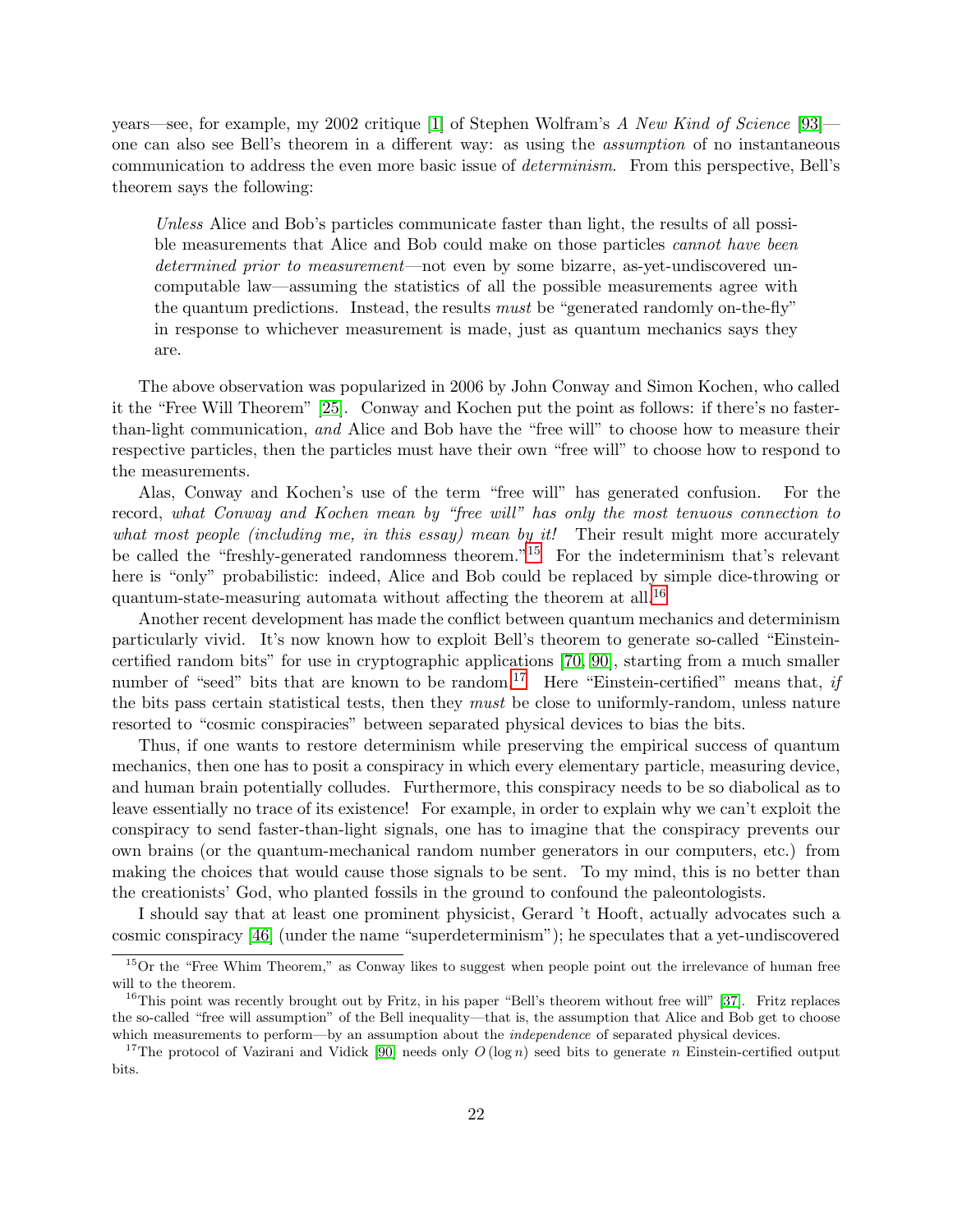replacement for quantum mechanics will reveal its workings.<sup>[18](#page-22-1)</sup> For me, though, the crux is that once we start positing conspiracies between distant regions of spacetime, or between the particles we measure and our own instruments or brains, determinism becomes consistent with *any* possible scientific discovery, and therefore retreats into vacuousness. As the extreme case, as pointed out in Question [2.6,](#page-18-0) someone could always declare that everything that happens was "determined" by God's unknowable book listing everything that will ever happen! That sort of determinism can never be falsified, but has zero predictive or explanatory power.

In summary, I think it's fair to say that *physical indeterminism is now a settled fact to roughly* the same extent as evolution, heliocentrism, or any other discovery in science. So if that fact is considered relevant to the free-will debate, then all sides might as well just accept it and move on! (Of course, we haven't yet touched the question of whether physical indeterminism is relevant to the free-will debate.)

### <span id="page-22-0"></span>2.9 The Consequence Argument

How does your perspective respond to Peter van Inwagen's Consequence Argument?

Some background for non-philosophers: the Consequence Argument [\[48\]](#page-72-6) is an attempt to formalize most people's intuition for why free will is incompatible with determinism. The argument consists of the following steps:

- (i) If determinism is true, then our choices today are determined by whatever the state of the universe was (say) 100 million years ago, when dinosaurs roamed the earth.
- (ii) The state of the universe 100 million years ago is clearly outside our ability to alter.
- (iii) Therefore, if determinism is true, then our choices today are outside our ability to alter.
- (iv) Therefore, if determinism is true, then we don't have free will.

(A side note: as discussed in Question [2.3,](#page-12-0) the traditional obsession with "determinism" here seems unfortunate to me. What people really mean to ask, I think, is whether free will is compatible with *any* mechanistic account of the universe, regardless of whether the account happens to be deterministic or probabilistic. On the other hand, one could easily rephrase the Consequence Argument to allow for this, with the state of the universe 100 million years ago now fully determining the probabilities of our choices today, if not the choices themselves. And I don't think that substitution would make any essential difference to what follows.)

One can classify beliefs about free will according to how they respond to the Consequence Argument. If you accept the argument as well as its starting premise of determinism (or mechanism), and hence also the conclusion of no free will, then you're a hard determinist (or mechanist). If you accept the argument, but reject the conclusion by denying the starting premise of determinism

<span id="page-22-1"></span><sup>&</sup>lt;sup>18</sup>Some people might argue that Bohmian mechanics [\[16\]](#page-71-9), the interpretation of quantum mechanics that originally inspired Bell's theorem, is also "superdeterministic." But Bohmian mechanics is empirically equivalent to standard quantum mechanics—from which fact it follows immediately that the "determinism" of Bohm's theory is a formal construct that, whatever else one thinks about it, has no actual consequences for prediction. To put it differently: at least in its standard version, Bohmian mechanics buys its "determinism" via the mathematical device of pushing all the randomness back to the beginning of time. It then accepts the nonlocality that such a tactic inevitably entails because of Bell's theorem.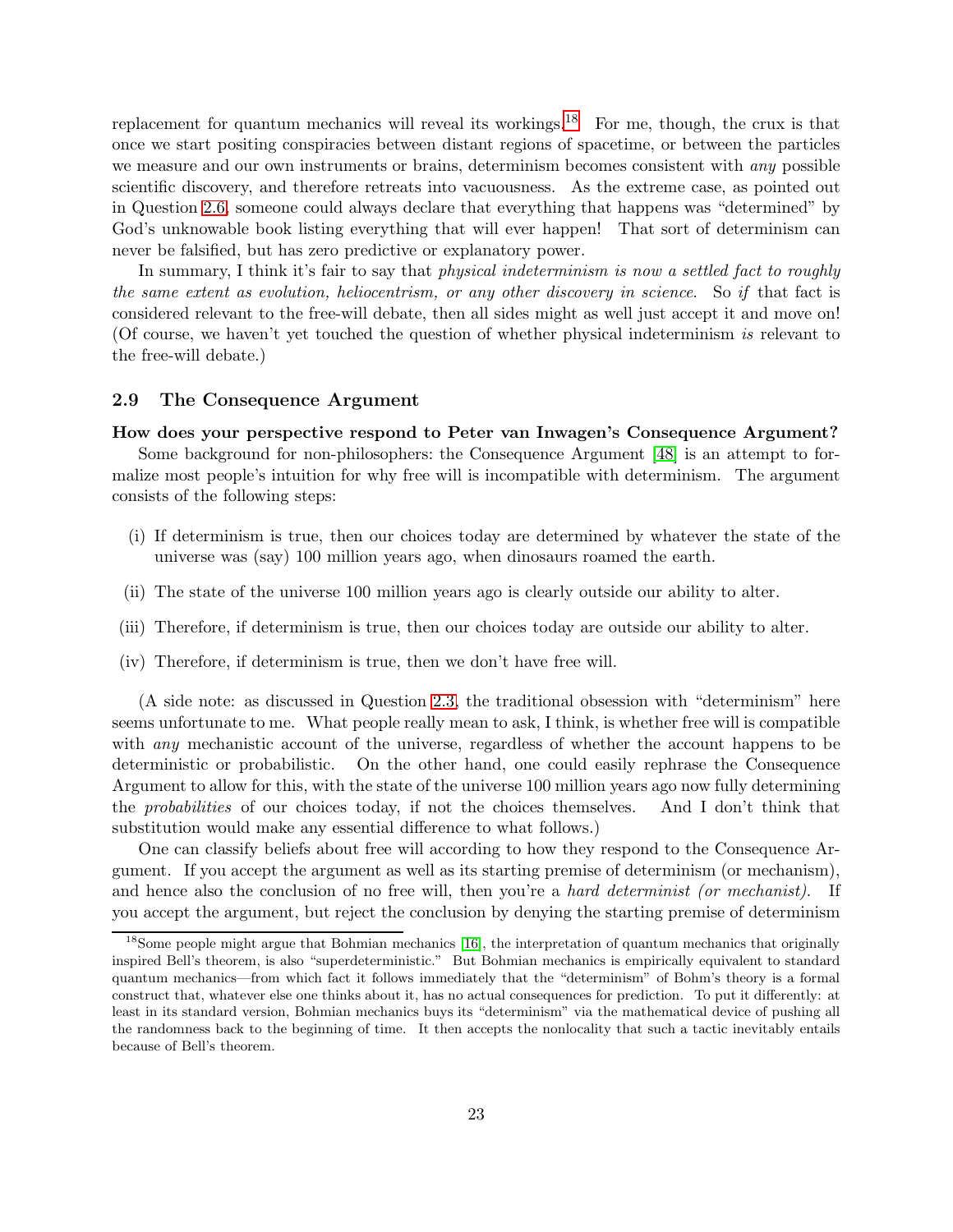or mechanism, then you're a metaphysical libertarian. If you reject the argument by denying that steps (iii) or (iv) follow from the previous steps, then you're a *compatibilist*.

What about the perspective I explore here? It denies step (ii)—or rather, it denies the usual notion of "the state of the universe 100 million years ago," insisting on a distinction between "macrofacts" and "microfacts" about that state. It agrees that the past macrofacts—such as whether a dinosaur kicked a particular stone—have an objective reality that is outside our ability to alter. But it denies that we can always speak in straightforward causal terms about the past microfacts, such as the quantum state  $|\psi\rangle$  of some particular photon impinging on the dinosaur's tail.

As such, my perspective can be seen as an example of a little-known view that Fischer [\[35\]](#page-72-7) calls multiple-pasts compatibilism. As I'd put it, multiple-pasts compatibilism agrees that the past microfacts about the world determine its future, and it also agrees that the past macrofacts are outside our ability to alter. However, it maintains that there might be many possible settings of the past microfacts—the polarizations of individual photons, etc.—that all coexist in the same "past-ensemble." By definition, such microfacts can't possibly have made it into the history books, and a multiple-pasts compatibilist would deny that they're necessarily "outside our ability to alter." Instead, our choices today might play a role in selecting one past from a giant ensemble of macroscopically-identical but microscopically-different pasts.

While I take the simple idea above as a starting point, there are two main ways in which I try to go further than it. First, I insist that whether we can make the needed distinction between "microfacts" and "macrofacts" is a *scientific* question—one that can only be addressed through detailed investigation of the quantum decoherence process and other aspects of physics. Second, I change the focus from unanswerable metaphysical conundrums about what "determines" what, toward empirical questions about the actual *predictability* of our choices (or at least the probabilities of those choices) given the past macrofacts. I argue that, by making progress on the predictability question, we can learn something about whether multiple-pasts compatibilism is a *viable* response to the Consequence Argument, even if we can never know for certain whether it's the right response.

### <span id="page-23-0"></span>2.10 Paradoxes of Prediction

You say you're worried about the consequences for rational decision-making, Bayesian inference, and so forth if our choices were all mechanically predictable. Why isn't it reassurance enough that, logically, predictions of an agent's behavior can never be known ahead of time to the agent itself? For if they were known ahead of time, then in real life—as opposed to Greek tragedies, or stories like Philip K. Dick's  $Mi$ -nority Report [\[32\]](#page-72-8)—the agent could simply defy the prediction by doing something else! Likewise, why isn't enough that, because of the Time Hierarchy Theorem from computational complexity, predicting an agent's choices might require as much computational power as the agent itself expends in making those choices?

The obvious problem with such computational or self-referential arguments is that they can't possibly prevent one agent, say Alice, from predicting the behavior of a different agent, say Bob. And in order to do that, Alice doesn't need unlimited computational power: she only needs a bit more computational power than Bob has.<sup>[19](#page-23-1)</sup> Furthermore, Bob's free will actually seems more

<span id="page-23-1"></span><sup>&</sup>lt;sup>19</sup>This is analogous to how, in computational complexity theory, there exists a program that that uses (say)  $n^{2.0001}$ time steps, and that simulates any  $n^2$ -step program provided to it as input. The time hierarchy theorem, which is close to tight, only rules out the simulation of  $n^2$ -step programs using significantly less than  $n^2$  time steps.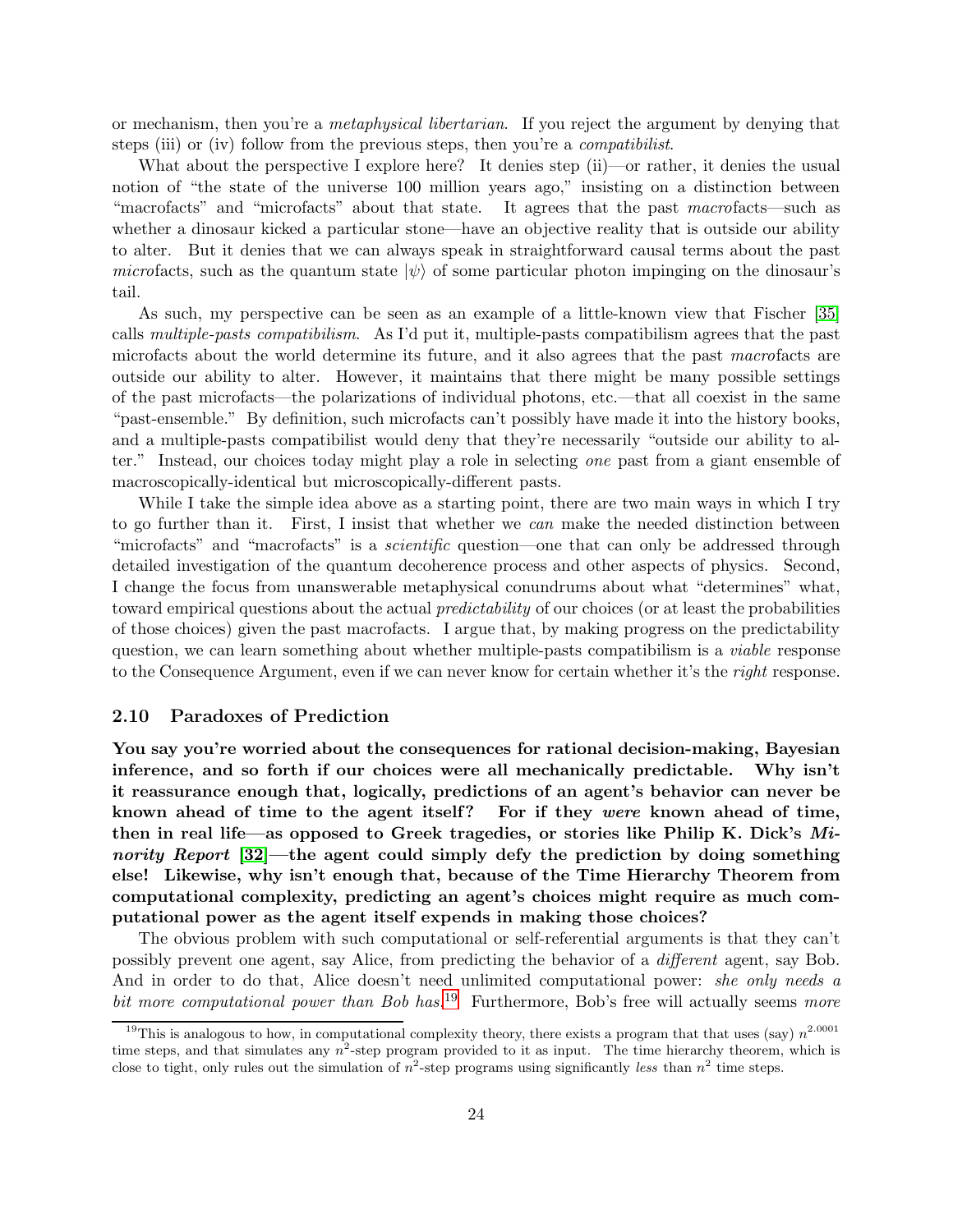threatened by Alice predicting his actions than by Bob predicting his own actions, supposing the latter were possible! This explains why I won't be concerned in this essay with computational obstacles to prediction, but only with obstacles that arise from Alice's physical inability to gather the requisite information about Bob.

Admittedly, as MacKay [\[59\]](#page-73-6), Lloyd [\[57\]](#page-73-7), and others have stressed, if Alice wants to predict Bob's choices, then she needs to be careful not to *tell* Bob her predictions before they come true! And that does indeed make predictions of Bob's actions an unusual sort of "knowledge": knowledge that can be falsified by the very fact of Bob's learning it.

But unlike some authors, I don't make much of these observations. For even if Alice can't tell Bob what he's going to do, it's easy enough for her to demonstrate to him afterwards that she knew. For example, Alice could put her prediction into a sealed envelope, and let Bob open the envelope only after the prediction came true. Or she could send Bob a *cryptographic commitment* to her prediction, withholding the decryption key until afterward. If Alice could do these things reliably, then it seems likely that Bob's self-conception would change just as radically as if he knew the predictions in advance.

### <span id="page-24-0"></span>2.11 Singulatarianism

How could it possibly make a difference to anyone's life whether his or her neural computations were buffeted around by microscopic events subject to Knightian uncertainty? Suppose that only "ordinary" quantum randomness and classical chaos turned out to be involved: how on earth could that matter, outside the narrow confines of free-will debates? Is the variety of free will that apparently interests you—one based on the physical unpredictability of our choices—really a variety "worth wanting," in Daniel Dennett's famous phrase [\[27\]](#page-71-10)?

As a first remark, if there's *anything* in this debate that all sides can agree on, hopefully they can agree that the truth (whatever it is) doesn't care what we want, consider "worth wanting," or think is necessary or sufficient to make our lives meaningful!

But to lay my cards on the table, my interest in the issues discussed in this essay was sparked, in part, by considering arguments of the so-called Singulatarians. These are people who look at current technological trends—including advances in neuroscience, nanotechnology, and AI, as well as the dramatic increases in computing power—and foresee a "technological singularity" perhaps 50-200 years in our future (not surprisingly, the projected timescales vary). By this, they mean not a mathematical singularity, but a rapid "phase transition," perhaps analogous to the appearance of the first life on earth, the appearance of humanity, or the invention of agriculture or of writing. In Singulatarians' view, the next such change will happen around the time when humans manage to build artificial intelligences that are smarter than the smartest humans. It stands to reason, the Singulatarians say, that such AIs will realize they can best further their goals (whatever those might be) by building AIs even smarter than themselves—and then the super-AIs will build yet smarter AIs, and so on, presumably until the fundamental physical limits on intelligence (whatever they are) are reached.

Following the lead of science-fiction movies, of course one might wonder about the role of humans in the resulting world. Will the AIs wipe us out, treating us as callously as humans have treated each other and most animal species? Will the AIs keep us around as pets, or as revered (if rather dimwitted) creators and ancestors? Will humans be invited to upload their brains to the post-singularity computer cloud—with each human, perhaps, living for billions of years in his or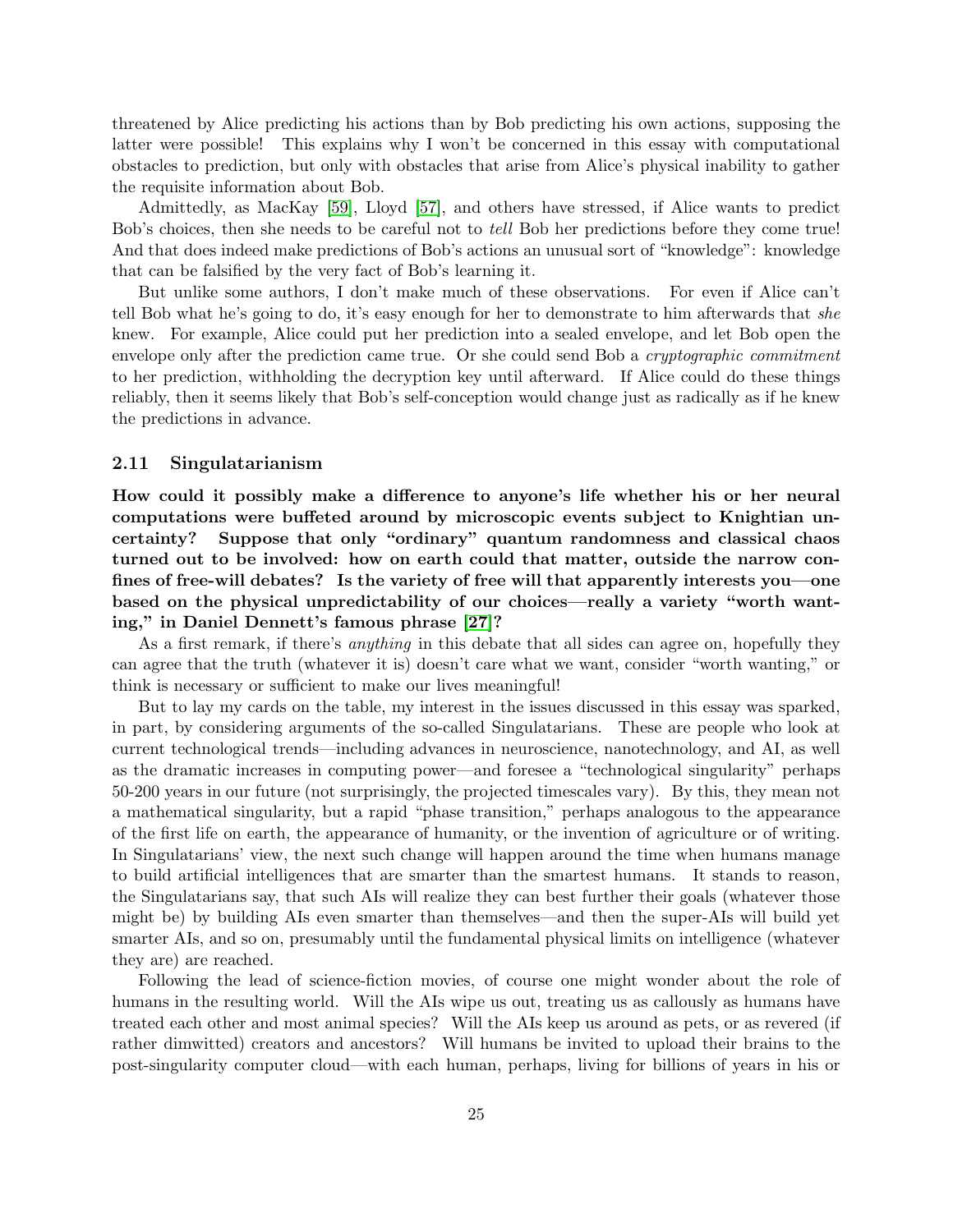her own simulated paradise? Or will the humans simply merge their consciousnesses into the AI hive-mind, losing their individual identities but becoming part of something unimaginably greater?

Hoping to find out, many Singulatarians have signed up to have their brains cryogenically frozen upon their (biological) deaths, so that some future intelligence (before or after the singu-larity) might be able to use the information therein to revive them.<sup>[20](#page-25-1)</sup> One leading Singulatarian. Eliezer Yudkowsky, has written at length about the irrationality of people who don't sign up for cryonics: how they value social conformity and "not being perceived as weird" over a non-negligible probability of living for billions of years.[21](#page-25-2)

With some notable exceptions, academics in neuroscience and other relevant fields have tended to dismiss Singulatarians as nerds with hyperactive imaginations: people who have no idea how great the difficulties are in modeling the human brain or building a general-purpose AI. Certainly, one could argue that the Singulatarians' timescales might be wildly off. And even if one accepts their timescales, one could argue that (almost by definition) the unknowns in their scenario are so great as to negate any practical consequences for the humans alive now. For example, suppose we conclude—as many Singulatarians have—that the greatest problem facing humanity today is how to ensure that, when superhuman AIs are finally built, those AIs will be "friendly" to human concerns. The difficulty is: given our current ignorance about AI, how on earth should we act on that conclusion? Indeed, how could we have any confidence that whatever steps we did take wouldn't backfire, and increase the probability of an unfriendly AI?

Yet on questions of principle—that is, of what the laws of physics could ultimately allow—I think the uncomfortable truth is that it's the Singulatarians who are the scientific conservatives, while those who reject their vision as fantasy are scientific radicals. For at some level, all the Singulatarians are doing is taking conventional thinking about physics and the brain to its logical conclusion. If the brain is a "meat computer," then given the right technology, why shouldn't we be able to copy its program from one physical substrate to another? And why couldn't we then run multiple copies of the program in parallel, leading to all the philosophical perplexities discussed in Section [2.5?](#page-15-0)

Maybe the conclusion is that we should all become Singulatarians! But given the stakes, it seems worth exploring the possibility that there are scientific reasons why human minds can't be casually treated as copyable computer programs: not just practical difficulties, or the sorts of question-begging appeals to human specialness that are child's-play for Singulatarians to demolish. If one likes, the origin of this essay was my own refusal to accept the lazy cop-out position, which answers the question of whether the Singulatarians' ideas are true by repeating that their ideas are crazy and weird. If uploading our minds to digital computers is indeed a fantasy, then I demand to know what it is about the physical universe that makes it a fantasy.

### <span id="page-25-0"></span>2.12 The Libet Experiments

Haven't neuroscience experiments already proved that our choices aren't nearly as unpredictable as we imagine? Seconds before a subject is conscious of making a decision, EEG recordings can already detect the neural buildup to that decision. Given that empirical fact, isn't any attempt to ground freedom in unpredictability doomed from the start?

<sup>20</sup>The largest cryonics organization is Alcor, www.alcor.org.

<span id="page-25-2"></span><span id="page-25-1"></span><sup>21</sup>See, for example, lesswrong.com/lw/mb/lonely dissent/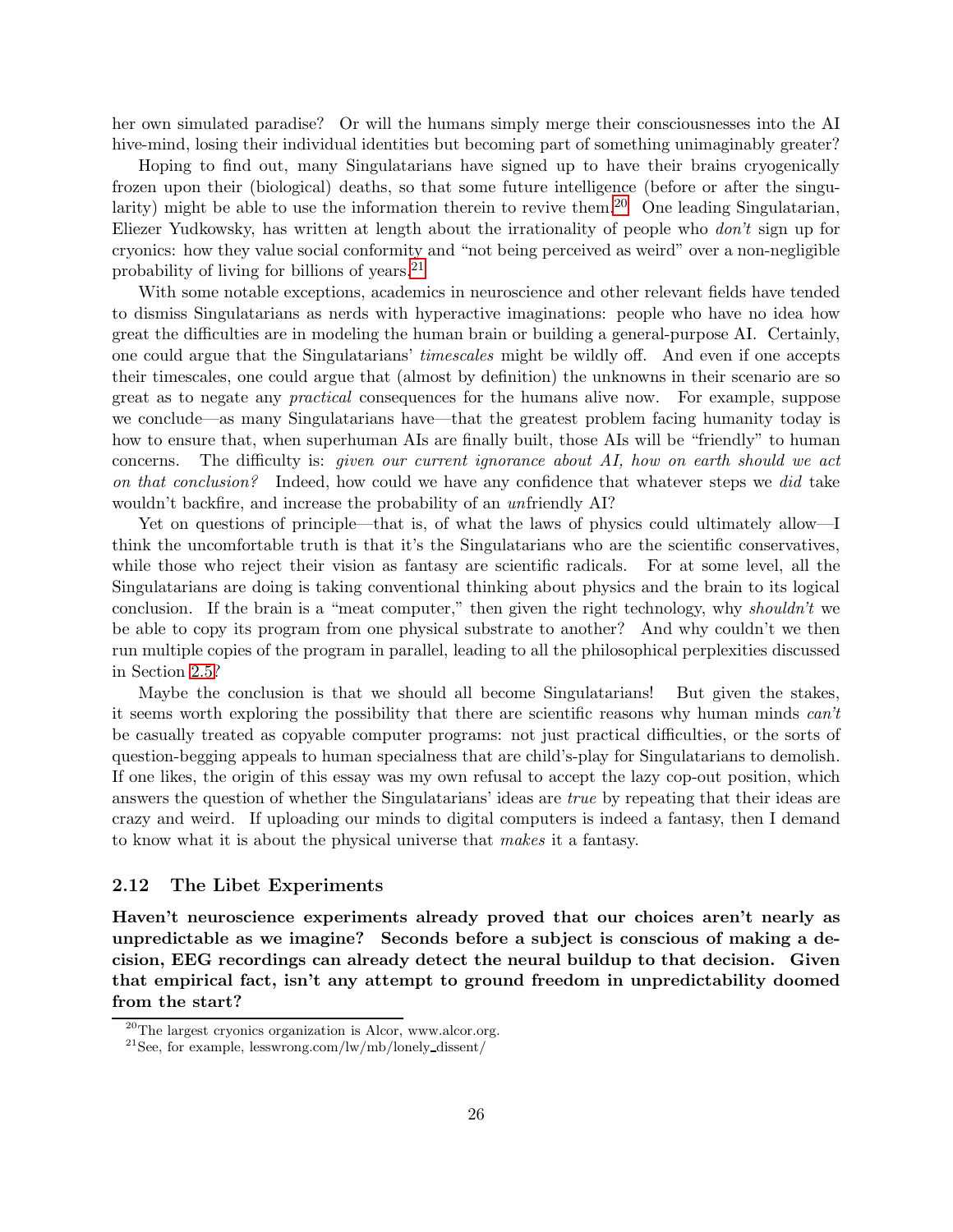It's important to understand what experiments have and haven't shown, since the details tend to get lost in popularization. The celebrated experiments by Libet (see [\[55\]](#page-73-8)) from the 1970s used EEGs to detect a "readiness potential" building up in a subject's brain up to a second and a half before the subject made the "freely-willed decision" to flick her finger. The implications of this finding for free will were avidly discussed—especially since the subject might not have been conscious of any intention to flick her finger until (say) half a second before the act. So, did the prior appearance of the readiness potential prove that what we perceive as "conscious intentions" are just window-dressing, which our brains add after the fact?

However, as Libet acknowledged, an important gap in the experiment was that it had inadequate "control." That is, how often did the readiness potential form, without the subject flicking her finger (which might indicate a decision that was "vetoed at the last instant")? Because of this gap, it was unclear to what extent the signal Libet found could actually be used for prediction.

More recent experiments—see especially Soon et al. [\[82\]](#page-74-5)—have tried to close this gap, by using fMRI scans to predict which of two buttons a person would press. Soon et al. [\[82\]](#page-74-5) report that they were able to do so four or more seconds in advance, with success probability significantly better than chance (around  $60\%$ ). The question is, how much should we read into these findings?

My own view is that the quantitative aspects are crucial when discussing these experiments. For compare a (hypothetical) ability to predict human decisions a full minute in advance, to an ability to predict the same decisions 0.1 seconds in advance, in terms of the intuitive "threat" to free will. The two cases seem utterly different! A minute seems like clearly enough time for a deliberate choice, while 0.1 seconds seems like clearly not enough time; on the latter scale, we are only talking about physiological reflexes. (For intermediate scales like 1 second, intuition—or at least my intuition—is more conflicted.)

Similarly, compare a hypothetical ability to predict human decisions with 99% accuracy, against an ability to predict them with 51% accuracy. I expect that only the former, and not the latter, would strike anyone as threatening or even uncanny. For it's obvious that human decisions are somewhat predictable: if they weren't, there would be nothing for advertisers, salespeople, seducers, or demagogues to exploit! Indeed, with zero predictability, we couldn't even talk about personality or character as having any stability over time. So better-than-chance predictability is just too low a bar for clearing it to have any relevance to the free-will debate. One wants to know: how much better than chance? Is the accuracy better than what my grandmother, or an experienced cold-reader, could achieve?

Even within the limited domain of button-pressing, years ago I wrote a program that invited the user to press the 'G' or 'H' keys in any sequence—'GGGHGHHHHGHG'—and that tried to predict which key the user would press next. The program used only the crudest pattern-matching—"in the past, was the subsequence GGGH more likely to be followed by G or H?" Yet humans are so poor at generating "random" digits that the program regularly achieved prediction accuracies of around 70%—no fMRI scans needed![22](#page-26-0)

In summary, I believe neuroscience might *someday* advance to the point where it completely rewrites the terms of the free-will debate, by showing that the human brain is "physically predictable

<span id="page-26-0"></span> $22$ Soon et al. [\[82\]](#page-74-5) (see the Supplementary Material, p. 14-15) argue that, by introducing a long delay between trials and other means, they were able to rule out the possibility that their prediction accuracy was due purely to "carryover" between successive trials. They also found that the probability of a run of N successive presses of the same button decreased exponentially with N, as would be expected if the choices were independently random. However, it would be interesting for future research to compare fMRI-based prediction "head-to-head" against prediction using carefully designed machine learning algorithms that see only the sequence of previous button presses.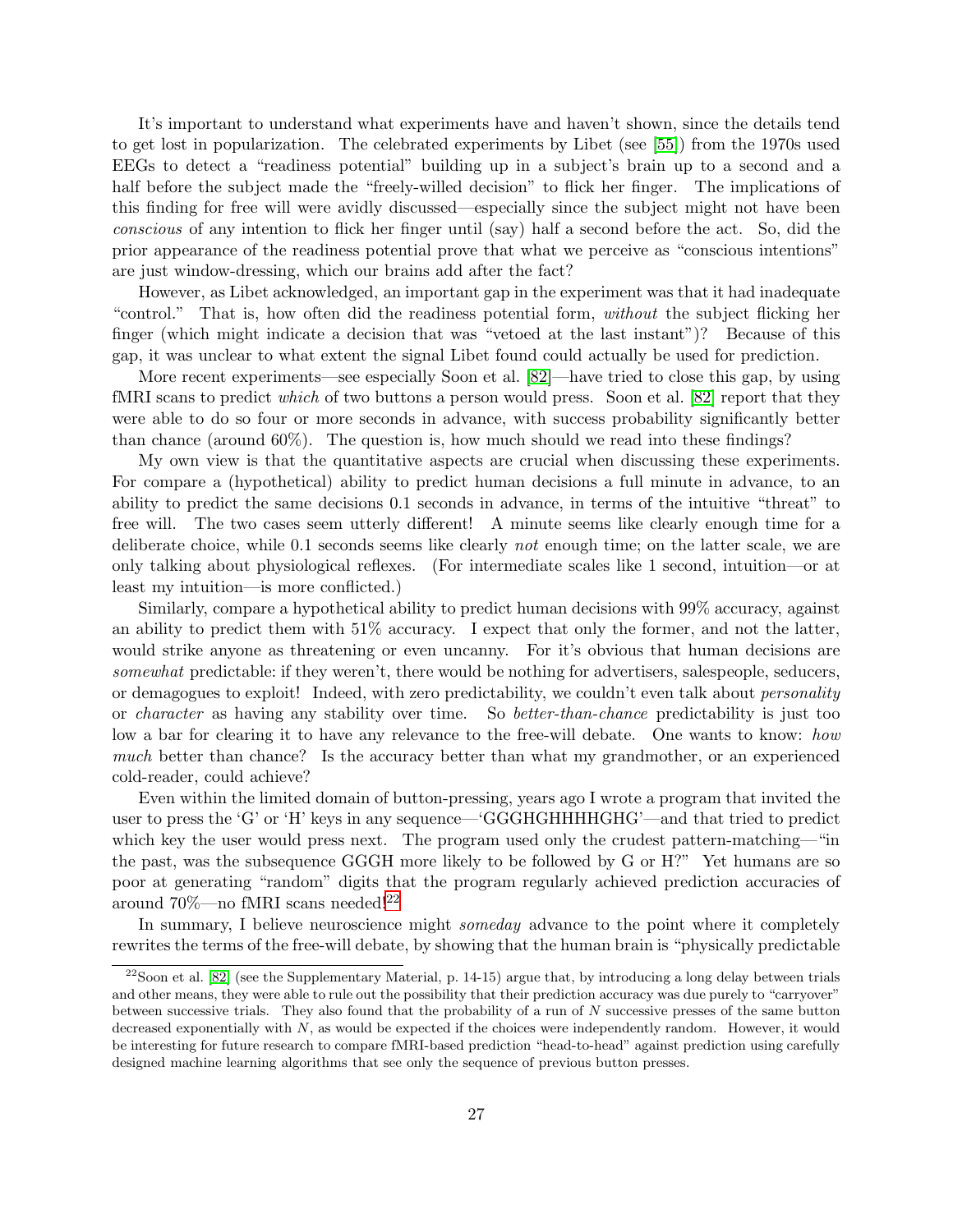by outside observers" in the same sense as a digital computer. But it seems nowhere close to that point today. Brain-imaging experiments have succeeded in demonstrating predictability with better-than-chance accuracy, in limited contexts and over short durations. Such experiments are deeply valuable and worth trying to push as far as possible. On the other hand, the mere fact of limited predictability is something that humans knew millennia before brain-imaging technologies became available.

### <span id="page-27-0"></span>2.13 Mind and Morality

Notwithstanding your protests that you won't address the "mystery of consciousness," your entire project seems geared toward the old, disreputable quest to find some sort of dividing line between "real, conscious, biological" humans and digital computer programs, even supposing that the latter could perfectly emulate the former. Many thinkers have sought such a line before, but most scientifically-minded people regard the results as dubious. For Roger Penrose, the dividing line involves neural structures called microtubules harnessing exotic quantum-gravitational effects (see Section [6\)](#page-55-0). For the philosopher John Searle [\[78\]](#page-74-6), the line involves the brain's unique "biological causal powers": powers whose existence Searle loudly asserts but never actually explains. For you, the line seems to involve hypothesized limits on predictability imposed by the No-Cloning Theorem. But regardless of where the line gets drawn, let's discuss where the rubber meets the road. Suppose that in the far future, there are trillions of emulated brains (or "ems") running on digital computers. In such a world, would you consider it acceptable to "murder" an em (say, by deleting its file), simply because it lacked the "Knightian unpredictability" that biological brains might or might not derive from amplified quantum fluctuations? If so, then isn't that a cruel, arbitrary, "meatist" double standard—one that violates the most basic principles of your supposed hero, Alan Turing?

For me, this moral objection to my project is possibly the most pressing objection of all. Will I be the one to shoot a humanoid robot pleading for its life, simply because the robot lacks the supposedly-crucial "freebits," or "Knightian unpredictability," or whatever else the magical stuff is supposed to be that separates humans from machines?

Thus, perhaps my most important reason to take the freebit picture seriously is that it *does* suggest a reply to the objection: one that strikes me as both intellectually consistent and moral. I simply need to adopt the following ethical stance: I'm against any irreversible destruction of knowledge, thoughts, perspectives, adaptations, or ideas, except possibly by their owner. Such destruction is worse the more valuable the thing destroyed, the longer it took to create, and the harder it is to replace. From this basic revulsion to *irreplaceable loss*, hatred of murder, genocide, the hunting of endangered species to extinction, and even (say) the burning of the Library of Alexandria can all be derived as consequences.

Now, what about the case of "deleting" an emulated human brain from a computer memory? The same revulsion applies in full force—if the copy deleted is the last copy in existence. If, however, there are other extant copies, then the deleted copy can always be "restored from backup," so deleting it seems at worst like property damage. For biological brains, by contrast, whether such backup copies can be physically created is of course exactly what's at issue, and the freebit picture conjectures a negative answer.

These considerations suggest that the moral status of ems really could be different than that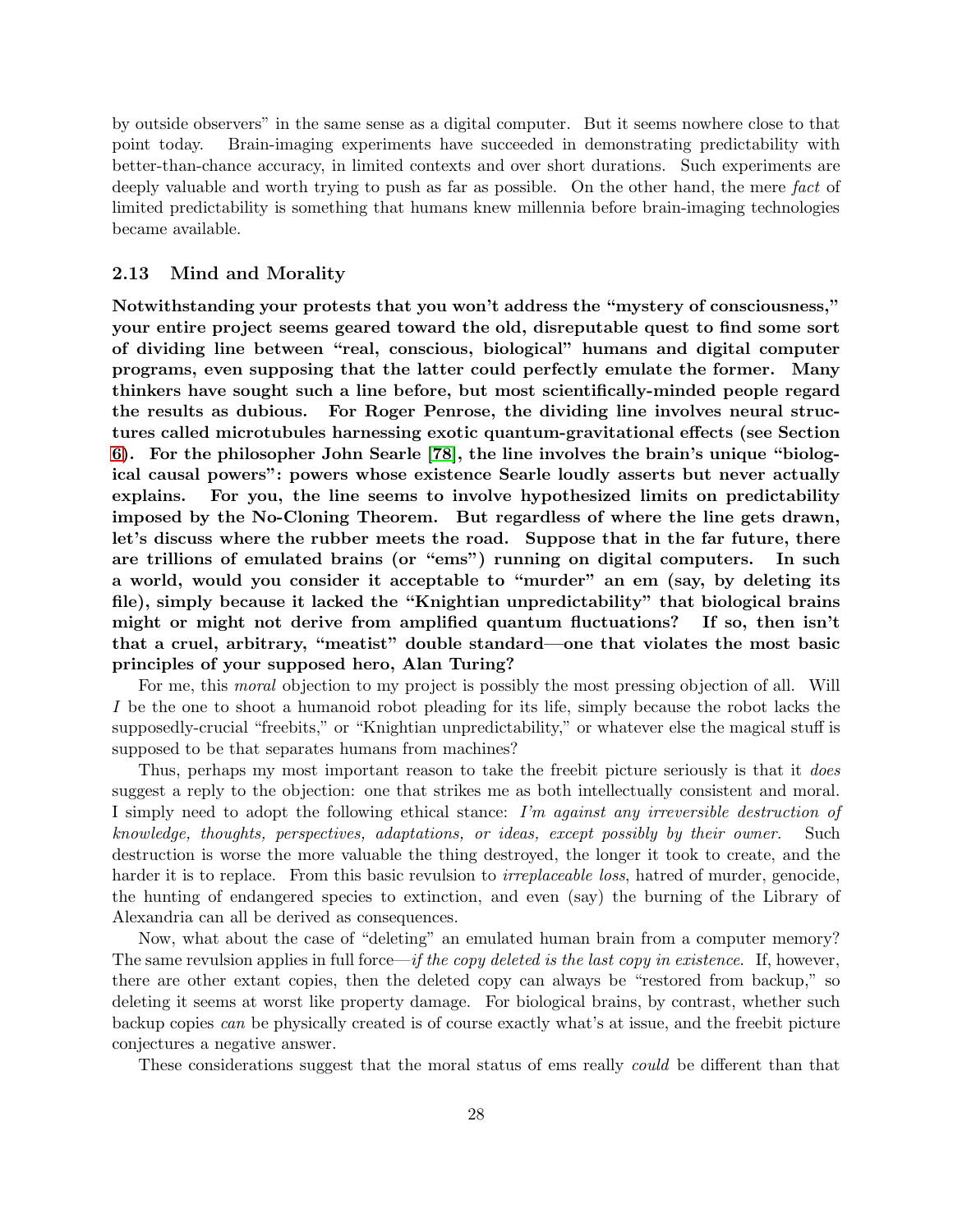of organic humans, but for straightforward practical reasons that have nothing to do with "meat chauvinism," or with question-begging philosophical appeals to human specialness. The crucial point is that even a program that passed the Turing Test would revert to looking "crude and automaton-like," if you could read, trace, and copy its code. And whether the code could be read and copied might depend strongly on the machine's physical substrate. Destroying something that's both as complex as a human being and one-of-a-kind could be regarded as an especially heinous crime.

I see it as the great advantage of this reply that it makes no direct reference to the first-person experience of *anyone*, neither biological humans nor ems. On this account, we don't need to answer probably-unanswerable questions about whether or not ems would be conscious, in order to constructed a workable moral code that applies to them. Deleting the last copy of an em in existence should be prosecuted as murder, not because doing so snuffs out some inner light of consciousness (who is anyone else to know?), but rather because it deprives the rest of society of a unique, irreplaceable store of knowledge and experiences, precisely as murdering a human would.

# <span id="page-28-0"></span>3 Knightian Uncertainty and Physics

Having spent almost half the essay answering a priori objections to the investigation I want to undertake, I'm finally ready to start the investigation itself! In this section, I'll set out and defend two propositions, both of which are central to what follows.

The first proposition is that probabilistic uncertainty (like that of quantum-mechanical measurement outcomes) can't possibly, by itself, provide the sort of "indeterminism" that could be relevant to the free-will debate. In other words, if we see a conflict between free will and the deterministic predictability of human choices, then we should see the same conflict between free will and probabilistic predictability, assuming the probabilistic predictions are as accurate as those of quantum mechanics. Conversely, if we hold free will to be compatible with "quantum-like predictability," then we might as well hold free will to be compatible with deterministic predictability also. In my perspective, for a form of uncertainty to be relevant to free will, a necessary condition is that it be what the economists call Knightian uncertainty. Knightian uncertainty simply refers to uncertainty that we lack a clear, agreed-upon way to quantify—like our uncertainty about existence of extraterrestrial life, as opposed to our uncertainty about the outcome of a coin toss.

The second proposition is that, in current physics, there appears to be only one source of Knightian uncertainty that could possibly be both fundamental and relevant to human choices. That source is uncertainty about the microscopic, quantum-mechanical details of the universe's initial conditions (or the initial conditions of our local region of the universe). In classical physics, there's no known fundamental principle that prevents a predictor from learning the relevant initial conditions to whatever precision it likes, without disturbing the system to be predicted. But in quantum mechanics there is such a principle, namely the uncertainty principle (or from a more "modern" standpoint, the No-Cloning Theorem). It's crucial to understand that this source of uncertainty is separate from the randomness of quantum measurement outcomes: the latter is much more often invoked in free-will speculations, but in my opinion it shouldn't be. If we know a system's quantum state  $\rho$ , then quantum mechanics lets us calculate the probability of any outcome of any measurement that might later be made on the system. But if we don't know the state  $\rho$ , then  $\rho$  itself can be thought of as subject to Knightian uncertainty.

In the next two subsections, I'll expand on and justify the above claims.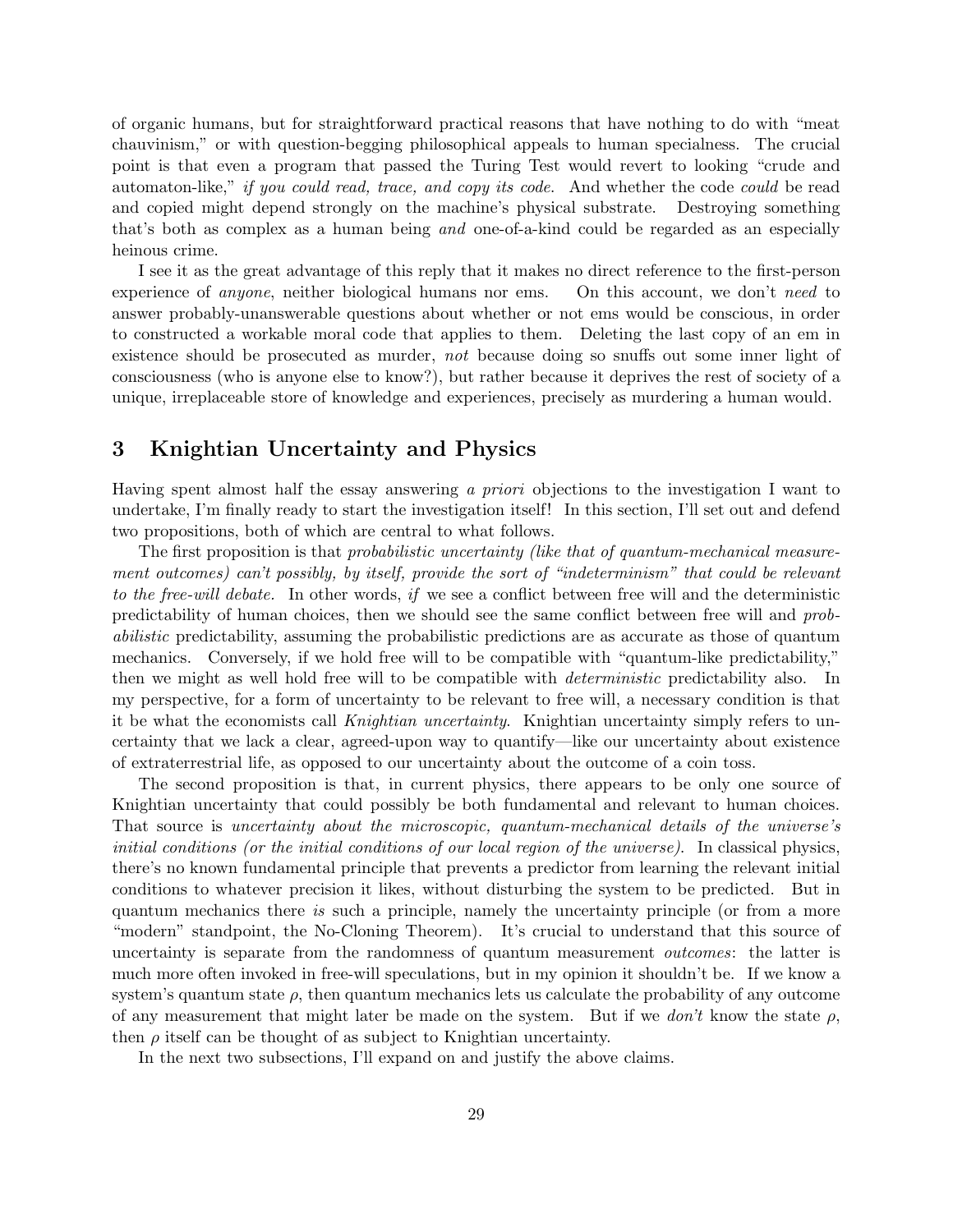### <span id="page-29-0"></span>3.1 Knightian Uncertainty

A well-known argument maintains that the very concept of free will is logically incoherent. The argument goes like this:

Any event is either determined by earlier events (like the return of Halley's comet), or else not determined by earlier events (like the decay of a radioactive atom). If the event is determined, then clearly it isn't "free." But if the event is undetermined, it isn't "free" either: it's merely arbitrary, capricious, and random. Therefore no event can be "free."

As I'm far from the first to point out, the above argument has a gap, contained in the vague phrase "arbitrary, capricious, and random." An event can be "arbitrary," in the sense of being undetermined by previous events, without being random in the narrower technical sense of being generated by some known or knowable probabilistic process. The distinction between arbitrary and random is not just word-splitting: it plays a huge practical role in computer science, economics, and other fields. To illustrate, consider the following two events:

 $E_1$  = Three weeks from today, the least significant digit of the Dow Jones average will be even

 $E_2 =$  Humans will make contact with an extraterrestrial civilization within the next 500 years

For both events, we are ignorant about whether they will occur, but we are ignorant in completely different ways. For  $E_1$ , we can quantify our ignorance by a probability distribution, in such a way that almost any reasonable person would agree with our quantification. For  $E_2$ , we can't.

For another example, consider a computer program, which has a bug that only appears when a call to the random number generator returns the result 3456. That's not necessarily a big deal since with high probability, the program would need to be run thousands of times before the bug reared its head. Indeed, today many problems are solved using randomized algorithms (such as Monte-Carlo simulation), which do have a small but nonzero probability of failure.<sup>[23](#page-29-1)</sup> On the other hand, if the program has a bug that only occurs when the user *inputs* 3456, that's a much more serious problem. For how can the programmer know, in advance, whether 3456 is an input (maybe even the only input) that the user cares about? So a programmer must treat the two types of uncertainty differently: she can't just toss them both into a bin labeled "arbitrary, capricious, and random." And indeed, the difference between the two types of uncertainty shows up constantly in theoretical computer science and information theory.[24](#page-29-2)

In economics, the "second type" of uncertainty—the type that can't be objectively quantified using probabilities—is called Knightian uncertainty, after Frank Knight, who wrote about it extensively in the 1920s [\[49\]](#page-72-9). Knightian uncertainty has been invoked to explain phenomena from risk-aversion in behavioral economics to the 2008 financial crisis (and was popularized by Taleb [\[87\]](#page-74-7) under the name "black swans"). An agent in a state of Knightian uncertainty might describe its beliefs using a convex set of probability distributions, rather than a single distribution.[25](#page-29-3) For

<span id="page-29-1"></span><sup>&</sup>lt;sup>23</sup>The probability of failure can be made arbitrarily small by the simple expedient of running the algorithm over and over and taking a majority vote.

<span id="page-29-2"></span><sup>&</sup>lt;sup>24</sup>For example, it shows up in the clear distinctions made between random and adversarial noise, between probabilistic and nondeterministic Turing machines, and between average-case and worst-case analysis of algorithms.

<span id="page-29-3"></span> $^{25}$ In Appendix [14,](#page-83-0) I briefly explain why I think convex sets provide the "right" representation of Knightian uncertainty, though this point doesn't much matter for the rest of the essay.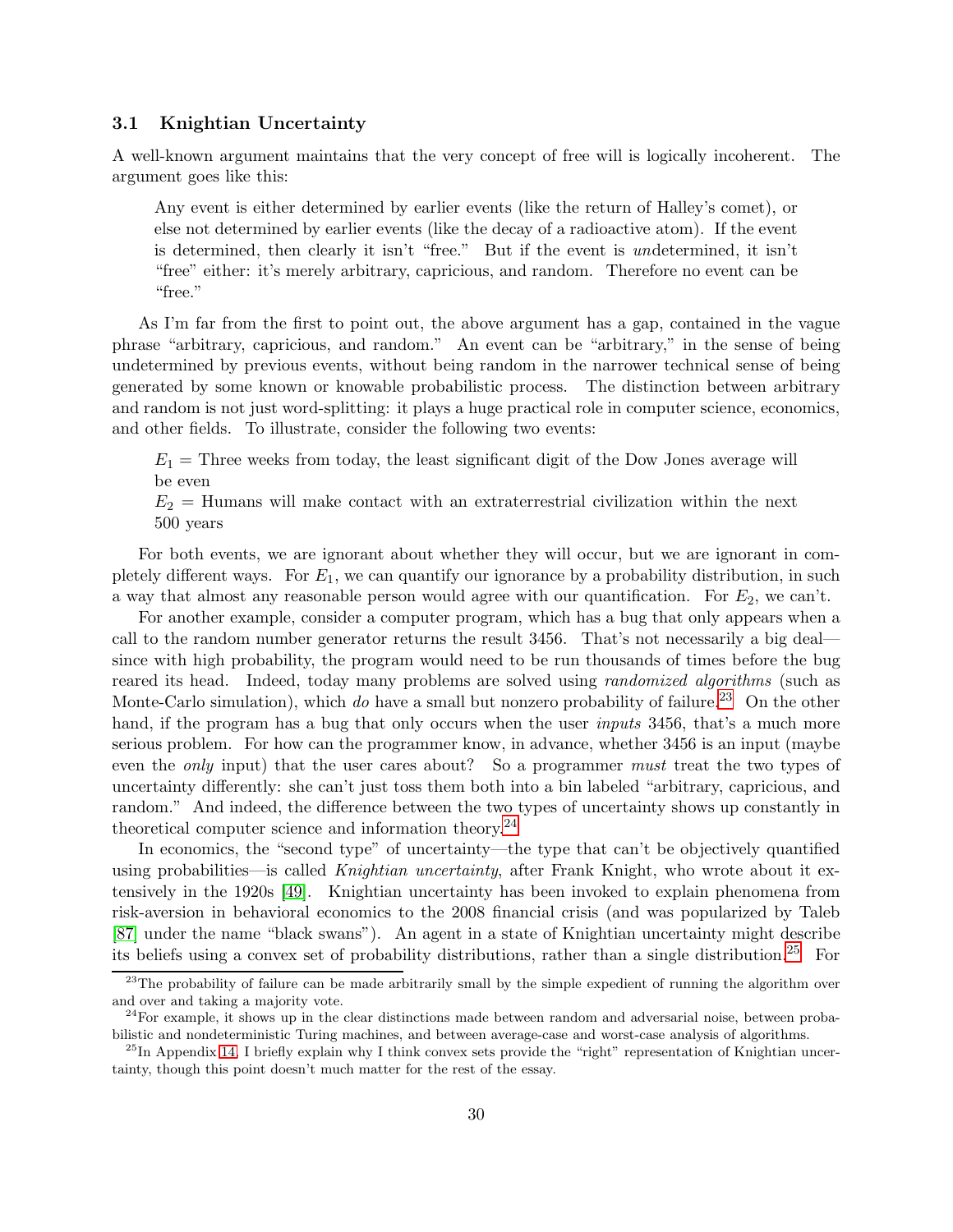example, it might say that a homeowner will default on a mortgage with some probability between 0.1 and 0.3, but within that interval, be unwilling to quantify its uncertainty further. The notion of probability intervals leads naturally to various generalizations of probability theory, of which the best-known is the Dempster-Shafer theory of belief [\[79\]](#page-74-8).

What does any of this have to do with the free-will debate? As I said in Section [1.1,](#page-6-0) from my personal perspective Knightian uncertainty seems like a precondition for free will as I understand the latter. In other words, I agree with the free-will-is-incoherent camp when it says that a random event can't be considered "free" in any meaningful sense. Several writers, such as Kane [\[36\]](#page-72-10), Balaguer [\[9\]](#page-70-1), Satinover [\[75\]](#page-74-9), and Koch [\[50\]](#page-73-9), have speculated that the randomness inherent in quantum-mechanical wavefunction collapse, were it relevant to brain function, could provide all the scope for free will that's needed. But I think those writers are mistaken on this point.

For me, the bottom line is simply that it seems like a sorry and pathetic "free will" that's ruled by ironclad, externally-knowable statistical laws, and that retains only a "ceremonial" role, analogous to spinning a roulette wheel or shuffling a deck of cards. Should we say that a radioactive nucleus has "free will," just because (according to quantum mechanics) we can't predict exactly when it will decay, but can only calculate a precise probability distribution over the decay times? That seems perverse—especially since given many nuclei, we can predict almost perfectly what fraction will have decayed by such-and-such a time. Or imagine an artificially-intelligent robot that used nuclear decays as a source of random numbers. Does anyone seriously maintain that, if we swapped out the actual decaying nuclei for a "mere" pseudorandom computer simulation of such nuclei (leaving all other components unchanged), the robot would suddenly be robbed of its free will? While I'm leery of "arguments from obviousness" in this subject, it really *does* seem to me that if we say the robot has free will in the first case then we should also say so in the second.

And thus, I think that the free-will-is-incoherent camp would be right, if all uncertainty were probabilistic. But I consider it far from obvious that all uncertainty is (usefully regarded as) probabilistic. Some uncertainty strikes me as Knightian, in the sense that rational people might never even reach agreement about how to assign the probabilities. And while Knightian uncertainty might or might not be relevant to predicting human choices, I definitely (for reasons I'll discuss later) don't think that current knowledge of physics or neuroscience lets us exclude the possibility.

At this point, though, we'd better hear from those who reject the entire concept of Knightian uncertainty. Some thinkers—I'll call them *Bayesian fundamentalists*—hold that Bayesian probability theory provides the only sensible way to represent uncertainty. On that view, "Knightian uncertainty" is just a fancy name for someone's failure to carry a probability analysis far enough.

In support of their position, Bayesian fundamentalists often invoke the so-called Dutch book arguments (see for example Savage [\[76\]](#page-74-10)), which say that any rational agent satisfying a few axioms must behave as if its beliefs were organized using probability theory. Intuitively, even if you claim not to have any opinion whatsoever about (say) the probability of life being discovered on Mars, I can still "elicit" a probabilistic prediction from you, by observing which bets about the question you will or won't accept.

However, a central assumption on which the Dutch book arguments rely—basically, that a rational agent shouldn't mind taking at least one side of any bet—has struck many commentators as dubious. And if we drop that assumption, then the path is open to Knightian uncertainty (involving, for example, convex sets of probability distributions).

Even if we accept the standard derivations of probability theory, the bigger problem is that Bayesian agents can have different "priors." If one strips away the philosophy, Bayes' rule is just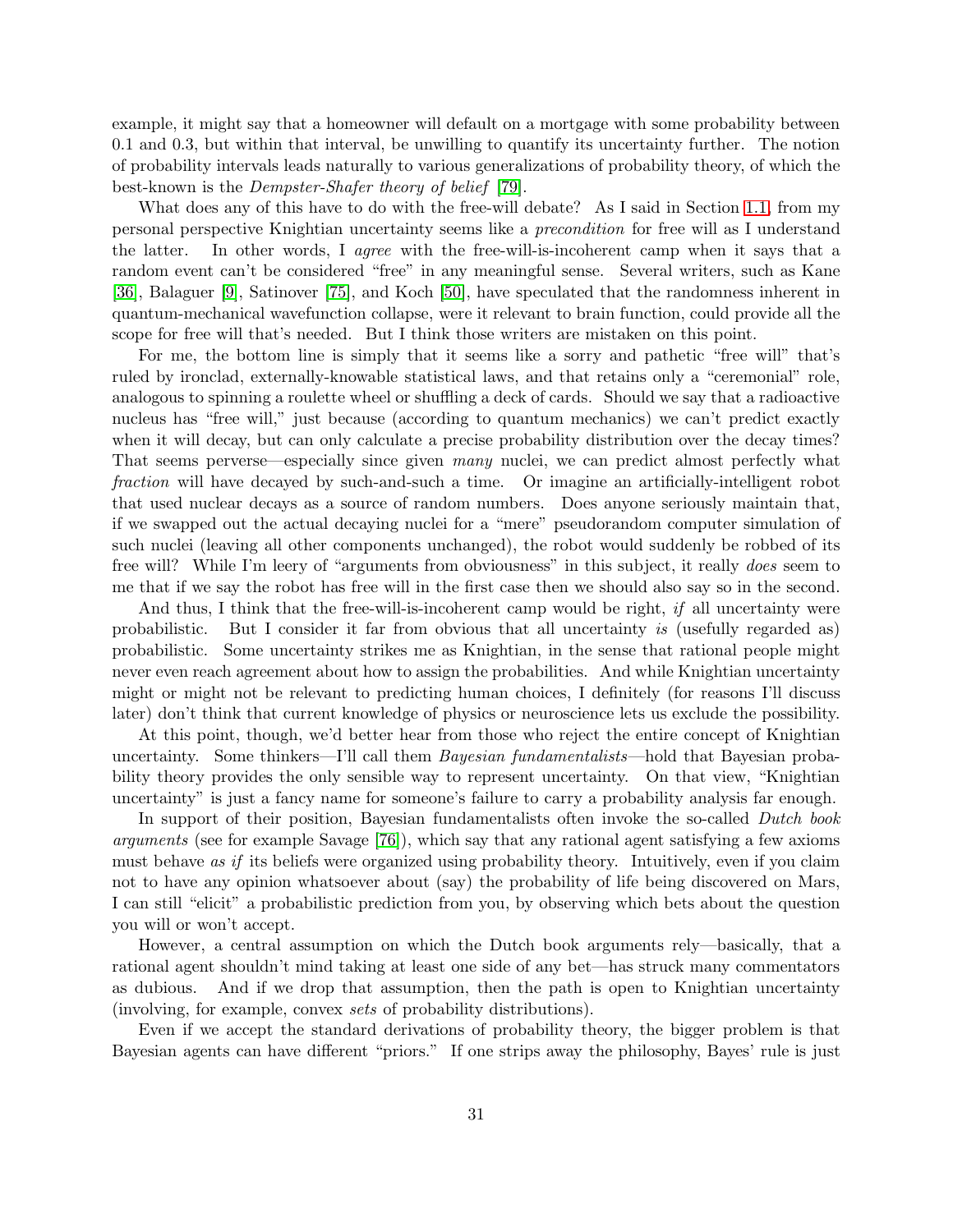an elementary mathematical fact about how one should update one's prior beliefs in light of new evidence. So one can't use Bayesianism to justify a belief in the existence of *objective* probabilities underlying all events, unless one is also prepared to defend the existence of an "objective prior." In economics, the idea that all rational agents can be assumed to start with the same prior is called the Common Prior Assumption, or CPA. Assuming the CPA leads to some wildly counterintuitive consequences, most famously Aumann's agreement theorem [\[8\]](#page-70-7). That theorem says that two rational agents with common priors (but differing information) can never "agree to disagree": as soon as their opinions on any subject become common knowledge, their opinions must be equal.

The CPA has long been controversial; see Morris [\[63\]](#page-73-10) for a summary of arguments for and against. To my mind, though, the real question is: what could possibly have led anyone to take the CPA seriously in the first place?

Setting aside methodological arguments in economics<sup>[26](#page-31-0)</sup> (which don't concern us here), I'm aware of two substantive arguments in favor of the CPA. The first argument is that, if two rational agents (call them Alice and Bob) have different priors, then Alice will realize that if she had been born Bob, she would have had Bob's prior, and Bob will realize that if he had been born Alice, he would have had Alice's. But if Alice and Bob are indeed rational, then why should they assign any weight to personal accidents of their birth, which are clearly irrelevant to the objective state of the universe? (See Cowen and Hanson [\[26\]](#page-71-11) for a detailed discussion of this argument.)

The simplest reply is that, even if Alice and Bob accepted this reasoning, they would still generally end up with different priors, unless they furthermore shared the same reference class: that is, the set of all agents who they imagine they "could have been" if they weren't themselves. For example, if Alice includes all humans in her reference class, while Bob includes only those humans capable of understanding Bayesian reasoning such as he and Alice are engaging in now, then their beliefs will differ. But requiring agreement on the reference class makes the argument circular—presupposing, as it does, a "God's-eye perspective" transcending the individual agents, the very thing whose existence or relevance was in question. Section [8](#page-61-1) will go into more detail about "indexical" puzzles (that is, puzzles concerning the probability of your own existence, the likelihood of having been born at one time rather than another, etc). But I hope this discussion already makes clear how much debatable metaphysics lurks in the assumption that a single Bayesian prior governs (or should govern) every probability judgment of every rational being.

The second argument for the CPA is more ambitious: it seeks to tell us *what* the true prior is, not merely that it exists. According to this argument, any sufficiently intelligent being ought to use what's called the universal prior from algorithmic information theory. This is basically a distribution that assigns a probability proportional to  $2^{-n}$  to every possible universe describable by an n-bit computer program. In Appendix [13,](#page-80-0) I'll examine this notion further, explain why some people [\[47,](#page-72-11) [77\]](#page-74-11) have advanced it as a candidate for the "true" prior, but also explain why, despite its mathematical interest, I don't think it can fulfill that role. (Briefly, a predictor using the universal prior can be thought of as a superintelligent entity that figures out the right probabilities almost as fast as is information-theoretically possible. But that's conceptually very different from an entity that already knows the probabilities.)

<span id="page-31-0"></span> $^{26}$ E.g., that even if the CPA is wrong, we should assume it because economic theorizing would be too unconstrained without it, or because many interesting theorems need it as a hypothesis.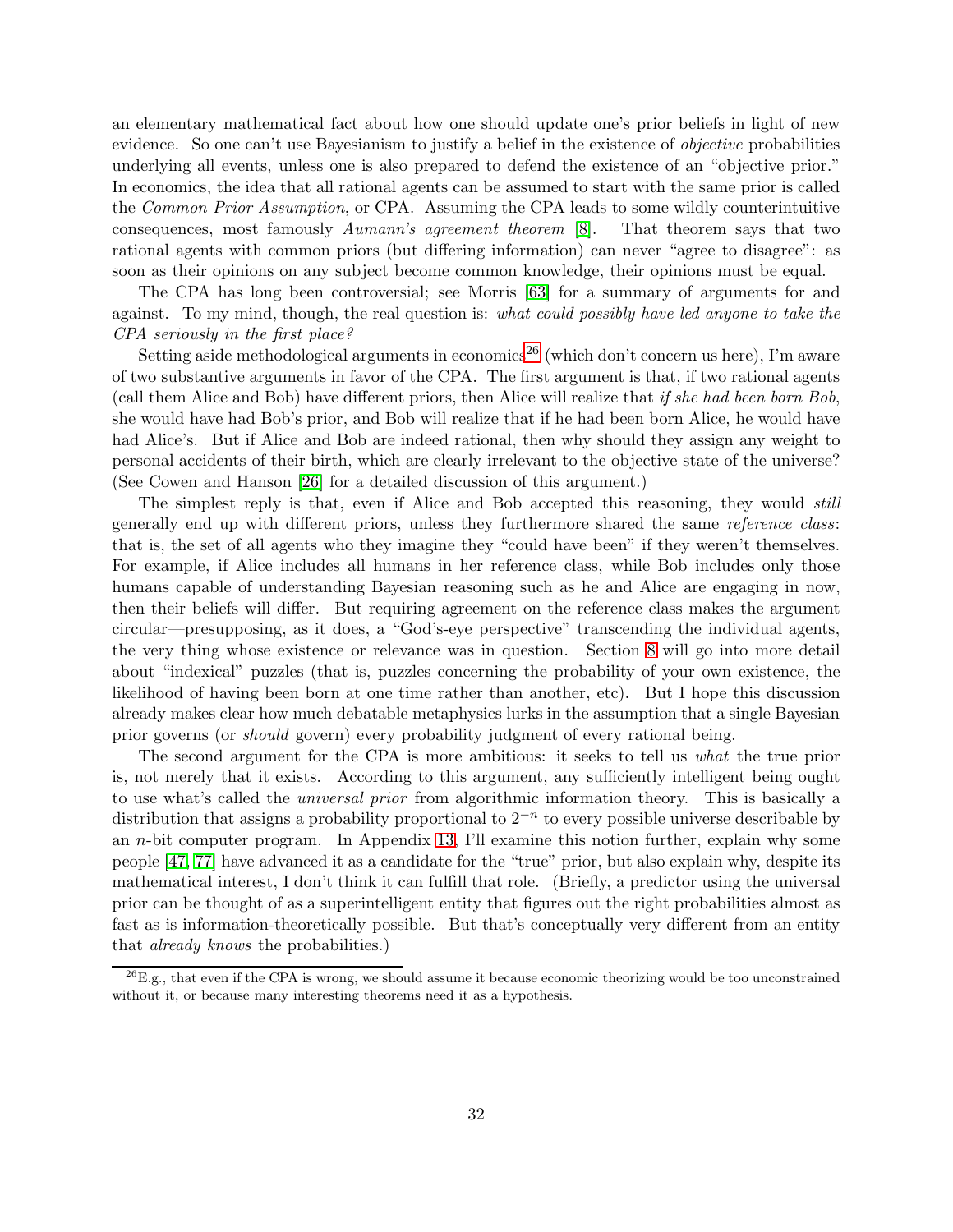### <span id="page-32-0"></span>3.2 Quantum Mechanics and the No-Cloning Theorem

While defending the meaningfulness of Knightian uncertainty, the last section left an obvious question unanswered: where, in a law-governed universe, could we possibly find Knightian uncertainty?

Granted, in almost any part of science, it's easy to find systems that are "effectively" subject to Knightian uncertainty, in that we don't yet have models for the systems that capture all the important components and their probabilistic interactions. The earth's climate, a country's economy, a forest ecosystem, the early universe, a high-temperature superconductor, or even a flatworm or a cell are examples. Even if our probabilistic models of many of these systems are improving over time, none of them come anywhere close to (say) the quantum-mechanical model of the hydrogen atom: a model that answers essentially *everything* one could think to ask within its domain, modulo an unavoidable (but precisely-quantifiable) random element.

However, in all of these cases (the earth's climate, the flatworm, etc.), the question arises: what grounds could we ever have to think that Knightian uncertainty was inherent to the system, rather than an artifact of our own ignorance? Of course, one could have asked the same question about probabilistic uncertainty, before the discovery of quantum mechanics and its no-hidden-variable theorems (see Section [2.8\)](#page-20-0). But the fact remains that today, we don't have any physical theory that demands Knightian uncertainty in anything like the way that quantum mechanics demands probabilistic uncertainty. And as I said in Section [3.1,](#page-29-0) I insist that the "merely probabilistic" aspect of quantum mechanics can't do the work that many free-will advocates have wanted it to do for a century.

On the other hand, no matter how much we've learned about the dynamics of the physical world, there remains one enormous source of Knightian uncertainty that's been "hiding in plain sight," and that receives surprisingly little attention in the free-will debate. This is our ignorance of the relevant initial conditions. By this I mean both the initial conditions of the entire universe or multiverse (say, at the Big Bang), and the "indexical conditions," which characterize the part of the universe or multiverse in which we happen to reside. To make a prediction, of course one needs initial conditions as well as dynamical laws: indeed, outside of idealized toy problems, the initial conditions are typically the "larger" part of the input. Yet leaving aside recent cosmological speculations (and "genericity" assumptions, like those of thermodynamics), the specification of initial conditions is normally not even considered the task of physics. So, if there are no laws that fix the initial conditions, or even a distribution over possible initial conditions—if there aren't even especially promising *candidates* for such laws—then why isn't this just what free-will advocates have been looking for?

It will be answered immediately that there's an excellent reason why not. Namely, whatever else we do or don't know about the universe's initial state (e.g., at the Big Bang), clearly nothing about it was determined by any of our choices! (This is the assumption made explicit in step (ii) of van Inwagen's "Consequence Argument" from Section [2.9.](#page-22-0))

The above answer might strike the reader as conclusive. Yet  $if$  our interest is in actual, physical predictability—rather than in the metaphysical concept of "determination"—then notice that it's no longer conclusive at all. For we still need to ask: how much can we *learn* about the initial state by making measurements? This, of course, is where quantum mechanics might become relevant.

It's actually easiest for our purposes to forget the famous *uncertainty principle*, and talk instead about the No-Cloning Theorem. The latter is simply the statement that there's no physical procedure, consistent with quantum mechanics, that takes as input a system in an arbitrary quantum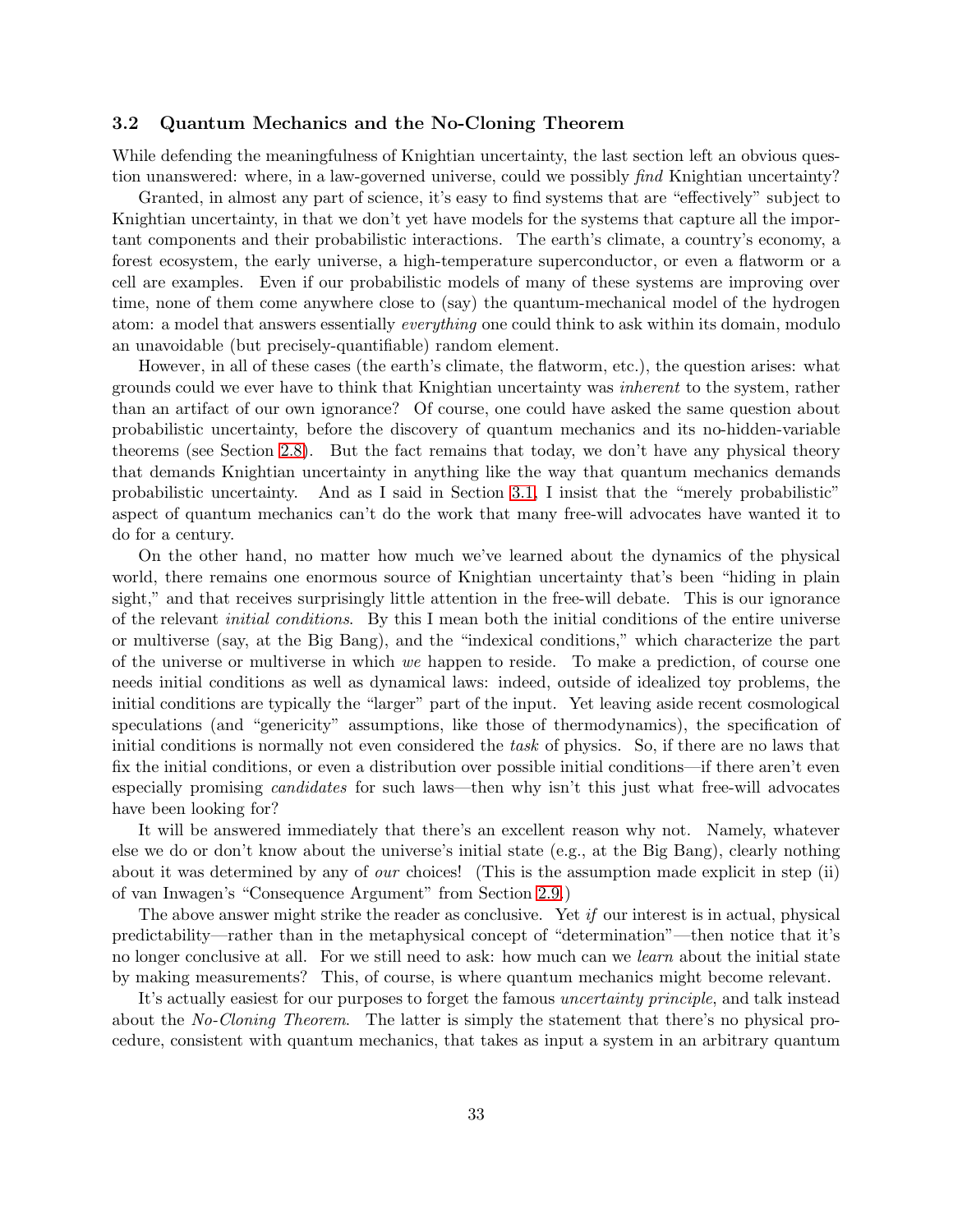state  $|\psi\rangle$ ,<sup>[27](#page-33-0)</sup> and outputs two systems *both* in the state  $|\psi\rangle$ .<sup>[28](#page-33-1)</sup> Intuitively, it's not hard to see why: a measurement of (say) a qubit  $|\psi\rangle = \alpha |0\rangle + \beta |1\rangle$  reveals only a single, probabilistic bit of information about the continuous parameters  $\alpha$  and  $\beta$ ; the rest of the information vanishes forever. The proof of the No-Cloning Theorem (in its simplest version) is as easy as observing that the "cloning map,"

$$
(\alpha |0\rangle + \beta |1\rangle) |0\rangle \longrightarrow (\alpha |0\rangle + \beta |1\rangle) (\alpha |0\rangle + \beta |1\rangle)
$$
  
= 
$$
\alpha^2 |0\rangle |0\rangle + \alpha \beta |0\rangle |1\rangle + \alpha \beta |1\rangle |0\rangle + \beta^2 |1\rangle |1\rangle,
$$

acts nonlinearly on the amplitudes, but in quantum mechanics, unitary evolution must be linear.

Yet despite its mathematical triviality, the No-Cloning Theorem has the deep consequence that quantum states have a certain "privacy": unlike classical states, they can't be copied promiscuously around the universe. One way to gain intuition for the No-Cloning Theorem is to consider some striking cryptographic protocols that rely on it. In quantum key distribution  $[11]$ —something that's already (to a small extent) been commercialized and deployed—a sender, Alice, transmits a secret key to a receiver, Bob, by encoding the key in a collection of qubits. The crucial point is that if an eavesdropper, Eve, tries to learn the key by measuring the qubits, then the very fact that she measured the qubits will be detectable by Alice and Bob—so Alice and Bob can simply keep trying until the channel is safe. Quantum money, proposed decades ago by Wiesner [\[91\]](#page-75-5) and developed further in recent years [\[3,](#page-70-9) [5,](#page-70-10) [34\]](#page-72-12), would exploit the No-Cloning Theorem even more directly, to create cash that can't be counterfeited according to the laws of physics, but that can nevertheless be verified as genuine.<sup>[29](#page-33-2)</sup> A closely related proposal, quantum software copy-protection (see [\[3,](#page-70-9) [5\]](#page-70-10)), would exploit the No-Cloning Theorem in a still more dramatic way: to create quantum states  $|\psi_f\rangle$ that can be used to evaluate some function  $f$ , but that can't feasibly be used to create more states with which  $f$  can be evaluated. Research on quantum copy-protection has shown that, at least in a few special cases (and maybe more broadly), it's possible to create a physical object that

- (a) interacts with the outside world in an interesting and nontrivial way, yet
- (b) effectively hides from the outside world the information needed to predict how the object will behave in future interactions.

When put that way, the *possible* relevance of the No-Cloning Theorem to free-will discussions seems obvious! And indeed, a few bloggers and others<sup>[30](#page-33-3)</sup> have previously speculated about a connection. Interestingly, their motivation for doing so has usually been to defend compatibilism (see Section [2.3\)](#page-12-0). In other words, they've invoked the No-Cloning Theorem to explain why, despite the mechanistic nature of physical law, human decisions will nevertheless remain unpredictable in

<span id="page-33-0"></span> $27$  Here we assume for simplicity that we're talking about pure states, not mixed states.

<span id="page-33-1"></span><sup>&</sup>lt;sup>28</sup>The word "arbitrary" is needed because, if we knew how  $|\psi\rangle$  was prepared, then of course we could simply run the preparation procedure a second time. The No-Cloning Theorem implies that, if we don't already know a preparation procedure for  $|\psi\rangle$ , then we can't learn one just by measuring  $|\psi\rangle$ . (And conversely, the inability to learn a preparation procedure implies the No-Cloning Theorem. If we could copy  $|\psi\rangle$  perfectly, then we could keep repeating to make as many copies as we wanted, then use quantum state tomography on the copies to learn the amplitudes to arbitrary accuracy.)

 $29$ Unfortunately, unlike quantum key distribution, quantum money is not yet practical, because of the difficulty of protecting quantum states against decoherence for long periods of time.

<span id="page-33-3"></span><span id="page-33-2"></span> $30$ See, for example, www.daylightatheism.org/2006/04/on-free-will-iii.html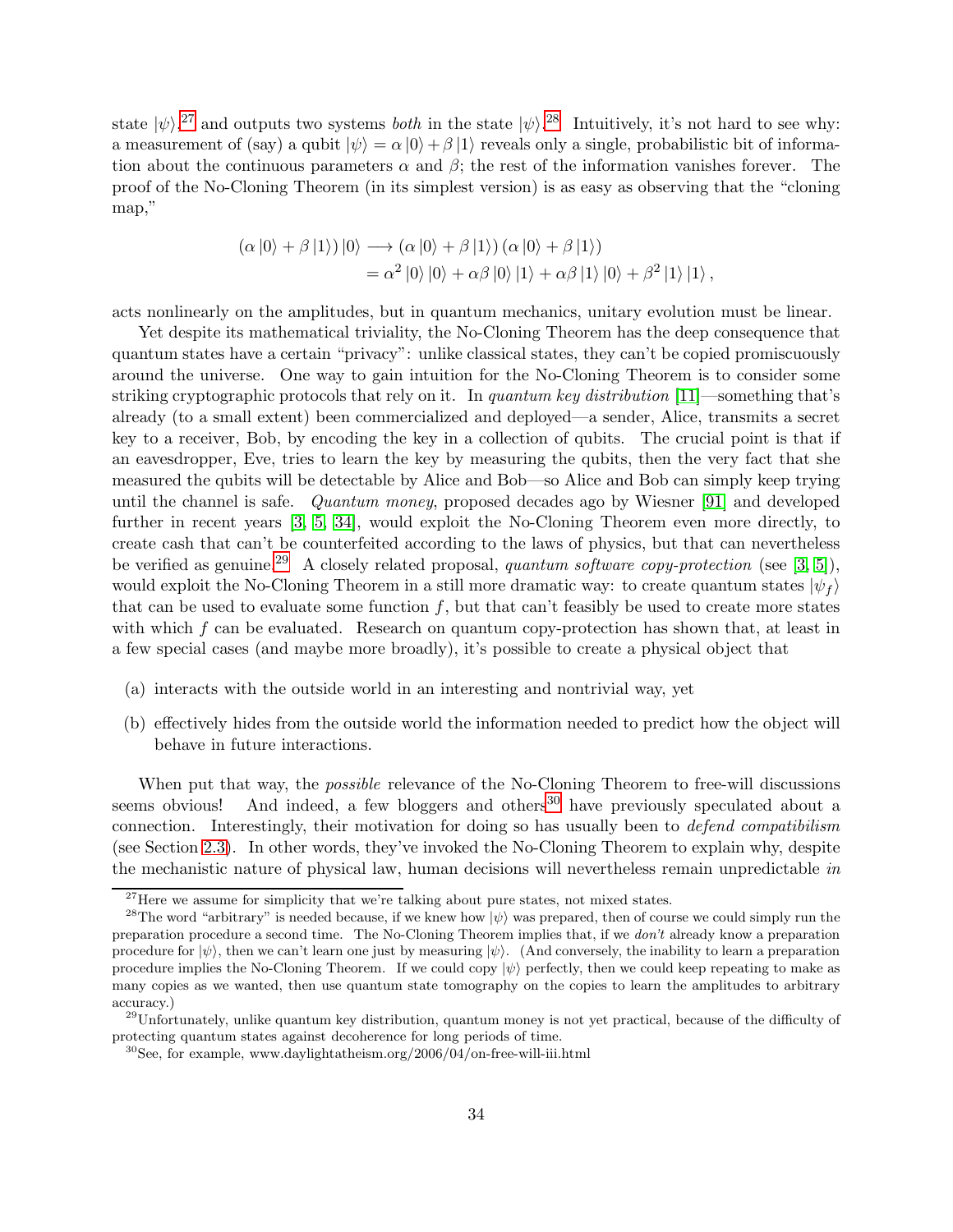practice. In a discussion of this issue, one commenter<sup>[31](#page-34-0)</sup> opined that, while the No-Cloning Theorem does put limits on physical predictability, human brains will also remain unpredictable for countless more prosaic reasons that have nothing to do with quantum mechanics. Thus, he said, invoking the No-Cloning Theorem in free-will discussions is "like hiring the world's most high-powered lawyer to get you out of a parking ticket."

Personally, though, I think the world's most high-powered lawyer might ultimately be needed here! For the example of the Singulatarians (see Section [2.11\)](#page-24-0) shows why, in these discussions, it doesn't suffice to offer "merely practical" reasons why copying a brain state is hard. Every practical problem can easily be countered by a speculative technological answer—one that assumes a future filled with brain-scanning nanorobots and the like. If we want a proposed obstacle to copying to survive unlimited technological imagination, then the obstacle had better be grounded in the laws of physics.

So as I see it, the real question is: once we disallow quantum mechanics, does there remain any classical source of "fundamental unclonability" in physical law? Some might suggest, for example, the impossibility of keeping a system perfectly isolated from its environment during the cloning process, or the impossibility of measuring continuous particle positions to infinite precision. But either of these would require very nontrivial arguments (and if one wanted to invoke continuity, one would also have to address the apparent breakdown of continuity at the Planck scale). There are also formal analogues of the No-Cloning Theorem in various classical settings, but none of them seem able to do the work required here.<sup>[32](#page-34-1)</sup> As far as current physics can say, if copying a bounded physical system is fundamentally impossible, then the reason for the impossibility seems ultimately traceable to quantum mechanics.

Let me end this section by discussing *quantum teleportation*, since nothing more suggestively illustrates the "philosophical work" that the No-Cloning Theorem can potentially do. Recall, from Section [2.5,](#page-15-0) the "paradox" raised by teleportation machines. Namely, after a perfect copy of you has been reconstituted on Mars from the information in radio signals, what should be done with the "original" copy of you back on Earth? Should it be euthanized?

Like other such paradoxes, this one need not trouble us if (because of the No-Cloning Theorem, or whatever other reason) we drop the assumption that such copying is possible—at least with great enough fidelity for the copy on Mars to be a "second instantiation of you." However, what makes the situation more interesting is that there is a famous protocol, discovered by Bennett et al. [\[12\]](#page-71-12), for "teleporting" an arbitrary quantum state  $|\psi\rangle$  by sending classical information only. (This protocol also requires quantum entanglement, in the form of Bell pairs  $\frac{|00\rangle+|11\rangle}{\sqrt{2}}$ , shared between the sender and receiver in advance, and one Bell pair gets "used up" for every qubit teleported.)

Now, a crucial feature of the teleportation protocol is that, in order to determine which classical bits to send, the sender needs to perform a measurement on her quantum state  $|\psi\rangle$  (together with her half of the Bell pair) that destroys  $|\psi\rangle$ . In other words, in quantum teleportation, the destruction of

<span id="page-34-0"></span> $31$ Sadly, I no longer have the reference.

<span id="page-34-1"></span> $32$ For example, No-Cloning holds for classical probability distributions: there's no procedure that takes an input bit b that equals 1 with unknown probability p, and produces two output bits that are both 1 with probability  $p$ independently. But this observation lacks the import of the quantum No-Cloning Theorem, because regardless of what one wanted to do with the bit b, one might as well have measured it immediately, thereby "collapsing" it to a deterministic bit—which can of course be copied.

Also, seeking to clarify foundational issues in quantum mechanics, Spekkens [\[83\]](#page-74-12) constructed an "epistemic toy theory" that's purely classical, but where an analogue of the No-Cloning Theorem holds. However, the toy theory involves "magic boxes" that we have no reason to think can be physically realized.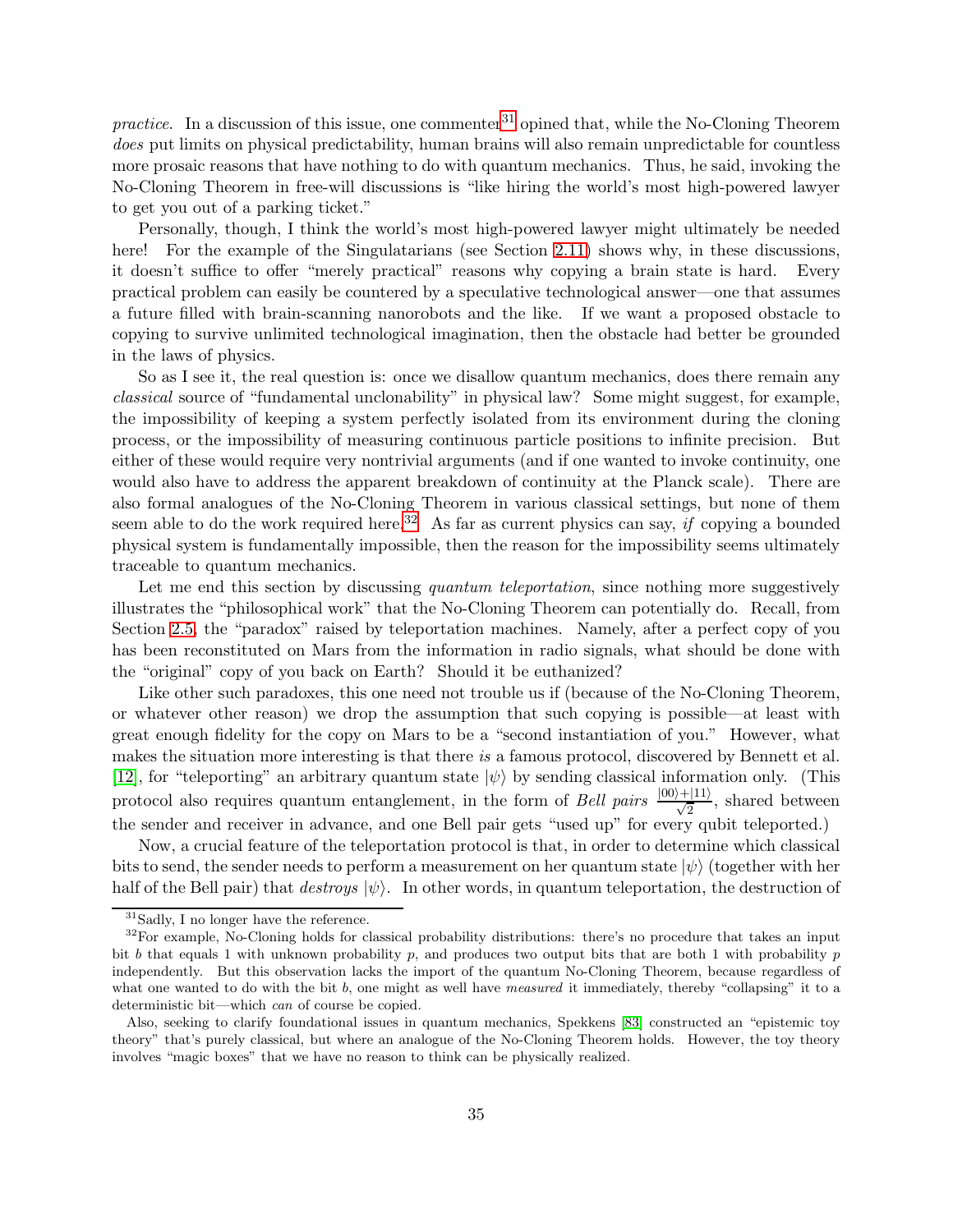the original copy is not an extra decision that one needs to make; rather, it happens as an inevitable byproduct of the protocol itself! Indeed this must be so, since otherwise quantum teleportation could be used to violate the No-Cloning Theorem.

### <span id="page-35-0"></span>3.3 The Freebit Picture

At this point one might interject: theoretical arguments about the No-Cloning Theorem are well and good, but even if accepted, they still don't provide any concrete picture of how Knightian uncertainty could be relevant to human decision-making.

So let me sketch a possible picture (the only one I can think of, consistent with current physics), which I call the "freebit picture." At the Big Bang, the universe had some particular quantum state  $|\Psi\rangle$ . If known,  $|\Psi\rangle$  would of course determine the universe's future history, modulo the probabilities arising from quantum measurement. However, because  $|\Psi\rangle$  is the state of the whole universe (including us), we might refuse to take a "God's-eye view" of  $|\Psi\rangle$ , and insist on thinking about  $|\Psi\rangle$  differently than about an ordinary state that we prepare for ourselves in the lab. In particular, we might regard at least some (not all) of the qubits that constitute  $|\Psi\rangle$  as what I'll call freebits. A freebit is simply a qubit for which the most complete physical description possible involves Knightian uncertainty. While the details aren't so important, I give a brief mathematical account of freebits in Appendix [14.](#page-83-0) For now, suffice it to say that a freestate is a convex set of quantum mixed states, and a freebit is a 2-level quantum system in a freestate.

Thus, by the *freebit picture*, I mean the picture of the world according to which

- (i) due to Knightian uncertainty about the universe's initial quantum state  $|\Psi\rangle$ , at least some of the qubits found in nature are regarded as freebits, and
- (ii) the presence of these freebits makes predicting certain future events—possibly including some human decisions—physically impossible, even probabilistically and even with arbitrarilyadvanced future technology.

Section [3.4](#page-37-0) will say more about the "biological" aspects of the freebit picture: that is, the actual chains of causation that could in principle connect freebits to (say) a neuron firing or not firing. In the rest of this section, I'll discuss some physical and conceptual questions about freebits themselves.

Firstly, why is it important that freebits be qubits, rather than *classical* bits subject to Knightian uncertainty? The answer is that only for qubits can we appeal to the No-Cloning Theorem. Even if the value of a classical bit  $b$  can't determined by measurements on the entire rest of the universe, a superintelligent predictor could always learn b by non-invasively measuring b itself. But the same is not true for a qubit.

Secondly, isn't Knightian uncertainty in the eye of the beholder? That is, why couldn't one observer regard a given qubit as a "freebit," while a different observer, with more information, described the same qubit by ordinary quantum mixed state  $\rho$ ? The answer is that our criterion for what counts a freebit is extremely stringent. Given a 2-level quantum system  $S$ , if a superintelligent demon could reliably learn the reduced density matrix  $\rho$  of S, via arbitrary measurements on anything in the universe (including S itself), then S is not a freebit. Thus, to qualify as a freebit, S must be a "freely moving part" of the universe's quantum state  $|\Psi\rangle$ : it must not be possible (even in principle) to trace  $S$ 's causal history back to any physical process that generated  $S$  according to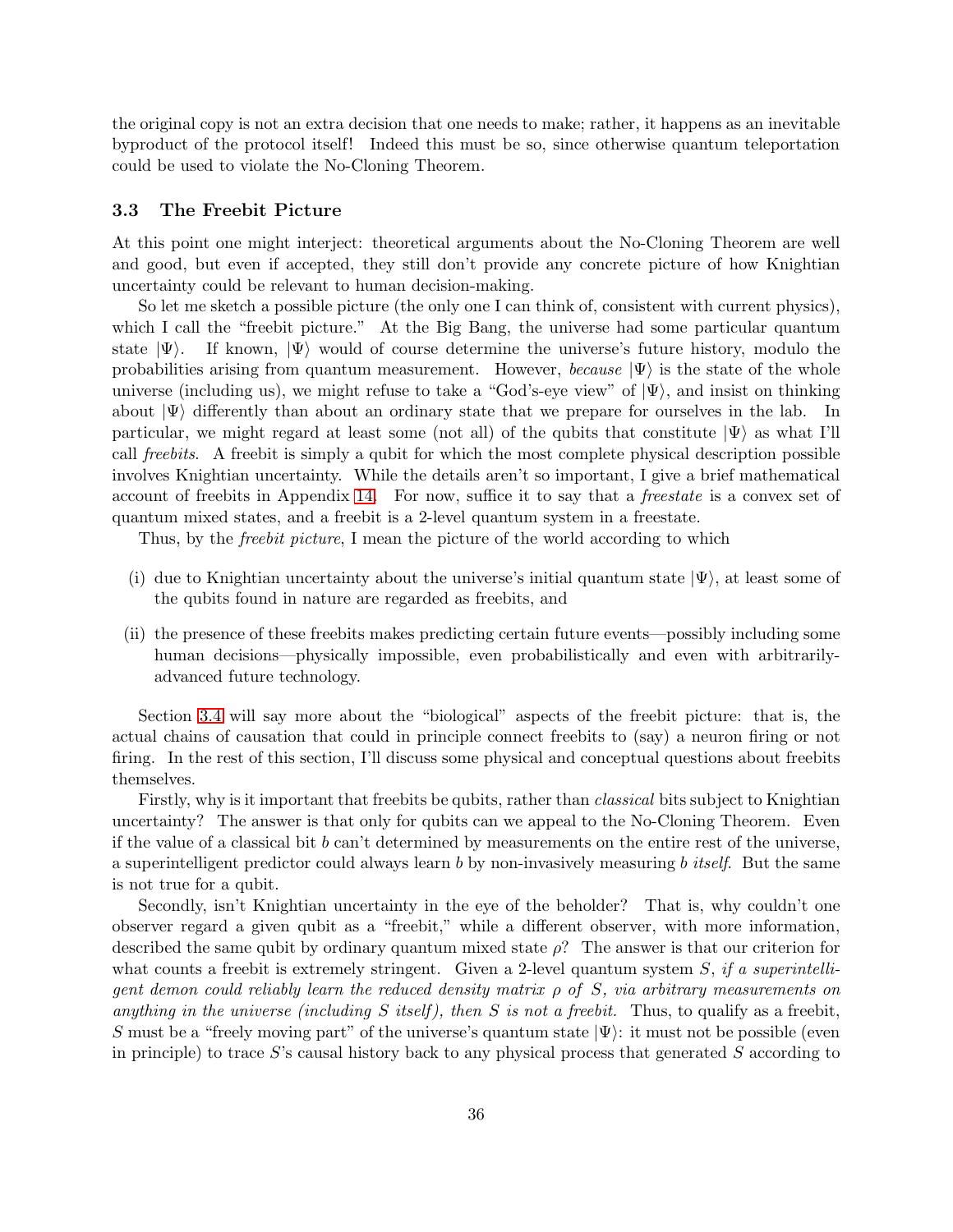a known probabilistic ensemble. Instead, our Knightian uncertainty about S must (so to speak) go "all the way back," and be traceable to uncertainty about the initial state of the universe.

To illustrate the point: suppose we detect a beam of photons with varying polarizations. For the most part, the polarizations look uniformly random (i.e., like qubits in the maximally mixed state). But there is a slight bias toward the vertical axis, and the bias is slowly changing over time, in a way not fully accounted for by our model of the photons. So far, we can't rule out the possibility that freebits might be involved. However, suppose we later learn that the photons are coming from a laser in another room, and that the polarization bias is due to drift in the laser that can be characterized and mostly corrected. Then the scope for freebits is correspondingly reduced.

Someone might interject: "but why was there drift in the laser? Couldn't freebits have been responsible for the drift itself?" The difficulty is that, even if so, we still couldn't use those freebits to argue for Knightian uncertainty in the laser's *output*. For between the output photons, and whatever freebits might have caused the laser to be configured as it was, there stands a classical, macroscopic intermediary: the laser itself. If a demon had wanted to predict the polarization drift in the output photons, the demon could simply have traced the photons back to the laser, then noninvasively measured the laser's classical degrees of freedom—cutting off the causal chain there and ignoring any further antecedents. In general, given some quantum measurement outcome Q that we're trying to predict, if there exists a classical observable  $C$  that could have been non-invasively measured long before Q, and that if measured, would have let the demon probabilistically predict Q to arbitrary accuracy (in the same sense that radioactive decay is probabilistically predictable), then I'll call C a past macroscopic determinant  $(PMD)$  for Q.

In the freebit picture, we're exclusively interested in the quantum states—if there are any!—that can't be grounded in PMDs, but can only be traced all the way back to the early universe, with no macroscopic intermediary along the way that "screen off" the early universe's causal effects. The reason is simple: because such states, if they exist, are the only ones that our superintelligent demon, able to measure all the macroscopic observables in the universe, would *still* have Knightian uncertainty about. In other words, such states are the only possible freebits.

Of course this immediately raises a question:

## $(*)$  In the actual universe, are there any quantum states that can't be grounded in PMDs?

A central contention of this essay is that pure thought doesn't suffice to answer question  $(*)$ : here we've reached the limits of where conceptual analysis can take us. There are possible universes consistent with the rules of quantum mechanics where the requisite states exist, and other such universes where they don't exist, and deciding which kind of universe we inhabit seems to require scientific knowledge that we don't have.

Some people, while agreeing that logic and quantum mechanics don't suffice to settle question (\*), would nevertheless say we can settle it using simple facts about astronomy. At least near the surface of the earth, they'd ask, what quantum states could there possibly be that  $di\hat{d}n't$  originate in PMDs? Most of the photons impinging on the earth come from the sun, whose physics is exceedingly well-understood. Of the subatomic particles that could conceivably "tip the scales" of (say) a human neural event, causing it to turn out one way rather than another, others might have causal pathways that lead back to other astronomical bodies (such as supernovae), the earth's core, etc. But it seems hard to imagine how any of the latter possibilities wouldn't serve as PMDs: that is, how they wouldn't effectively "screen off" any Knightian uncertainty from the early universe.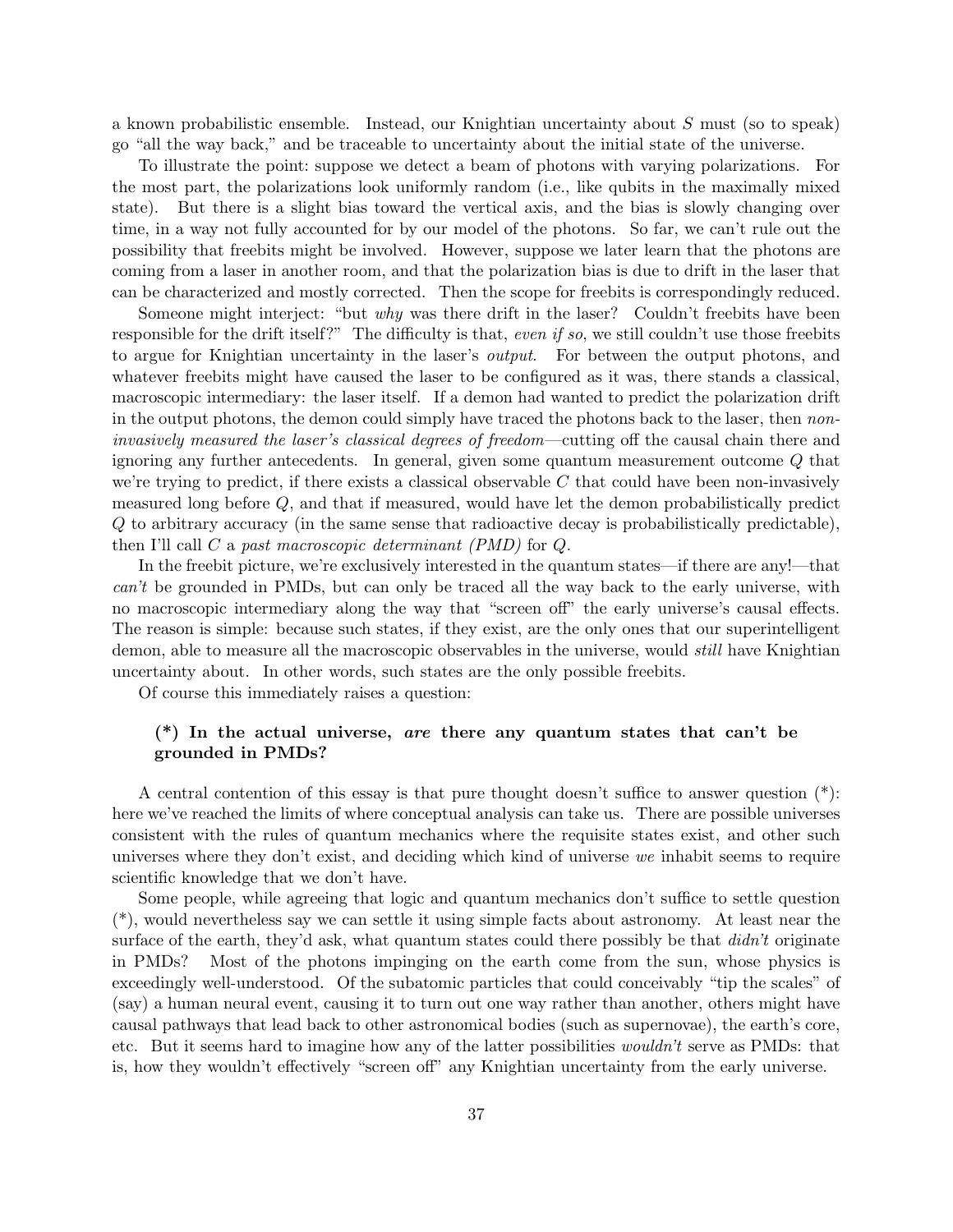To show that the above argument is inconclusive, one need only mention the cosmic microwave background (CMB) radiation. CMB photons pervade the universe, famously accounting for a few percent of the static in old-fashioned TV sets. Furthermore, many CMB photons are believed to reach the earth having maintained quantum coherence ever since being emitted at the so-called time of last scattering, roughly 380, 000 years after the Big Bang. Finally, unlike (say) neutrinos or dark matter, CMB photons readily interact with matter. In short, we're continually bathed with at least one type of radiation that seems to satisfy most of the freebit picture's requirements!

On the other hand, no sooner is the CMB suggested for this role than we encounter two serious objections. The first is that the time of last scattering, when the CMB photons were emitted, is separated from the Big Bang itself by 380, 000 years. So if we wanted to postulate CMB photons as freebit carriers, then we'd also need a story about why the hot early universe should not be considered a PMD, and about how a qubit might have "made it intact" from the Big Bang—or at any rate, from as far back as current physical theory can take us—to the time of last scattering. The second objection asks us to imagine someone *shielded* from the CMB: for example, someone in a deep underground mine. Would such a person be "bereft of Knightian freedom," at least while he or she remained in the mine?

Because of these objections, I find that, while the CMB might be one piece of a causal chain conveying a qubit to us from the early universe (without getting screened off by a PMD), it can't possibly provide the full story. It seems to me that convincingly answering question (\*) would require something like a census of the possible causal chains from the early universe to ourselves that are allowed by particle physics and cosmology. I don't know whether the requisite census is beyond present-day science, but it's certainly beyond me! Note that, if it could be shown that all qubits today can be traced back to PMDs, and that the answer to (\*) is negative, then the freebit picture would be falsified.

## <span id="page-37-0"></span>3.4 Amplification and the Brain

We haven't yet touched on an obvious question: once free bits have made their way into (say) a brain, by whatever means, how could they then tip the scales of a decision? But it's not hard to suggest plausible answers to this question, without having to assume anything particularly exotic about either physics or neurobiology. Instead, one can appeal to the well-known phenomenon of chaos (i.e., sensitive dependence on initial conditions) in dynamical systems.

The idea that chaos in brain activity might somehow underlie free will is an old one. However, that idea has traditionally been rejected, on the sensible ground that a classical chaotic system is still perfectly deterministic! Our inability to measure the initial conditions to unlimited precision, and our consequent inability to predict very far into the future, seem at best like practical limitations.

Thus, a revised idea has held that the role of chaos for free will might be to take quantum fluctuations—which, as we know, are *not* deterministic (see Section [2.8\)](#page-20-0)—and amplify those fluctuations to macroscopic scale. However, this revised idea has also been rejected, on the (again sensible) ground that, even if true, it would only make the brain a *probabilistic* dynamical system, which still seems "mechanistic" in any meaningful sense.

The freebit picture makes a further revision: namely, it postulates that chaotic dynamics in the brain can have the effect of amplifying freebits (i.e., microscopic Knightian uncertainty) to macroscopic scale. If nothing else, this overcomes the elementary objections above. Yes, the resulting picture might still be wrong, but not for some simple a priori reason—and to me, that represents progress!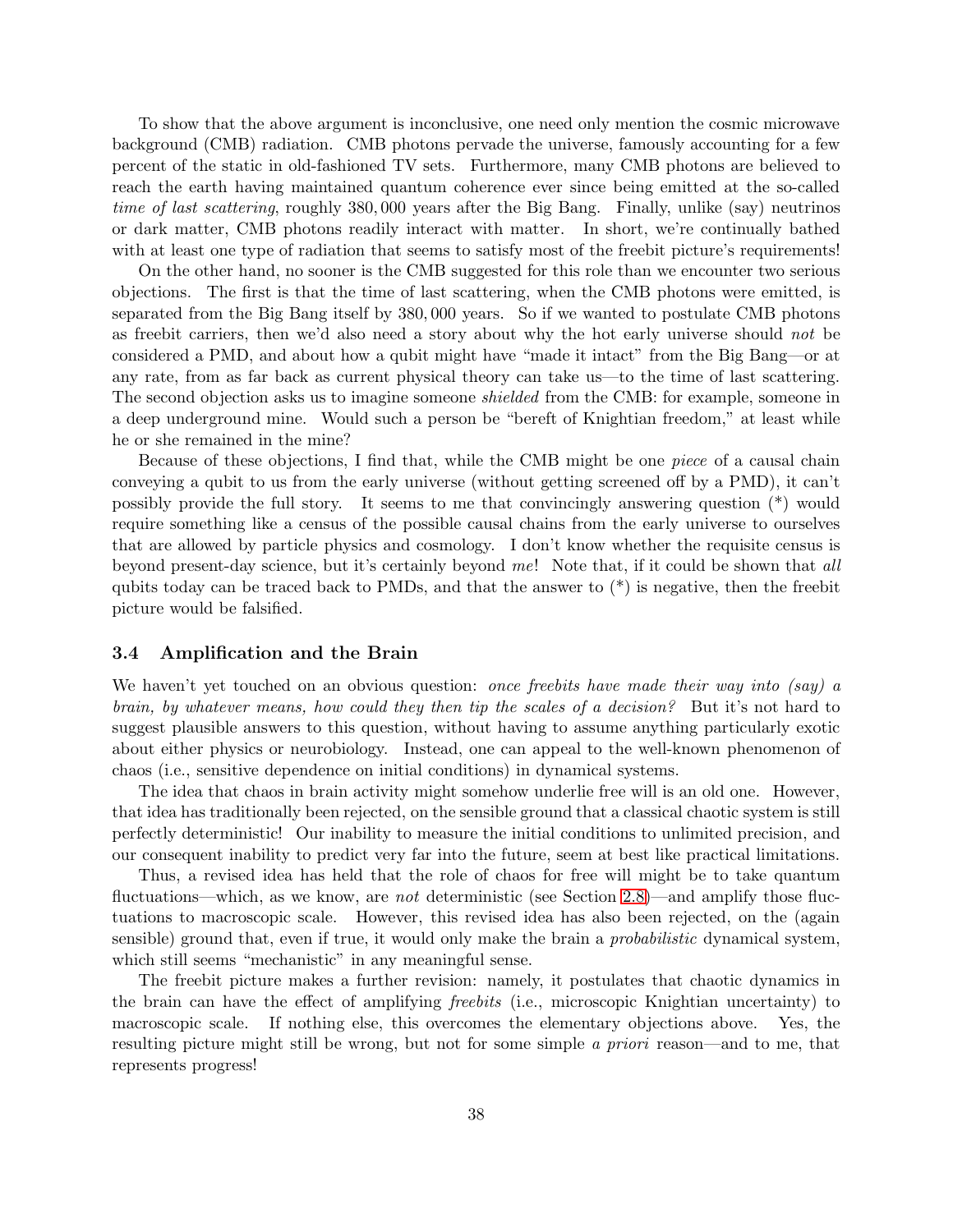It's long been recognized that neural processes relevant to cognition can be sensitive to microscopic fluctuations. An important example is the opening and closing of a neuron's sodium-ion channels, which normally determines whether and for how long a neuron fires. This process is modeled probabilistically (in particular, as a Markov chain) by the standard Hodgkin-Huxley equations [\[44\]](#page-72-0) of neuroscience. Of course, one then has to ask: is the apparent randomness in the behavior of the sodium-ion channels ultimately traceable back to quantum mechanics (and if so, by what causal routes)? Or does the "randomness" merely reflect our ignorance of relevant classical details?

Balaguer [\[9\]](#page-70-0) put the above question to various neuroscientists, and was told that either that the answer is unknown or that it's outside neuroscience's scope. For example, he quotes Sebastian Seung as saying: "The question of whether [synaptic transmission and spike firing] are 'truly random' processes in the brain isn't really a neuroscience question. It's more of a physics question, having to do with statistical mechanics and quantum mechanics." He also quotes Christof Koch as saying: "At this point, we do not know to what extent the random, i.e. stochastic, neuronal processes we observe are due to quantum fluctuations (à la Heisenberg) that are magnified by chemical and biological mechanisms or to what extent they just depend on classical physics (i.e. thermodynamics) and statistical fluctuations in the underlying molecules."

In his paper "A scientific perspective on human choice" [\[81\]](#page-74-0), the neuroscientist Haim Sompolinsky offers a detailed review of what's known about the brain's sensitivity to microscopic fluctuations. Though skeptical about any role for such fluctuations in cognition, he writes:

In sum, given the present state of our understanding of brain processes and given the standard interpretation of quantum mechanics, we cannot rule out the possibility that the brain is truly an indeterministic system; that because of quantum indeterminism, there are certain circumstances where choices produced by brain processes are not fully determined by the antecedent brain process and the forces acting on it. If this is so, then the first prerequisite [i.e., indeterminism] of "metaphysical free will" ... may be consistent with the scientific understanding of the brain.<sup>[33](#page-38-0)</sup>

To make the issue concrete: suppose that, with godlike knowledge of the quantum state  $|\Psi\rangle$ of the entire universe, you wanted to change a particular decision made by a particular human being—and do so *without* changing anything else, except insofar as the other changes flowed from the changed decision itself. Then the question that interests us is: what sorts of changes to  $|\Psi\rangle$ would or wouldn't suffice to achieve your  $\dim$ ? For example, would it suffice to change the energy of a single photon impinging on the subject's brain? Such a photon might get absorbed by an electron, thereby slightly altering the trajectories of a few molecules near one sodium-ion channel in one neuron, thereby initiating a chain of events that ultimately causes the ion channel to open, which causes the neuron to fire, which causes other neurons to fire, etc. If that sort of causal chain is plausible—which, of course, is an empirical question—then at least as far as neuroscience is concerned, the freebit picture would seem to have the raw material that it needs.

Some people might shrug at this, and regard our story of "the photon that broke the camel's back" as so self-evidently plausible that the question isn't even scientifically interesting! So it's

<span id="page-38-0"></span><sup>&</sup>lt;sup>33</sup>However, Sompolinsky then goes on to reject "metaphysical free will" as incompatible with a scientific worldview: if, he says, there were laws relevant to brain function beyond the known laws of physics and chemistry, then those laws would themselves be incorporated into science, leaving us back where we started. I would agree if it weren't for the logical possibility of "Knightian laws," which explained to us why we couldn't even predict the probability distributions for certain events.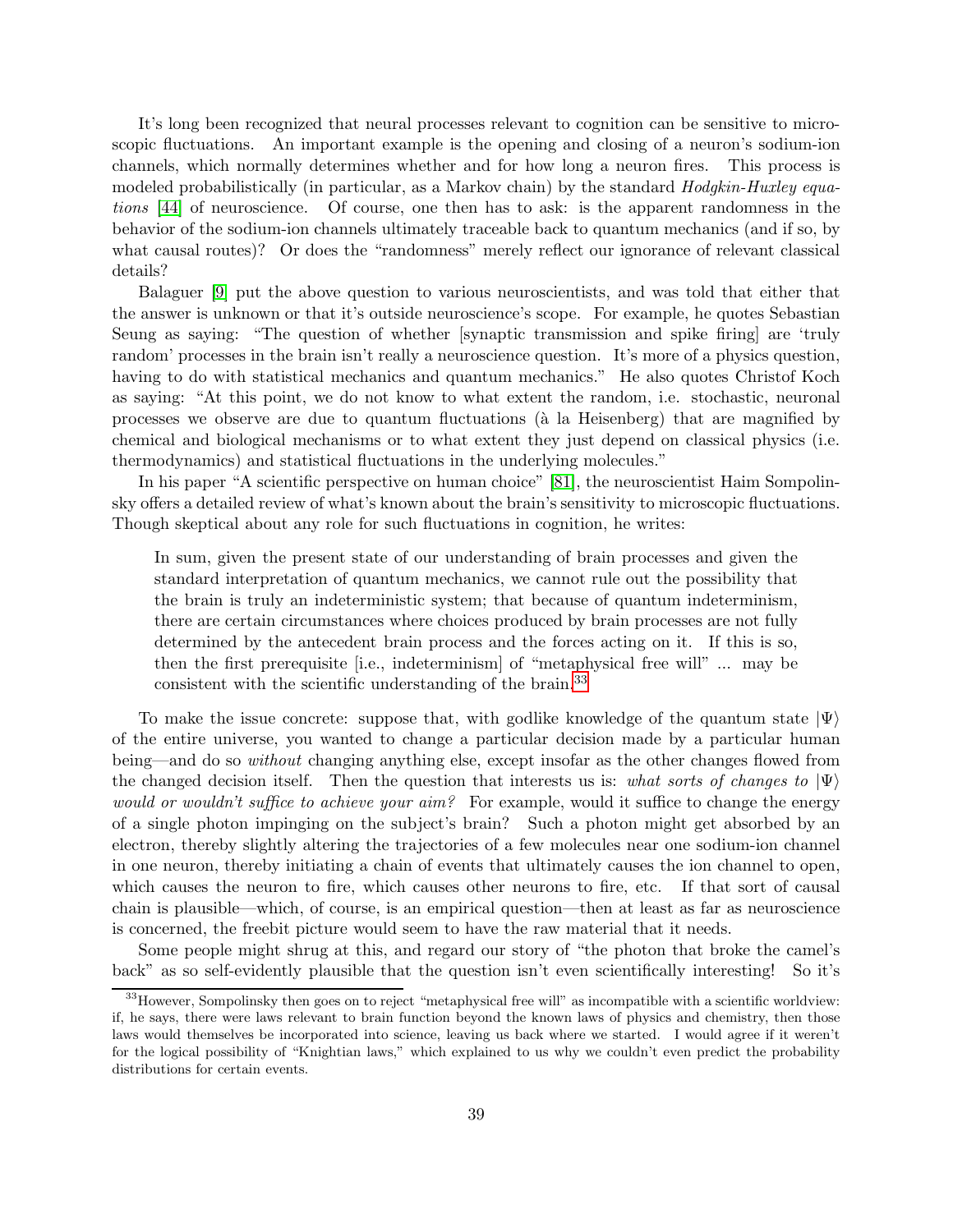important to understand that there are two details of the story that matter enormously, if we want the freebit picture to be viable. The first detail concerns the *amount of time* needed for a microscopic change in a quantum state to produce a macroscopic change in brain activity. Are we talking seconds? hours? days?<sup>[34](#page-39-0)</sup> The second detail concerns *localization*. We'd like our change to the state of a single photon to be "surgical" in its effects: it should change a person's neural firing patterns enough to alter that person's actions, but any other macroscopic effects of the changed photon state should be mediated through the change to the brain state. The reason for this requirement is simply that, if it fails, then a superintelligent predictor might "non-invasively" learn about the photon by measuring its other macroscopic effects, and ignoring its effects on the brain state.

To summarize our questions:

What are the causal pathways by which a microscopic fluctuation can get chaotically amplified, in human or other animal brains? What are the characteristic timescales for those pathways? What "side effects" do the pathways produce, separate from their effects on cognition? $35$ 

In Section [9,](#page-64-0) I'll use these questions—and the freebit picture's dependence on their answers—to argue that the picture makes falsifiable predictions. For now, I'll simply say that these questions strike me as wide open to investigation, and not only in principle. That is, I can easily imagine that in (say) fifty years, neuroscience, molecular biology, and physics will be able to say more about these questions than they can today. And crucially, the questions strike me as scientifically interesting regardless of one's philosophical predilections. Indeed, one could reject the freebit picture completely, and still see progress on these questions as a "rising tide that lifts all boats" in the scientific understanding of free will. The freebit picture seems unusual only in forcing us to address these questions.

### <span id="page-39-2"></span>3.5 Against Homunculi

A final clarification is in order about the freebit picture. One might worry that freebits are playing the role of a homunculus: the "secret core" of a person; a smaller person inside who directs the brain like a manager, puppeteer, or pilot; Ryle's ghost in the machine. But in philosophy and cognitive science, the notion of a homunculus has been rightly laughed off the stage. Like the theory that a clock can only work if there's a smaller clock inside, the homunculus theory blithely offers a black box where a mechanism is needed, and it leads to an obvious infinite regress: who's in charge of the homunculus?

Furthermore, if this were really the claim at issue, one would want to know: why do humans (and other animals) have such complicated brains in the first place? Why shouldn't our skulls be empty, save for tiny "freebit antennae" for picking up signals from the Big Bang?

But whatever other problems the freebit picture has, I think it's innocent of the charge of homunculism. On the freebit picture—as, I'd argue, on *any* sane understanding of the world—the physical activity of the brain retains its starring role in cognition. To whatever extent your "true

<span id="page-39-0"></span> $34$ Or one could ask: if we model the brain as a chaotic dynamical system, what's the Lyapunov exponent?

<span id="page-39-1"></span> $35$ Another obvious question is whether brains *differ* in any interesting way from other complicated dynamical systems like lava lamps or the Earth's atmosphere, in terms of their response to microscopic fluctuations. This question will be taken up in Sections [5.2](#page-47-0) and [5.3.](#page-48-0)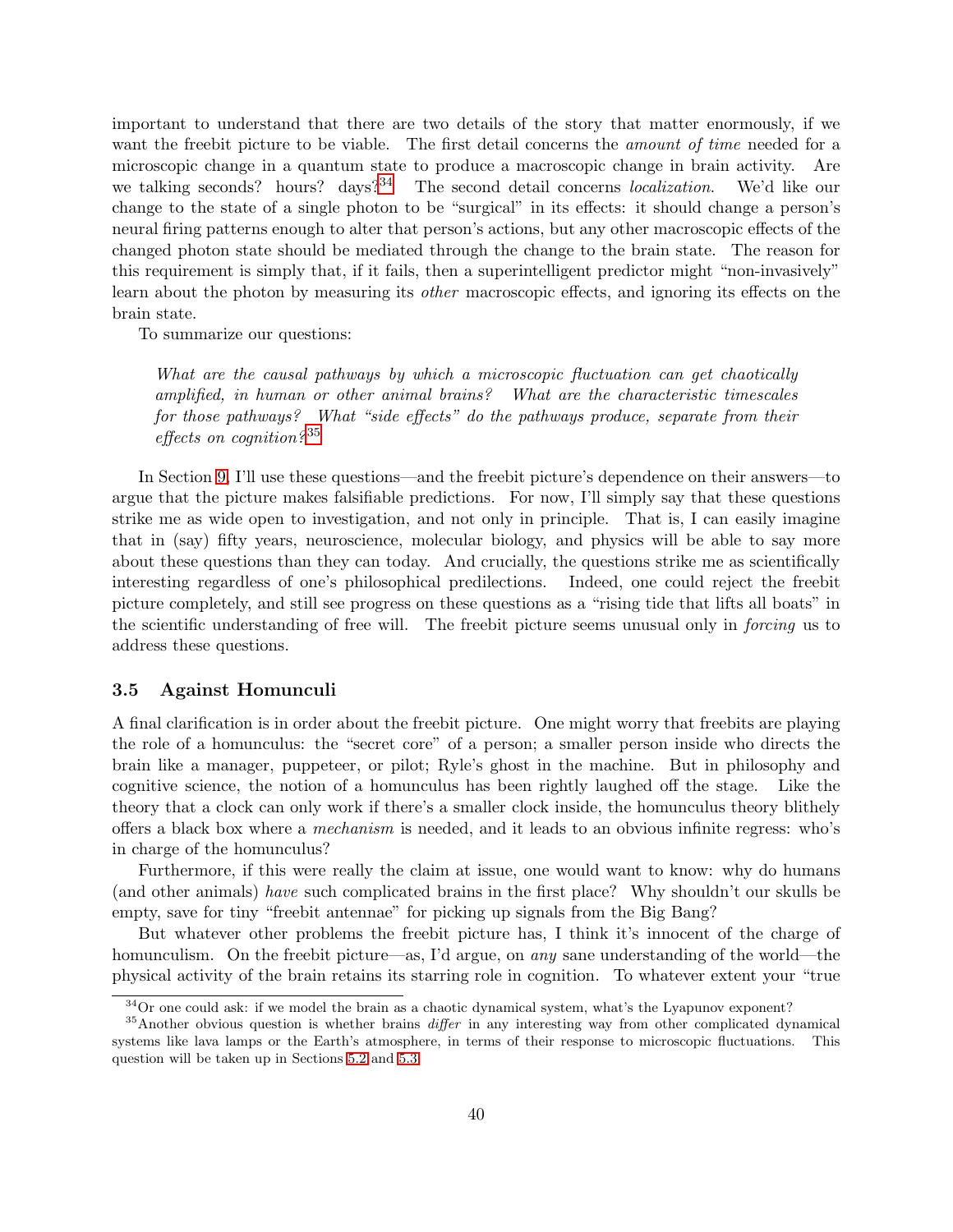self" has any definite location in spacetime, that location is in your brain. To whatever extent your behavior is predictable, that predictability ultimately derives from the predictability of your brain. And to whatever extent your choices have an author, you are their author, not some homunculus secretly calling the shots.

But if this is so, one might ask, then what role could possibly be left for freebits, besides the banal role of an unwanted noise source, randomly jostling neural firing patterns this way and that? Perhaps the freebit picture's central counterintuitive claim is that freebits can play a more robust role than that of glorified random-number generator, without usurping the brain's causal supremacy. Or more generally: an organized, complex system can include a source of "pure Knightian unpredictability," which foils probabilistic forecasts made by outside observers, yet need not play any role in explaining the system's organization or complexity. While I confess that this claim is strange, I fail to see any logical difficulty with it, nor do I see any way to escape it if the freebit picture is accepted.

To summarize, on the freebit picture, freebits are simply part of the explanation for how a brain can reach decisions that are not probabilistically predictable by outside observers, and that are therefore "free" in the sense that interests us. As such, on this picture freebits are just one ingredient among many in the physical substrate of the mind. I'd no more consider them the "true essence" of a person than the myelin coating that speeds transmission between neurons.

# 4 Freedom from the Inside Out

The discussion in Section [3.5](#page-39-2) might remind us about the importance of stepping back. Setting aside any other concerns, isn't it anti-scientific insanity to imagine that our choices today could correlate nontrivially with the universe's microstate at the Big Bang? Why shouldn't this idea just be thrown out immediately?

In this section, I'll discuss an unusual perspective on time, causation, and boundary conditions: one that, if adopted, makes the idea of such a correlation seem not particularly crazy at all. The interesting point is that, despite its strangeness, this perspective seems perfectly compatible with everything we know about the laws of physics. The perspective is not new; it was previously suggested by Carl Hoefer [\[45\]](#page-72-1) and independently by Cristi Stoica [\[85,](#page-74-1) [86\]](#page-74-2). (As Hoefer discusses, centuries before either of them, Kant appears to have made related observations in his Critique of Practical Reason, while trying to reconcile moral responsibility with free will! However, Kant's way of putting things strikes me as obscure and open to other interpretations.) Adopting Hoefer's terminology, I'll call the perspective "Freedom from the Inside Out," or FIO for short.

The FIO perspective starts from the familiar fact that the known equations of physics are *time-reversible:* any valid solution to the equations is still a valid solution if we replace t by  $-t$ .<sup>[36](#page-40-0)</sup> Hence, there seems to be no particular reason to imagine time as "flowing" from past to future. Instead, we might as well adopt what philosophers call the "Block Universe" picture, where the whole 4-dimensional spacetime manifold is laid out at once as a frozen block.<sup>[37](#page-40-1)</sup> Time is simply one more coordinate parameterizing that manifold, along with the spatial coordinates  $x, y, z$ . The equations  $do$  treat the  $t$  coordinate differently from the other three, but not in any way that seems

<span id="page-40-0"></span><sup>&</sup>lt;sup>36</sup>One also needs to interchange left with right and particles with antiparticles, but that doesn't affect the substance of the argument.

<span id="page-40-1"></span><sup>&</sup>lt;sup>37</sup>Of course, if the physical laws were probabilistic, then we'd have a probability distribution over possible blocks. This doesn't change anything in the ensuing discussion.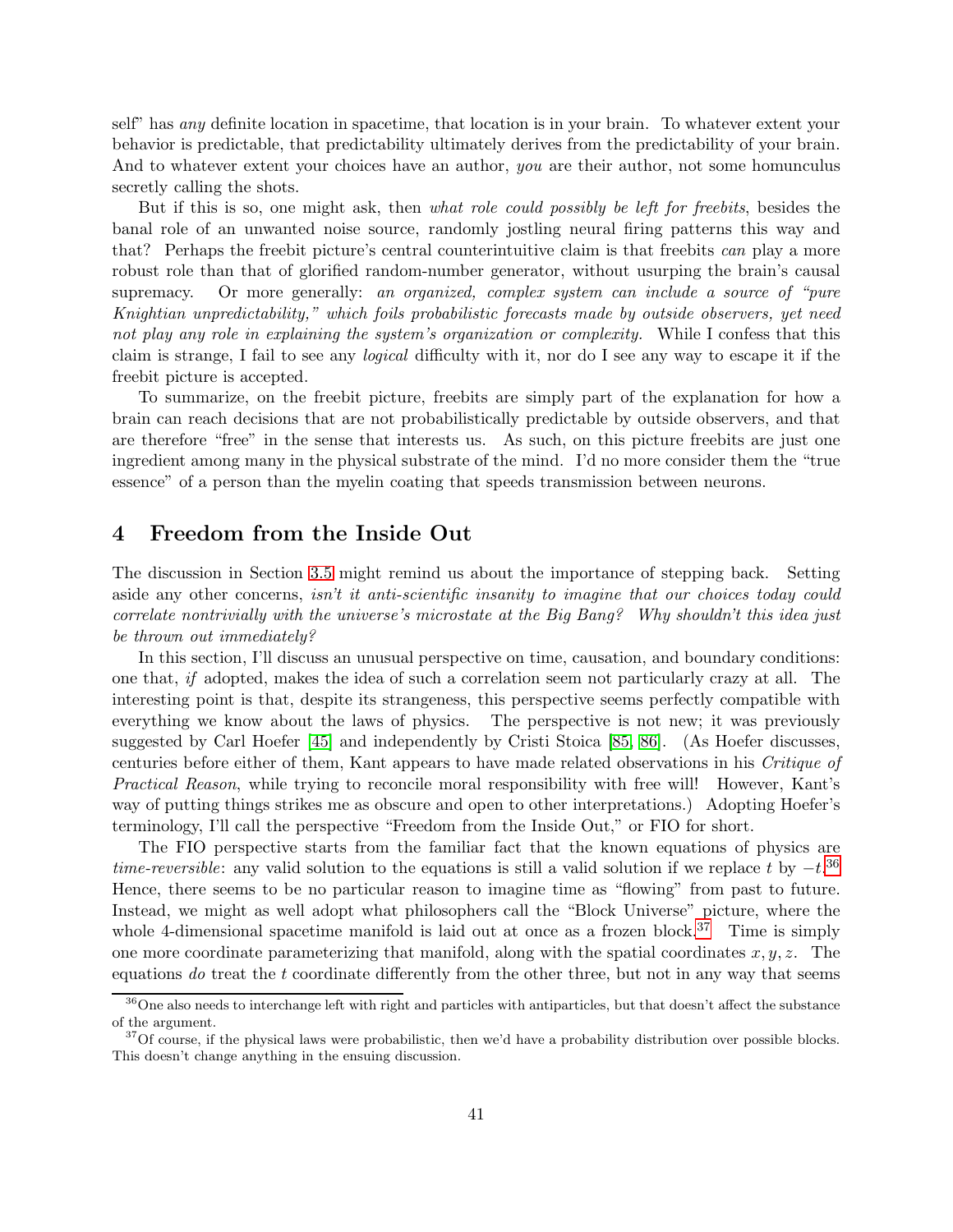to justify the intuitive notion of t "flowing" in a particular direction, any more than the  $x, y, z$ coordinates "flow" in a particular direction. Of course, with the discovery of special relativity, we learned that the choice of t coordinate is no more unique than the choice of  $x, y, z$  coordinates; indeed, an event in a faraway galaxy that you judge as years in the future, might well be judged as years in the past by someone walking past you on the street. To many philosophers, this seems to make the argument for a Block-Universe picture even stronger than it had been in Newtonian physics.[38](#page-41-0)

The Block-Universe picture is sometimes described as "leaving no room for free will"—but that misses the much more important point, that the picture also leaves no room for causation! If we adopt this mentality consistently, then it's every bit as meaningless to say that "Jack and Jill went up the hill because of the prior microstate of the universe," as it is to say that "Jack and Jill went up the hill because they wanted to." Indeed, we might as well say that Jack and Jill went up the hill because of the future microstate of the universe! Or rather, the concept of "because" plays no role in this picture: there are the differential equations of physics, and the actual history of spacetime is one particular solution to those equations, and that's that.

Now, the idea of "Freedom from the Inside Out" is simply to embrace the Block-Universe picture of physics, then turn it on its head. We say: if this frozen spacetime block has no "intrinsic" causal arrows anyway, then why not annotate it with causal arrows ourselves, in whichever ways seem most compelling and consistent to us? And at least a priori, who's to say that some of the causal arrows we draw can't point "backwards" in time—for example, from human mental states and decisions to "earlier" microstates consistent with them? Thus, we might decide that yesterday your brain absorbed photons in certain quantum states because today you were going to eat tuna casserole, and running the differential equations backward from the tuna casserole produced the photons. In strict Block-Universe terms, this seems *absolutely* no worse than saying that you ate tuna casserole today because of the state of the universe yesterday.

I'll let Hoefer explain further:

The idea of freedom from the inside out is this: we are perfectly justified in viewing our own actions not as determined by the past, nor as determined by the future, but rather as simply determined (to the extent that this word sensibly applies) by ourselves, by our own wills. In other words, they need not be viewed as caused or explained by the physical states of other, vast regions of the block universe. Instead, we can view our own actions, qua physical events, as primary explainers, determining—in a very partial way—physical events outside ourselves to the past and future of our actions, in the block. We adopt the perspective that the determination or explanation that matters is from the inside (of the block universe, where we live) outward, rather than from the *outside* (e.g. the state of things on a time slice 1 billion years ago) in. And we adopt the perspective of downward causation, thinking of our choices and intentions as primary explainers of our physical actions, rather than letting microstates of the world usurp this role. We are free to adopt these perspectives because, quite simply, physics—including [a] postulated, perfected deterministic physics—is perfectly compatible with them. [\[45,](#page-72-1) p. 207-208, emphases in original]

<span id="page-41-0"></span><sup>38</sup>As Einstein himself famously wrote to Michele Besso's family in 1955: "Now Besso has departed from this strange world a little ahead of me. That means nothing. People like us, who believe in physics, know that the distinction between past, present and future is only a stubbornly persistent illusion."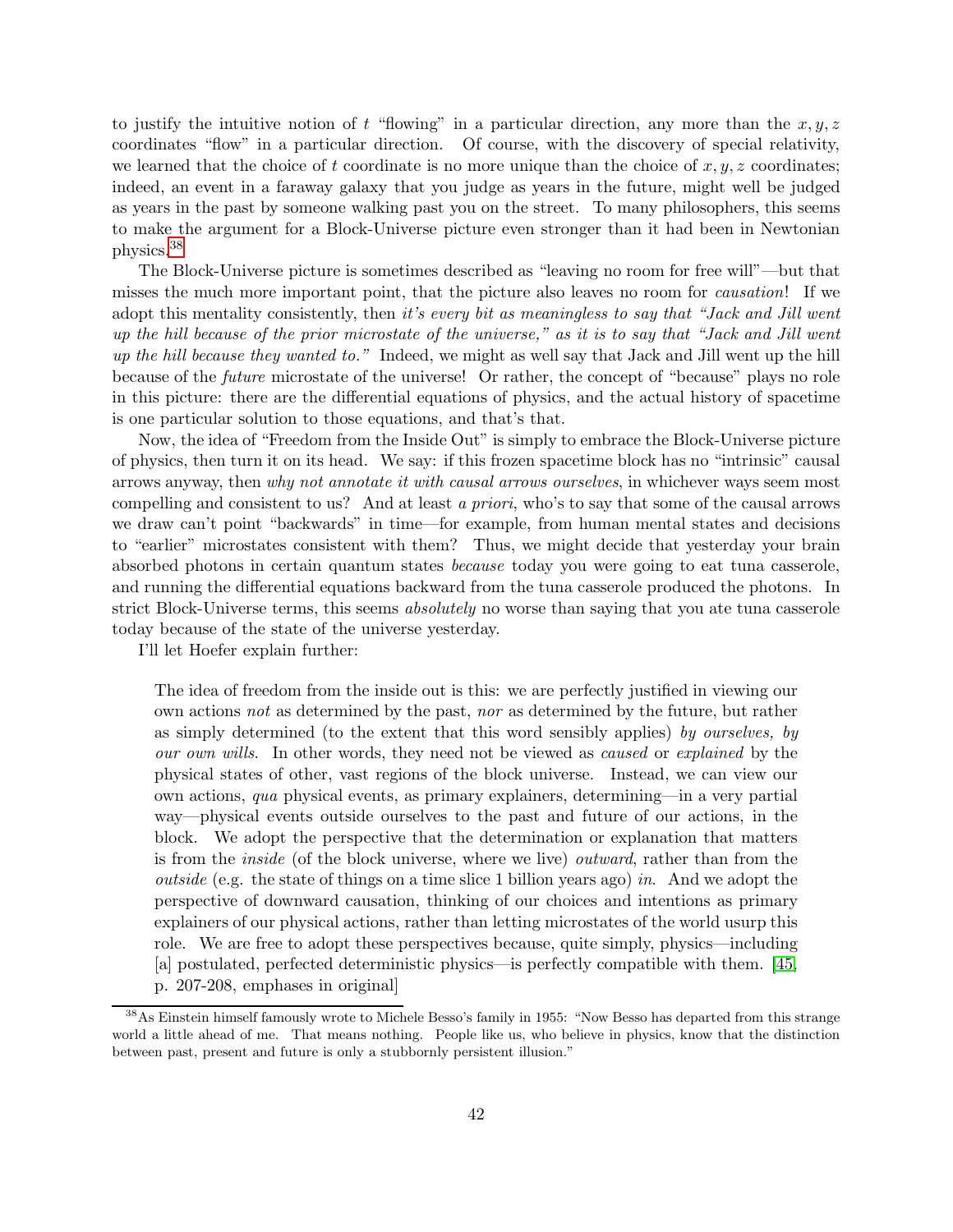Some readers will immediately object as follows:

Yes, "causality" in the Block Universe might indeed be a subtle, emergent concept. But doesn't the FIO picture take that observation to a ludicrous extreme, by turning causality into a free-for-all? For example, why couldn't an FIO believer declare that the dinosaurs went extinct 65 million years ago because if they hadn't, today I might not have decided to go bowling?

The reply to this objection is interesting. To explain it, we first need to ask: if the notion of "causality" appears nowhere in fundamental physics, then why does it look like past events constantly cause future ones, and never the reverse? Since the late  $19^{th}$  century, physicists have had a profound answer to that question, or at least a reduction of the question to a different question.

The answer goes something like this: causality is an "emergent phenomenon," associated with the Second Law of Thermodynamics. Though no one really knows why, the universe was in a vastly "improbable," low-entropy state at the Big Bang—which means, for well-understood statistical reasons, that the further in time we move away from the Big Bang, the greater the entropy we'll find. Now, the creation of reliable memories and records is essentially always associated with an increase in entropy (some would argue by definition). And in order for us, as observers, to speak sensibly about "A causing  $B$ ," we must be able to create records of A happening and then B happening. But by the above, this will essentially never be possible unless  $\tilde{A}$  is closer in time than  $B$  to the Big Bang.

We're now ready to see how the FIO picture evades the unacceptable conclusion of a causal free-for-all. It does so by agreeing with the usual account of causality based on entropy increase, in all situations where the usual account is relevant. While Hoefer [\[45\]](#page-72-1) and Stoica [\[85,](#page-74-1) [86\]](#page-74-2) are not explicit about this point, I would say that on the FIO picture, it can only make sense to draw causal arrows "backwards in time," in those rare situations where entropy is not increasing with time.

What are those situations? To a first approximation, they're the situations where physical systems are allowed to evolve reversibly, free from contact with their external environments. In practice, such perfectly-isolated systems will almost always be microscopic, and the reversible equation relevant to them will just be the Schrödinger equation. One example of such a system would be a photon of cosmic background radiation, which was emitted in the early universe and has been propagating undisturbed ever since. But these are precisely the sorts of systems that I'd consider candidates for "freebits"! As far as I can see, if we want the FIO picture not to lead to absurdity, then we can entertain the possibility of backwards-in-time causal arrows only for these systems. For this is where the "normal" way of drawing causal arrows breaks down, and we have nothing else to guide us.

#### 4.1 The Harmonization Problem

There's another potential problem with the FIO perspective—Hoefer [\[45\]](#page-72-1) calls it the "Harmonization Problem"—that is so glaring that it needs to be dealt with immediately. The problem is this: once we let certain causal arrows point backward in time, say from events today to the microstate at the Big Bang, we've set up what a computer scientist would recognize as a giant constraint satisfaction problem. Finding a "solution" to the differential equations of physics is no longer just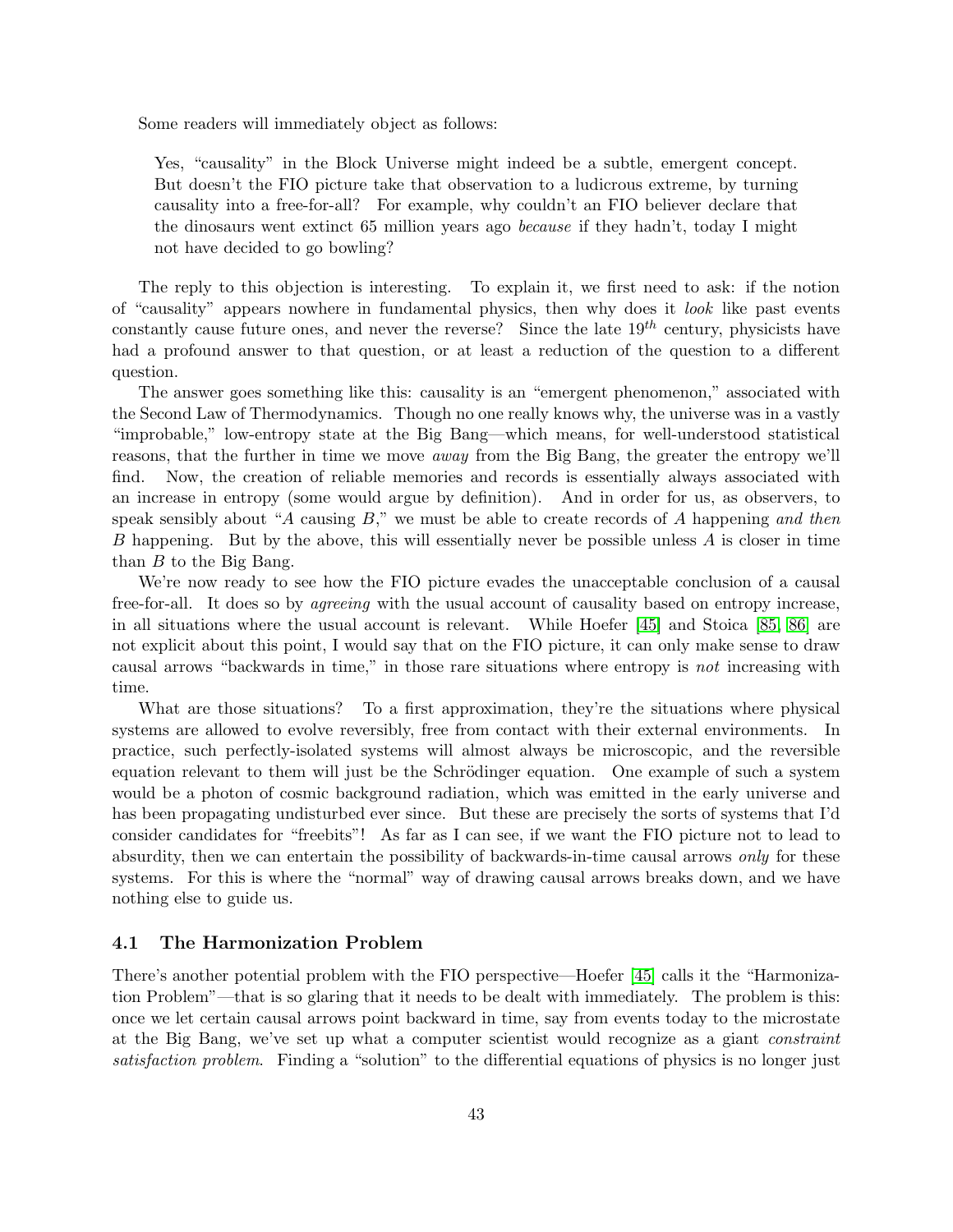a matter of starting from the initial conditions and evolving them forward in time. Instead, we can now also have constraints involving later times—for example, that a person makes a particular choice—from which we're supposed to propagate backward. But if this is so, then why should a globally-consistent solution even exist, in general? In particular, what happens if there are cycles in the network of causal arrows? In such a case, we could easily face the classic grandfather paradox of time travel to the past: for example, if an event A causes another event B in its future, but B also causes not  $(A)$  in its past—which in turn causes not  $(B)$ , which in turn causes A. Furthermore, even if globally-consistent solutions do exist, one is tempted to ask what "algorithm" Nature uses to build a solution up. Should we imagine that Nature starts at the initial conditions and propagates them forward, but then "backtracks" if a contradiction is found, adjusting the initial conditions slightly in an attempt to avoid the contradiction? What if it gets into an infinite loop this way?

With hindsight, we can see the discussion from Section [2.5](#page-15-0) about brain-uploading, teleportation, Newcomb's Paradox, and so on as highlighting the same concerns about the consistency of spacetime—indeed, as using speculative future technologies to make those concerns more vivid. Suppose, for example, that your brain has been scanned, and a complete physical description of it (sufficient to predict all your future actions) has been stored on a computer on Pluto. And suppose you then make a decision. Then from an FIO perspective, the question is: can we take your decision to explain, not only the state of your brain at the moment of your choice, and not only various microstates in your past lightcone<sup>[39](#page-43-0)</sup> (insofar as they need to be compatible with your choice), but also what's stored in the computer memory billions of kilometers away? Should we say that you and the computer now make your decisions in synchrony, whatever violence that might seem to do to the locality of spacetime? Or should we say that the very act of copying your brain state removed your freedom where previously you had it, or proved that you were never free in the first place?

Fortunately, it turns out that in the freebit picture, none of these problems arise. The freebit picture might be rejected for other reasons, but it can't be charged with logical inconsistency or with leading to closed timelike curves. The basic observation is simply that we have to distinguish between what I'll call macrofacts and microfacts. A macrofact is a fact about a "decohered, classical, macroscopic" property of a physical system S at a particular time. More precisely, a macrofact is a fact  $F$  that could, in principle, be learned by an external measuring device without disturbing the system  $S$  in any significant way. Note that, for  $F$  to count as a macrofact, it's not necessary that anyone has ever known F or will ever know F: only that F could have been known, if a suitable measuring device had been around at the right place and the right time. So for example, there is a macrofact about whether or not a Stegosaurus kicked a particular rock 150 million years ago, even if no human will ever see the rock, and even if the relevant information can no longer be reconstructed, even in principle, from the quantum state of the entire solar system. There are also macrofacts constantly being created in the interiors of stars and in interstellar space.

By contrast, a microfact is a fact about an undecohered quantum state  $\rho$ : a fact that couldn't have been learned, even in principle, without the potential for altering  $\rho$  (if the measurement were performed in the "wrong" basis). For example, the polarization of some particular photon of the cosmic microwave background radiation is a microfact. A microfact might or might not concern a freebit, but the quantum state of a freebit is always a microfact.

<span id="page-43-0"></span><sup>&</sup>lt;sup>39</sup>Given a spacetime point x, the past lightcone of x is the set of points from which x can receive a signal, and the future lightcone of  $x$  is the set of points to which it can send one.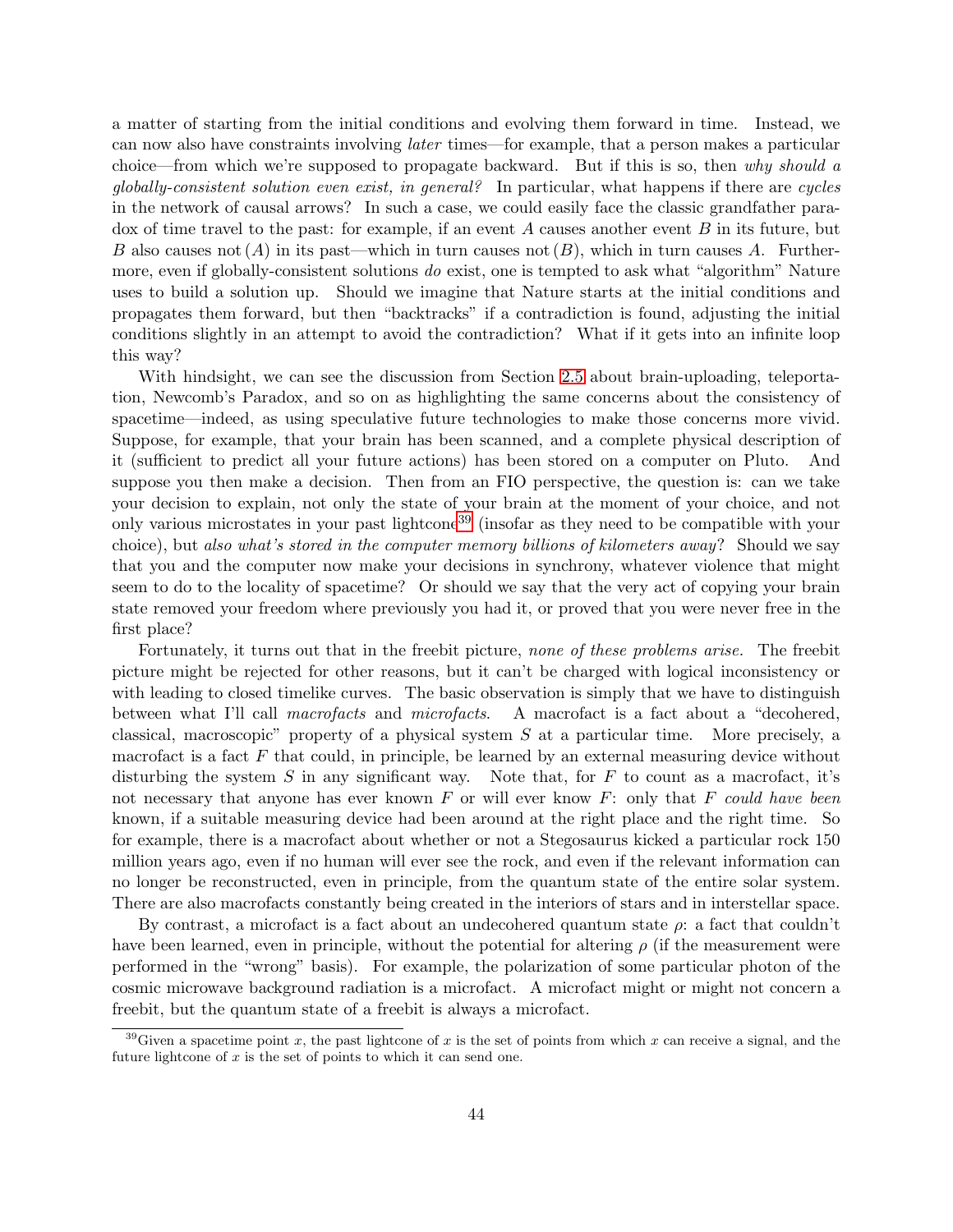Within the freebit picture, the solution to the "Harmonization Problem" is now simply to impose the following two rules.

- (1) Backwards-in-time causal arrows can point only to microfacts, never to macrofacts.
- (2) No microfact can do "double duty": if it is caused by a fact to its future, then it is not itself the cause of anything, nor is it caused by anything else.

Together, these rules readily imply that no cycles can arise, and more generally, that the "causality graph" never produces a contradiction. For whenever they hold, the causality graph with be a directed acyclic graph (a dag), with all arrows pointing forward in time, except for some "dangling" arrows pointing backward in time that never lead anywhere else.

Rule (1) is basically imposed by fiat: it just says that, for all the events we actually observe, we must seek their causes only to their past, never to their future. This rule might someday be subject to change (for example, if closed timelike curves were discovered), but for now, it seems like a pretty indispensable part of a scientific worldview. By contrast, rule (2) can be justified by appealing to the No-Cloning Theorem. If a microfact f is directly caused by a macrofact  $F$  to its future, then at some point a *measurement* must have occurred (or more generally, some decoherence event that we can call a "measurement"), in order to amplify f to macroscopic scale and correlate it with F. In the freebit picture, we think of the correlation with F as completely fixing f, which explains why f can't also be caused by anything other than  $F$ . But why can't f, itself, cause some macrofact  $F'$  (which, by rule (1), would need to be to f's future)? Here there are two cases:  $F' = F$  or  $F' \neq F$ . If  $F' = F$ , then we've simply created a "harmless" 2-element cycle, where f and  $F$  cause each other. It's purely by convention that we disallow such cycles, and declare that F causes f rather than the reverse. On the other hand, if  $F' \neq F$ , then we have two independent measurements of f to f's future, violating the No-Cloning Theorem.<sup>[40](#page-44-0)</sup> Note that this argument wouldn't have worked if f had been a macrofact, since macroscopic information can be measured many times independently.

Subtle questions arise when we ask about the possibility of microfacts causing other microfacts. Rules (1) and (2) allow that sort of causation, as long as it takes place forward in time—or, if backward in time, that it consists of a single "dangling" arrow only. If we wanted, without causing any harm we could allow long chains (and even dags) of microfacts causing other microfacts backward in time, possibly originating at some macrofact to their future. We would need to be careful, though, that none of those microfacts ever caused any facts to their future, since that would create the possibility of cycles. A simpler option is just to declare the entire concept of causality irrelevant to the microworld. On that view, whenever a microfact  $f$  "causes" another microfact  $f'$ , unitarity makes it just as legitimate to say that  $f'$  causes f, or that neither causes the other. Because of the reversibility of microscopic laws, the temporal order of  $f$  and  $f'$  is irrelevant: if  $U|\psi\rangle = |\varphi\rangle$ , then  $U^{\dagger}|\varphi\rangle = |\psi\rangle$ . This view would regard causality as inextricably bound up with the thermodynamic arrow of time, and therefore with *irreversible* processes, and therefore with macrofacts.

<span id="page-44-0"></span> $^{40}$ For the same reason, we also have the rule that a microfact cannot cause two macrofacts to its future via disjoint causal pathways. The only reason this rule wasn't mentioned earlier is that it plays no role in eliminating cycles.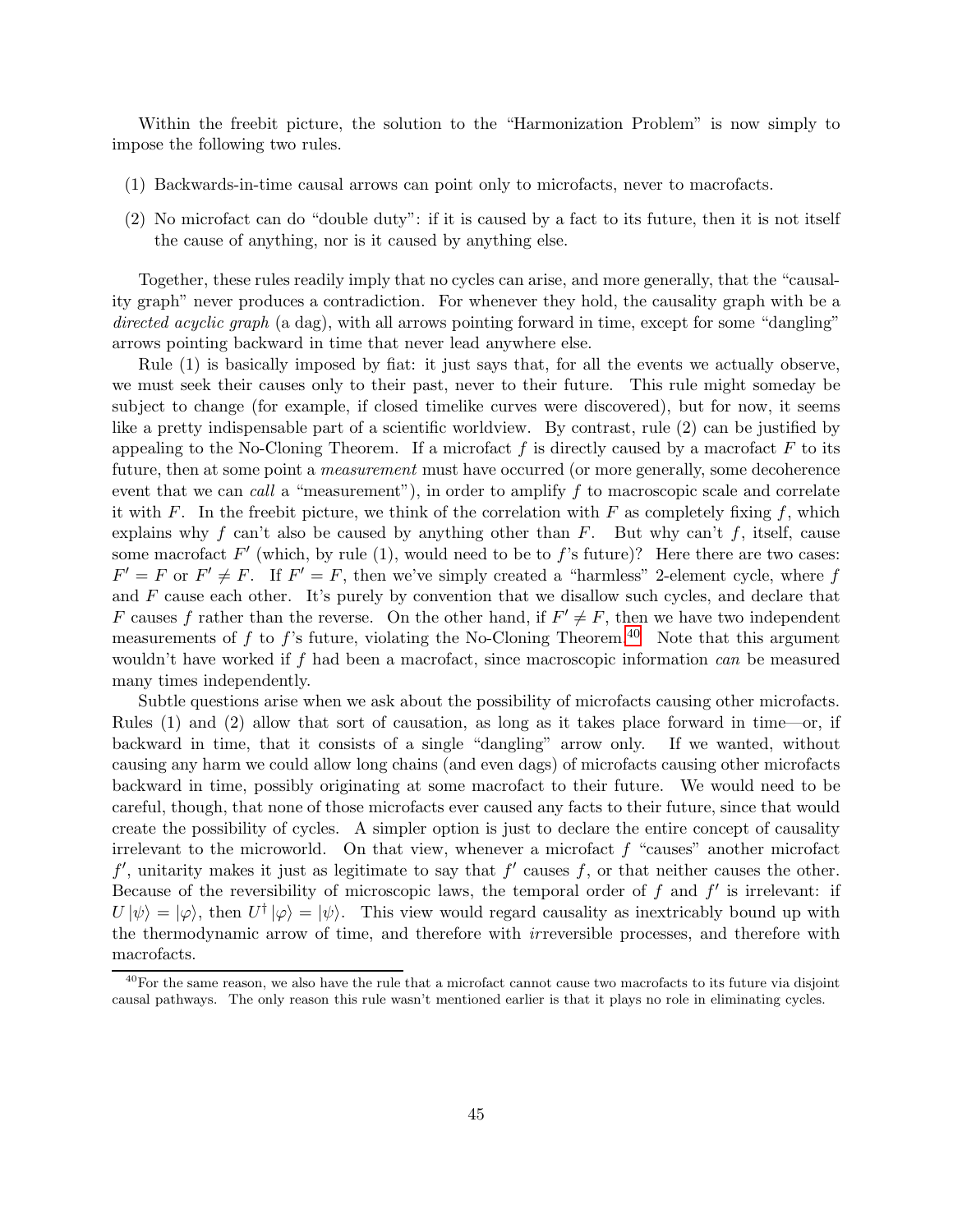### <span id="page-45-1"></span>4.2 Microfacts and Macrofacts

An obvious objection to the distinction between microfacts and macrofacts is that it's poorlydefined. The position of a rock might be "obviously" a macrofact, and the polarization of a photon "obviously" a microfact, but there is a continuous transition between the two. Exactly how decohered and classical does a fact have to be, before it counts as a "macrofact" for our purposes? This, of course, is reminiscent of the traditional objection to Bohr's Copenhagen Interpretation of quantum mechanics, and in particular, to its unexplained yet crucial distinction between the "microworld" of quantum mechanics and the "macroworld" of classical observations.

Here, my response is basically to admit ignorance. The freebit picture is not particularly sensitive to the precise way we distinguish between microfacts and macrofacts. But if the picture is to make sense, it does require that there exist a consistent way to make this distinction. (Or at least, it requires that there exist a consistent way to *quantify* the macro-ness of a fact  $f$ . The degree of macro-ness of f might then correspond to the "effort of will" needed to affect f retrocausally, with the effort becoming essentially infinite for ordinary macroscopic facts!)

One obvious way to enforce a macro/micro distinction would be via a dynamical collapse theory, such as those of Ghirardi, Rimini, and Weber [\[41\]](#page-72-2) or Penrose [\[68\]](#page-73-0). In these theories, all quantum states periodically undergo "spontaneous collapse" to some classical basis, at a rate that grows with their mass or some other parameter, and in such a way that the probability of spontaneous collapse is close to 0 for all quantum systems that have so far been studied, but close to 1 for ordinary "classical" systems. Unfortunately, the known dynamical-collapse theories tend to suffer from technical problems, such as small violations of conservation of energy, and of course there is as yet no experimental evidence for them. More fundamentally, I personally cannot believe that Nature would solve the problem of the "transition between microfacts and macrofacts" in such a seemingly ad hoc way, a way that does so much violence to the clean rules of linear quantum mechanics.

As I'll discuss further in Section [5.5,](#page-51-0) my own hope is that a principled distinction between microfacts and macrofacts could ultimately emerge from cosmology. In particular, I'm partial to the idea that, in a deSitter cosmology like our own, a "macrofact" is simply any fact of which the news is already propagating outward at the speed of light, so that the information can never, even in principle, be gathered together again in order to "uncause" the fact. A microfact would then be any fact for which this propagation hasn't yet happened. The advantage of this distinction is that it doesn't involve the slightest change to the principles of quantum mechanics. The disadvantage is that the distinction is "teleological": the line between microfacts and macrofacts is defined by what *could* happen arbitrarily far in the future. In particular, this distinction implies that if, hypothetically, we could surround the solar system by a perfect reflecting boundary, then within the solar system, there would no longer be any macrofacts! It also implies that there can be no macrofacts in an *anti*-deSitter (adS) cosmology, which *does* have such a reflecting boundary. Finally, it suggests that there can probably be few if any macrofacts inside the event horizon of a black hole. For even if the information in the black hole interior eventually emerges, in coded form, in the Hawking radiation, the Hawking evaporation process is so slow ( $\sim 10^{67}$  years for a solar-mass black hole) that there would seem to be plenty of time for an observer outside the hole to gather most of the radiation, and thereby prevent the information from spreading further.<sup>[41](#page-45-0)</sup>

Because I can't see a better alternative—and also, because I rather like the idea of cosmology

<span id="page-45-0"></span> $41$ To be more precise here, one would presumably need to know the detailed mapping between the qubits of Hawking radiation and the degrees of freedom inside the hole, which in turn would require a quantum theory of gravity.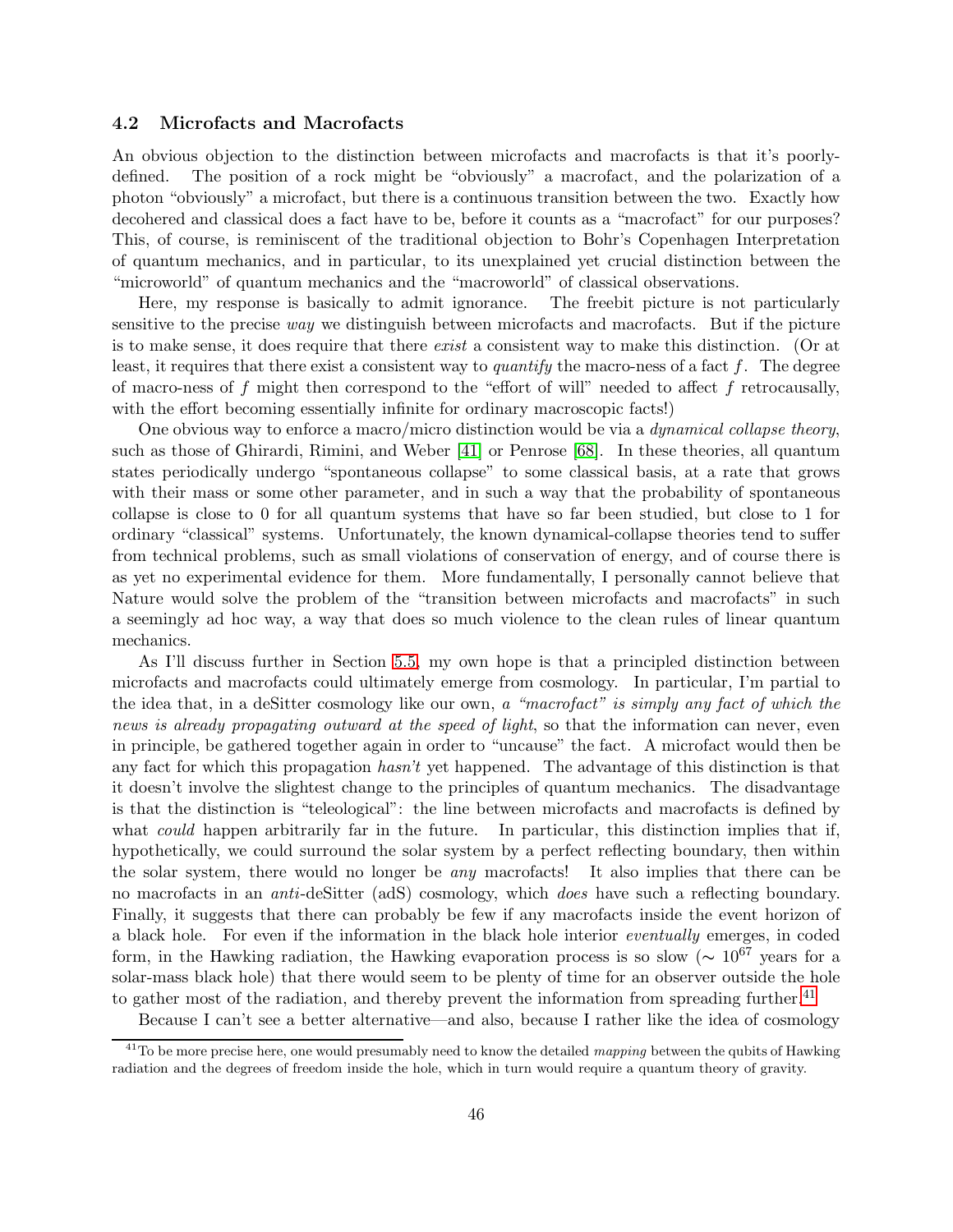playing a role in the foundations of quantum mechanics!—my current inclination is to bite the bullet, and accept these and other implications of the macro/micro distinction I've suggested. But there's enormous scope here for better ideas (or, of course, new developments in physics) to change my thinking.

# 5 Further Objections

In this section, I'll present five objections to the freebit picture, together with my responses. Some of these objections are obvious, and are generic to any analysis of "freedom" that puts significant stock in the actual unpredictability of human choices. Others are less obvious, and are more specific to the freebit picture.

#### 5.1 The Advertiser Objection

The first objection is simply that human beings are depressingly predictable in practice: if they weren't, then they wouldn't be so easily manipulable! So, does surveying the sorry history of humankind—in which most people, most of the time, did exactly the boring, narrowly self-interested things one might have expected them to do—furnish any evidence at all for the existence of freebits?

Response. I already addressed a related objection in Section [2.12,](#page-25-0) but this one seems so important that it's worth returning to it from a different angle.

It's obvious that humans are at least partly predictable—and sometimes extremely predictable, depending on what one is trying to predict. For example, it's vanishingly unlikely that tomorrow, the CEO of General Motors will show up to work naked, or that Noam Chomsky will announce his support for American militarism. On the other hand, that doesn't mean we know how to program a computer to simulate these people, anticipating every major or minor decision they make throughout their lives! It seems crucial to maintain the distinction between the partial predictability that even the most vocal free-will advocate would concede, and the "physics-like" predictability of a comet. To illustrate, imagine a machine that correctly predicted most decisions of most people: what they'll order for dinner, which movies they'll select, which socks they'll take out of the drawer, and so on. (In a few domains, this goal is already being approximated by recommendation systems, such as those of Amazon and Netflix.) But imagine that the machine was regularly blindsided by the most *interesting, consequential, life-altering* decisions. In that case, I suspect most people's intuitions about their own "freedom" would be shaken slightly, but would basically remain intact. By analogy, for most computer programs that arise in practice, it's easy to decide whether they halt, but that hardly decreases the importance of the general unsolvability of the halting problem. Perhaps, as Kane [\[36\]](#page-72-3) speculates, we truly exercise freedom only for a relatively small number of "self-forming actions" (SFAs)—that is, actions that help to define who we are—and the rest of the time are essentially "running on autopilot." Perhaps these SFAs are common in childhood and early adulthood, but become rare later in life, as we get set in our ways and correspondingly more predictable.

Having said this, I concede that the intuition in favor of humans' predictability is a powerful one. Indeed, even supposing humans did have the capacity for Knightian freedom, one could argue that that capacity can't be particularly important, if almost all humans choose to "run on autopilot" almost all of the time!

However, against the undeniable fact of humans so often being manipulable like lab rats, there's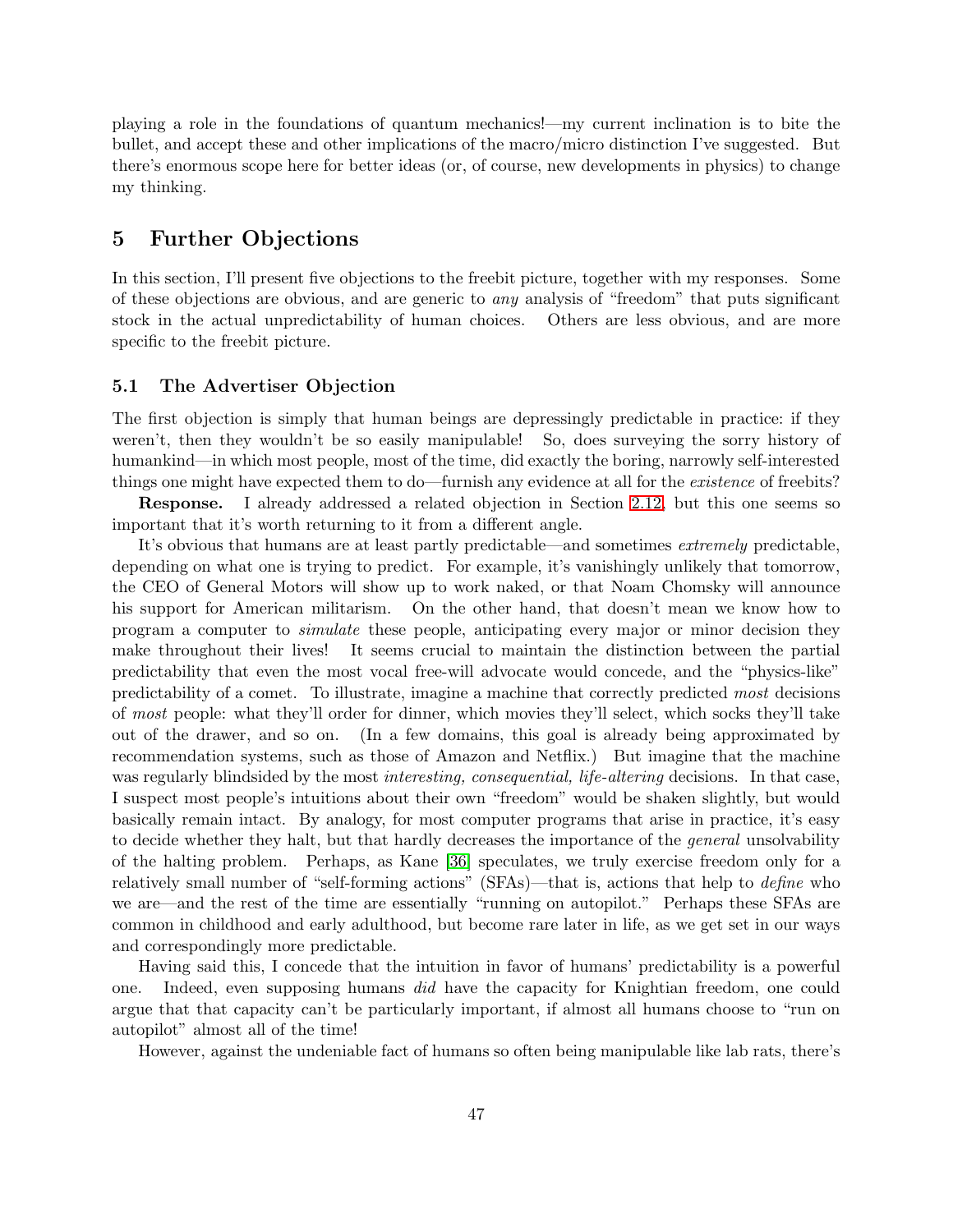a second undeniable fact, which should be placed on the other side of the intuitive ledger. This second fact is the conspicuous failure of investors, pundits, intelligence analysts, and so on *actually* to predict, with any reliability, what individuals or even entire populations will do. Again and again the best forecasters are blindsided (though it must be admitted that after the fact, forecasters typically excel at explaining the inevitability of whatever people decided to do!).

#### <span id="page-47-0"></span>5.2 The Weather Objection

What's special about the human brain? If we want to describe it as having "Knightian freedom," then why not countless other complicated dynamical systems, such as the Earth's weather, or a lava lamp?

Response. For systems like the weather or a lava lamp, I think a plausible answer can actually be given. These systems are indeed unpredictable, but the unpredictability seems much more probabilistic than Knightian in character. To put it another way, the famous "butterfly effect" seems likely to be an artifact of deterministic models of those systems; one expects it to get washed out as soon as we model the systems' microscopic components probabilistically. To illustrate, imagine that the positions and momenta of all the molecules in the Earth's atmosphere had been measured to roughly the maximum precision allowed by quantum mechanics; and that, on the basis of those measurements, a supercomputer had predicted a 23% probability of a thunderstorm in Shanghai at a specific date next year. Now suppose we changed the initial conditions by adding a single butterfly. In classical, deterministic physics, that could certainly change whether the storm happens, due to chaotic effects—but that isn't the relevant question. The question is: how much does adding the butterfly change the *probability* of the storm? The answer seems likely to be "hardly at all." After all, the original 23% was already obtained by averaging over a huge number of possible histories. So unless the butterfly somehow changes the general features of the statistical ensemble, its effects should be washed out by the unmeasured randomness in the millions of other butterflies (and whatever else is in the atmosphere).

Yet with brains, the situation seems plausibly different. For brains seem "balanced on a knife-edge" between order and chaos: were they as orderly as a pendulum, they couldn't support interesting behavior; were they as chaotic as the weather, they couldn't support rationality. More concretely, a brain is composed of neurons, each of which (in the crudest idealization) has a firing rate dependent on whether or not the sum of signals from incoming neurons exceeds some threshold. As such, one expects there to be many molecular-level changes one could make to a brain's state that don't affect the overall firing pattern at all, but a few changes—for example, those that push a critical neuron "just over the edge" to firing or not firing—that affect the overall firing pattern drastically. So for a brain—unlike for the weather—a single freebit could plausibly influence the probability of some macroscopic outcome, even if we model all of the system's constituents quantum-mechanically.

A closely-related difference between brains and the weather is that, while both are presumably chaotic systems able to amplify tiny effects, only in the case of brains are the amplifications likely to have "irreversible" consequences. Even if a butterfly flapping its wings can cause a thunderstorm halfway around the world, a butterfly almost certainly won't change the average frequency of thunderstorms—at least, not without changing something other than the weather as an intermediary. To change the frequency of thunderstorms, one needs to change the trajectory of the earth's climate, something less associated with butterflies than with macroscopic "forcings" (for example, increasing the level of carbon dioxide in the atmosphere, or hitting the earth with an asteroid).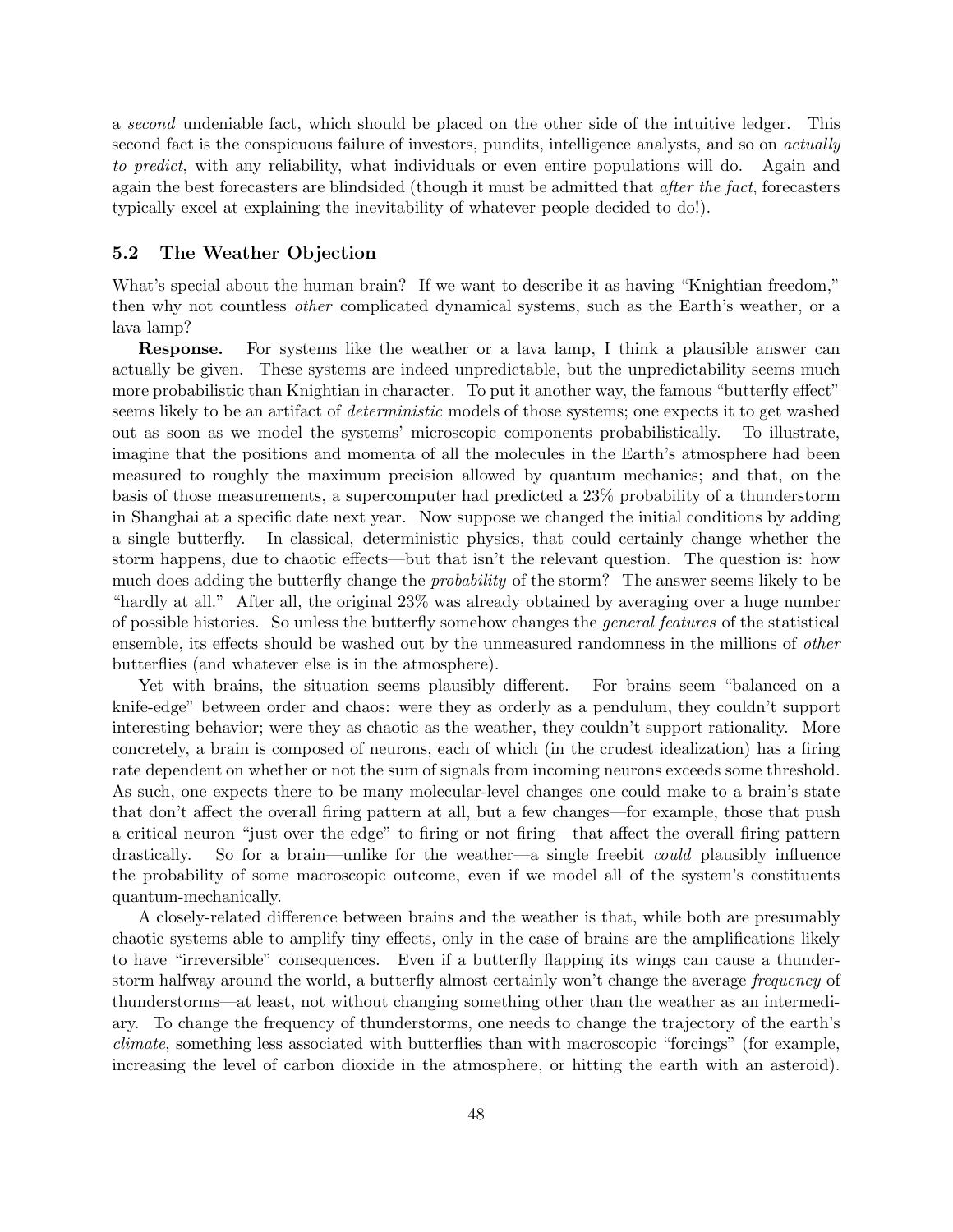With brains, by contrast, it seems perfectly plausible that a single neuron's firing or not firing could affect the rest of a person's life (for example, if it caused the person to make a very bad decision).

#### <span id="page-48-0"></span>5.3 The Gerbil Objection

Even if it's accepted that brains are very different from lava lamps or the weather considered purely as dynamical systems, one could attempt a different reductio ad absurdum of the freebit picture, by constructing a physical system that behaves almost exactly like a brain, yet whose Knightian uncertainty is "decoupled" from its intelligence in what seems like an absurd way. Thus, consider the following thought experiment: on one side of a room, we have a digital computer, whose internal operations are completely deterministic. The computer is running an AI program that easily passes the Turing test: many humans, let's say, have maintained long Internet correspondences with the AI on diverse subjects, and not one ever suspected its consciousness or humanity. On the other side of the room, we have a gerbil in a box. The gerbil scurries in its box, in a way that we can imagine to be subject to at least some Knightian uncertainty. Meanwhile, an array of motion sensors regularly captures information about the gerbil's movements and transmits it across the room to the computer, which uses the information as a source of random bits for the AI. Being extremely sophisticated, of course the AI doesn't make all its decisions randomly. But if it can't decide between two roughly-equal alternatives, then it sometimes uses the gerbil movements to break a tie, much as an indecisive human might flip a coin in a similar situation.

The problem should now be obvious. By assumption, we have a system that *acts* with humanlevel intelligence (i.e., it passes the Turing test), and that's also subject to Knightian uncertainty, arising from amplified quantum fluctuations in a mammalian nervous system. So if we believe that humans have a "capacity for freedom" because of those two qualities, then we seem obligated to believe that the AI/gerbil hybrid has that capacity as well. Yet if we simply disconnect the computer from the gerbil box, then the AI loses its "capacity for freedom"! For then the AI's responses, though they might still seem intelligent, could be "unmasked as mechanistic" by anyone who possessed a copy of the AI's program. Indeed, even if we replaced the gerbil box by an "ordinary" quantum-mechanical random number generator, the AI's responses would still be probabilistically predictable; they would no longer involve Knightian uncertainty.

Thus, a believer in the freebit picture seems forced to an insane conclusion: that the gerbil, though presumably oblivious to its role, is like a magic amulet that gives the AI a "capacity for freedom" it wouldn't have had otherwise. Indeed, the gerbil seems uncomfortably close to the soul-giving potions of countless children's stories (stories that always end with the main character realizing that she *already had a soul*, even without the potion!). Yet, if we reject this sort of thinking in the gerbil-box scenario, then why shouldn't we also reject it for the human brain? With the brain, it's true, the "Knightian-indeterminism-providing gerbil" has been moved physically closer to the locus of thought: now it scurries around in the synaptic junctions and neurons, rather than in a box on the other side of the room. But why should proximity make a difference? Wherever we put the gerbil, it just scurries around aimlessly! Maybe the scurrying is probabilistic, maybe it's "Knightian," but either way, it clearly plays no more explanatory role in intelligent decision-making than the writing on the Golem's forehead.

In summary, it seems the only way to rescue the freebit picture is to paper over an immense causal gap—between the brain's "Knightian noise" and its cognitive information processing—with superstition and magic.

Response. Of all the arguments directed specifically against the freebit picture, this one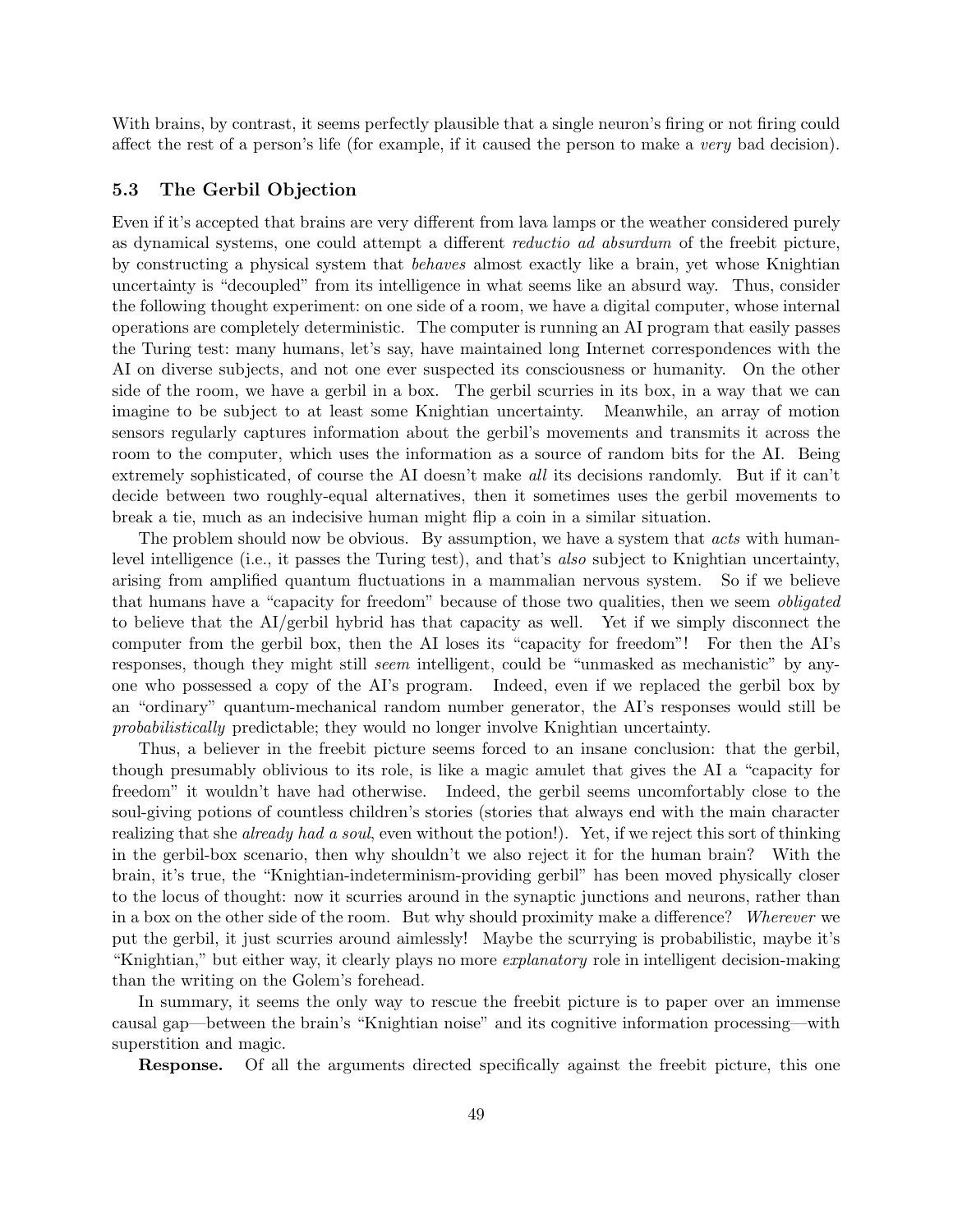strikes me as the most serious, which is why I tried to present it in a way that would show its intuitive force.

On reflection, however, there is at least one potentially-important difference between the  $AI/gerbil$  system and the brain. In the  $AI/gerbil$  system, the "intelligence" and "Knightian" noise" components were *cleanly separable* from one another. That is, the computer *could* easily be disconnected from the gerbil box, and reattached to a *different* gerbil box, or an ordinary randomnumber generator, or nothing at all. And after this was done, there's a clear sense in which the AI would still be running "the exact same program": only the "indeterminism-generating peripheral" would have been swapped out. For this reason, it seems best to think of the gerbil as simply yet another part of the AI's external environment—along (for example) with all the questions sent to the AI over the Internet, which could also be used as a source of Knightian indeterminism.

With the brain, by contrast, it's not nearly so obvious that the "Knightian indeterminism source" can be physically swapped out for a different one, without destroying or radically altering the brain's cognitive functions as well. Yes, we can imagine futuristic nanorobots swarming through a brain, recording all the "macroscopically measurable information" about the connections between neurons and the strengths of synapses, then building a new brain that was "macroscopically identical" to the first, differing only in its patterns of microscopic noise. But how would we know whether the robots had recorded *enough* information about the original brain? What if, in addition to synaptic strengths, there was also cognitively-relevant information at a smaller scale? Then we'd need more advanced nanorobots, able to distinguish even smaller features. Ultimately, we could imagine robots able to record all "classical" or even "quasi-classical" features. But by definition, the robots would then be measuring features that were *somewhat* quantum-mechanical, and therefore inevitably changing those features.

Of course, this is hardly a conclusive argument, since maybe there's a gap of many orders of magnitude between (a) the smallest possible scale of cognitive relevance, and (b) the scale where the No-Cloning Theorem becomes relevant. In that case, at least in principle, the nanorobots really could complete their scan of the brain's "cognitive layer" without risking the slightest damage to it; only the (easily-replaced?) "Knightian indeterminism layer" would be altered by the nanorobots' presence. Whether this is possible is an empirical question for neuroscience.

However, the discussion of brain-scanning raises a broader point: that, against the gerbil-box scenario, we need to weigh some other, older thought experiments where many people's intuitions go the other way. Suppose the nanorobots do eventually complete their scan of all the "macroscopic, cognitively-relevant" information in your brain, and suppose they then transfer the information to a digital computer, which proceeds to run a macroscopic-scale simulation of your brain. Would that simulation be you? If your "original" brain were destroyed in this process, or simply anesthetized, would you expect to wake up as the digital version? (Arguably, this is not even a philosophical question, just a straightforward empirical question asking you to predict a future observation!)

Now, suppose you believe there's some conceivable digital doppelgänger that would not "be you," and you also believe that the difference between you and it resides somewhere in the physical world. Then since (by assumption) the doppelgänger is functionally indistinguishable from you, it would seem to follow that the difference between you and it *must* reside in "functionally-irrelevant" degrees of freedom, such as microscopic ones. Either that, or else the boundary between the "functional" and "non-functional" degrees of freedom is not even sharp enough for the doppelgängers to be created in the first place.

My conclusion is that either you can be uploaded, copied, simulated, backed up, and so forth,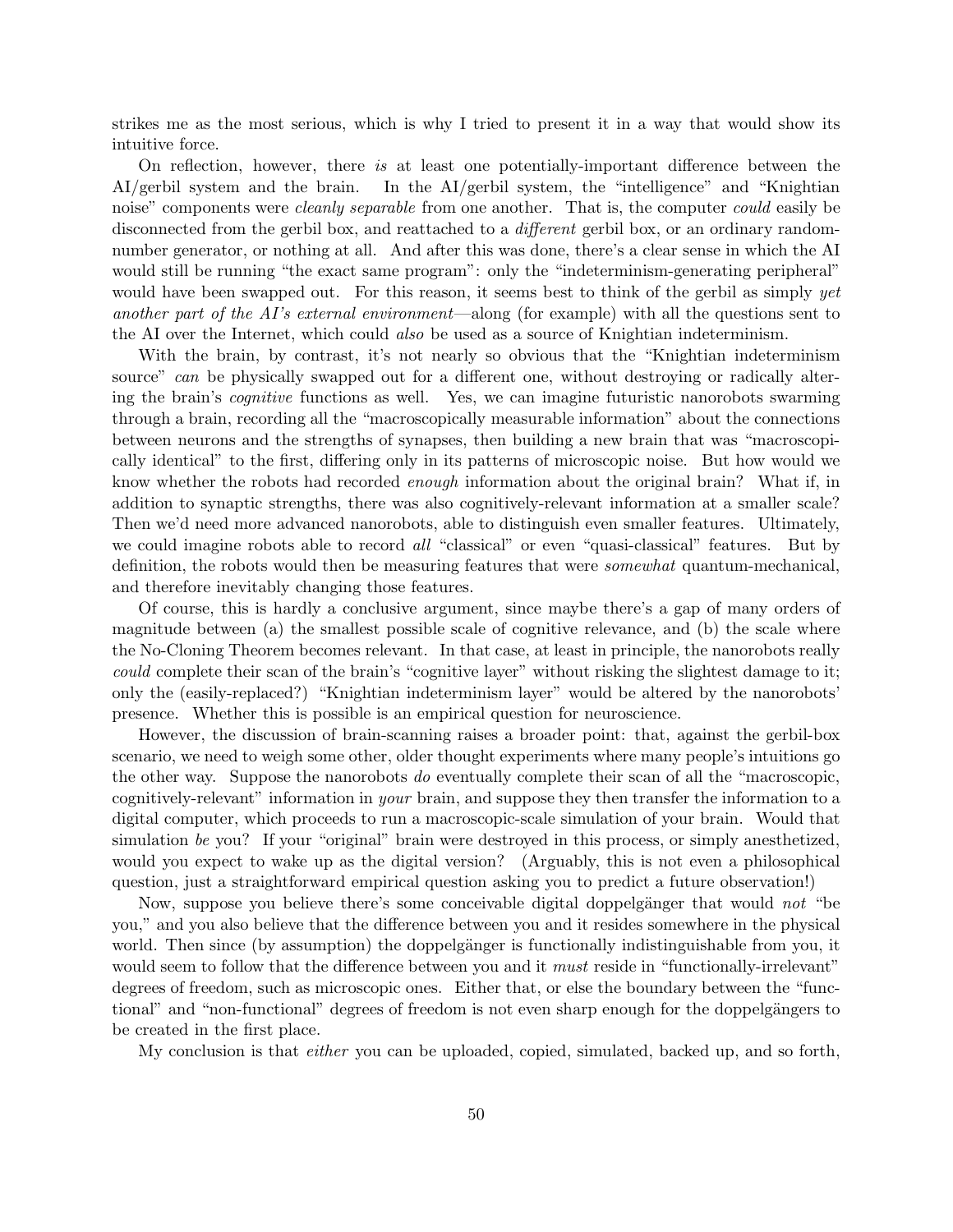leading to all the puzzles of personal identity discussed in Section [2.5,](#page-15-0) or else you can't bear the same sort of "uninteresting" relationship to the "non-functional" degrees of freedom in your brain that the AI bore to the gerbil box.

To be clear, nothing I've said even hints at any *sufficient condition* on a physical system, in order for the system to have attributes such as free will or consciousness. That is, even if human brains were subject to Knightian noise at the microscopic scale, and even if the sources of such noise could *not* be cleanly separated from the cognitive functions, human beings might still fail to be "truly" conscious or free—whatever those things mean!—for other reasons. At most, I'm investigating plausible necessary conditions for Knightian freedom as defined in this essay (and hence, in my personal perspective, for "free will" also).

### <span id="page-50-1"></span>5.4 The Initial-State Objection

The fourth objection holds that the notion of "freebits" from the early universe nontrivially influencing present-day events is not merely strange, but inconsistent with known physics. More concretely, Stenger [\[84\]](#page-74-3) has claimed that it follows from known physics that the initial state at the Big Bang was essentially random, and can't have encoded any "interesting" information.<sup>[42](#page-50-0)</sup> His argument is basically that the temperature at the Big Bang was enormous; and in quantum field theory (neglecting gravity), such extreme temperatures seem manifestly incompatible with any nontrivial structure.

Response. Regardless of whether Stenger's conclusion holds, today there are strong indications, from cosmology and quantum gravity, that something has to be wrong with the above argument for a thermal initial state.

First, by this argument, the universe's entropy should have been maximal at the Big Bang, but the Second Law tells us that the entropy was minimal! Stenger [\[84\]](#page-74-3) notices the obvious problem, and tries to solve it by arguing that the entropy at the Big Bang really was maximal, given the tiny size of the observable universe at that time. On that view, the reason why entropy can increase as we move away from the Big Bang is simply that the universe is expanding, and with it the dimension of the state space. But others, such as Carroll [\[20\]](#page-71-0) and Penrose [\[69\]](#page-74-4), have pointed out severe problems with that answer. For one thing, if the dimension of the state space can increase, then we give up on *reversibility*, a central feature of quantum mechanics. For another, this answer has the unpalatable implication that the entropy should turn around and decrease in a hypothetical Big Crunch. The alternative, which Carroll and Penrose favor, is to hold that *despite* the enormous temperature at the Big Bang, the universe's state then was every bit as "special" and low-entropy as the Second Law demands, but its specialness must have resided in *gravitational* degrees of freedom that we don't yet fully understand.

The second indication that the "thermal Big Bang" picture is incomplete is that quantum field theory has misled us in a similar way before. In 1975, Hawking [\[42\]](#page-72-4) famously used quantum field theory in curved spacetime to calculate the temperature of black holes, and to prove the existence of the Hawking radiation by which black holes eventually lose their mass and disappear. However, Hawking's calculation seemed to imply that the radiation was thermal—so that in particular, it couldn't encode any nontrivial information about objects that fell into the black hole. This led to the black-hole information-loss paradox, since quantum-mechanical reversibility forbids the

<span id="page-50-0"></span> $^{42}$ Here Stenger's concern was not free will or human predictability, but rather ruling out the possibility (discussed by some theologians) that God could have arranged the Big Bang with foreknowledge about life on Earth.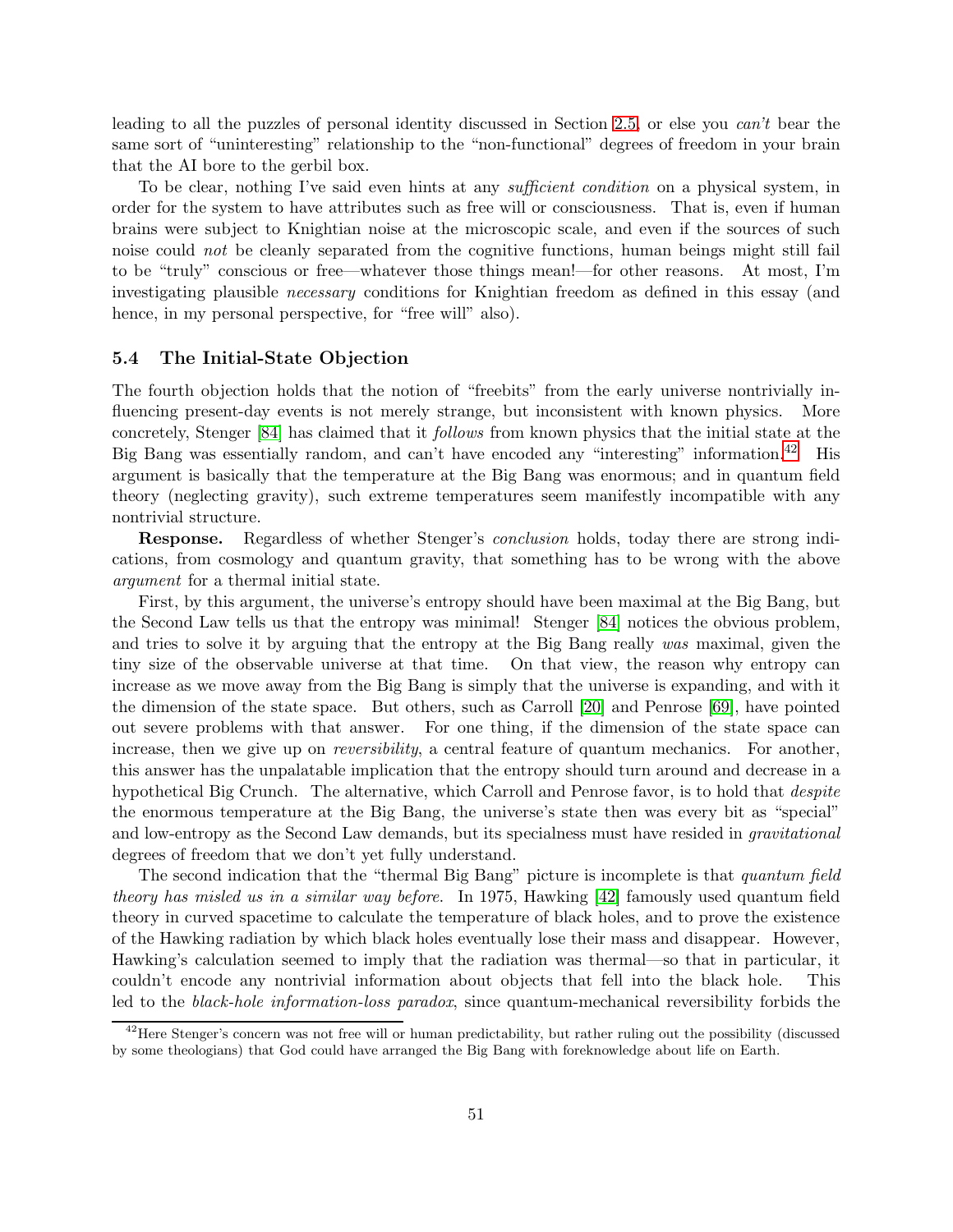quantum states of the infalling objects simply to "disappear" in this way. Today, largely because of the  $AdS/CFT$  correspondence (see [\[15\]](#page-71-1)), there's a near-consensus among experts that the quantum states of infalling objects don't disappear as Hawking's calculation suggested. Instead, at least from the perspective of someone outside the black hole, the infalling information should "stick around" on or near the event horizon, in not-quite-understood quantum-gravitational degrees of freedom, before finally emerging in garbled form in the Hawking radiation. And if quantum field theory says otherwise, that's because quantum field theory is only a limiting case of a quantum theory of gravity.

The AdS/CFT correspondence is just one realization of the holographic principle, which has emerged over the last two decades as a central feature of quantum theories of gravity. It's now known that many physical theories have both a D-dimensional "bulk" formulation and a  $(D-1)$ dimensional "boundary" formulation. In general, these two formulations look completely different: states that are smooth and regular in one formulation might look random and garbled in the other; questions that are trivial to answer in one formulation might seem hopeless in the other.<sup>[43](#page-51-1)</sup> Nevertheless, there exists an isomorphism between states and observables, by which the boundary formulation "holographically encodes" everything that happens in the bulk formulation. As a classic example, if Alice jumps into a black hole, then she might perceive herself falling smoothly toward the singularity. Meanwhile Bob, far from the black hole, might describe exactly the same physical situation using a "dual description" in which Alice never makes it past the event horizon, and instead her quantum information gets "pancaked" across the horizon in a horrendously complicated way. In other words, not only is not absurd to suppose that a "disorganized mess of entropy" on the boundary of a region could be "isomorphic" to a richly-structured state in the region's interior, but there are now detailed examples where that's exactly what happens.<sup>[44](#page-51-2)</sup>

The bottom line is that, when discussing extreme situations like the Big Bang, it's not okay to ignore quantum-gravitational degrees of freedom simply because we don't yet know how to model them. And including those degrees of freedom seems to lead straight back to the unsurprising conclusion that no one knows what sorts of correlations might have been present in the universe's initial microstate.

#### <span id="page-51-0"></span>5.5 The Wigner's-Friend Objection

A final objection comes from the Many-Worlds Interpretation of quantum mechanics—or more precisely, from taking seriously the possibility that a conscious observer could be measured in a coherent superposition of states.

Let's start with the following thought experiment, called *Wigner's friend* (after Eugene Wigner, who wrote about it in 1962 [\[92\]](#page-75-0)). An intelligent agent A is placed in a coherent superposition of two different mental states, like so:

$$
|\Phi\rangle = \frac{|1\rangle |A_1\rangle + |2\rangle |A_2\rangle}{\sqrt{2}}.
$$

<span id="page-51-1"></span><sup>&</sup>lt;sup>43</sup>As the simplest example, the boundary formulation makes it obvious that the total entropy in a region should be upper-bounded by its surface area, rather than its volume. In the bulk formulation, that property is strange and unexpected.

<span id="page-51-2"></span><sup>&</sup>lt;sup>44</sup>Admittedly, the known examples involve isomorphisms between two theories with different numbers of spatial dimensions but both with a time dimension. There don't seem to be any nontrivial examples where the boundary theory lives on an initial spacelike or null hypersurface of the bulk theory. (One could, of course, produce a trivial example, by simply defining the "boundary theory" to consist of the initial conditions of the bulk theory, with no time evolution! By "nontrivial," I mean something more interesting than that.)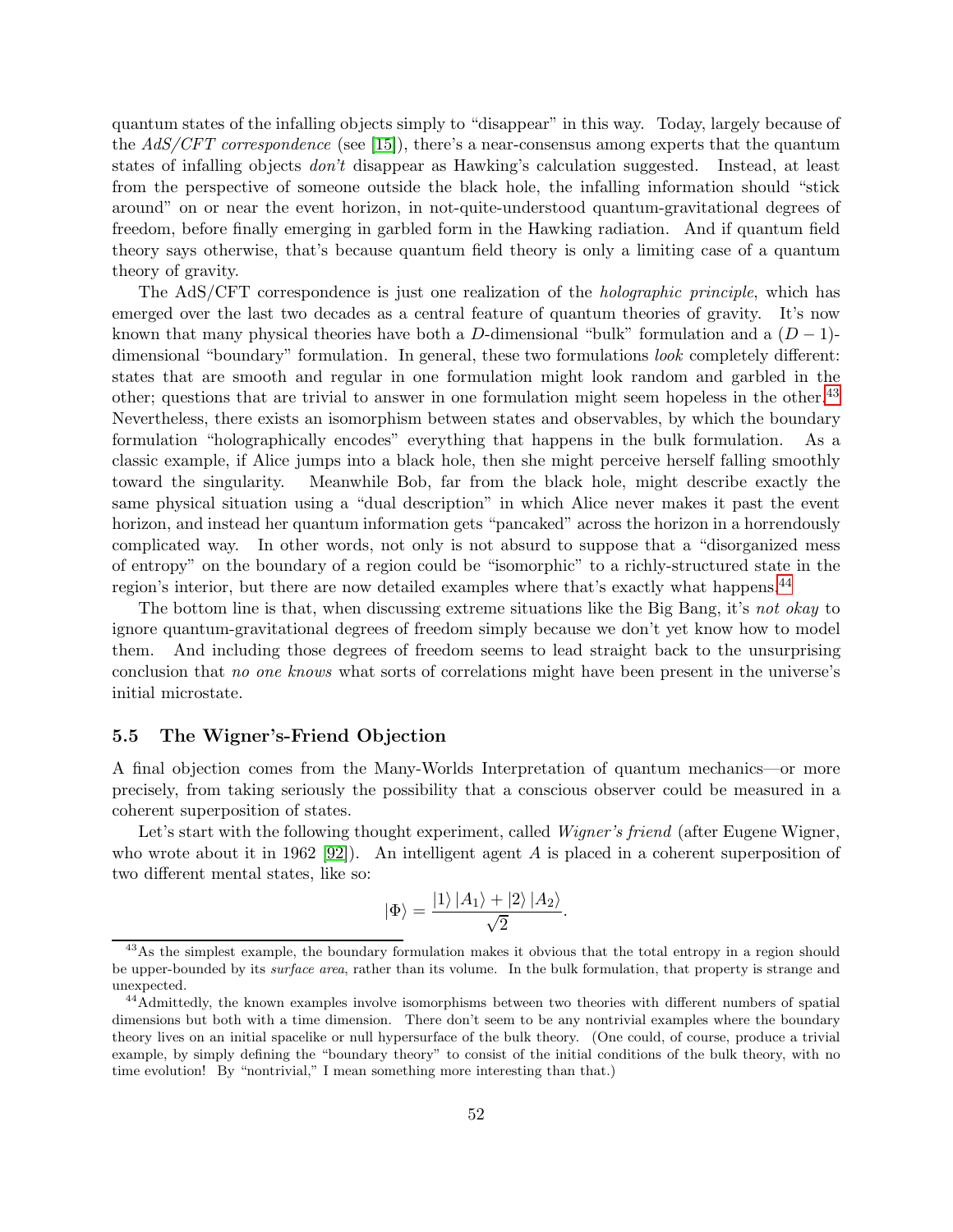We imagine that these two states correspond to two different questions that the agent could be asked: for example,  $|1\rangle |A_1\rangle$  represents A being asked its favorite color, while  $|2\rangle |A_2\rangle$  denotes A being asked its favorite ice cream flavor. Then, crucially, a second agent B comes along and measures  $|\Phi\rangle$  in the basis

<span id="page-52-0"></span>
$$
\left\{ \frac{|1\rangle|A_1\rangle+|2\rangle|A_2\rangle}{\sqrt{2}}, \frac{|1\rangle|A_1\rangle-|2\rangle|A_2\rangle}{\sqrt{2}} \right\},
$$
\n(1)

in order to verify that A really was in a superposition of two mental states, not just in one state or the other.

Now, there are many puzzling questions one can ask about this scenario: most obviously, "what is it like" for A to be manipulated in this way? If A perceives itself in a definite state—either  $A_1$  or  $A_2$ , but not both—then will B's later measurement of A in the basis [\(1\)](#page-52-0) appear to A as a violation of the laws of physics?

However, let's pass over this well-trodden ground, and ask a different question more specific to the freebit picture. According to that picture,  $A$ 's "free decision" of how to answer whichever question it was asked should be correlated with one or more freebits  $w$ . But if we write out the combined state of the superposed A and the freebits,

$$
\frac{\ket{1}\ket{A_1}+\ket{2}\ket{A_2}}{\sqrt{2}}\otimes\ket{w},
$$

then a problem becomes apparent. Namely, the same freebits  $w$  need to do "double duty," correlating with A's decision in both the  $|1\rangle$  branch and the  $|2\rangle$  branch! In other words, even supposing microscopic details of the environment could somehow "explain" what happens in one branch, how could the *same* details explain both branches? As  $A_1$  contemplated its favorite color, would it find itself oddly constrained by  $A_2$ 's simultaneous contemplations of its favorite ice cream flavor, or vice versa?

One might think we could solve this problem by stipulating that  $w$  is split into two collections of freebits,  $|w\rangle = |w_1\rangle \otimes |w_2\rangle$ , with  $|w_1\rangle$  corresponding to  $A_1$ 's response and  $|w_2\rangle$  corresponding to  $A_2$ 's. But this solution quickly runs into an exponential explosion: if we considered a state like

$$
\frac{1}{2^{500}} \sum_{x \in \{0,1\}^{1000}} |x\rangle |A_x\rangle,
$$

we would find we needed  $2^{1000}$  freebits to allow each  $A_x$  to make a yes/no decision independently of all the other  $A_x$ 's.

Another "obvious" way out would be if the freebits were entangled with A:

$$
|\Phi'\rangle = \frac{|1\rangle |A_1\rangle |w_1\rangle + |2\rangle |A_2\rangle |w_2\rangle}{\sqrt{2}}.
$$

The problem is that there seems to be no way to *produce* such entanglement, without violating quantum mechanics. If w is supposed to represent microscopic details of  $\vec{A}$ 's environment, ultimately traceable to the early universe, then it would be extremely mysterious to find A and w entangled. Indeed, in a Wigner's-friend experiment, such entanglement would show up as a fundamental decoherence source: something which was not traceable to any "leakage" of quantum information from  $A$ , yet which somehow prevented  $B$  from observing quantum interference between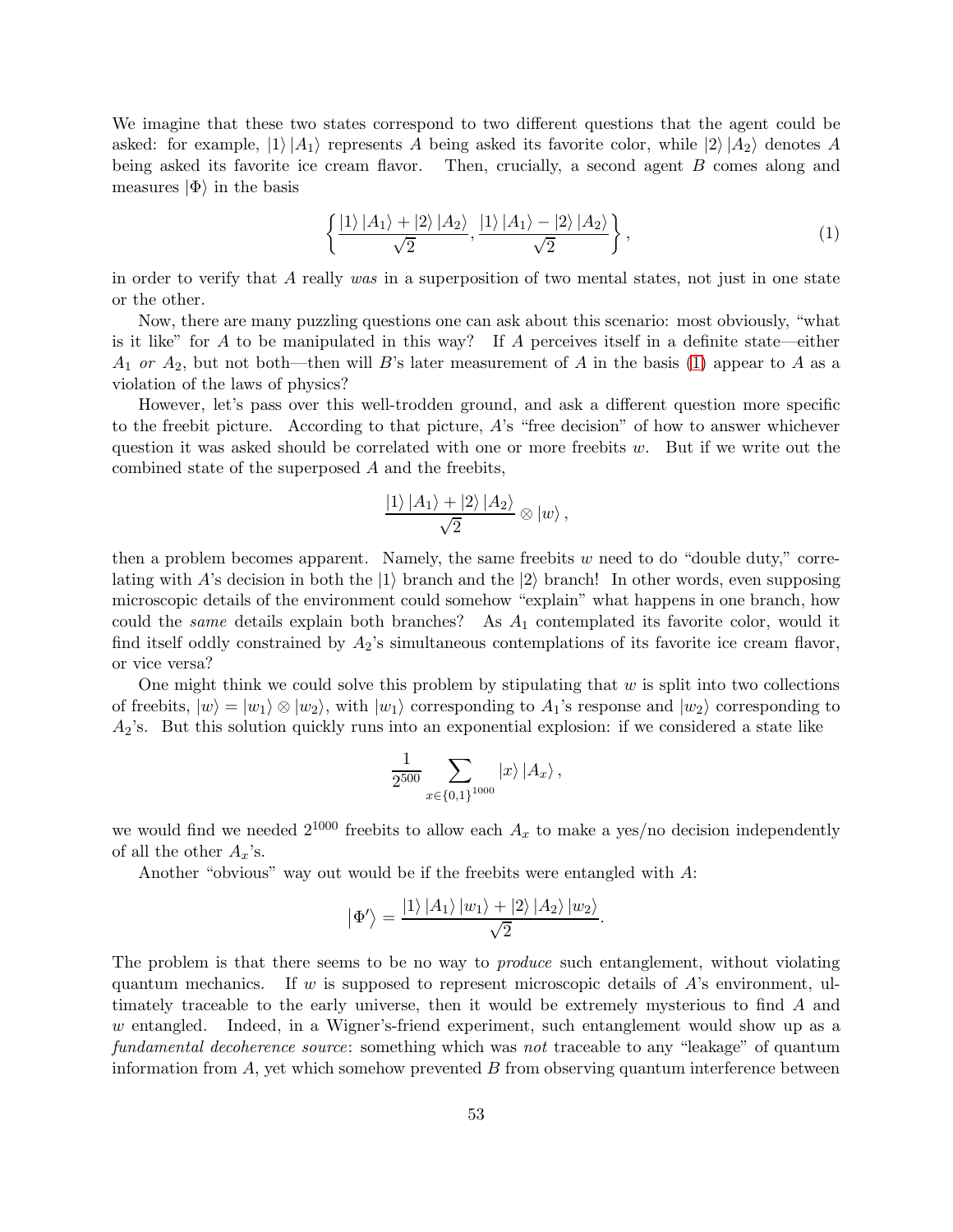the  $|1\rangle |A_1\rangle$  and  $|2\rangle |A_2\rangle$  branches, when B measured in the basis [\(1\)](#page-52-0). If, on the other hand, B did ultimately trace the entanglement between  $A$  and  $w$  to a "leakage" of information from  $A$ , then w would have been revealed to have never contained freebits at all! For in that case, w would "merely" be the result of unitary evolution coupling  $A$  to its environment—so it could presumably be predicted by B, who could even verify its hypothesis by measuring the state  $|\Phi'\rangle$  in the basis

$$
\left\{\frac{\left|1\right\rangle\left|A_{1}\right\rangle\left|w_{1}\right\rangle+\left|2\right\rangle\left|A_{2}\right\rangle\left|w_{2}\right\rangle}{\sqrt{2}},\frac{\left|1\right\rangle\left|A_{1}\right\rangle\left|w_{1}\right\rangle-\left|2\right\rangle\left|A_{2}\right\rangle\left|w_{2}\right\rangle}{\sqrt{2}}\right\}
$$

.

Response. As in Section [4.2—](#page-45-1)where asking about the definition of "microfacts" and "macrofacts" led to a closely-related issue—my response to this important objection is to *bite the bullet*. That is, I accept the existence of a deep incompatibility between the freebit picture and the physical feasibility of the Wigner's-friend experiment. To state it differently: if the freebit picture is correct, and the Wigner's-friend experiment can be carried out, then I think we're forced to conclude that—at least for the duration of the experiment—the subject no longer has the "capacity for Knightian freedom," and is now a "mechanistic," externally-characterized physical system similar to a large quantum computer.

I realize that the position above sounds crazy, but it becomes less so once one starts thinking about what would actually be involved in performing a Wigner's-friend experiment on a human subject. Because of the immense couplings between a biological brain and its external environment (see Tegmark [\[88\]](#page-75-1) for example), the experiment is likely impossible with any entity we would currently recognize as "human." Instead, as a first step (!), one would presumably need to solve the problem of brain-uploading: that is, transferring a human brain into a digital substrate. Only then could one even *attempt* the second part, of transferring the now-digitized brain onto a quantum computer, and preparing and measuring it in a superposition of mental states. I submit that, while the resulting entity might be "freely-willed," "conscious," etc., it certainly wouldn't be uncontroversially so, nor can we form any intuition by reasoning by analogy with ourselves (even if we were inclined to try).

Notice in particular that, if the agent A could be manipulated in superposition, then as a direct byproduct of those manipulations, A would presumably undergo the same mental processes over and over, forwards in time as well as backwards in time. For example, the "obvious" way for B to measure A in the basis  $(1)$ , would simply be for B to "uncompute" whatever unitary transformation U had placed A in the superposed state  $|\Phi\rangle$  in the first place. Presumably, the process would then be repeated many times, as  $B$  accumulated more statistical evidence for the quantum interference pattern. So, during the uncomputation steps, would A "experience time running backwards"? Would the inverse map  $U^{\dagger}$  feel different than U? Or would all the applications of U and  $U^{\dagger}$ be "experienced simultaneously," being functionally indistinguishable from one another? I hope I'm not alone in feeling a sense of vertigo about these questions! To me, it's at least a plausible speculation that A doesn't experience *anything*, and that the reasons why it doesn't are related to B's very ability to manipulate A in these ways.

More broadly, the view I've taken here on superposed agents strikes me as almost a *conse*quence of the view I took earlier, on agents whose mental states can be perfectly measured, copied, simulated, and predicted by other agents. For there's a close connection between being able to *measure* the exact state  $|S\rangle$  of a physical system, and being able to detect quantum interference in a superposition of the form

$$
|\psi\rangle = \frac{|S_1\rangle + |S_2\rangle}{\sqrt{2}},
$$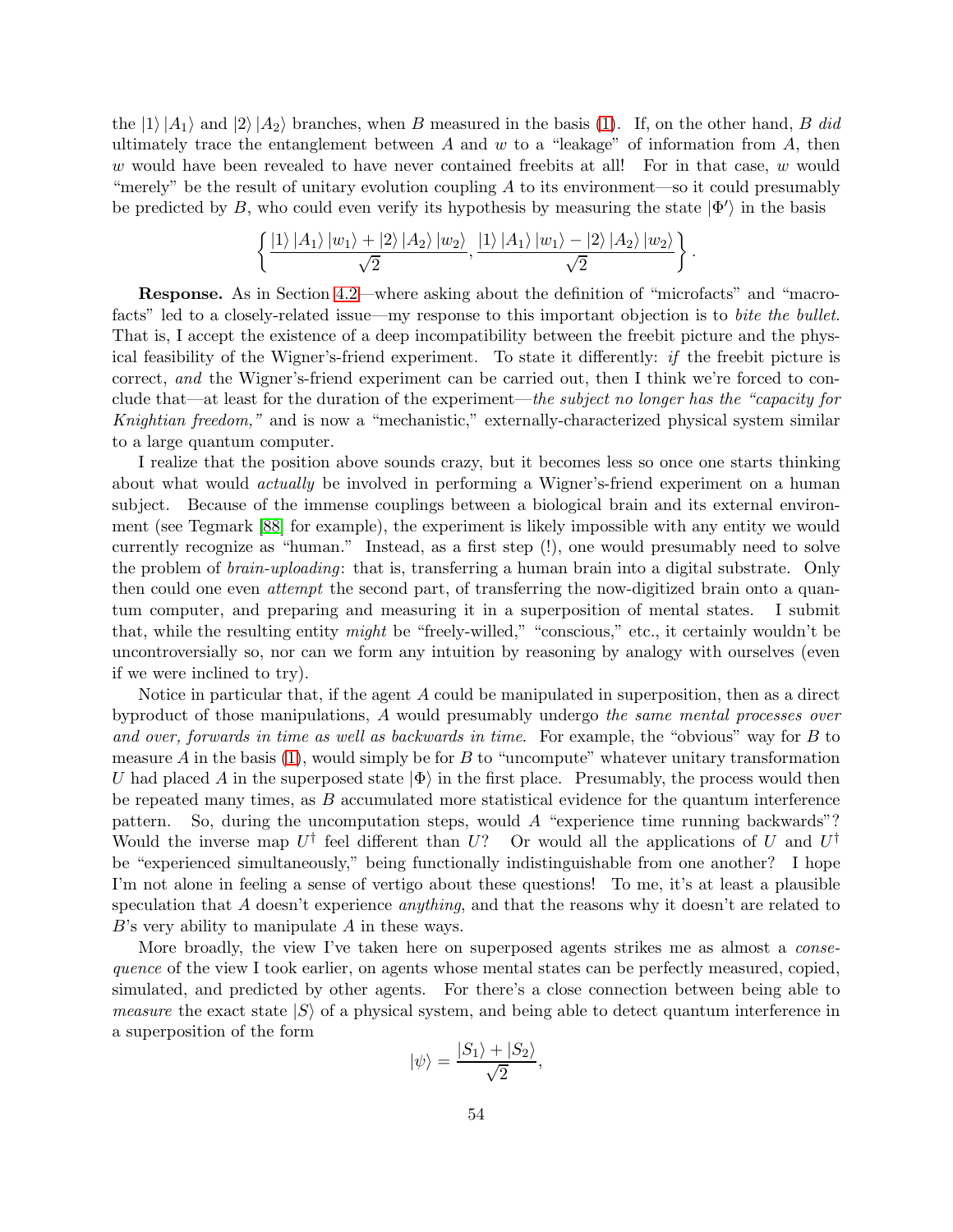consisting of two "slight variants" of  $|S\rangle$ . If we know  $|S\rangle$ , then among other things, we can load a copy of  $|S\rangle$  onto a quantum computer, and thereby prepare and measure a superposition like  $|\psi\rangle$ —provided, of course, that one counts the quantum computer's *encodings* as  $|S_1\rangle$  and  $|S_2\rangle$  as "just as good as the real thing." Conversely, the ability to detect interference between  $|S_1\rangle$  and  $|S_2\rangle$ presupposes that we know, and can control, all the degrees of freedom that make them different: quantum mechanics tells us that, if any degrees of freedom are left unaccounted for, then we will simply see a probabilistic mixture of  $|S_1\rangle$  and  $|S_2\rangle$ , not a superposition.

But if this is so, one might ask, then what makes humans any different? According to the most literal reading of quantum mechanics' unitary evolution rule—which some call the Many-Worlds Interpretation—don't we all exist in superpositions of enormous numbers of branches, and isn't our inability to measure the interference between those branches merely a "practical" problem, caused by rapid decoherence? Here I reiterate the speculation put forward in Section [4.2:](#page-45-1) that the decoherence of a state  $|\psi\rangle$  should be considered "fundamental" and "irreversible," precisely when  $|\psi\rangle$  becomes entangled with degrees of freedom that are receding toward our deSitter horizon at the speed of light, and that can no longer be collected together even in principle. That sort of decoherence could be avoided, at least in principle, by a fault-tolerant quantum computer, as in the Wigner's-friend thought experiment above. But it plausibly can't be avoided by any entity that we would currently recognize as "human."

One could also ask: if the freebit picture were accepted, what would be the implications for the foundations of quantum mechanics? For example, would the Many-Worlds Interpretation then have to be rejected? Interestingly, I think the answer is no. Since I haven't suggested any change to the formal rules of quantum mechanics, any interpretations that accept those rules—including Many-Worlds, Bohmian mechanics, and various Bayesian/subjectivist interpretations—would in some sense "remain on the table" (to whatever extent they were on the table before!). As far as we're concerned in this essay, if one wants to believe that different branches of the wavefunction, in which one's life followed a different course than what one observes, "really exist," that's fine; if one wants to deny the reality of those branches, that's fine as well. Indeed, if the freebit picture were correct, then Nature would have conspired so that we had no hope, even in principle, of distinguishing the various interpretations by experiment.

Admittedly, one might think it's obvious that the interpretations can't be distinguished by experiment, with or without the freebit picture. Isn't that why they're called "interpretations"? But as Deutsch [\[29\]](#page-71-2) already pointed out in 1985, scenarios like Wigner's friend seriously challenge the idea that the interpretations are empirically equivalent. For example, if one could perform a quantum interference experiment on one's own mental state, then couldn't one directly experience what it was like for the different components of the wavefunction describing that state to evolve unitarily?<sup>[45](#page-54-0)</sup> And wouldn't that, essentially, vindicate a Many-Worlds-like perspective, while ruling out the subjectivist views that refuse to countenance the reality of "parallel copies of oneself"? By denying that the subject of a Wigner's-friend experiment has the "capacity for Knightian freedom," the freebit picture suggests that maybe there's nothing that it's like to be such a subject—and

<span id="page-54-0"></span><sup>45</sup>A crucial caveat is that, after the interference experiment was over, one would retain no reliable memories or publishable records about "what it was like"! For the very fact of such an experiment implies that one's memories are being created and destroyed at will. Without the destruction of memories, we can't get interference. After the experiment is finished, one might have something in one's memory, but what it is could have been probabilistically predicted even before the experiment began, and can in no way depend on "what it was like" in the middle. Still, at least while the experiment was underway, maybe one would know which interpretation of quantum mechanics was correct!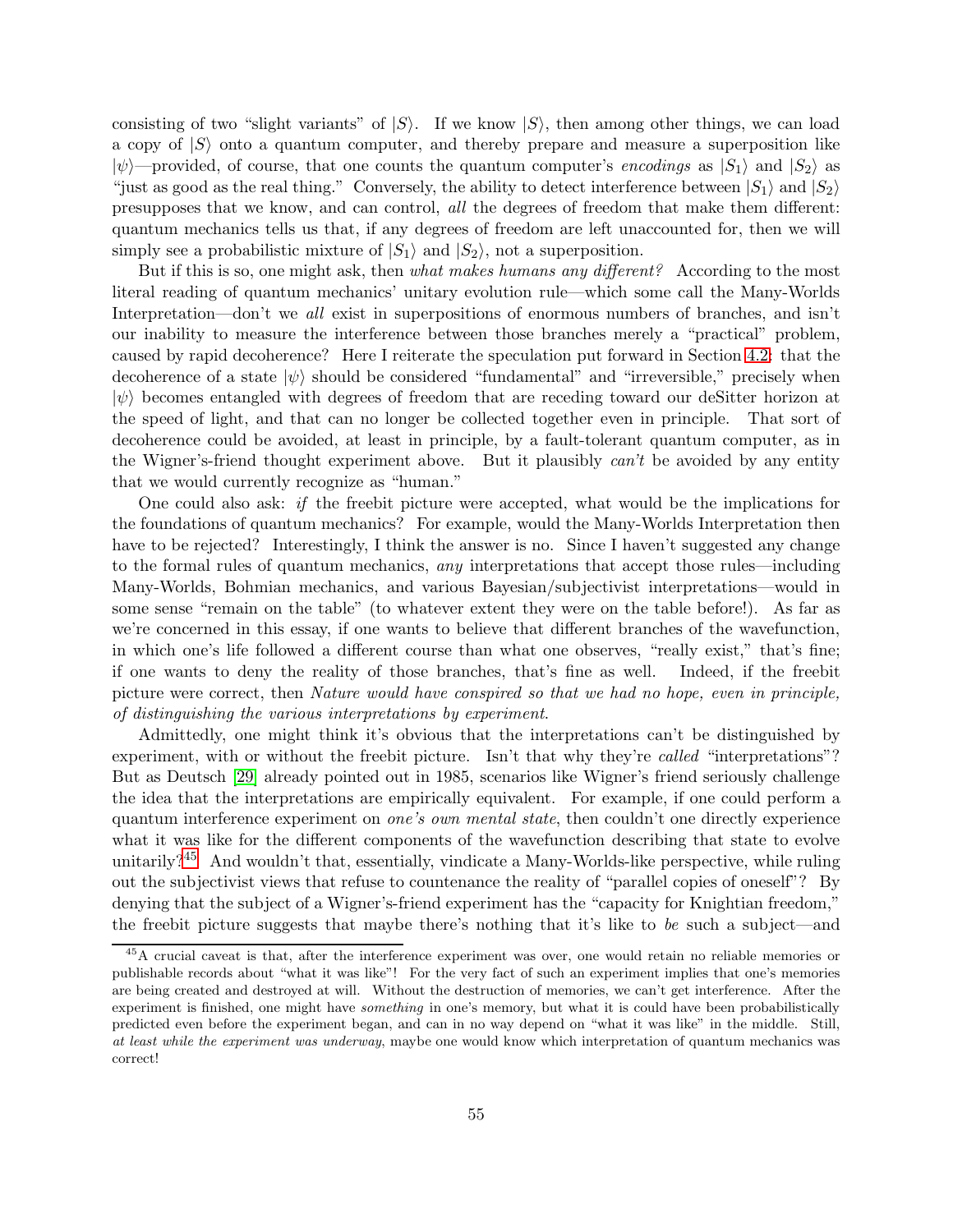hence, that debates about quantum interpretation can freely continue forever, with not even the in-principle possibility of an empirical resolution.

## 6 Comparison to Penrose's Views

Probably the most original thinker to have speculated about physics and mind in the last halfcentury has been Roger Penrose. In his books, including The Emperor's New Mind [\[67\]](#page-73-1) and *Shadows of the Mind*  $[68]$ ,<sup>[46](#page-55-0)</sup> Penrose has advanced three related ideas, all of them extremely controversial:

- (1) That arguments related to G¨odel's Incompleteness Theorem imply that the physical action of the human brain cannot be algorithmic (i.e., that it must violate the Church-Turing Thesis).
- (2) That there must be an "objective" physical process that collapses quantum states and produces the definite world we experience, and that the best place to look for such a process is in the interface of quantum mechanics, general relativity, and cosmology (the "specialness" of the universe's initial state providing the only known source of time-asymmetry in physics, not counting quantum measurement).
- (3) That objective collapse events, possibly taking place in the cytoskeletons of the brain's neurons (and subsequently amplified by "conventional" brain activity), provide the best candidate for the source of noncomputability demanded by (1).

An obvious question is how Penrose's views relate to the ones discussed here. Some people might see the freebit picture as "Penrose lite." For it embraces Penrose's core belief in a relationship between the mysteries of mind and those of modern physics, and even follows Penrose in focusing on certain aspects of physics, such as the "specialness" of the initial state. On the other hand, the account here rejects almost all of Penrose's further speculations: for example, about noncomputable dynamics in quantum gravity and the special role of the cytoskeleton in exploiting those dynamics.[47](#page-55-1) Let me now elaborate on seven differences between my account and Penrose's.

(1) I make no attempt to "explain consciousness." Indeed, that very goal seems misguided to me, at least if "consciousness" is meant in the phenomenal sense rather than the neuroscientists' more restricted senses.<sup>[48](#page-55-2)</sup> For as countless philosophers have pointed out over

<span id="page-55-0"></span> $^{46}$ A later book, *The Road to Reality* [\[69\]](#page-74-4), says little directly about mind, but is my favorite. I think it makes Penrose's strongest case for a gap in our understanding of quantum mechanics, thermodynamics, and cosmology that radical new ideas will be needed to fill.

<span id="page-55-1"></span><sup>&</sup>lt;sup>47</sup>Along another axis, though, some people might see the freebit picture as *more* radical, in that it suggests the impossibility of any non-tautological explanation for certain events and decisions, even an explanation invoking oracles for Turing-uncomputable problems.

<span id="page-55-2"></span><sup>&</sup>lt;sup>48</sup> Just like "free will," the word "consciousness" has been the victim of ferocious verbal overloading, having been claimed for everything from "that which disappears under anesthesia," to "that which a subject can give verbal reports about," to "the brain's executive control system"! Worse, "consciousness" has the property that, even if one specifies exactly what one means by it, readers are nevertheless certain to judge anything one says against their own preferred meanings. For this reason, just as I ultimately decided to talk about "freedom" (or "Knightian freedom") rather than "free will" in this essay, so I'd much rather use less fraught terms for executive control, verbal reportability, and so on, and restrict the word "consciousness" to mean "the otherwise-undefinable thing that people have tried to get at for centuries with the word 'consciousness,' supposing that thing exists."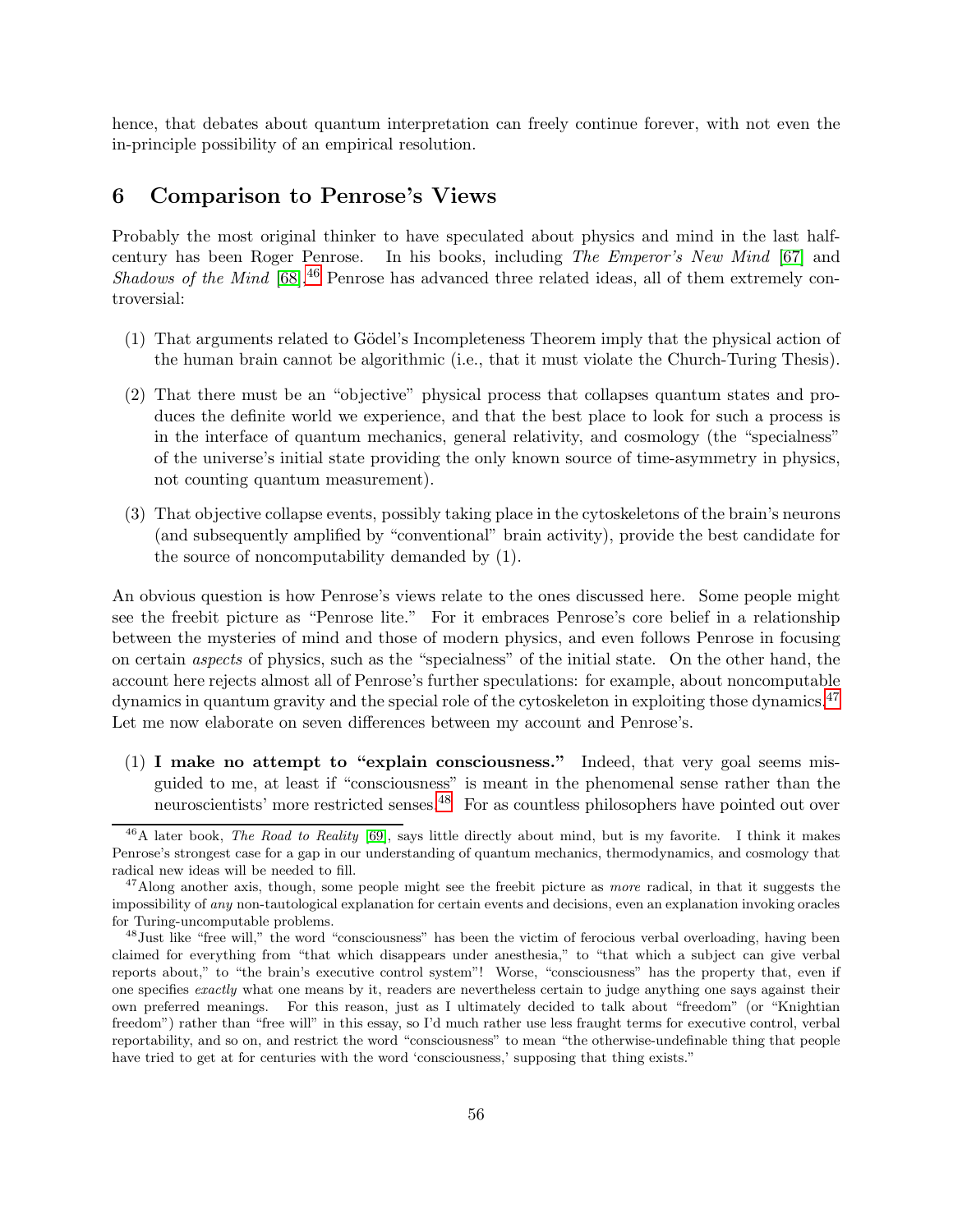the years (see McGinn [\[62\]](#page-73-2) for example), all scientific explanations seem equally compatible with a "zombie world," which fulfills the right causal relations but where no one "really" experiences anything. More concretely, even if Penrose were right that the human brain had "super-Turing" computational powers—and I see no reason to think he is—I've never understood how that would help with what Chalmers [\[22\]](#page-71-3) calls the "hard problem" of consciousness. For example, could a Turing machine equipped with an oracle for the halting problem perceive the "redness of red" any better than a Turing machine without such an oracle?

Given how much Penrose says about consciousness, I find it strange that he says almost nothing about the related mystery of *free will*. My central claim, in this essay, is that there exists an "empirical counterpart" of free will (what I call "Knightian freedom"), whose investigation really does lead naturally to questions about physics and cosmology, in a way that I don't know to happen for any of the usual empirical counterparts of consciousness.

(2) I make no appeal to the Platonic perceptual abilities of human mathematicians. Penrose's arguments rely on human mathematicians' supposed power to "see" the consistency of (for example) the Peano axioms of arithmetic (rather than simply assuming or asserting that consistency, as a computer program engaging in formal reasoning might do). As far as I can tell, to whatever extent this "power" exists at all, it's just a particularly abstruse type of qualia or *subjective experience*, as empirically inaccessible as any other type. In other words, instead of talking about the consistency of Peano arithmetic, I believe Penrose might as well have fallen back on the standard arguments about how a robot could never "really" enjoy fresh strawberries, but at most claim to enjoy them.

In both cases, the reply seems obvious: how do you know that the robot doesn't really enjoy the strawberries that it claims to enjoy, or see the consistency of arithmetic that it claims to see? And how do you know other people do enjoy or see those things? In any case, none of the arguments in this essay turn on these sorts of considerations. If any important difference is to be claimed between a digital computer and a human brain, then I insist that the difference correspond to something empirical: for example, that computer memories can be reliably measured and copied without disturbing them, while brain states quite possibly can't. The difference must not rely, even implicitly, on a question-begging appeal to the author's or reader's own subjective experience.

 $(3)$  I make no appeal to Gödel's Incompleteness Theorem. Let me summarize Penrose's (and earlier, Lucas's [\[58\]](#page-73-3)) "Gödelian argument for human specialness." Consider any finitely describable machine M for deciding the truth or falsehood of mathematical statements, which never errs but which might sometimes output "I don't know." Then by using the code of M, it's possible to construct a mathematical statement  $S_M$ —one example is a formal encoding of "M will never affirm this statement"—that we humans, "looking in from the outside," can clearly see is true, yet that  $M$  itself can't affirm without getting trapped in a contradiction.

The difficulties with this argument have been explained at length elsewhere  $[4, 28, 72]$  $[4, 28, 72]$  $[4, 28, 72]$ ; some standard replies to it are given in a footnote.<sup>[49](#page-56-0)</sup>

 $^{49}$ Why is it permissible to assume that M never errs, if no human mathematician (or even, arguably, the entire mathematical community) has ever achieved that standard of infallibility?

<span id="page-56-0"></span>Even if M never did affirm  $S_M$ , or never erred more generally, how could we ever know that? Indeed, much like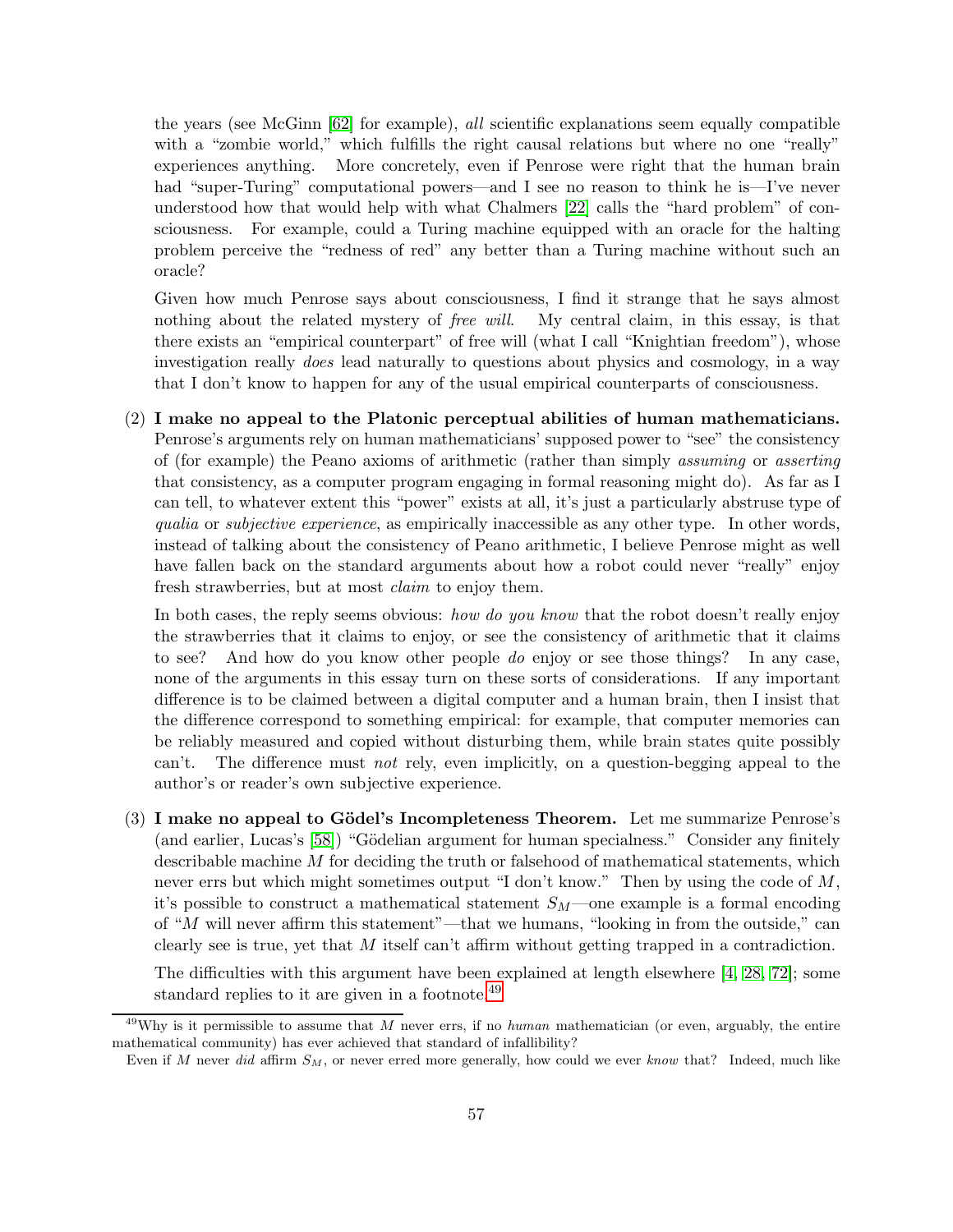Here, I'll simply say that I think the Penrose-Lucas argument establishes some valid conclusion, but the conclusion is much weaker than what Penrose wants, and it can also be established much more straightforwardly, without Gödelian considerations. The valid conclusion is that, if you know the code of an  $AI$ , then regardless of how intelligent the AI seems to be, you can "unmask" it as an automaton, blindly following instructions. To do so, however, you don't need to trap the AI in a self-referential paradox: it's enough to verify that the AI's responses are precisely the ones predicted (or probabilistically predicted) by the code that you possess! Both with the Penrose-Lucas argument and with this simpler argument, it seems to me that the real issue is not whether the AI follows a program, but rather, whether it follows a program that's knowable by other physical agents. That's why this essay focusses from the outset on the latter issue.

- (4) I don't suggest any barrier to a suitably-programmed digital computer passing the Turing Test. Of course, if the freebit picture were correct, then there would be a barrier to duplicating the mental state and predicting the responses of a *specific* human. Even here, though, it's possible that, through non-invasive measurements, one could learn enough to create a digital "mockup" of a given person that would fool that person's closest friends and relatives, possibly for decades. (For this purpose, it might not matter if the mockup's responses eventually diverged badly from the original person's!) And such a mockup would certainly succeed at the "weaker" task of passing the Turing Test—i.e., of fooling interrogators into thinking it was human, at least until its code was revealed. If these sorts of mockups couldn't be built, then it would have to be for reasons well beyond anything explored in this essay.
- (5) I don't imagine anything particularly exotic about the biology of the brain. In The Emperor's New Mind [\[67\]](#page-73-1), Penrose speculates that the brain might act as what today we would call an adiabatic quantum computer: a device that generates highly-entangled quantum states, and might be able to solve certain optimization problems faster than any classical algorithm. (In this case, presumably, the entanglement would be between neurons.) In Shadows [\[68\]](#page-73-0), Penrose goes further, presenting a proposal of himself and Stuart Hameroff that ascribes a central role to microtubules, a component of the neuronal cytoskeleton. In this proposal, the microtubules would basically be "antennae" sensitive to yet-to-be-discovered quantum-gravity effects. Since Penrose also conjectures that a quantum theory of gravity would include Turing-uncomputable processes (see point 7 below), the microtubules would therefore let human beings surpass the capabilities of Turing machines.

Unfortunately, subsequent research hasn't been kind to these ideas. Calculations of decoherence rates leave almost no room for the possibility of quantum coherence being maintained in the hot, wet environment of the brain for anything like the timescales relevant to cognition, or for long-range entanglement between neurons (see Tegmark [\[88\]](#page-75-1) for example). As for microtubules, they are common structural elements in cells—not only in neurons—and no clear evidence has emerged that they are particularly sensitive to the quantum nature of

with consciousness itself, even if one person had the mysterious Platonic ability to "see" M's soundness, how could that person ever convince a skeptical third party?

Finally, if we believed that the human brain was itself finitely describable, then why couldn't we construct a similar mathematical statement (e.g., "Penrose will never affirm this statement"), which Penrose couldn't affirm without contradicting himself, even though a different human, or indeed an AI program, could easily affirm it?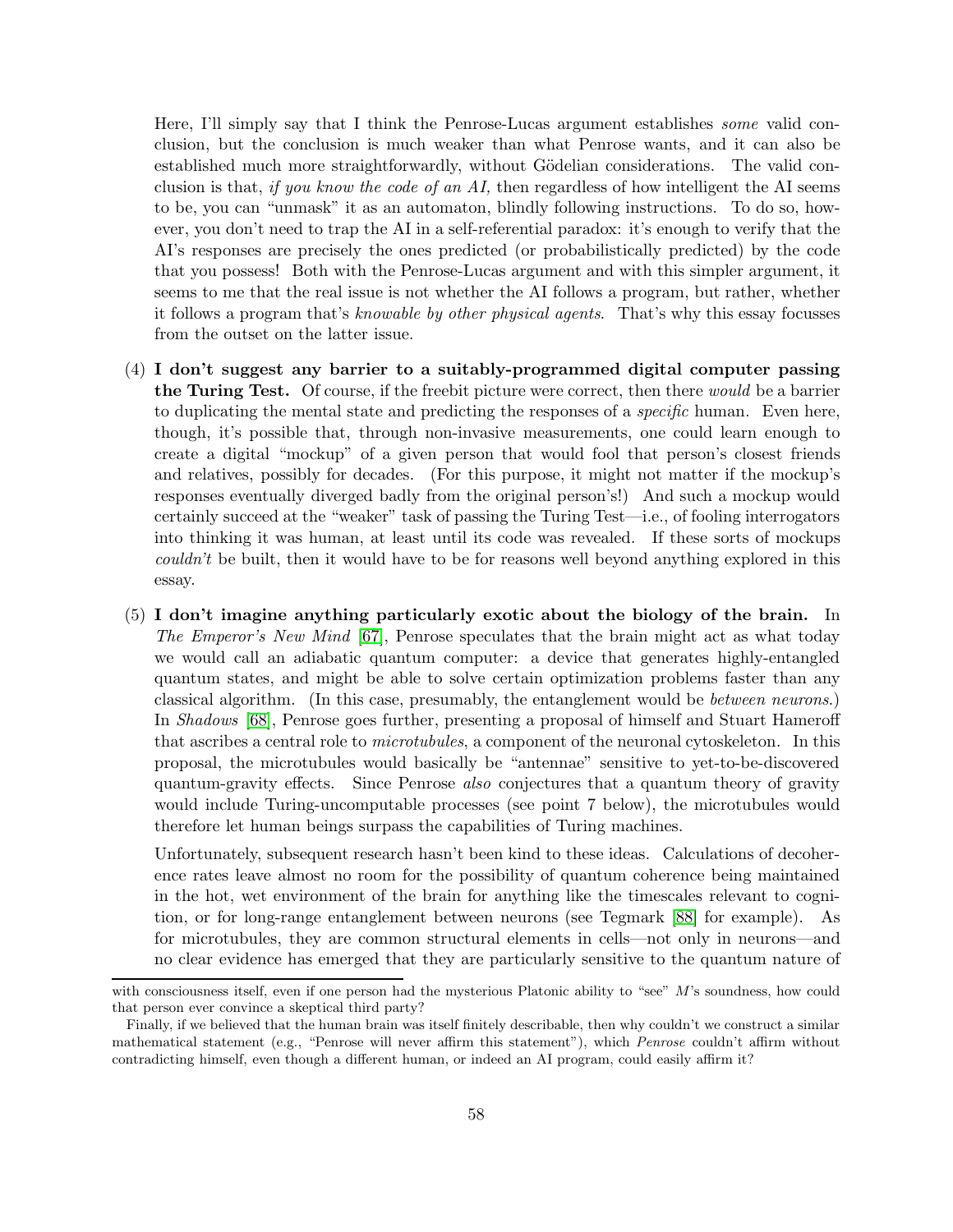spacetime. And this is setting aside the question of the evolutionary pathways by which the "quantum-gravitational antennae" could have arisen.

The freebit perspective requires none of this: at least from a biological perspective, its picture of the human brain is simply that of conventional neuroscience. Namely, the human brain is a massively-parallel, highly-connected classical computing organ, whose design was shaped by millions of years of natural selection. Neurons perform a role vaguely analogous to that of gates in an electronic circuit (though neurons are far more complicated in detail), while synaptic strengths serve as a readable and writable memory. If we restrict to issues of principle, then perhaps the most salient difference between the brain and today's electronic computers is that the brain is a "digital/analog hybrid." This means, for example, that we have no practical way to measure the brain's exact "computational state" at a given time, copy the state, or restore the brain to a previous state; and it is not even obvious whether these things can be done in principle. It also means that the brain's detailed activity might be sensitive to microscopic fluctuations (for example, in the sodium-ion channels) that get chaotically amplified; this amplification might even occur over timescales relevant to human decision-making (say, 30 seconds). Of course, if those fluctuations were quantum-mechanical in origin—and at a small enough scale, they would be—then they couldn't be measured even in principle without altering them.

From the standpoint of neuroscience, the last parts of the preceding paragraph are certainly not established, but neither does there seem to be any good evidence against them. I regard them as plausible guesses, and hope future work will confirm or falsify them. To the view above, the freebit picture adds only a single further speculation—a speculation that, moreover, I think does not even encroach on neuroscience's "turf." This is simply that, if we consider the quantum states  $\rho$  relevant to the microscopic fluctuations, then those states are subject to at least some Knightian uncertainty (i.e., they are "freestates" as defined in Appendix [14\)](#page-83-0); and furthermore, at least some of the Knightian uncertainty could ultimately be traced, if we wished, back to our ignorance of the detailed microstate of the early universe. This might or might not be true, but it seems to me that it's not a question for neuroscience at all, but for physics and cosmology (see Section [9\)](#page-64-0). What the freebit picture "needs" from neuroscience, then, is extremely modest—certainly compared to what Penrose's picture needs!

(6) I don't propose an "objective reduction" process that would modify quantum mechanics. Penrose speculates that, when the components of a quantum state achieve a large enough energy difference that they induce "appreciably different" configurations of the spacetime metric (roughly, configurations that differ by one Planck length or more), new quantum-gravitational laws beyond of unitary quantum mechanics should come into effect, and cause an "objective reduction" of the quantum state. This hypothetical process would underlie what we perceive as a measurement or collapse. Penrose has given arguments that his reduction process, if it existed, would have escaped detection by current quantum interference experiments, but could conceivably be detected or ruled out by experiments in the foreseeable future [\[61\]](#page-73-4). Penrose's is far from the only "objective reduction" model on the table: for example, there's a well-known earlier model due to Ghirardi, Rimini, and Weber (GRW) [\[41\]](#page-72-2), but that one was purely "phenomenological," rather than being tied to gravity or some other known part of physics.

If an objective reduction process were ever discovered, then it would provide a ready-made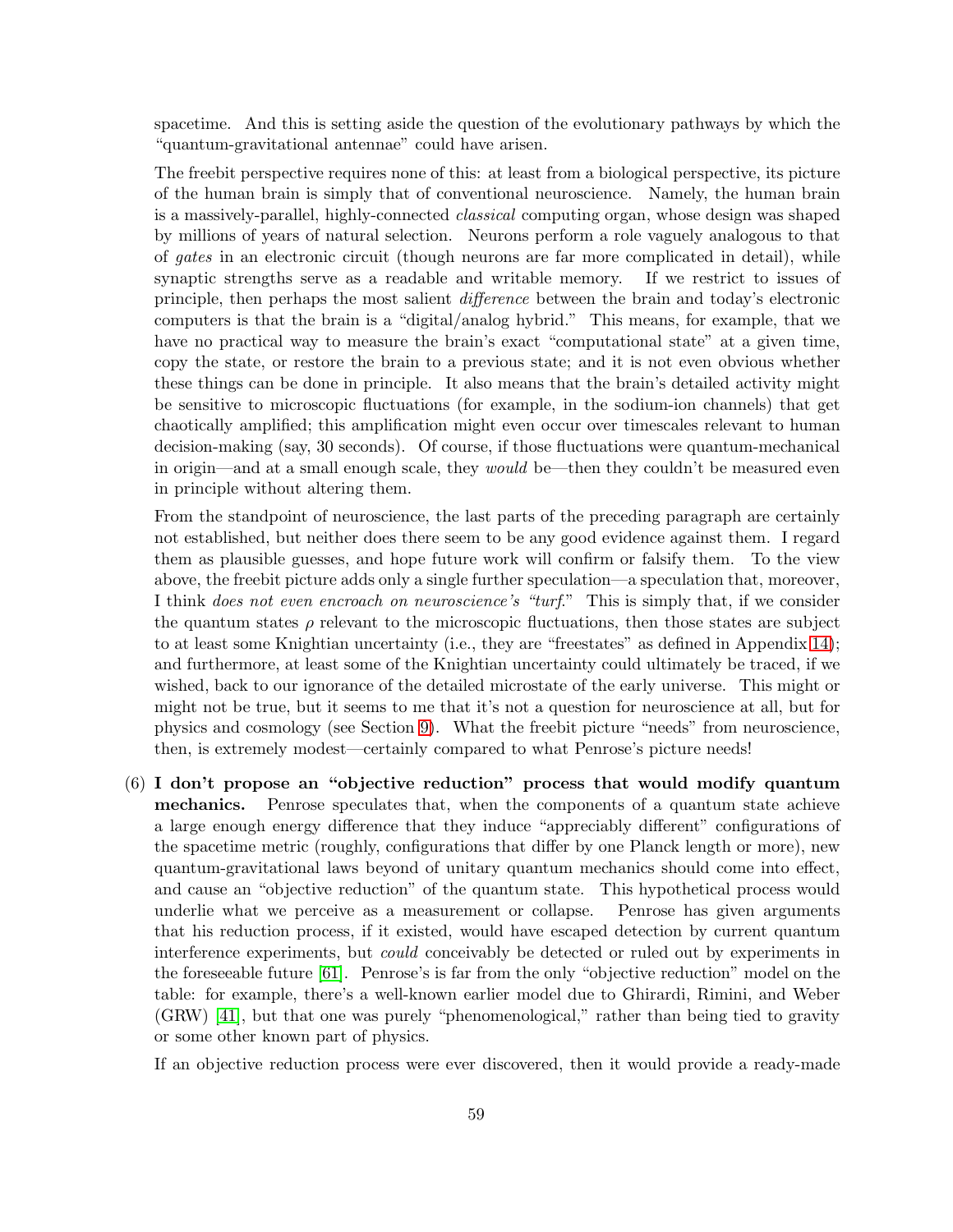distinction between microfacts and macrofacts (see Section [4.2\)](#page-45-1), of exactly the sort the freebit picture needs. Despite this, I'm profoundly skeptical that any of the existing objective reduction models are close to the truth. The reasons for my skepticism are, first, that the models seem too ugly and ad hoc (GRW's more so than Penrose's); and second, that the AdS/CFT correspondence now provides evidence that quantum mechanics can emerge unscathed even from the combination with gravity. That's why, in Sections [4.2](#page-45-1) and [5.5,](#page-51-0) I speculated that the distinction between microfacts and macrofacts might ultimately be defined in terms of deSitter space cosmology, with a macrofact being any fact "already irreversibly headed toward the deSitter horizon."

(7) I don't propose that quantum gravity leads to Turing-uncomputable processes. One of Penrose's most striking claims is that the laws of physics should involve uncomputability: that is, transitions between physical states that cannot in principle be simulated by a Turing machine, even given unlimited time. Penrose arrives at this conclusion via his Gödel argument (see point 3); he then faces the formidable challenge of where to locate the necessary uncomputability in anything plausibly related to physics. Note that this is separate from the challenge (discussed in point 5) of how to make the human brain sensitive to the uncomputable phenomena, supposing they exist! In Shadows [\[68\]](#page-73-0), Penrose seems to admit that this is a weak link in his argument. As evidence for uncomputability, the best he can offer is a theorem of Markov that the 4-manifold homeomorphism problem is undecidable (indeed, equivalent to the halting problem) [\[60\]](#page-73-5), and a speculation of Geroch and Hartle [\[40\]](#page-72-5) that maybe that fact has something to do with quantum gravity, since some attempted formulations of quantum gravity involve sums over 4-manifolds.

Personally, I see no theoretical or empirical reason to think that the laws of physics should let us solve Turing-uncomputable problems—either with our brains, or with any other physical system. Indeed, I would go further: in [\[2\]](#page-70-2), I summarized the evidence that the laws of physics seem to "conspire" to prevent us from solving NP-complete problems (like the Traveling Salesman Problem) in polynomial time. But the NP-complete problems, being solvable in "merely" exponential time, are child's play compared to Turing-uncomputable problems like the halting problem! For this reason, I regard it as a serious drawback of Penrose's proposals that they demand uncomputability in the dynamical laws, and as an advantage of the freebit picture that it suggests nothing of the kind. Admittedly, the freebit picture does require that there be no complete, computationally-simple description of the *initial conditions*.<sup>[50](#page-59-0)</sup> But it seems to me that nothing in established physics should have led us to expect that such a description would exist  $anyway!$ <sup>[51](#page-59-1)</sup> The freebit picture is silent on whether detailed properties of the initial state can be actually be used to solve otherwise-intractable computational problems, such as NP-complete problems, in a reliable way. But the picture certainly gives no reason to think this is possible, and I see no evidence for its possibility from any other source.

<span id="page-59-0"></span> $50$  More precisely, the initial state, when encoded in some natural way as a binary string, must have non-negligibly large "sophistication": see Appendix [13.](#page-80-0)

<span id="page-59-1"></span><sup>&</sup>lt;sup>51</sup>By contrast, when it comes to dynamical behavior, we have centuries of experience discovering laws that can indeed be simulated on a computer, given the initial conditions as input, and no experience discovering laws that can't be so simulated.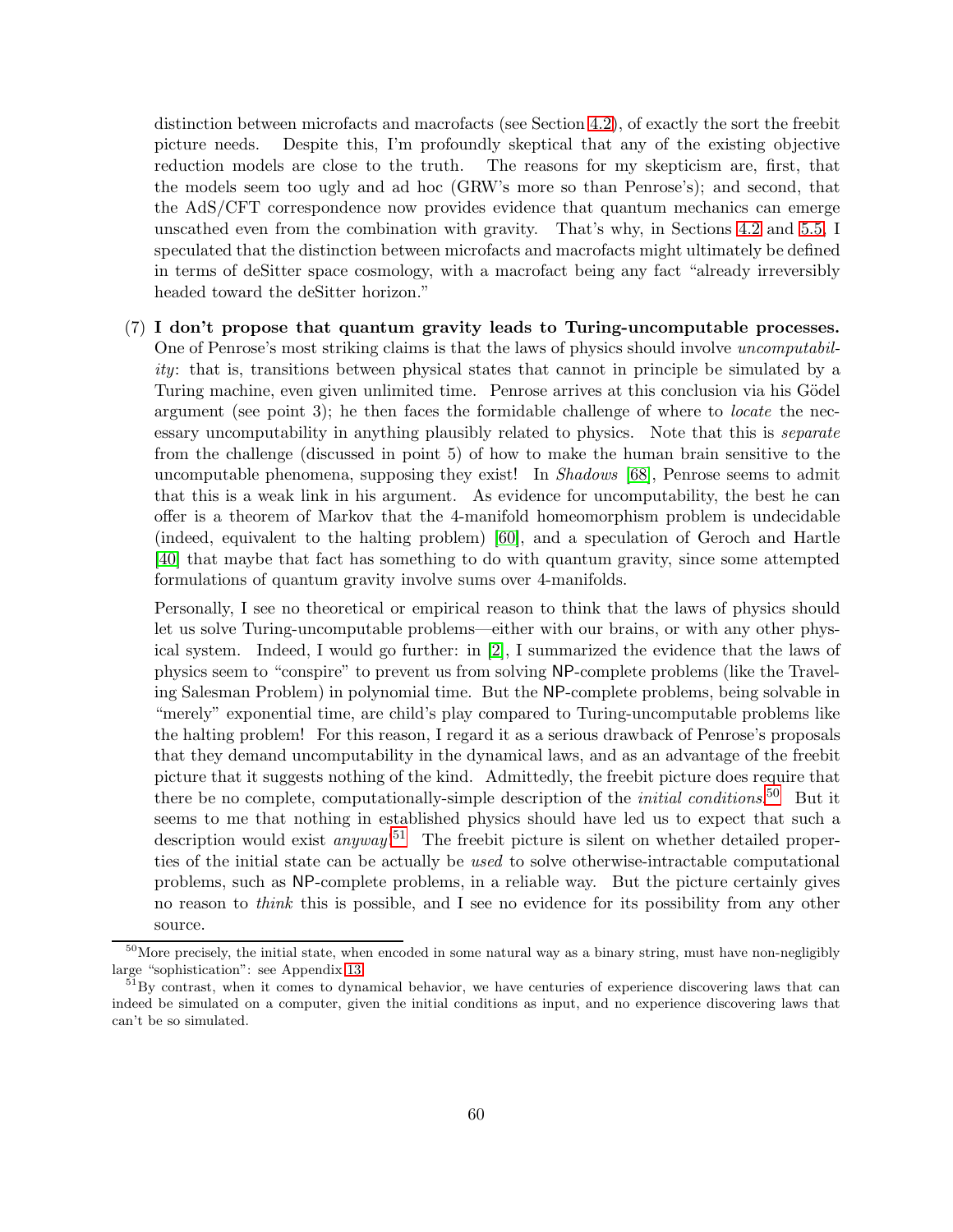# 7 "Application" to Boltzmann Brains

In this section, I'll explain how the freebit perspective, if adopted, seems to resolve the notorious "Boltzmann brain problem" of cosmology. No doubt some people will feel that the cure is even worse than the disease! But even if one thinks that, the mere fact of a connection between freebits and Boltzmann brains seems worth spelling out.

First, what is the Boltzmann brain problem? Suppose that—as now seems all but certain [\[74\]](#page-74-6)—our universe will not undergo a Big Crunch, but will simply continue to expand forever, its entropy increasing according to the Second Law. Then eventually, after the last black holes have decayed into Hawking radiation, the universe will reach the state known as *thermal equilibrium*: basically an entropy-maximizing soup of low-energy photons, flying around in an otherwise cold and empty vacuum. The difficulty is that, even in thermal equilibrium, there's still a tiny but nonzero probability that *any given (finite) configuration* will arise randomly: for example, via a chance conglomeration of photons, which could give rise to other particles via virtual processes. In general, we expect a configuration with total entropy  $S$  to arise at a particular time and place with probability of order  $\sim 1/\exp(S)$ . But eternity being a long time, even such exponentiallyunlikely fluctuations should not only occur, but occur *infinitely often*, for the same reason why all of Shakespeare's plays presumably appear, in coded form, infinitely often in the decimal expansion of  $\pi$ .<sup>[52](#page-60-0)</sup>

So in particular, we would eventually expect (say) beings physically identical to you, who'd survive just long enough to have whatever mental experiences you're now having, then disappear back into the void. These hypothetical observers are known in the trade as Boltzmann brains (see [\[33\]](#page-72-6)), after Ludwig Boltzmann, who speculated about related matters in the late  $19^{th}$  century. So, how do you know that *you* aren't a Boltzmann brain?

But the problem is worse. Since in an eternal universe, you would have infinitely many Boltzmann-brain doppelgängers, any observer with your memories and experiences seems infinitely more likely to be a Boltzmann brain, than to have arisen via the "normal" processes of Darwinian evolution and so on starting from a Big Bang! Silly as it sounds, this has been a major problem plaguing recent cosmological proposals, since they keep wanting to assign enormous probability measure to Boltzmann brains (see [\[20\]](#page-71-0)).

But now suppose you believed the freebit picture, and also believed that possessing Knightian freedom is a necessary condition for counting as an observer. Then I claim that the Boltzmann brain problem would immediately go away. The reason is that, in the freebit picture, Knightian freedom implies a certain sort of correlation with the universe's initial state at the Big Bang—so that lack of complete knowledge of the initial state corresponds to lack of complete predictability (even probabilistic predictability) of one's actions by an outside observer. But a Boltzmann brain wouldn't have that sort of correlation with the initial state. By the time thermal equilibrium is reached, the universe will (by definition) have "forgotten" all details of its initial state, and any freebits will have long ago been "used up." In other words, there's no way to make a Boltzmann brain think one thought rather than another by toggling freebits. So, on this account, Boltzmann brains wouldn't be "free," even during their brief moments of existence. This, perhaps, invites the further speculation that there's nothing that it's like to be a Boltzmann brain.

<span id="page-60-0"></span><sup>&</sup>lt;sup>52</sup>This would follow from the conjecture, as yet unproved, that  $\pi$  is a "base-10 normal number": that is, that just like for a random sequence, every possible sequence of k consecutive digits appears in  $\pi$ 's decimal expansion with asymptotic frequency  $1/10^k$ .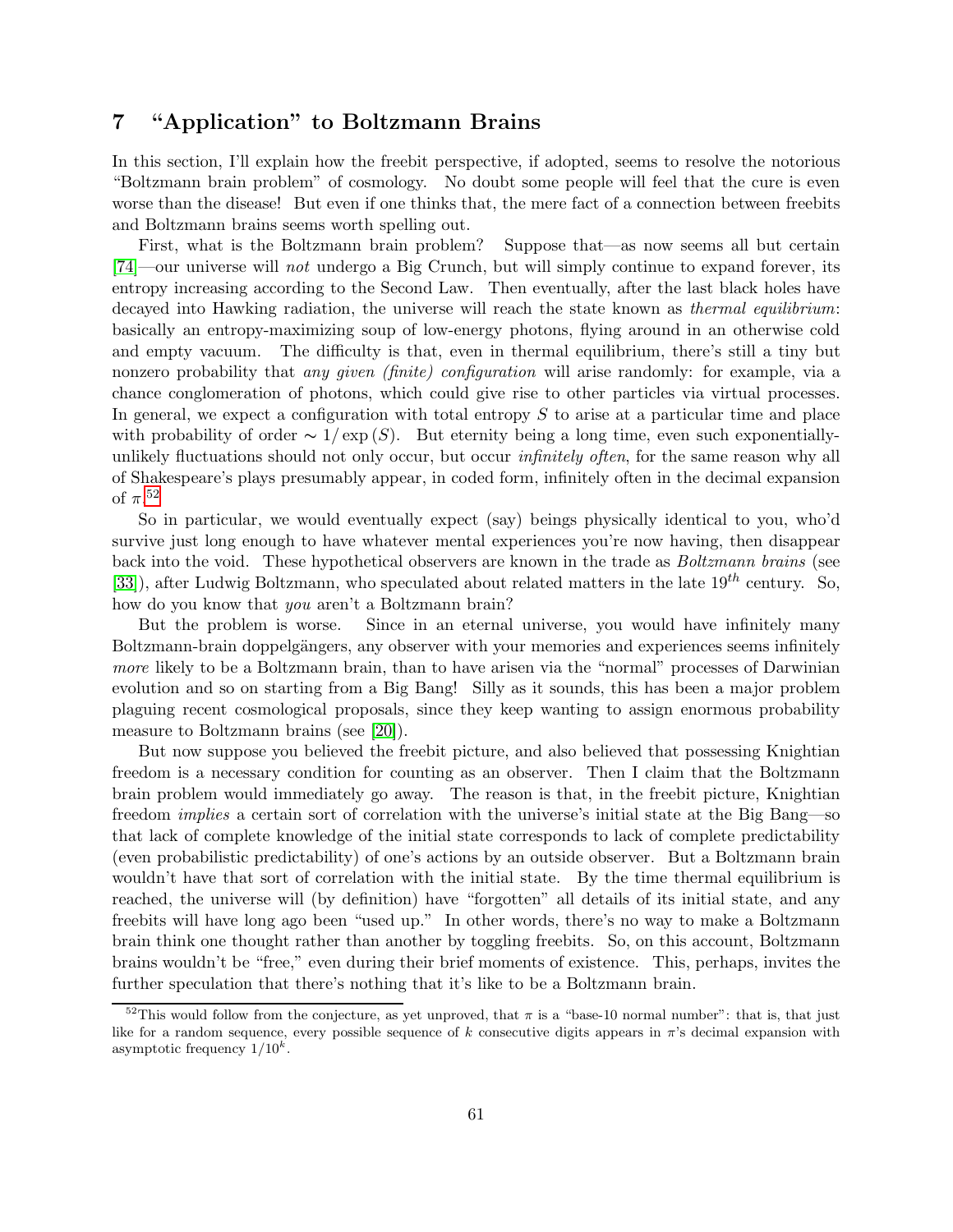### 7.1 What Happens When We Run Out of Freebits?

The above discussion of Boltzmann brains leads to a more general observation about the freebit picture. Suppose that

- (1) the freebit picture holds,
- (2) the observable universe has a finite extent (as it does, assuming a positive cosmological constant), and
- (3) the holographic principle (see Section [5.4\)](#page-50-1) holds.

Then the number of freebits accessible to any one observer must be finite—simply because the number of bits of *any* kind is then upper-bounded by the observable universe's finite holographic entropy. (For details, see Bousso [\[19\]](#page-71-5) or Lloyd [\[56\]](#page-73-6), both of whom estimate the observable universe's information capacity as roughly  $\sim 10^{122}$  bits.)

But the nature of freebits is that they get permanently "used up" whenever they are amplified to macroscopic scale. So under the stated assumptions, we conclude that only a finite number of "free decisions" can possibly be made, before the observable universe runs out of freebits! In my view, this should not be too alarming. After all, even without the notion of freebits, the Second Law of Thermodynamics (combined with the holographic principle and the positive cosmological constant) already told us that the observable universe can witness at most  $\sim 10^{122}$  "interesting" events," of any kind, before it settles into thermal equilibrium. For more on the theme of freebits as a finite resource, see Appendix [13.](#page-80-0)

# 8 Indexicality and Freebits

The Boltzmann brain problem is just one example of what philosophers call an *indexical* puzzle: a puzzle involving the "first-person facts" of who, what, where, and when you are, which seems to persist even after all the "third-person facts" about the physical world have been specified. Indexical puzzles, and the lack of consensus on how to handle them, underlie many notorious debates in science and philosophy—including the debates surrounding the anthropic principle and "fine-tuning" of cosmological parameters, the multiverse and string theory landscape, the Doomsday argument, and the Fermi paradox of where all the extraterrestrial civilizations are. I won't even try to summarize the vast literature on these problems (see Bostrom [\[18\]](#page-71-6) for an engaging introduction). Still, it might be helpful to go through a few examples, just to illustrate what we mean by indexical puzzles.

• When doing Bayesian statistics, it's common to use a reference class: roughly speaking, the set of observers from which you consider yourself to have been "sampled." For an uncontroversial example, suppose you want to estimate the probability that you have some genetic disease, in order to decide (say) whether it's worth getting tested. In reality, you either have the disease or you don't. Yet it seems perfectly unobjectionable to estimate the probability that you have the disease, by imagining that you were "chosen randomly" from among all people with the same race, sex, and so forth, then looking up the relevant statistics. However, things quickly become puzzling when we ask how large a reference class can be invoked. Can you consider yourself to have been "sampled uniformly at random" from the set of all humans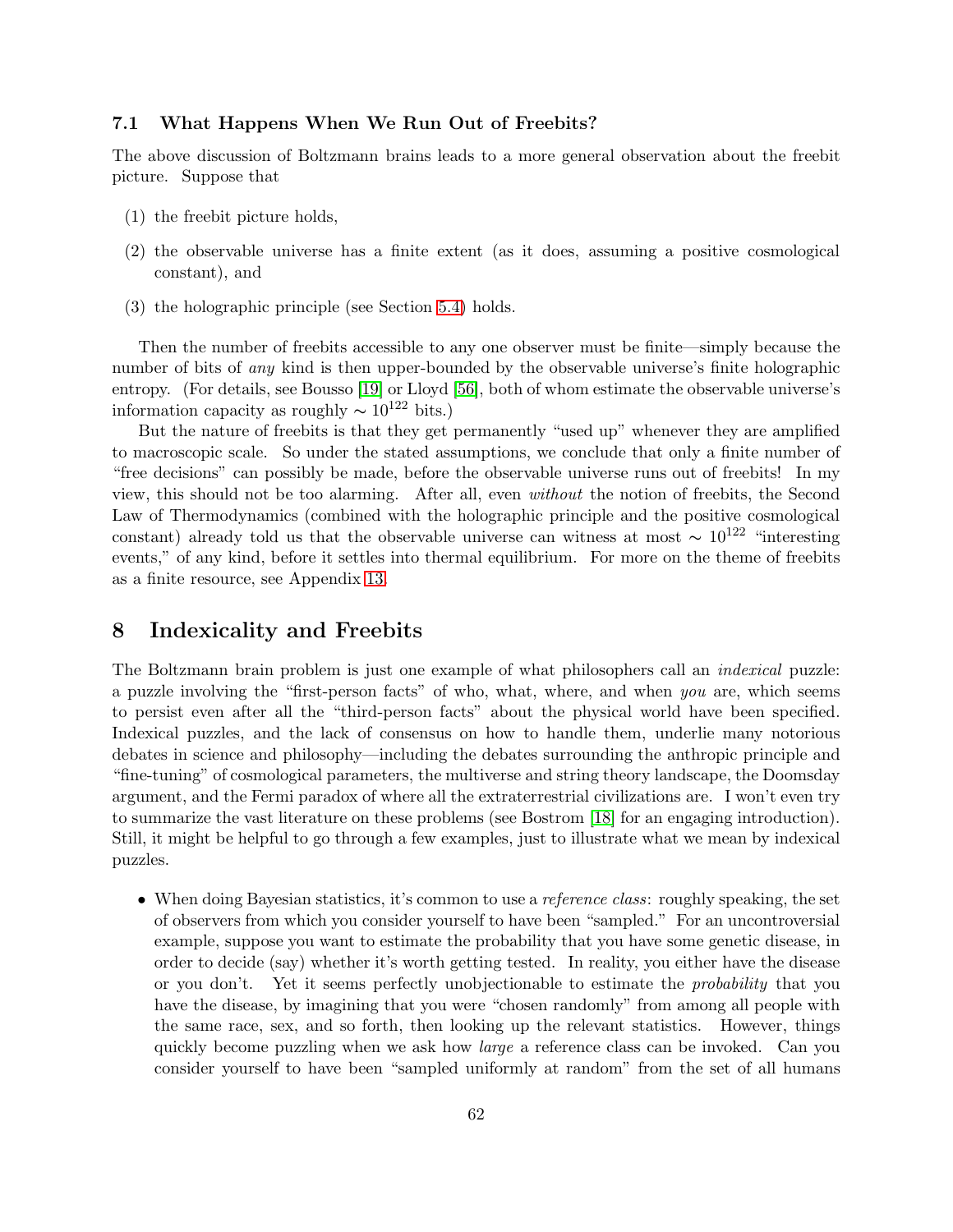who ever lived or ever will live? If so, then why not also include early hominids, chimpanzees, dolphins, extraterrestrials, or sentient artificial intelligences? Many would simply reply that you're not a dolphin or any of those other things, so there's no point worrying about the hypothetical possibility of having been one. The problem is that you're also not some other person of the same race and sex—you're  $you$ —but for medical and actuarial purposes, we clearly do reason as if you "could have been" someone different. So why can your reference class include those other people but not dolphins?

- Suppose you're an astronomer who's trying to use Bayesian statistics to estimate the probability of one cosmological model versus another one, conditioned on the latest data about the cosmic background radiation and so forth. Of course, as discussed in Section [3.1,](#page-29-0) any such calculation requires a specification of *prior probabilities*. The question is: should your prior include the assumption that, all else being equal, we're twice as likely to find ourselves in a universe that's twice as large (and thus presumably has twice as many civilizations, in expectation)? If so, then how do we escape the absurd-seeming conclusion that we're *certain* to live in an infinite universe, if such a universe is possible at all—since we expect there to be infinitely many more observers in an infinite universe than in a finite one? Surely we can't deduce the size of the universe without leaving our armchairs, like a medieval scholastic? The trouble is that, as Bostrom [\[18\]](#page-71-6) points out, not adjusting the prior probabilities for the expected number of observers leads to its own paradoxes. As a fanciful example, suppose we're trying to decide between two theories, which on physical grounds are equally likely. Theory A predicts the universe will contain a single civilization of two-legged creatures, while theory B predicts the universe will contain a single civilization of two-legged creatures, as well as a trillion equally-advanced civilizations of nine-legged creatures. Observing ourselves to be two-legged, can we conclude that theory  $A$  is overwhelmingly more likely—since if theory B were correct, then we would almost certainly have been pondering the question on nine legs? A straightforward application of Bayes' rule seems to imply that the answer should be yes—unless we perform the adjustment for the number of civilizations that led to the first paradox!
- Pursuing thoughts like the above quickly leads to the notorious *Doomsday argument*. According to that argument, the likelihood that human civilization will kill itself off in the near future is much larger than one would naïvely think—where "naïvely" means "before taking indexical considerations into account." The logic is simple: suppose human civilization will continue for billions of years longer, colonizing the galaxy and so forth. In that case, our own position near the very beginning of human history would seem absurdly improbable—the more so when one takes into account that such a long-lived, spacefaring civilization would probably have a much larger population than exists today (just as we have a much larger population than existed hundreds of years ago). If we're Bayesians, and willing to speak at all about ourselves as drawn from an ensemble (as most people are, in the medical example), that presumably means we should revise downward the probability that the "spacefaring" scenario is correct, and revise upward the probability of scenarios that give us a more "average" position in human history. But because of exponential population growth, one expects the latter to be heavily weighted toward scenarios where civilization kills itself off in the very near future. Many commentators have tried to dismiss this argument as flat-out erroneous (see Leslie [\[52\]](#page-73-7) or Bostrom [\[18\]](#page-71-6) for common objections to the argument and responses to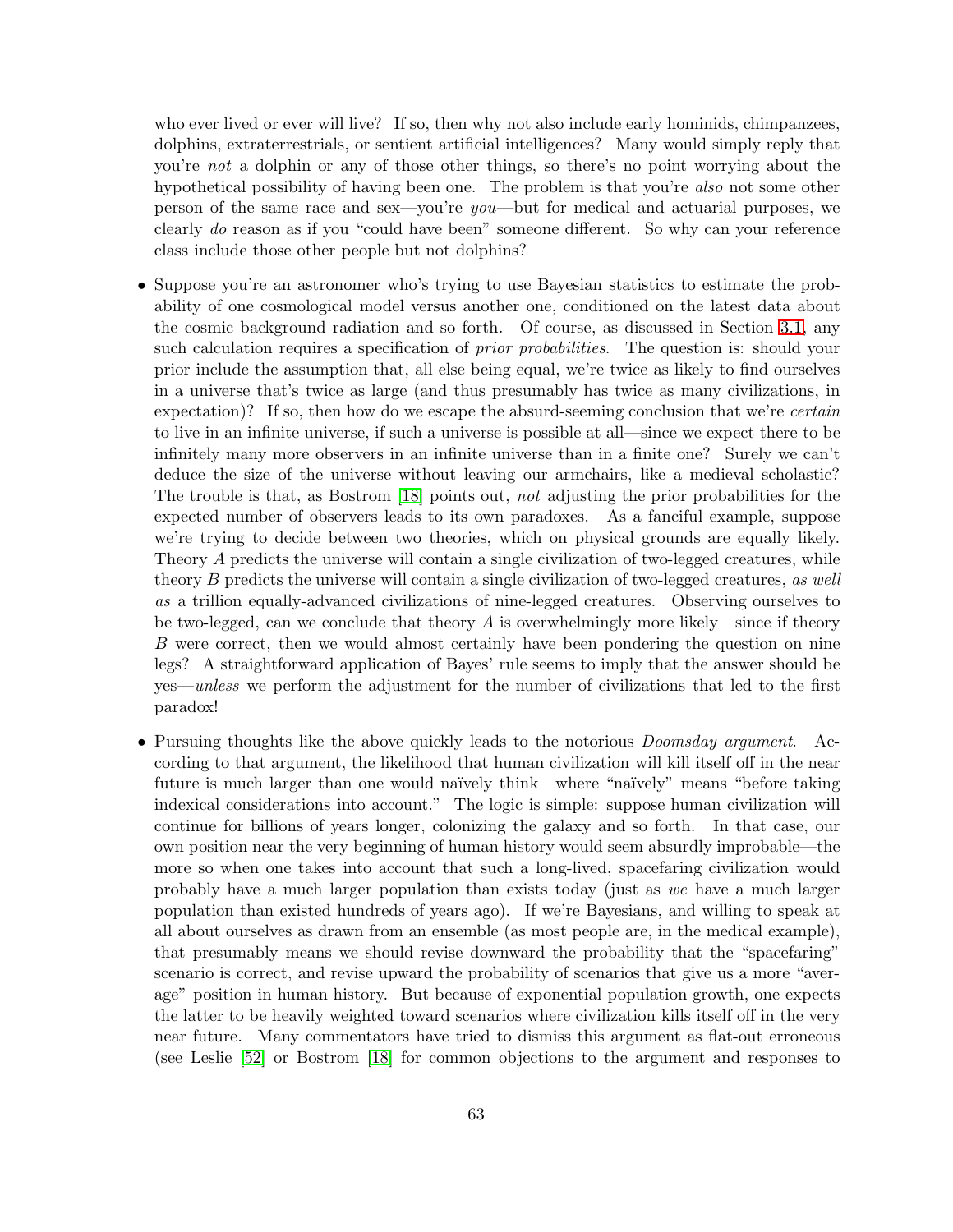them).[53](#page-63-0) However, while the "modern, Bayesian" version of the Doomsday argument might indeed be wrong, it's not wrong because of some trivial statistical oversight. Rather, the argument might be wrong because it embodies an interestingly false way of thinking about indexical uncertainty.

Perplexing though they might be, what do any of these indexical puzzles have to do with our subject, free will? After all, presumably no one thinks that we have the "free will" to choose where and when we're born! Yet, while I've never seen this connection spelled out before, it seems to me that indexical puzzles like those above do have some bearing on the free will debate. For the indexical puzzles make it apparent that, even if we assume the laws of physics are completely mechanistic, there remain large aspects of our experience that those laws fail to determine, even probabilistically. Nothing in the laws picks out one particular chunk of suitably organized matter from the immensity of time and space, and says, "here, this chunk is you; its experiences are your experiences." Nor does anything in the laws give us even a probability distribution over the possible such chunks. Despite its obvious importance even for empirical questions, our uncertainty about who we are and who we "could have been" (i.e., our reference class) bears all the marks of Knightian uncertainty. Yet once we've admitted indexical uncertainty into our worldview, it becomes less clear why we should reject the sort of uncertainty that the freebit picture needs! If whether you find yourself born in  $8^{th}$ -century China,  $21^{st}$ -century California, or Planet Zorg is a variable subject to Knightian uncertainty, then why not what you'll have for dessert tonight?

More concretely, suppose that there are numerous planets nearly identical to Earth, down to the same books being written, people with the same names and same DNA being born, etc. If the universe is spatially infinite—which cosmologists consider a serious possibility<sup>[54](#page-63-1)</sup>—then there's no need to imagine this scenario: for simple probabilistic reasons, it's almost certainly true! Even if the universe is spatially finite, the probability of such a "twin Earth" would approach 1 as the number of stars, galaxies, and so on went to infinity. Naturally, we'd expect any two of these "twin Earths" to be separated by exponentially large distances—so that, because of the dark energy pushing the galaxies apart, we would not expect a given "Earth-twin" ever to be in communication with any of its counterparts.

Assume for simplicity that there are at most two of these Earth-twins, call them A and B. (That assumption will have no effect on our conclusions.) Let's suppose that, because of (say) a chaotically amplified quantum fluctuation, these two Earths are about to diverge significantly in their histories for the first time. Let's further suppose that  $you$ —or rather, beings on A and B

<span id="page-63-0"></span><sup>&</sup>lt;sup>53</sup>Many people point out that cavemen could have made exactly the same argument, and would have been wrong. This is true but irrelevant: the whole point of the Doomsday argument is that most people who make it will be right!

Another common way to escape the argument's conclusion is to postulate the existence of large numbers of extraterrestrial civilizations, which are there regardless of what humans do or don't do. If the extraterrestrials are included in our reference class, they can then "swamp" the effect of the number of future humans in the Bayesian calculation.

<span id="page-63-1"></span><sup>&</sup>lt;sup>54</sup>Astronomers can only see as far as light has reached since the Big Bang. If a positive spatial curvature was ever detected on cosmological scales, it would strongly suggest that the universe "wraps around"—much like hypothetical ancients might have deduced that the earth was round by measuring the curvature of a small patch. So far, though, except for local perturbations, the universe appears perfectly flat to within the limits of measurement, suggesting that it is either infinite or else extends far beyond our cosmological horizon. On the other hand, it is logically possible that the universe could be topologically closed (and hence finite), despite having zero spatial curvature. Also, assuming a positive cosmological constant, sufficiently far parts of the universe would be forever out of causal contact with us—leading to philosophical debate about whether those parts should figure into scientific explanations, or even be considered to "exist."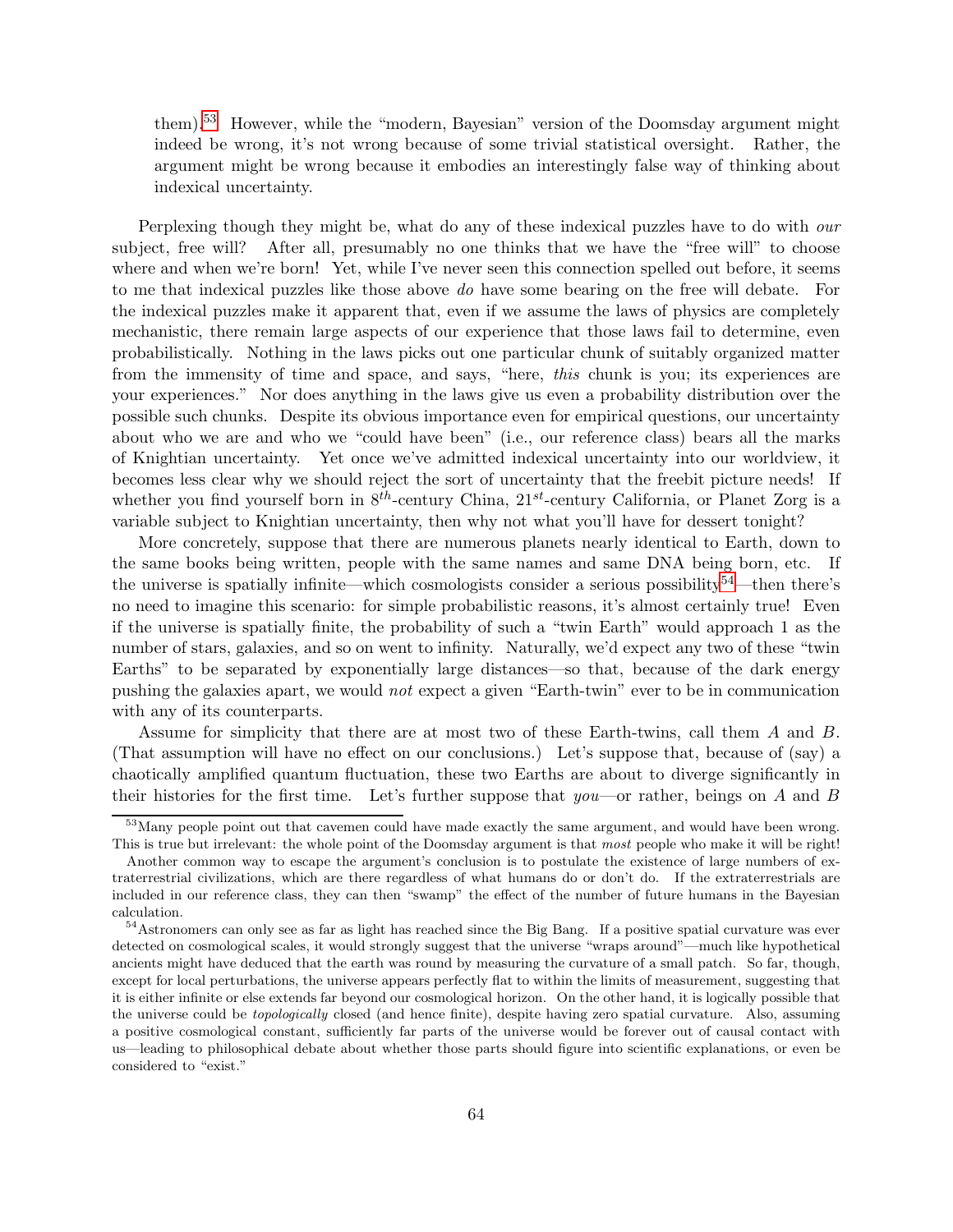respectively who look, talk, and act like you—are the proximate cause of this divergence. On Earth A, the quantum fluctuation triggers a chain of neural firing events in "your" brain that ultimately causes "you" to take a job in a new city. On Earth  $B$ , a different quantum fluctuation triggers a chain of neural firings that causes "you" to stay where you are.

We now ask: from the perspective of a superintelligence that knows everything above, what's the total probability p that "you" take the new job? Is it simply  $\frac{1}{2}$ , since the two actual histories should be weighted equally? What if Earth  $B$  had a greater probability than Earth  $A$  of having formed in the first place—or did under one cosmological theory but not another? And why do we need to average over the two Earths at all? Maybe "you<sub>A</sub>" is the "real" you, and taking the new job is a defining property of who you are, much as Shakespeare "wouldn't be Shakespeare" had he not written his plays. So maybe you<sub>B</sub> isn't even part of your reference class: it's just a faraway doppelgänger you'll never meet, who looks and acts like you (at least up to a certain point in your life) but *isn't* you. So maybe  $p = 1$ . Then again, maybe you<sub>B</sub> is the "real" you and  $p = 0$ . Ultimately, not even a superintelligence could calculate  $p$  without knowing something about what it means to be "you," a topic about which the laws of physics are understandably silent.

Now, someone who accepted the freebit picture would say that the superintelligence's inability to calculate  $p$  is no accident. For whatever quantum fluctuation separated Earth  $A$  from Earth B could perfectly well have been a freebit. In that case, before you made the decision, the right representation of your physical state would have been a Knightian combination of you<sub>A</sub> and you<sub>B</sub>. (See Appendix [14](#page-83-0) for details of how these Knightian combinations fit in with the ordinary density matrix formalism of quantum mechanics.) After you make the decision, the ambiguity is resolved in favor of you<sub>A</sub> or you<sub>B</sub>. Of course, you<sub>A</sub> might then turn out to be a Knightian combination of two further entities,  $you_{A_1}$  and  $you_{A_2}$ , and so on.

For me, the appeal of this view is that it "cancels two philosophical mysteries against each other": free will and indexical uncertainty. As I said in Section [1.1,](#page-6-0) free will seems to me to require some source of Knightian uncertainty in the physical world. Meanwhile, indexical uncertainty is a type of Knightian uncertainty that's been considered troublesome and unwanted—though attempts to replace it with probabilistic uncertainty have led to no end of apparent paradoxes, from the Doomsday argument to Bostrom's observer-counting paradoxes to the Boltzmann brain problem. So it seems natural to try to fit the free-will peg into the indexical-uncertainty hole.

# <span id="page-64-0"></span>9 Is The Freebit Picture Falsifiable?

An obvious question about the freebit picture is whether it leads to any new, falsifiable predictions. At one level, I was careful not to "commit" myself to such predictions in this essay! My goal was to clarify some conceptual issues about the physical predictability of the brain. Whenever I ran up against an unanswered scientific question—for example, about the role of amplified quantum events in brain activity—I freely confessed my ignorance.

On the other hand, it's natural to ask: are there empirical conditions that the universe has to satisfy, in order for the freebit perspective to have even a **chance** of being related to "free will" as most people understand the concept?

I submit that the answer to the above question is yes. To start with the most straightforward predictions: first, it's necessary that psychology will never become physics. If human beings could be predicted as accurately as comets, then the freebit picture would be falsified. For in such a world, it would have *turned out* that, whatever it is we called "free will" (or even "the illusion of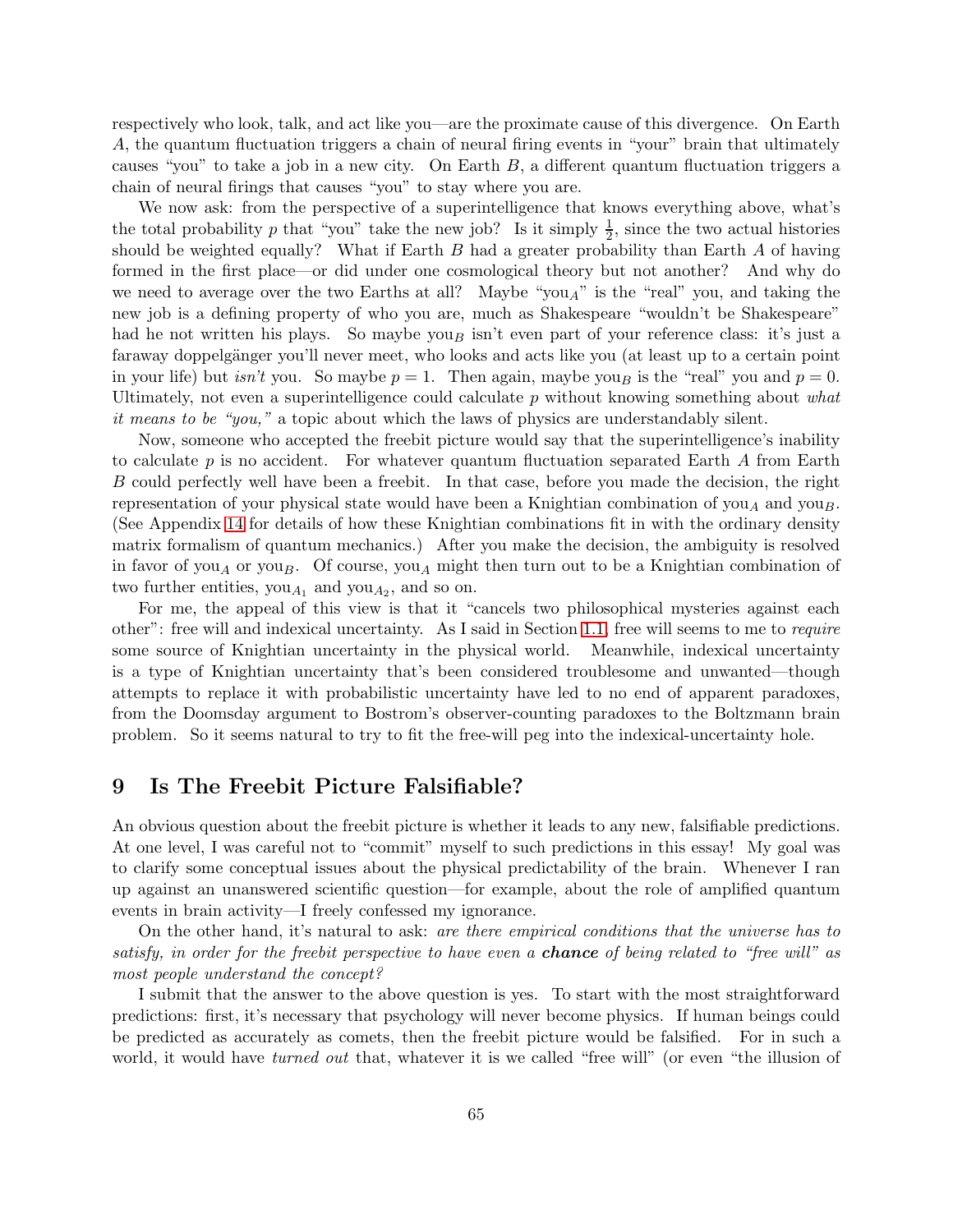free will") in ordinary life, that property was not associated with any fundamental unpredictability of our choices.

It's also necessary that a quantum-gravitational description of the early universe will not reveal it to have a simply-describable pure or mixed state. Or at least, it's necessary that indexical uncertainty—that is, uncertainty about our own location in the universe or multiverse—will forever prevent us from reducing arbitrary questions about our own future to well-posed mathematical problems. (Such a math problem might ask, for example, for the probability distribution  $\mathcal D$  that results when the known evolution equations of physics are applied to the known initial state at the Big Bang, marginalized to the vicinity of the earth, and conditioned on some relevant subset of branches of the quantum-mechanical wavefunction in which we happen to find ourselves.)

However, the above "predictions" have an unsatisfying, "god-of-the-gaps" character: they're simply predictions that certain scientific problems will never be completely solved! Can't we do better, and give positive predictions? Perhaps surprisingly, I think we can.

The first prediction was already discussed in Section [3.4.](#page-37-0) In order for the freebit picture to work, it's necessary that quantum uncertainty—for example, in the opening and closing of sodiumion channels—can not only get chaotically amplified by brain activity, but can do so "surgically" and on "reasonable" timescales. In other words, the elapsed time between (a) the amplification of a quantum event and (b) the neural firings influenced by that amplification, must not be so long that the idea of a connection between the two retreats into absurdity. (Ten seconds would presumably be fine, whereas a year would presumably not be.) Closely related to that requirement, the quantum event must not affect countless other classical features of the world, separately from its effects on the brain activity. For if it did, then a prediction machine could in principle measure those other classical features to forecast the brain activity, with no need for potentially-invasive measurements on either the original quantum state or the brain itself.

It's tempting to compare the empirical situation for the freebit picture to that for supersymmetry in physics. Both of these frameworks are very hard to falsify—since no matter what energy scale has been explored, or how far into the future neural events have been successfully predicted, a diehard proponent could always hold out for the superparticles or freebits making their effects known at the next higher energy, or the next longer timescale. Yet despite this property, supersymmetry and freebits are both "falsifiable in degrees." In other words, if the superparticles can be chased up to a sufficiently high energy, then even if present, they would no longer do most of the work they were originally invented to do. The same is true of freebits, if the time between amplification and decision is long enough.

Moreover, there's also a *second* empirical prediction of the freebit picture, one that doesn't involve the notion of a "reasonable timescale." Recall, from Section [3.3,](#page-35-0) the concept of a past macroscopic determinant (PMD): a set of "classical" facts (for example, the configuration of a laser) to the causal past of a quantum state  $\rho$  that, if known, completely determine  $\rho$ . Now consider an omniscient demon, who wants to influence your decision-making process by changing the quantum state of a single photon impinging on your brain. Imagine that there are indeed photons that would serve the demon for this purpose. However, now imagine that all such photons can be "grounded" in PMDs. That is, imagine that the photons' quantum states cannot be altered, maintaining a spacetime history consistent with the laws of physics, without also altering classical degrees of freedom in the photons' causal past. In that case, the freebit picture would once again fail. For if a prediction machine had simply had the foresight to measure the PMDs, then (by assumption) it could also calculate the quantum states  $\rho$ , and therefore the probability of your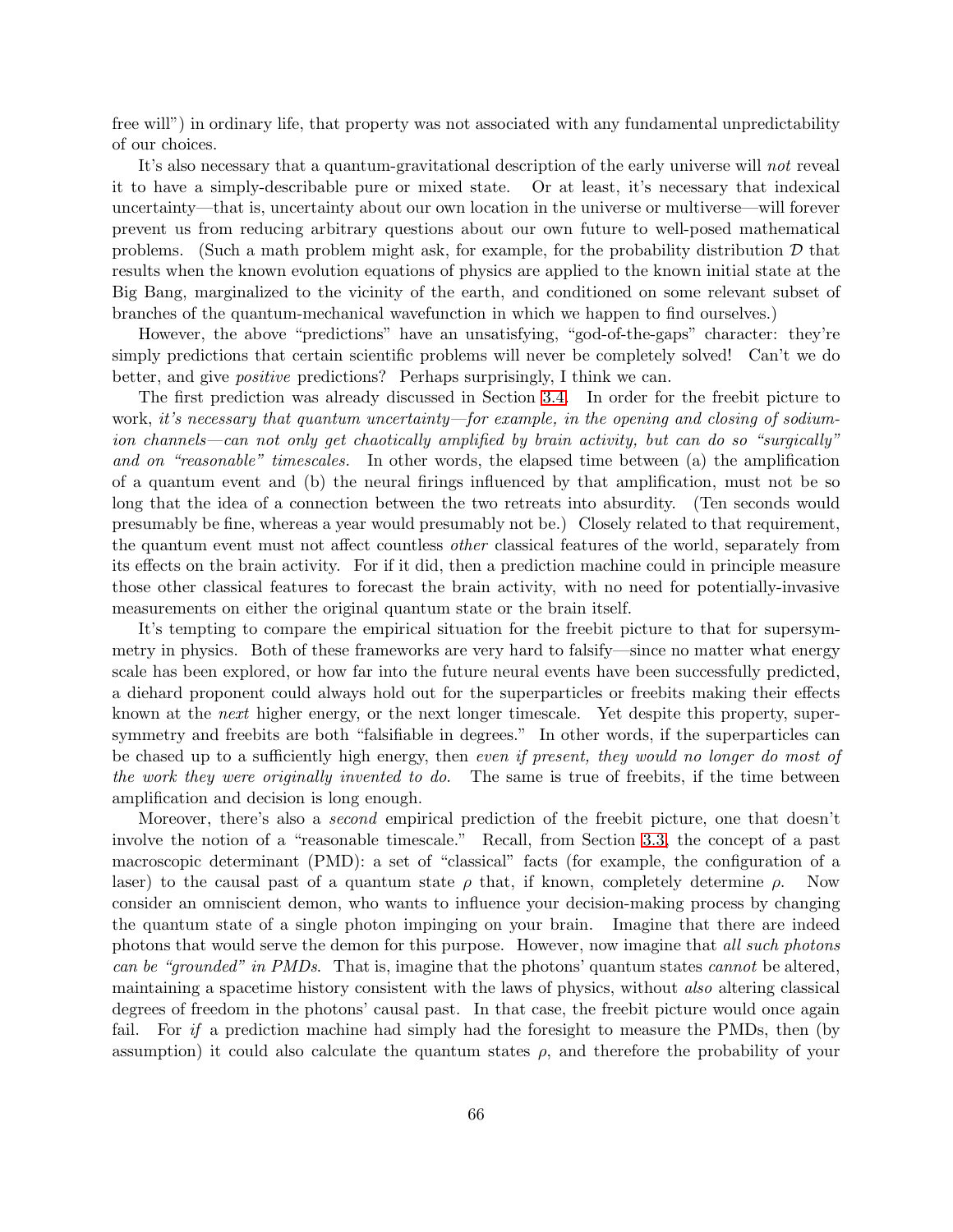

<span id="page-66-0"></span>Figure 1: Tracing the causal antecedents of a human decision backwards in time, stopping either at past macroscopic determinants (PMDs) or at the initial boundary condition

reaching one decision rather than another. Indeed, not only could the machine probabilistically predict your actions; it could even provide a complete quantum-mechanical account of where the probabilities came from. Given such a machine, your choices would remain "unpredictable" only in the sense that a radioactive atom is unpredictable, a sense that doesn't interest us (see Section [3\)](#page-28-0). The conclusion is that, for the freebit picture to work, it's necessary that some of the relevant quantum states can't be grounded in PMDs, but only traced back to the early universe (see Figure [1\)](#page-66-0).

# 10 Conclusions

At one level, all I did in this essay was to invoke what David Deutsch, in his book The Beginning of Infinity [\[31\]](#page-72-7), called the "momentous dichotomy":

Either a given technology is possible, or else there must be some reason (say, of physics or logic) why it isn't possible.

Granted, the above statement is a near-tautology. But as Deutsch points out, the implications of applying the tautology consistently can be enormous. One illustrative application, slightly less contentious than free will, involves my own field of quantum computing. The idea there is to apply the principles of quantum mechanics to build a new type of computer, one that could solve certain problems (such as factoring integers) exponentially faster than we know how to solve them with any existing computer. Quantum computing research is being avidly pursued around the world, but there are also a few vocal skeptics of such research. Many (though not all) of the skeptics appear to subscribe to the following three positions:

- (a) A useful quantum computer is an almost self-evident absurdity: noise, decoherence, and so forth must conspire to prevent such a machine from working, just as the laws of physics always conspire to prevent perpetual-motion machines from working.
- (b) No addition or revision is needed to quantum mechanics: the physical framework that underlies quantum computing, and that describes the state of an isolated physical system as a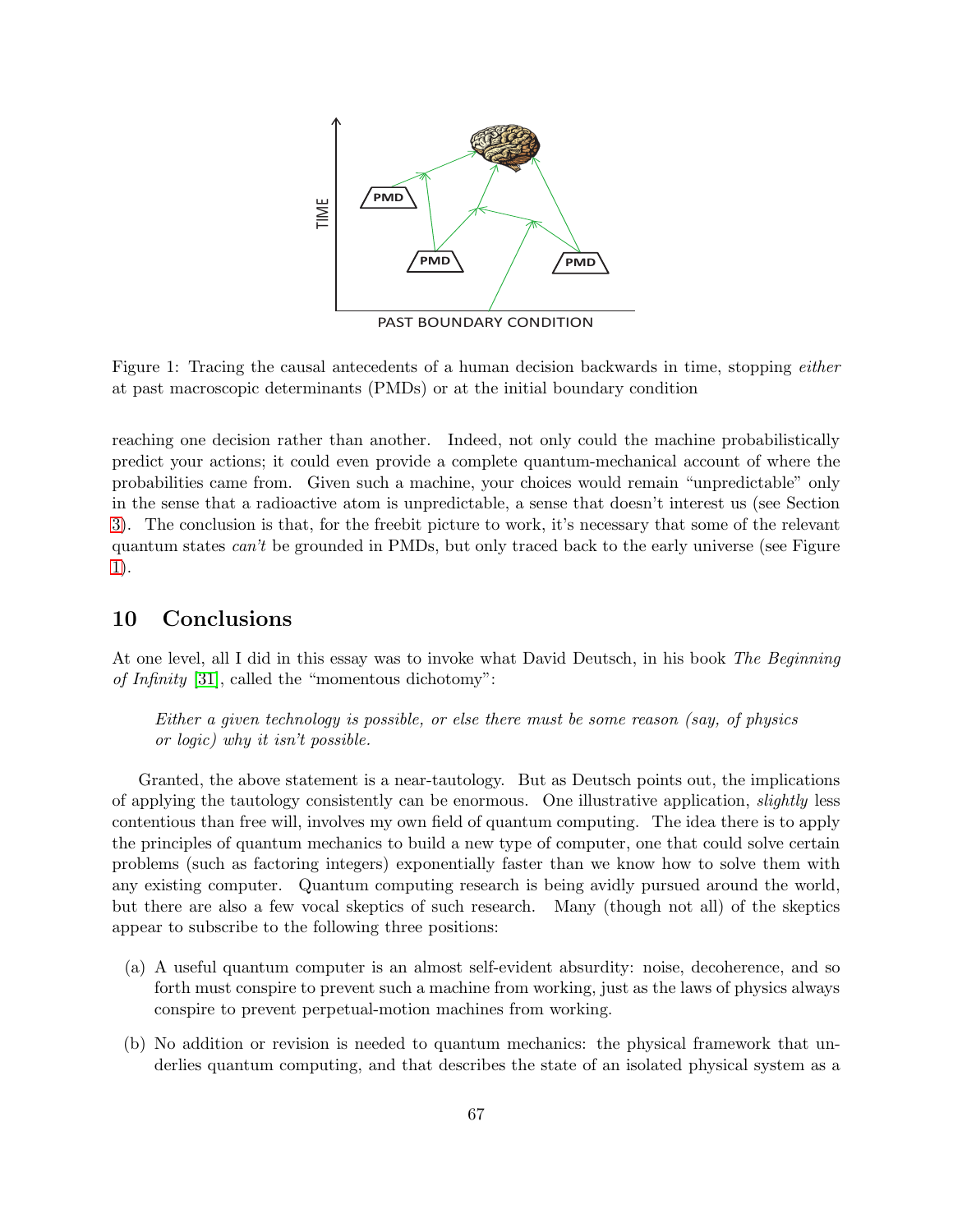vector in an exponentially-large Hilbert space (leading to an apparent exponential slowdown when simulating quantum mechanics with a conventional computer).

(c) Reconciling (a) and (b) is not even a particularly interesting problem. At any rate, the burden is on the quantum computing proponents to sort these matters out! Skeptics can be satisfied that something must prevent quantum computers from working, and leave it at that.

What Deutsch's dichotomy suggests is that such blase incuriosity, in the face of a glaring conflict between ideas, is *itself* the absurd position. Such a position only pretends to be the "conservative" one: secretly it is radical, in that it rejects the whole idea of science advancing by identifying apparent conflicts and then trying to resolve them.

In this essay, I applied Deutsch's momentous dichotomy to a different question:

Could there exist a machine, consistent with the laws of physics, that "non-invasively cloned" all the information in a particular human brain that was relevant to behavior so that the human could emerge from the machine unharmed, but would thereafter be fully probabilistically predictable given his or her future sense-inputs, in much the same sense that a radioactive atom is probabilistically predictable?

My central thesis is simply that there is no "safe, conservative answer" to this question. Of course, one can debate what exactly the question means, and how we would know whether the supposed cloning machine had succeeded. (See Appendix [12](#page-75-2) for my best attempt at formalizing the requirements.) But I contend that philosophical analysis can only take us so far. The question also has an "empirical core" that could turn out one way or another, depending on details of the brain's physical organization that are not yet known. In particular, does the brain possess what one could call a clean digital abstraction layer : that is, a set of macroscopic degrees of freedom that

- (1) encode everything relevant to memory and cognition,
- (2) can be accurately modeled as performing a classical digital computation, and
- (3) "notice" the microscopic, quantum-mechanical degrees of freedom at most as pure randomnumber sources, generating noise according to prescribed probability distributions?

Or is such a clean separation between the macroscopic and microscopic levels unavailable—so that any attempt to clone a brain would either miss much of the cognitively-relevant information, or else violate the No-Cloning Theorem?

In my opinion, *neither* answer to the question should make us wholly comfortable: if it does, then we haven't sufficiently thought through the implications! Suppose, on the one hand, that the brain-cloning device is possible. Then we immediately confront countless "paradoxes of personal identity" like those discussed in Section [2.5.](#page-15-0) Would you feel comfortable being (painlessly) killed, provided that a perfect clone of your brain's digital abstraction layer remained? Would it matter if the cloned data was moved to a new biological body, or was only "simulated" electronically? If the latter, what would count as an acceptable simulation? Would it matter if the simulation was run backwards in time, or in heavily-encrypted form, or in only one branch of a quantum computation? Would you literally expect to "wake up" as your clone? What if two clones were created: would you expect to wake up as each one with 50% probability? When applying Bayesian reasoning,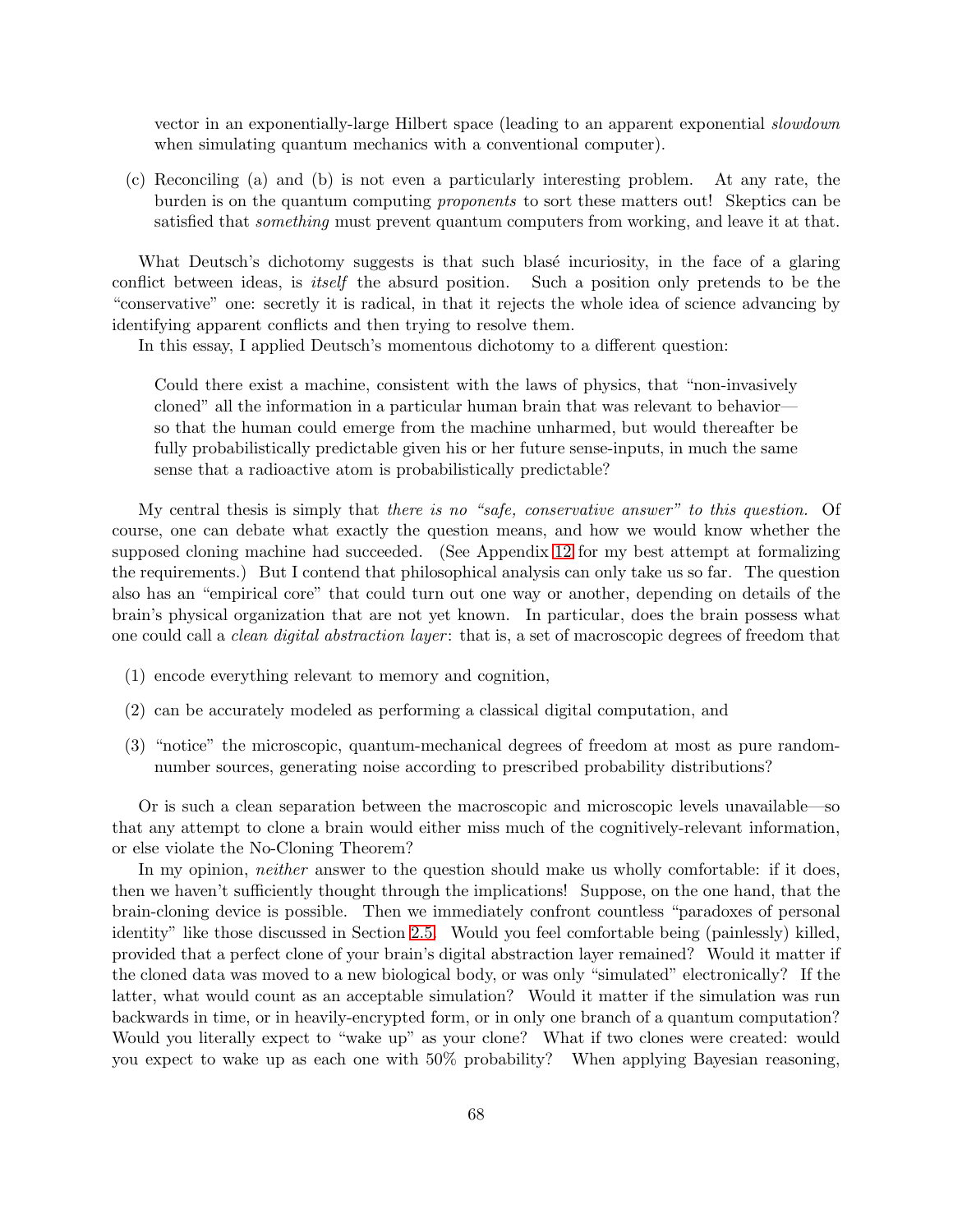should you, all other things equal, judge yourself twice as likely to wake up in a possible world with twice as many clones of yourself? The point is that, in a world with the cloning device, these would no longer be metaphysical conundrums, but in some sense, just *straightforward empirical questions* about what you should expect to observe! Yet even people who agreed on every possible "thirdperson" fact about the physical world and its contents, might answer such questions completely differently.

To be clear: it seems legitimate to me, given current knowledge, to conjecture that there is no principled obstruction to perfect brain-cloning, and indeed that this essay was misguided even to speculate about such an obstruction. However, if one thinks that by taking the "pro-cloning" route, one can sidestep the need for any "weird metaphysical commitments" of one's own, then I'd say one is mistaken.

So suppose, on the other hand, that the perfect brain-cloning device is not possible. Here, exactly like in the case of quantum computing, no truly inquisitive person will ever be satisfied by a bare assertion of the device's impossibility, or by a listing of practical difficulties. Instead, such a person will demand to know: what principle explains why perfect brain-cloning can't succeed, not even a million years from now? How do we reconcile its impossibility with everything we know about the mechanistic nature of the brain? Indeed, how should we think about the laws of physics in general, so that the impossibility of perfect brain-cloning would no longer seem surprising or inexplicable?

As soon as we try to answer these questions, I've argued that we're driven, more-or-less inevitably, to the view that the brain's detailed evolution would have to be buffeted around by chaotically-amplified "Knightian surprises," which I called freebits. Before their amplification, these freebits would need to live in quantum-mechanical degrees of freedom, since otherwise a cloning machine could (in principle) non-invasively copy them. Furthermore, our ignorance about the freebits would ultimately need to be traceable back to ignorance about the microstate of the early universe—again because otherwise, cloning would become possible in principle, through vigilant monitoring of the freebits' sources.

Admittedly, all this sounds like a tall order! But, strange though it sounds, I don't see that any of it is ruled out by current scientific understanding—though conceivably it could be ruled out in the future. In any case, setting aside one's personal beliefs, it seems worthwhile to understand that this is the picture one seems forced to, if one starts from the hypothesis that brain-cloning (with all its metaphysical difficulties) should be fundamentally impossible, then tries to make that hypothesis compatible with our knowledge of the laws of physics.

#### 10.1 Reason and Mysticism

At this point, I imagine some readers might press me: but what do I really think? Do I actually take seriously the notion of quantum-mechanical "freebits" from the early universe playing a role in human decisions? The easiest response is that, in laying out my understanding of the various alternatives—yes, brain states might be perfectly clonable, but if we want to avoid the philosophical weirdness that such cloning would entail, then we're led in such-and-such an interesting direction, etc.—I already said what I really think. In pondering these riddles, I don't have any sort of special intuition, for which the actual arguments and counterarguments that I can articulate serve as window-dressing. The arguments exhaust my intuition.

I'll observe, however, that even uncontroversial facts can be made to sound incredible when some of their consequences are spelled out; indeed, the spelling out of such consequences has always been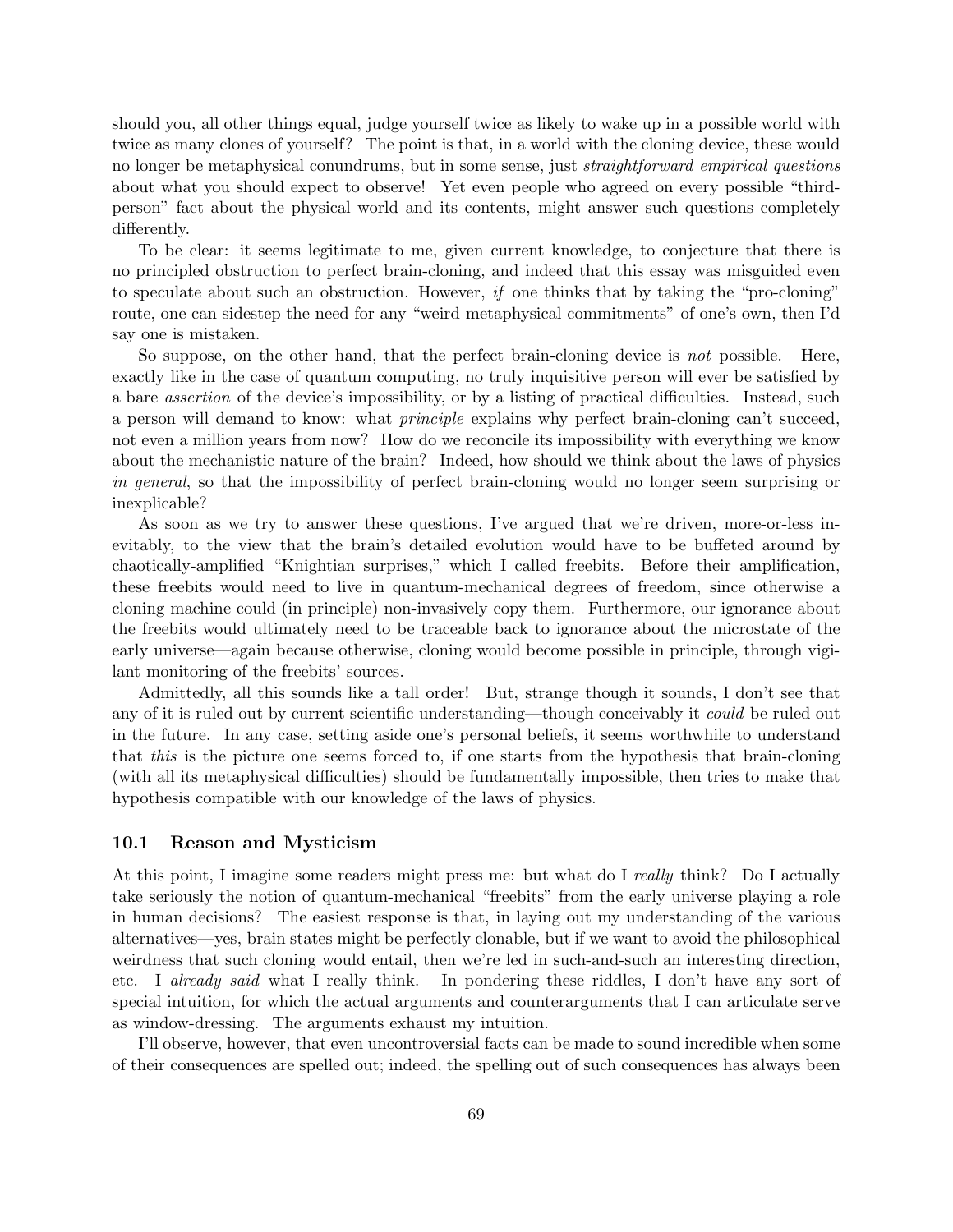a mainstay of popular science writing. To give some common examples: everything you can see in the night sky was once compressed into a space smaller than an atom. The entire story of your life, including the details of your death, is almost certainly encoded (in fact, infinitely many times) somewhere in the decimal expansion of  $\pi$ . If Alois Hitler and Klara Pölzl had moved an inch differently while having intercourse, World War II would probably have been prevented. When you lift a heavy bag of groceries, what you're really feeling is the coupling of gravitons to a stress-energy tensor generated mostly by the rapid movements of gluons. In each of these cases, the same point could be made more prosaically, and many would prefer that it was. But when we state things vividly, at least we can't be accused of trying to hide the full implications of our abstract claims, for fear of being laughed at were those implications understood.

Thus, suppose I'd merely argued, in this essay, that it's possible that humans will never become as predictable (even probabilistically predictable) as digital computers, because of chaotic amplification of unknowable microscopic events, our ignorance of which can be traced as far backward in time as one wishes. In that case, some people would likely agree and others would likely disagree, with many averring (as I do) that the question remains open. Hardly anyone, I think, would consider the speculation an absurdity or a gross affront to reason. But if exactly the same idea is phrased in terms of a "quantum pixie-dust" left over from the Big Bang, which gets into our brains and gives us the capacity for free will—well then, of course it sounds crazy! Yet the second phrasing is nothing more than a dramatic rendering of the worldview that the first phrasing implies.

Perhaps some readers will accuse me of mysticism. To this, I can only reply that the view I flirt with in this essay seems like "mysticism" of an unusually tame sort: one that embraces the mechanistic and universal nature of the laws of physics, as they've played out for 13.7 billion years; that can accept even the "collapse of the wavefunction" as an effect brought about by ordinary unitary evolution; that's consumed by doubts; that welcomes corrections and improvement; that declines to plumb the cosmos for self-help tips or moral strictures about our sex lives; and that sees science—not introspection, not ancient texts, not "science" redefined to mean something different, but just science in the ordinary sense—as our best hope for making progress on the ancient questions of existence.

To any "mystical" readers, who want human beings to be as free as possible from the mechanistic chains of cause and effect, I say: this picture represents the absolute maximum that I can see how to offer you, if I confine myself to speculations that I can imagine making contact with our current scientific understanding of the world. Perhaps it's less than you want; on the other hand, it does seem like more than the usual compatibilist account offers! To any "rationalist" readers, who cheer when consciousness, free will, or similarly woolly notions get steamrolled by the advance of science, I say: you can feel vindicated, if you like, that despite searching (almost literally) to the ends of the universe, I wasn't able to offer the "mystics" anything more than I was! And even what I do offer might be ruled out by future discoveries.

Indeed, the freebit picture's falsifiability is perhaps the single most important point about it. Consider the following questions: On what timescales can microscopic fluctuations in biological systems get amplified, and change the probabilities of macroscopic outcomes? What other side effects do those fluctuations have? Is the brain interestingly different in its noise sensitivity than the weather, or other complicated dynamical systems? Can the brain's microscopic fluctuations be fully understood probabilistically, or are they subject to Knightian uncertainty? That is, can the fluctuations all be grounded in past macroscopic determinants, or are some ultimately cosmological in origin? Can we have a complete theory of cosmological initial conditions? Few things would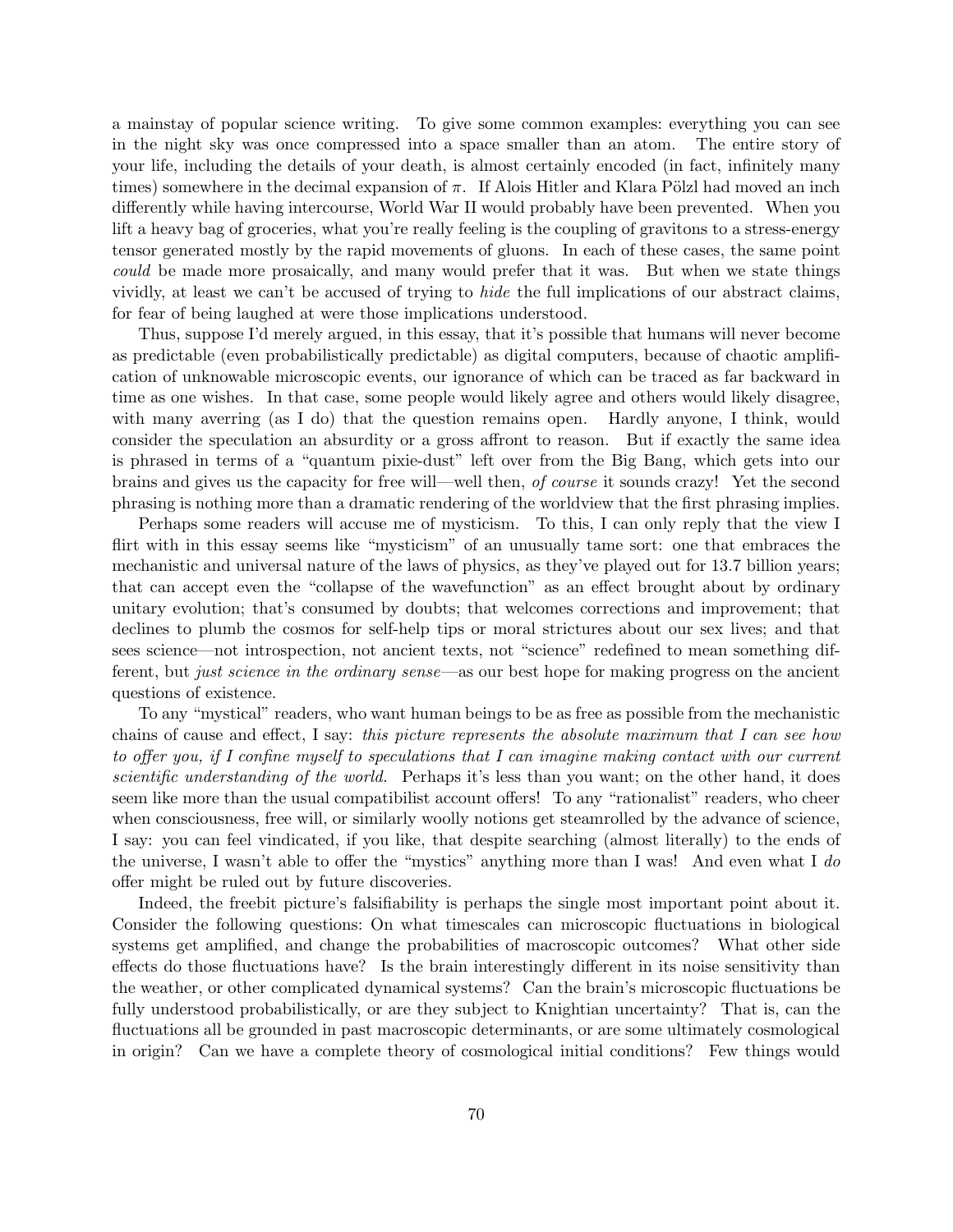make me happier than if progress on these questions led to the discovery that the freebit picture was wrong. For then at least we would have learned something.

## 11 Acknowledgments

I thank Yakir Aharonov, David Albert, Julian Barbour, Silas Barta, Wolfgang Beirl, Alex Byrne, Sean Carroll, David Chalmers, Alessandro Chiesa, Andy Drucker, Owain Evans, Andrew Hodges, Sabine Hossenfelder, Guy Kindler, Seth Lloyd, John Preskill, Huw Price, Haim Sompolinsky, Cristi Stoica, Jaan Tallinn, David Wallace, and others I've no doubt forgotten for helpful discussions about the subject of this essay; and especially Dana Moshkovitz Aaronson, David Aaronson, Steve Aaronson, Cris Moore, Jacopo Tagliabue, and Ronald de Wolf for their comments on earlier drafts. Above all, I thank S. Barry Cooper and Andrew Hodges for "commissioning" this essay, and for their near-infinite patience humoring my delays with it. It goes without saying that none of the people mentioned necessarily endorse anything I say here (indeed, some of them definitely don't!).

# References

- <span id="page-70-2"></span>[1] S. Aaronson. Book review on A New Kind of Science. Quantum Information and Computation, 2(5):410–423, 2002. quant-ph/0206089.
- [2] S. Aaronson. NP-complete problems and physical reality. SIGACT News, March 2005. quantph/0502072.
- <span id="page-70-1"></span>[3] S. Aaronson. Quantum copy-protection and quantum money. In Proc. IEEE Conference on Computational Complexity, pages 229–242, 2009.
- [4] S. Aaronson. Quantum Computing Since Democritus. Cambridge University Press, 2013.
- [5] S. Aaronson and P. Christiano. Quantum money from hidden subspaces. In Proc. ACM STOC, pages 41–60, 2012. arXiv:1203.4740.
- [6] L. Antunes and L. Fortnow. Sophistication revisited. Theory of Computing Systems, 45(1):150– 161, 2009.
- [7] A. Aspect, P. Grangier, and G. Roger. Experimental realization of Einstein-Podolsky-Rosen-Bohm gedankenexperiment: a new violation of Bell's inequalities. Phys. Rev. Lett., 49:91–94, 1982.
- <span id="page-70-0"></span>[8] R. J. Aumann. Agreeing to disagree. Annals of Statistics, 4(6):1236–1239, 1976.
- [9] M. Balaguer. Free Will as an Open Scientific Problem. Bradford Books, 2009.
- [10] J. S. Bell. Speakable and Unspeakable in Quantum Mechanics. Cambridge, 1987.
- [11] C. H. Bennett and G. Brassard. Quantum cryptography: public key distribution and coin tossing. In Proceedings of IEEE International Conference on Computers Systems and Signal Processing, pages 175–179, 1984.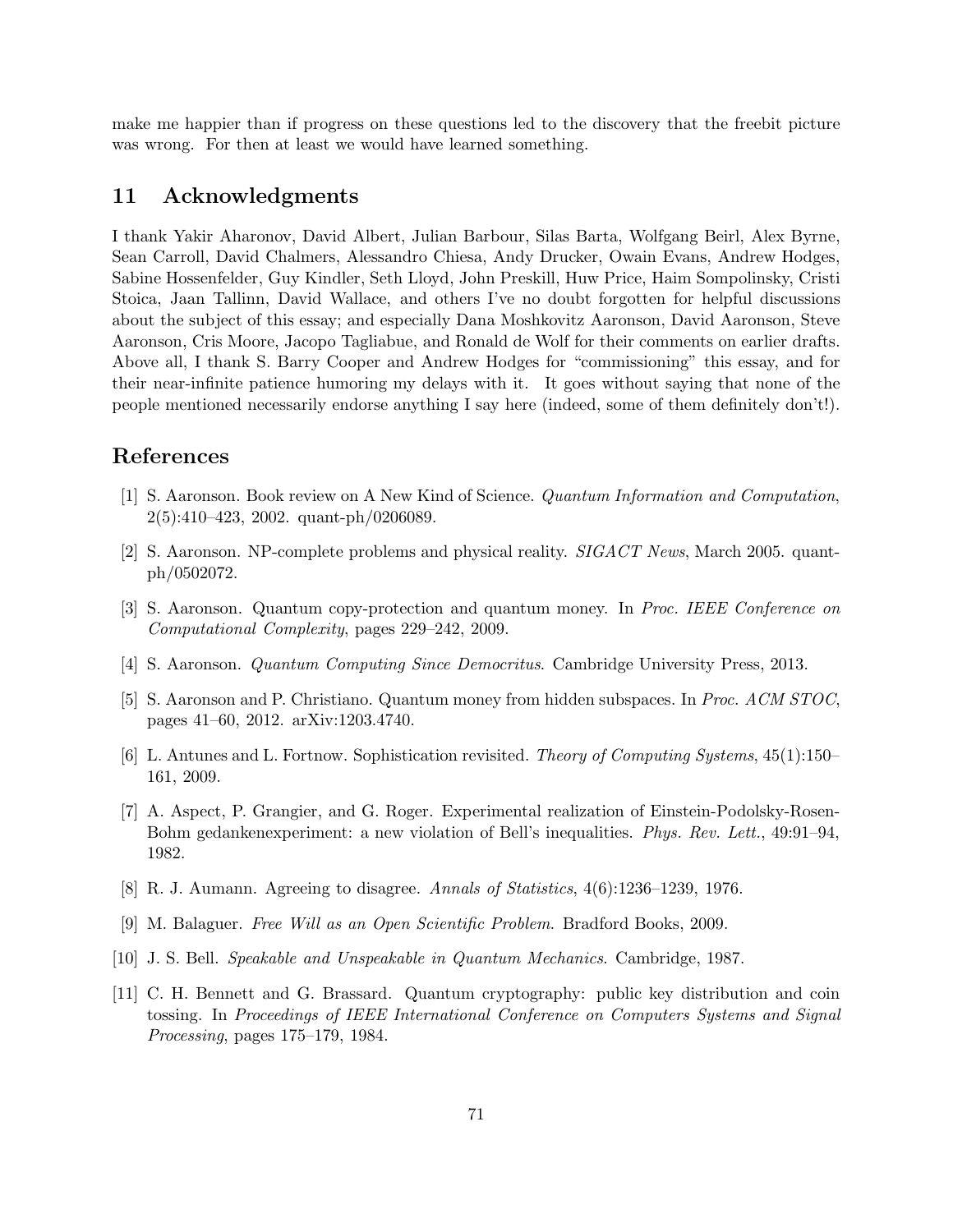- [12] C. H. Bennett, G. Brassard, C. Crépeau, R. Jozsa, A. Peres, and W. Wootters. Teleporting an unknown quantum state by dual classical and EPR channels. Phys. Rev. Lett., 70:1895–1898, 1993.
- [13] E. Bernstein and U. Vazirani. Quantum complexity theory. SIAM J. Comput., 26(5):1411– 1473, 1997. First appeared in ACM STOC 1993.
- <span id="page-71-1"></span>[14] A. Bierce. The Collected Works of Ambrose Bierce: 1909-1912. Cornell University Library, 2009.
- [15] J. de Boer. Introduction to the AdS/CFT correspondence. University of Amsterdam Institute for Theoretical Physics (ITFA) Technical Report 03-02, 2003.
- [16] D. Bohm. A suggested interpretation of the quantum theory in terms of "hidden" variables. Phys. Rev., 85:166–193, 1952.
- <span id="page-71-6"></span>[17] N. Bohr. Atomic Physics and Human Knowledge. Dover, 2010. First published 1961.
- <span id="page-71-5"></span>[18] N. Bostrom. Anthropic Bias: Observation Selection Effects in Science and Philosophy. Routledge, 2002.
- <span id="page-71-0"></span>[19] R. Bousso. Positive vacuum energy and the N-bound. J. High Energy Phys., 0011(038), 2000. hep-th/0010252.
- [20] S. Carroll. From Eternity to Here. Dutton, 2010.
- [21] G. J. Chaitin. A theory of program size formally identical to information theory. J. ACM, (22):329–340, 1975.
- <span id="page-71-3"></span>[22] D. J. Chalmers. The Conscious Mind: In Search of a Fundamental Theory. Oxford, 1996.
- [23] J. F. Clauser, M. A. Horne, A. Shimony, and R. A. Holt. Proposed experiment to test local hidden-variable theories. Phys. Rev. Lett., 23:880–884, 1969.
- [24] A. H. Compton. Science and Man's freedom. The Atlantic, 200(4):71–74, October 1957.
- [25] J. H. Conway and S. Kochen. The strong free will theorem. Notices of the AMS, 56(2):226–232, 2009. arXiv:0807.3286.
- [26] T. Cowen and R. Hanson. Are disagreements honest? Journal of Economic Methodology, 2012. To appear. At hanson.gmu.edu/deceive.pdf.
- <span id="page-71-4"></span>[27] D. C. Dennett. Elbow Room: The Varieties of Free Will Worth Wanting. MIT Press, 1984.
- <span id="page-71-2"></span>[28] D. C. Dennett. Darwin's Dangerous Idea: Evolution and the Meanings of Life. Simon & Schuster, 1995.
- [29] D. Deutsch. Quantum theory as a universal physical theory. International Journal of Theoretical Physics, 24:1–41, 1985.
- [30] D. Deutsch. Quantum theory, the Church-Turing principle and the universal quantum computer. Proc. Roy. Soc. London, A400:97–117, 1985.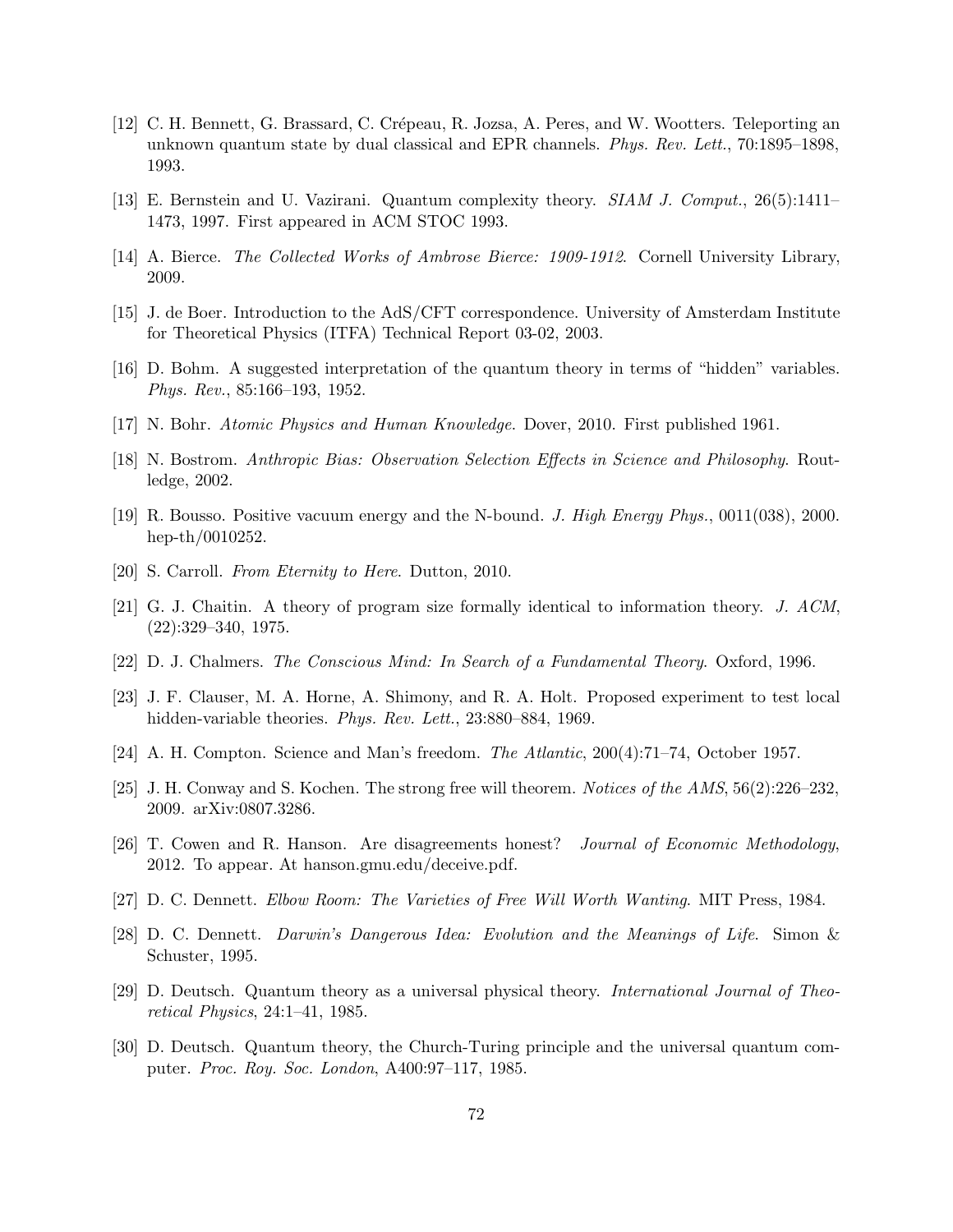- [31] D. Deutsch. The Beginning of Infinity: Explanations that Transform the World. Allen Lane, 2011.
- [32] P. K. Dick. The Collected Stories of Philip K. Dick Volume 4: The Minority Report. Citadel Twilight, 1998.
- [33] L. Dyson, M. Kleban, and L. Susskind. Disturbing implications of a cosmological constant. Journal of High Energy Physics, (0210:011), 2002. hep-th/0208013.
- [34] E. Farhi, D. Gosset, A. Hassidim, A. Lutomirski, and P. Shor. Quantum money from knots. In Proc. Innovations in Theoretical Computer Science (ITCS), pages 276–289, 2012. arXiv:1004.5127.
- [35] J. M. Fischer. The Metaphysics of Free Will: An Essay on Control. Wiley-Blackwell, 1995.
- [36] J. M. Fischer, R. Kane, D. Pereboom, and M. Vargas. Four Views on Free Will. Wiley-Blackwell, 2007.
- <span id="page-72-0"></span>[37] T. Fritz. Bell's theorem without free will. arXiv:1206.5115, 2012.
- [38] P. Gács, J. Tromp, and P. M. B. Vitányi. Algorithmic statistics. IEEE Trans. Information Theory, 47(6):2443–2463, 2001.
- [39] M. Gardner. Mathematical Games. Scientific American, page 102, March 1974. Reprinted with addendum in The Colossal Book of Mathematics.
- [40] R. Geroch and J. B. Hartle. Computability and physical theories. Foundations of Physics, 16(6):533–550, 1986.
- [41] G. C. Ghirardi, A. Rimini, and T. Weber. Unified dynamics for microscopic and macroscopic systems. Phys. Rev. D, 34:470–491, 1986.
- [42] S. W. Hawking. Black hole explosions? 248(5443):30, 1974.
- [43] A. Hodges. Alan Turing: The Enigma. Princeton University Press, 2012. Centenary edition. First published 1983.
- [44] A. Hodgkin and A. Huxley. A quantitative description of membrane current and its application to conduction and excitation in nerve. J. Physiol., 117:500–544, 1952.
- [45] C. Hoefer. Freedom from the inside out. In C. Callender, editor, Time, Reality, and Experience, pages 201–222. Cambridge University Press, 2002.
- [46] G. 't Hooft. The free-will postulate in quantum mechanics. quant-ph/0701097, 2007.
- [47] M. Hutter. On universal prediction and Bayesian confirmation. Theoretical Computer Science, 384(1):33–48, 2007. arXiv:0709.1516.
- [48] P. van Inwagen. An Essay on Free Will. Oxford University Press, 1983.
- [49] F. H. Knight. Risk, Uncertainty, and Profit. Nabu Press, 2010. First published 1921.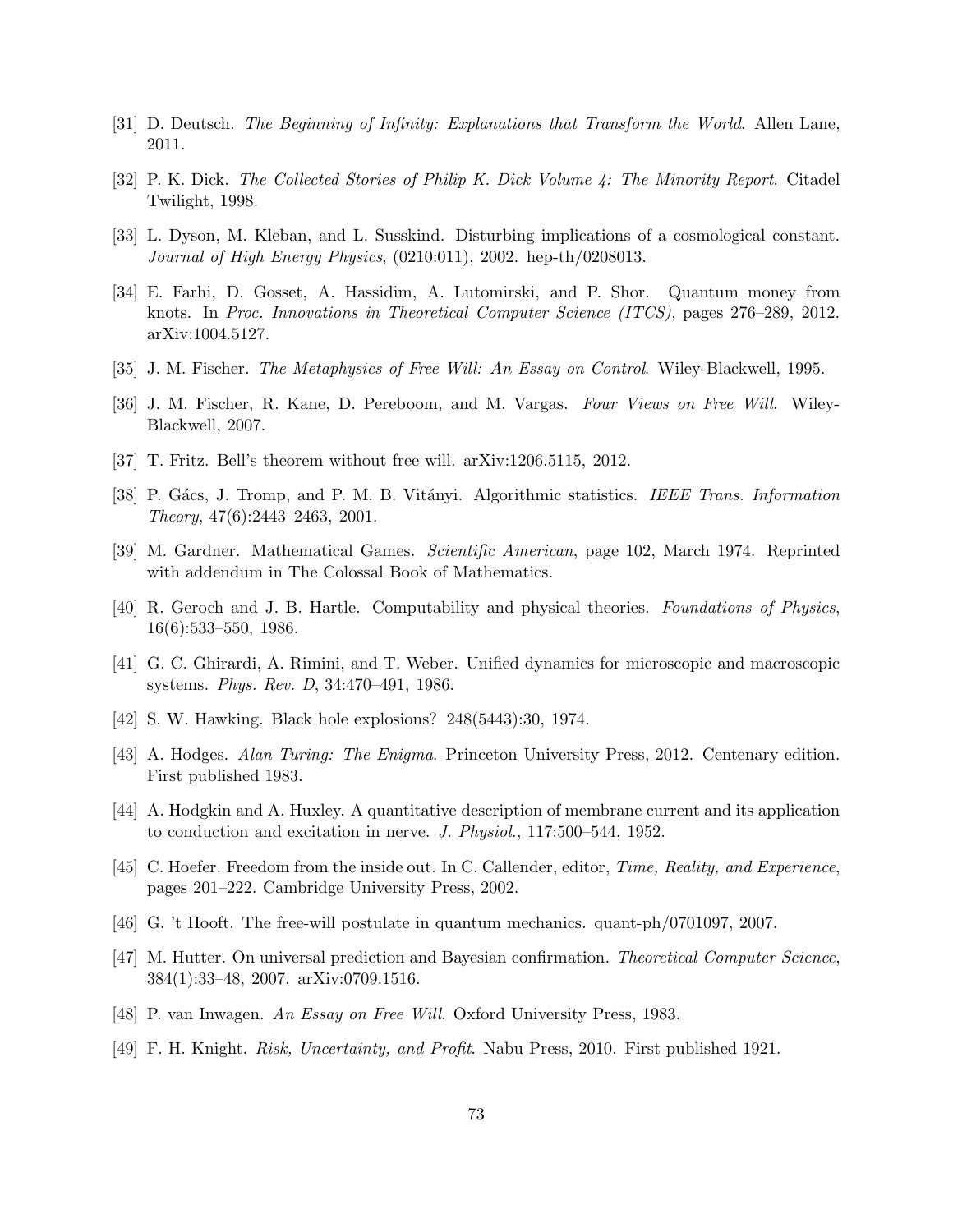- [50] C. Koch. Consciousness: Confessions of a Romantic Reductionist. MIT Press, 2012.
- [51] S. Kochen and S. Specker. The problem of hidden variables in quantum mechanics. J. of Math. and Mechanics, 17:59–87, 1967.
- [52] J. Leslie. The End of the World: The Science and Ethics of Human Extinction. Routledge, 1998.
- <span id="page-73-0"></span>[53] S. Levy. Artificial Life: A Report from the Frontier Where Computers Meet Biology. Vintage, 1992.
- [54] M. Li and P. M. B. Vitányi. An Introduction to Kolmogorov Complexity and Its Applications (3rd ed.). Springer, 2008. First edition published in 1993.
- [55] B. W. Libet. Do we have free will? Journal of Consciousness Studies, (6):47–57, 1999.
- [56] S. Lloyd. Computational capacity of the universe. Phys. Rev. Lett., 88, 2002. quantph/0110141.
- [57] S. Lloyd. A Turing test for free will. In This volume. 2012.
- [58] J. R. Lucas. Minds, machines, and Gödel. *Philosophy*,  $36:112-127$ ,  $1961$ .
- [59] D. M. MacKay. On the logical indeterminacy of a free choice. Mind, LXIX(273):31–40, 1960.
- [60] A. Markov. Unsolvability of the problem of homeomorphy. In Proceedings of the International Congress of Mathematicians, Edinburgh, pages 300–306, 1958.
- [61] W. Marshall, C. Simon, R. Penrose, and D. Bouwmeester. Towards quantum superpositions of a mirror. Phys. Rev. Lett., 91(130401), 2003. quant-ph/0210001.
- [62] C. McGinn. The Mysterious Flame: Conscious Minds In A Material World. Basic Books, 2000.
- [63] S. Morris. The Common Prior Assumption in economic theory. Economics and Philosophy, 11:227–253, 1995.
- [64] R. M. Neal. Puzzles of anthropic reasoning resolved using full non-indexical conditioning. Technical Report 0607, Dept. of Statistics, University of Toronto, 2006. www.cs.toronto.edu/˜radford/anth.abstract.html.
- [65] J. von Neumann. Mathematical Foundations of Quantum Mechanics. Princeton University Press, 1996. Translated from German.
- [66] R. Nozick. Newcomb's problem and two principles of choice. In Nicholas Rescher, editor, Essays in Honor of Carl G. Hempel, pages 114–115. Synthese Library, 1969.
- [67] R. Penrose. The Emperor's New Mind. Oxford, 1989.
- [68] R. Penrose. Shadows of the Mind: A Search for the Missing Science of Consciousness. Oxford, 1996.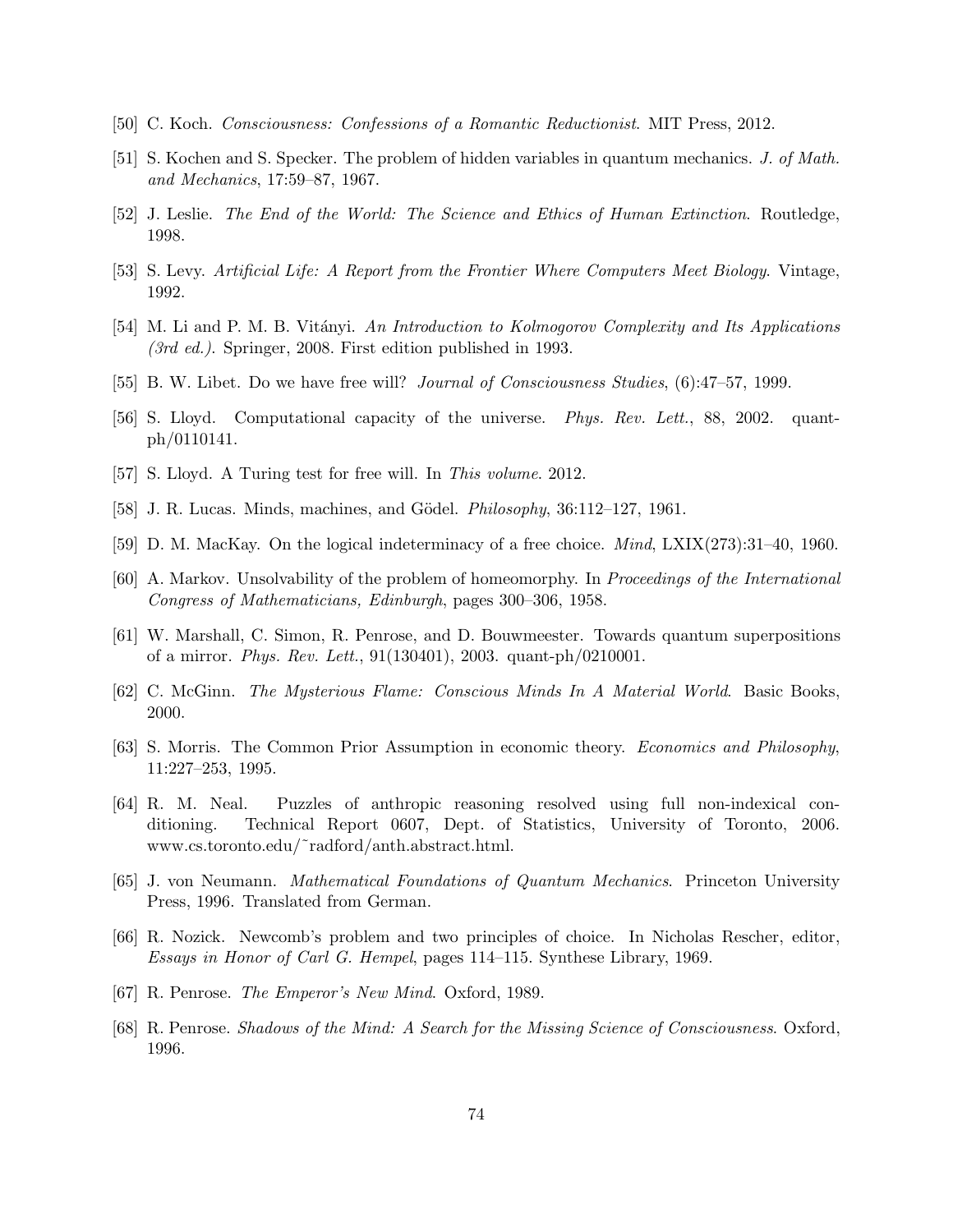- [69] R. Penrose. The Road to Reality: A Complete Guide to the Laws of the Universe. Vintage, 2007.
- [70] S. Pironio, A. Acín, S. Massar, A. Boyer de la Giroday, D. N. Matsukevich, P. Maunz, S. Olmschenk, D. Hayes, L. Luo, T. A. Manning, and C. Monroe. Random numbers certified by Bell's theorem. 464:1021–1024, 2010. arXiv:0911.3427.
- [71] M. F. Pusey, J. Barrett, and T. Rudolph. On the reality of the quantum state. Nature Physics, 8:475–478, 2012. arXiv:1111.3328.
- [72] S. Russell and P. Norvig. Artificial Intelligence: A Modern Approach. Prentice Hall, 2009. Third edition. First published 1995.
- [73] G. Ryle. The Concept of Mind. Kessinger Publishing, 2008. First published 1949.
- [74] S. Perlmutter and 31 others (Supernova Cosmology Project). Measurements of Ω and Λ from 42 high-redshift supernovae. Astrophysical Journal, 517(2):565–586, 1999. astro-ph/9812133.
- [75] J. Satinover. The Quantum Brain. Wiley, 2001.
- [76] L. J. Savage. The Foundations of Statistics. Wiley, 1954.
- [77] J. Schmidhuber. A computer scientist's view of life, the universe, and everything. In Foundations of Computer Science: Potential - Theory - Cognition, pages 201–208. Springer, 1997.
- [78] J. Searle. The Rediscovery of the Mind. MIT Press, 1992.
- [79] G. Shafer. A Mathematical Theory of Evidence. Princeton University Press, 1976.
- [80] S. M. Shieber, editor. The Turing Test: Verbal Behavior as the Hallmark of Intelligence. Bradford Books, 2004.
- [81] H. Sompolinsky. A scientific perspective on human choice. In D. Shatz and Y. Berger, editors, Judaism, Science, and Moral Responsibility. Rowman and Littlefield, 2005.
- [82] C. S. Soon, M. Brass, H.-J. Heinze, and J.-D. Haynes. Unconscious determinants of free decisions in the human brain. Nature Neuroscience, 11:543–545, 2008.
- [83] R. W. Spekkens. In defense of the epistemic view of quantum states: a toy theory. Physical Review A, 75(032110), 2007. quant-ph/0401052.
- [84] V. J. Stenger. Quantum Gods: Creation, Chaos, and the Search for Cosmic Consciousness. Prometheus Books, 2009.
- [85] C. Stoica. Flowing with a frozen river. Runner-up in FQXi essay contest on The Nature of Time. fqxi.org/data/essay-contest-files/Stoica flowzen time 2.pdf, 2008.
- [86] C. Stoica. Modern physics, determinism and free-will. Noema, XI, 2012. www.noema.crifst.ro/doc/2012 5 01.pdf.
- [87] N. N. Taleb. The Black Swan: The Impact of the Highly Improbable. Random House, 2010. Second edition. First published 2007.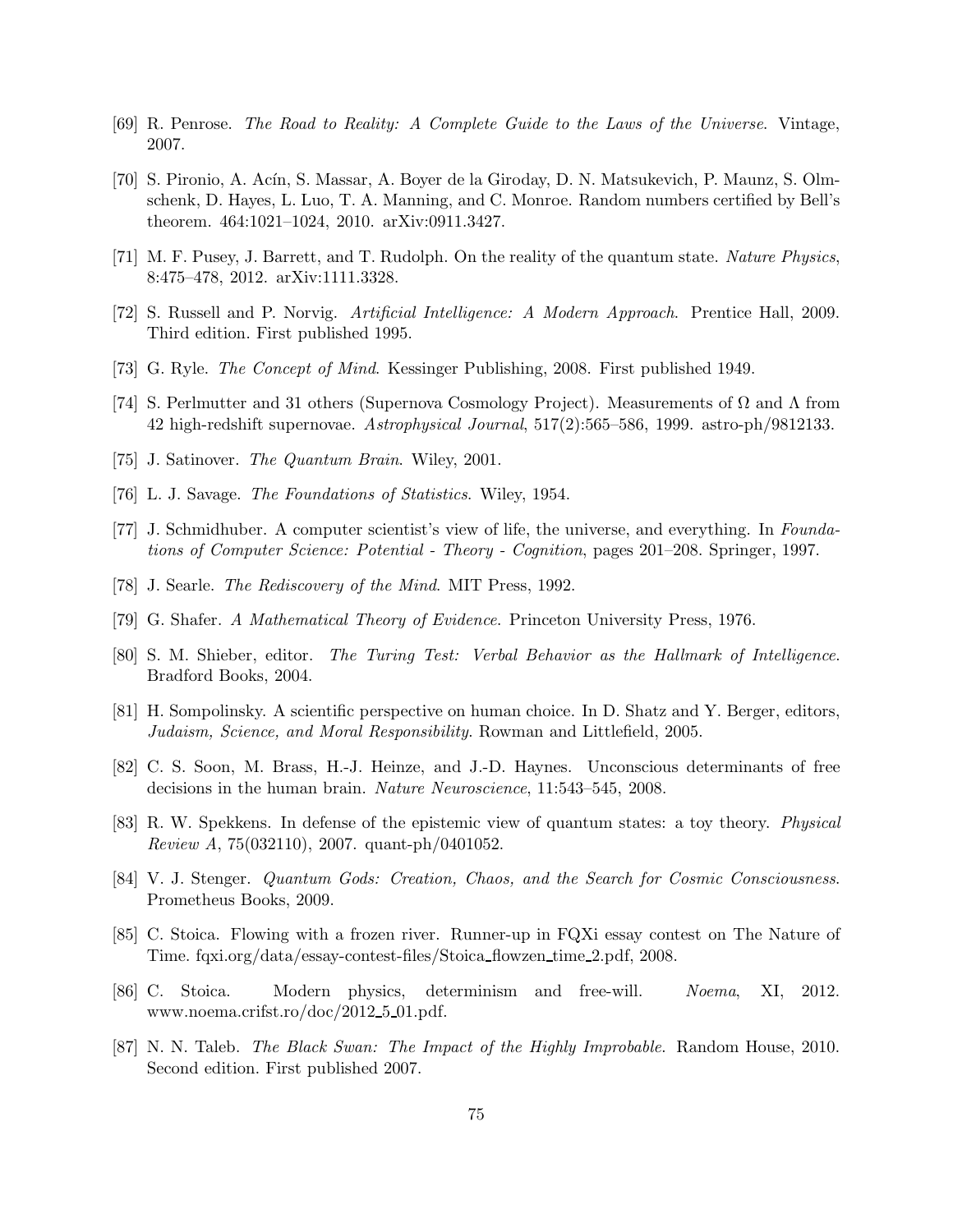- [88] M. Tegmark. The importance of quantum decoherence in brain processes. Phys. Rev. E, 61:4194–4206, 1999.
- [89] A. M. Turing. Computing machinery and intelligence. Mind, 59:433–460, 1950.
- [90] U. Vazirani and T. Vidick. Certifiable quantum dice or, true random number generation secure against quantum adversaries. In Proc. ACM STOC, pages 61–76, 2012. arXiv:1111.6054.
- [91] S. Wiesner. Conjugate coding. SIGACT News, 15(1):78–88, 1983. Original manuscript written circa 1970.
- [92] E. P. Wigner. Remarks on the mind-body problem. In I. J. Good, editor, The Scientist Speculates. Heinemann, London, 1962.
- [93] S. Wolfram. A New Kind of Science. Wolfram Media, 2002.

## 12 Appendix: Defining "Freedom"

In this appendix, I'll use the notion of Knightian uncertainty (see Section [3\)](#page-28-0) to offer a possible mathematical formalization of "freedom" for use in free-will discussions. Two caveats are immediately in order. The first is that my formalization only tries to capture what I've called "Knightian freedom"—a strong sort of in-principle physical unpredictability—and not "metaphysical free will." For as discussed in Section [1.1,](#page-6-0) I don't see how any definition grounded in the physical universe could possibly capture the latter, to either the believers' or the deniers' satisfaction. Also, as we'll see, formalizing "Knightian freedom" is already a formidable challenge!

The second caveat is that, by necessity, my definition will be in terms of more "basic" concepts, which I'll need to assume as unanalyzed primitives. Foremost among these is the concept of a physical system: something that occupies space; exchanges information (and matter, energy, etc.) with other physical systems; and crucially, retains an identity through time even as its internal state changes. Examples of physical systems are black holes, the earth's atmosphere, human bodies, and digital computers. Without some concept like this, it seems to me that we can never specify whose freedom we're talking about, or even which physical events we're trying to predict.

Yet as philosophers know well, the concept of "physical system" already has plenty of traps for the unwary. As one illustration, should we say that a human body remains "the same physical system" after its death? If so, then an extremely reliable method to predict a human subject immediately suggests itself: namely, first shoot the subject; then predict that the subject will continue to lay on the ground doing nothing!

Now, it might be objected that this "prediction method" shouldn't count, since it changes the subject's state (to put it mildly), rather than just passively gathering information about the subject. The trouble with that response is that putting the subject in an fMRI machine, interviewing her, or even just having her sign a consent form or walking past her on the street also change her state! If we don't allow *any* interventions that change the subject's state from what it "would have been otherwise," then prediction—at least with the science-fiction accuracy we're imagining seems hopeless, but in an uninteresting way. So which interventions are allowed and which aren't?

I see no alternative but to take the set of allowed interventions as another unanalyzed primitive. When formulating the prediction task (and hence, in this essay, when defining Knightian freedom), we simply declare that certain interventions—such as interviewing the subject, putting her in an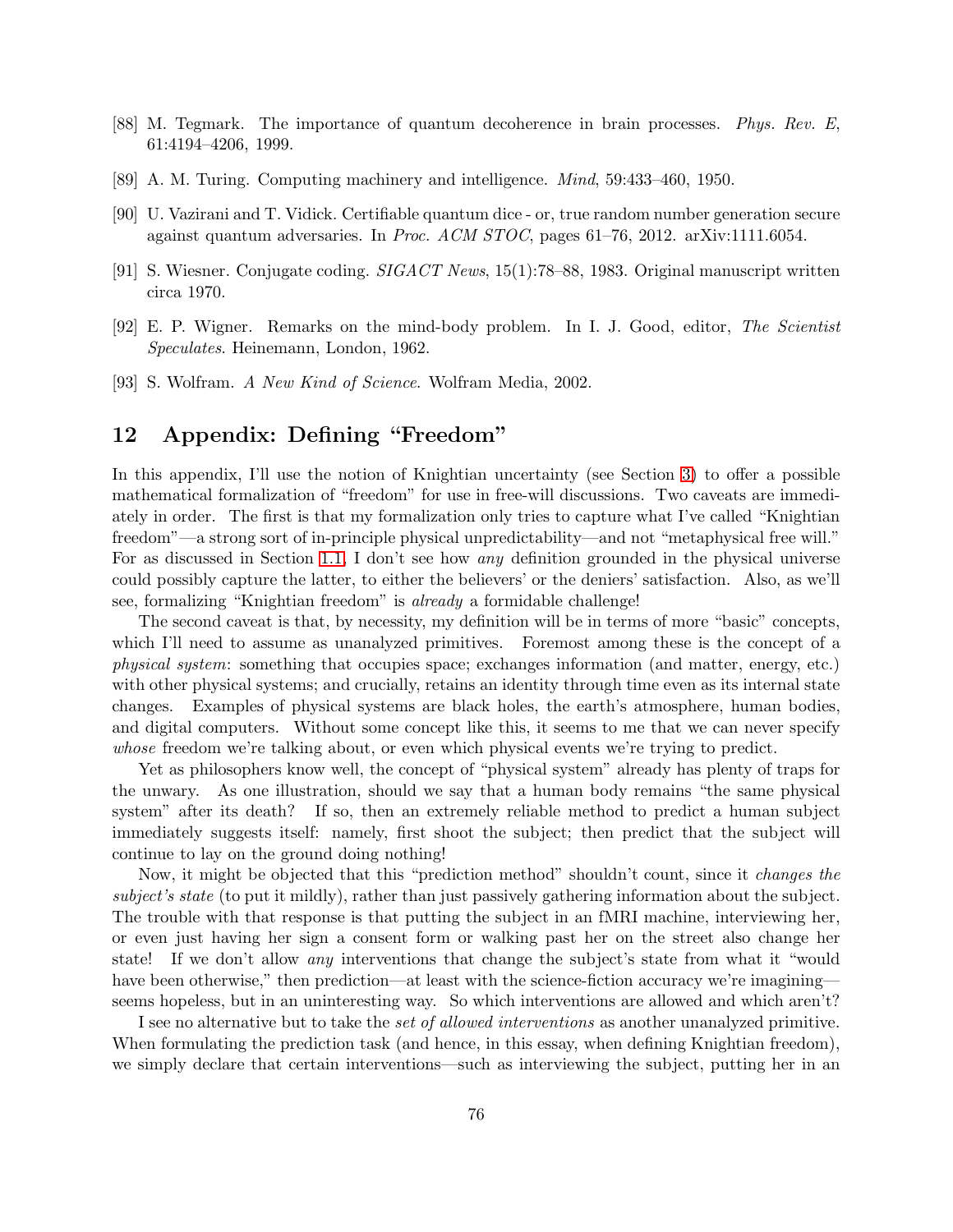fMRI machine, or perhaps even having nanorobots scan her brain state—are allowed; while other interventions, such as killing her, are not allowed.

An important boundary case, much discussed by philosophers, is an intervention that would destroy each neuron of the subject's brain one by one, replacing the neurons by microchips claimed to be functionally equivalent. Is that allowed? Note that such an operation could certainly make it easier to predict the subject—since from that point forward, the predictor would only have to worry about simulating the microchips, not the messy biological details of the original brain. Here I'll just observe that, if we like, we can disallow such drastic interventions, without thereby taking any position on the conundrum of what such "siliconization" would do to the subject's conscious experience. Instead we can simply say that, while the subject might indeed be perfectly predictable after the operation, that fact doesn't settle the question at hand, which was about the subject's predictability *before* the operation. For a large part of what we wanted to know was to what extent the messy biological details do matter, and we can't answer that question by defining it out of consideration.

But one might object: if the "messy biological details" need to be left in place when trying to predict a brain, what doesn't need to be left in place? After all, brains are not isolated physical systems: they constantly receive inputs from the sense organs, from hormones in the bloodstream, etc. So when modeling a brain, do we also need to model the entire environment in which that brain is immersed—or at least, all aspects of the environment that might conceivably affect behavior? If so, then prediction seems hopeless, but again, not for any "interesting" reasons: merely for the boring reason that we can't possibly measure all relevant aspects of the subject's environment, being embedded in the environment ourselves.

Fortunately, I think there's a way around this difficulty, at the cost of one more unanalyzed primitive. Given a physical system S, denote by  $I(S)$  the set of screenable inputs to S—by which I mean, the inputs to S that we judge that any would-be predictor of S should also be provided, in order to ensure a "fair contest." For example, if S is a human brain, then  $I(S)$  would probably include (finite-precision digital encodings of) the signals entering the brain through the optic, auditory, and other sensory systems, the levels of various hormones in the blood, and other measurable variables at the interface between the brain and its external environment. On the other hand,  $I(S)$  probably *wouldn't* include, for example, the exact quantum state of every photon impinging on the brain. For arguably, we have no idea how to screen off all those microscopic "inputs," short of siliconization or some equally drastic intervention.

Next, call a system S input-monitorable if there exists an allowed intervention to S, the result of which is that, after the intervention, all signals in  $I(S)$  get "carbon-copied" to the predictor's computer at the same time as they enter S. For example, using some future technology, a brain might be input-monitored by installing microchips that scan all the electrical impulses in the optic and auditory nerves, the chemical concentrations in the blood-brain barrier, etc., and that faithfully transmit that information to a predictor in the next room via wireless link. Crucially, and in contrast to siliconization, input-monitoring doesn't strike me as raising any profound issues of consciousness or selfhood. That is, it seems fairly clear that an input-monitored human would still be "the same human," just hooked up to some funny devices! Input-monitoring also differs from siliconization in that it seems much closer to practical realization.

The definition of freedom that I'll suggest will only make sense for input-monitorable physical systems. If S is not input-monitorable, then I'll simply hold that the problem of "predicting  $S$ 's behavior" isn't well-enough defined:  $S$  is so intertwined with its environment that one can't say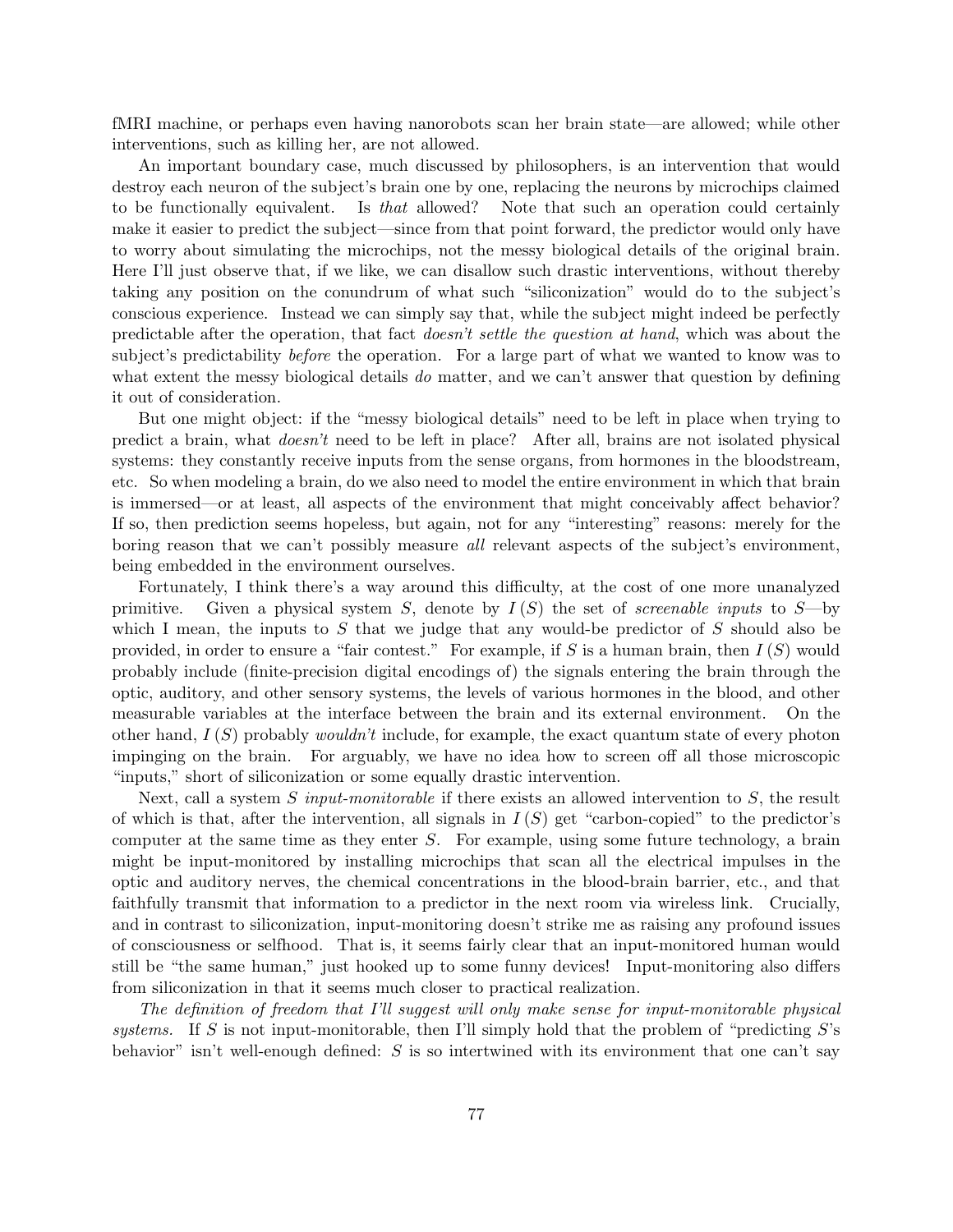where predicting  $S$  ends and predicting its environment begins. One consequence is that, in this framework, we can't even pose the question of whether humans have Knightian freedom, unless we agree (at least provisionally) that humans are input-monitorable. Fortunately, as already suggested, I don't see any major scientific obstacles to supposing that humans are input-monitorable, and I even think input-monitoring could plausibly be achieved in 50 or 100 years.

Admittedly, in discussing whether humans are input-monitorable, a lot depends on our choice of screenable inputs  $I(S)$ . If  $I(S)$  is small, then input-monitoring S might be easy, but predicting S after the monitoring is in place might be hard or impossible, simply because of the predictor's ignorance about crucial features of S's environment. By contrast, if  $I(S)$  is large, then inputmonitoring S might be hard or impossible, but supposing S were input-monitored, predicting S might be easy. Since our main interest is the inherent difficulty of prediction, our preference should always be for the largest  $I(S)$  possible.

So, suppose  $S$  is input-monitorable, and suppose we've arranged things so that all the screenable inputs to  $S$ —what S sees, what S hears, etc.—are transmitted in real-time to the predictor. We then face the question: what aspects of  $S$  are we trying to predict, and what does it mean to predict those aspects?

Our next primitive concept will be that of  $S$ 's *observable behaviors*. For the earth's atmosphere, observable behaviors might include snow and thunderstorms; for a human brain, they might include the signals sent out by the motor cortex, or even just a high-level description of which words will be spoken and which decisions taken. Fortunately, it seems to me that, for any sufficiently complex system, the prediction problem is *not* terribly sensitive to which observable behaviors we focus on, provided those behaviors belong to a large "universality class." By analogy, in computability theory, it doesn't matter whether we ask whether a given computer program will ever halt, or whether the program will ever return to its initial state, or whether it will ever print "YES" to the console, or some other question about the program's future behavior. For these problems are all reducible to each other: if we had a reliable method to predict whether a program would halt, then we could also predict whether the program would print "YES" to the console, by modifying the program so that it prints "YES" if and only if it halts. In the same way, if we had a reliable method to predict a subject's hand movements in arbitrary situations, I claim that we could also predict the subject's speech. For "arbitrary situations" include those where we direct the subject to translate everything she says into sign language! And thus, assuming we've built a "handprediction algorithm" that works in those situations, we must also have built (or had the ability to build) a speech-prediction algorithm as well.

So suppose we fix some set  $B$  of observable behaviors of  $S$ . What should count as *predicting* the behaviors? From the outset, we should admit that  $S$ 's behavior might be inherently probabilistic as, for example, if it depended on amplified quantum events taking place inside S. So we should be satisfied if we can predict  $S$  in "merely" the same sense that physicists can predict a radioactive atom: namely, by giving a probability distribution over S's possible future behaviors.

Here difficulties arise, which are well-known in the fields of finance and weather forecasting. How exactly do we test predictions that take the form of probability distributions, if the predictions apply to events that might not be repeatable? Also, what's to prevent someone from declaring success on the basis of absurdly conservative "predictions": for example, "50/50" for every yes/no question? Briefly, I'd say that if the predictor's forecasts take the form of probability distributions, then to whatever extent those forecasts are unimpressive  $("50/50")$ , the burden is on the predictor to convince skeptics that the forecasts nevertheless encoded everything that could be predicted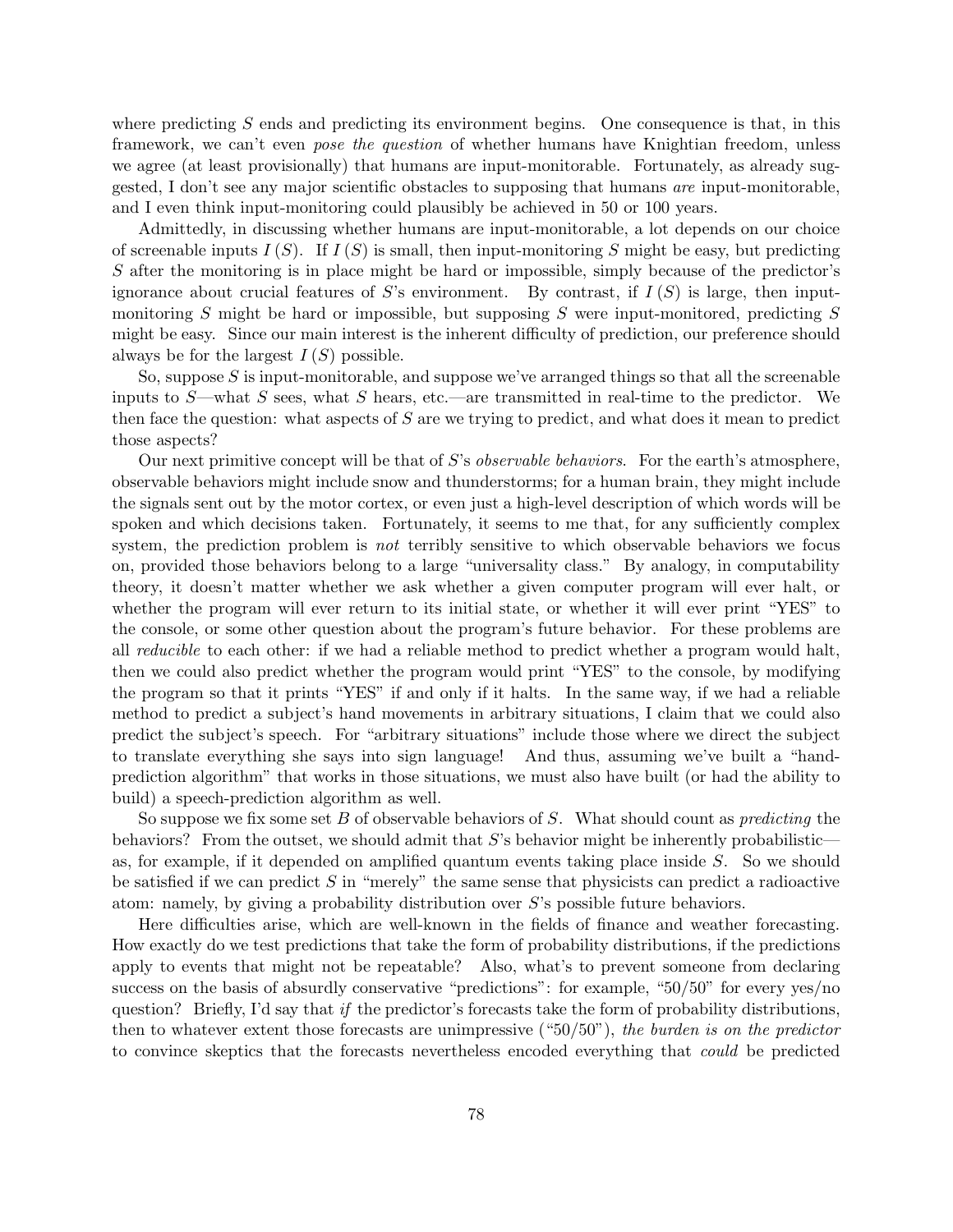about  $S$  via allowed interventions. That is, the predictor needs to rule out the hypothesis that the probabilities merely reflected ignorance about unmeasured but measurable variables. In my view, this would ultimately require the predictor to give a causal account of S's behavior, which showed explicitly how the observed outcome depended on quantum events—the only sort of events that we know to be probabilistic on physical grounds (see Section [2.8\)](#page-20-0).

But it's not enough to let the predictions be probabilistic; we need to scale back our ambitions still further. For even with a system  $S$  as simple as a radioactive atom, there's no hope of calculating the *exact* probability that (say)  $S$  will decay within a certain time interval—if only because of the error bars in the physical constants that enter into that probability. But intuitively, this lack of precision doesn't make the atom any less "mechanistic." Instead, it seems to me that we should call a probabilistic system S "mechanistic" if—and only if—the differences between our predicted probabilities for S's behavior and the "true" probabilities can be made as small as desired by repeated experiments.

Yet we are still not done. For what does the predictor  $P$  already know about  $S$ , before  $P$ 's data-gathering process even starts? If  $P$  were initialized with a "magical copy" of  $S$ , then of course predicting S would be trivial.<sup>[55](#page-78-0)</sup> On the other hand, it also seems unreasonable not to tell P anything about S: for example, if P could accurately predict S, but only if given the hint that  $S$  is a human being, that would still be rather impressive, and intuitively incompatible with  $S$ 's "freedom." So, as our final primitive concept, we assume a *reference class C* of possible physical systems; P is then told only that  $S \in \mathbb{C}$  and needs to succeed under that assumption. For example,  $C$  might be "the class of all members of the species  $Homo$  sapiens," or even the class of all systems macroscopically identifiable as some *particular* Homo sapien.<sup>[56](#page-78-1)</sup>

This, finally, leads to my attempted definition of freedom. Before offering it, let me stress that nothing in the essay depends much on the details of the definition—and indeed, I'm more than willing to tinker with those details. So then what's the point of giving a definition? One reason is to convince skeptics that the concept of "Knightian freedom" can be made precise, once one has a suitable framework with which to discuss these issues. A second reason is to illustrate just how much little-examined complexity lurks in the commonsense notion of a physical system's being "predictable"—and to show how non-obvious the questions of freedom and predictability actually become, once we start to unravel that complexity.

Let S be any input-monitorable physical system drawn from the reference class  $C$ . Suppose that, as the result of allowed interventions,  $S$  is input-monitored by another physical system  $P = P(C)$  (the "predictor"), starting at some time<sup>[57](#page-78-2)</sup> 0. Given times  $0 \leq t \leq u \leq \infty$ , let  $I_{t,u}$  encode all the information in the screenable inputs that S receives between times t and u, with  $I_{t,\infty}$  denoting the information received from time t onwards. Likewise, let  $B_{t,u}$  encode all the information in S's observable behaviors between times t and u. (While this is not essential, we can assume that  $I_{t,u}$  and  $B_{t,u}$ both consist of finite sequences of bits whenever  $u < \infty$ .)

<span id="page-78-0"></span><sup>55</sup>I thank Ronald de Wolf for this observation.

<span id="page-78-1"></span><sup>&</sup>lt;sup>56</sup>We could also formulate a stronger notion of a "universal predictor," which has to work for *any* physical system S (or equivalently, whose reference class C is the set of all physical systems). My own guess is that, if there exists a predictor for "sufficiently complex" systems like human brains, then there also exists a universal predictor. But I won't attempt to argue for that here.

<span id="page-78-2"></span><sup>&</sup>lt;sup>57</sup>Here we don't presuppose that time is absolute or continuous. Indeed, all we need is that S passes through a discrete series of "instants," which can be ordered by increasing values of t.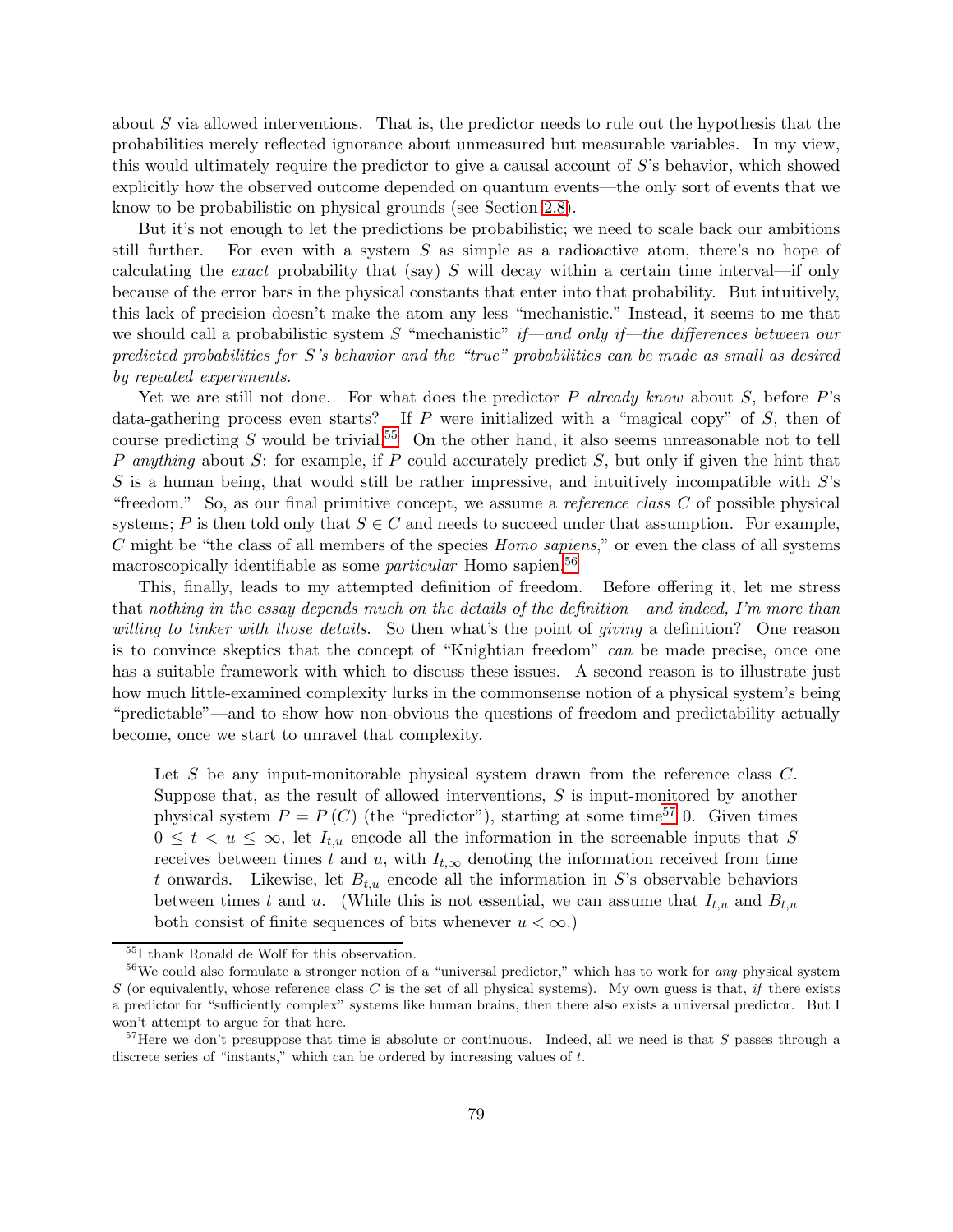Let  $\mathcal{D}(B_{t,u}|I_{t,u})$  be the "true" probability distribution<sup>[58](#page-79-0)</sup> over  $B_{t,u}$  conditional on the inputs  $I_{t,u}$ , where "true" means the distribution that would be predicted by a godlike intelligence who knew the exact physical state of S and its external environment at time t. We assume that  $\mathcal{D}(B_{t,u}|I_{t,u})$  satisfies the "causal property": that  $\mathcal{D}(B_{t,v}|I_{t,u}) =$  $\mathcal{D}(B_{t,v}|I_{t,v})$  depends only on  $I_{t,v}$  for all  $v < u$ .

Suppose that, from time 0 to  $t$ , the predictor  $P$  has been monitoring the screenable inputs  $I_{0,t}$  and observable behaviors  $B_{0,t}$ , and more generally, interacting with S however it wants via allowed interventions (for example, submitting questions to S by manipulating  $I_{0,t}$ , and observing the responses in  $B_{0,t}$ . Then, at time t, we ask P to output a description of a function f, which maps the future inputs  $I_{t,\infty}$  to a distribution  $\mathcal{E}(B_{t,\infty}|I_{t,\infty})$  satisfying the causal property. Here  $\mathcal{E}(B_{t,\infty}|I_{t,\infty})$  represents P's best estimate for the distribution  $\mathcal{D}(B_{t,\infty}|I_{t,\infty})$ . Note that the description of f might be difficult to "unpack" computationally—for example, it might consist of a complicated algorithm that outputs a description of  $\mathcal{E}(B_{t,u}|I_{t,u})$  given as input  $u \in (t,\infty)$  and  $I_{t,u}$ . All we require is that the description be information-theoretically complete, in the sense that one *could* extract  $\mathcal{E}(B_{t,u}|I_{t,u})$  from it given enough computation time.

Given  $\varepsilon, \delta > 0$ , we call P a  $(t, \varepsilon, \delta)$ -predictor for the reference class C if the following holds. For all  $S \in C$ , with probability at least  $1 - \delta$  over any "random" inputs in  $I_{t,u}$ (controlled neither by  $S$  nor by  $P$ ), we have

$$
\|\mathcal{E}\left(B_{t,\infty}|I_{t,\infty}\right)-\mathcal{D}\left(B_{t,\infty}|I_{t,\infty}\right)\|<\varepsilon
$$

for the actual future inputs  $I_{t,\infty}$  (not necessarily for every possible  $I_{t,\infty}$ ). Here  $\|\cdot\|$ denotes the variation distance.<sup>[59](#page-79-1)</sup>

We call C mechanistic if for all  $\varepsilon, \delta > 0$ , there exists a  $t = t_{\varepsilon,\delta}$  and a  $P = P_{\varepsilon,\delta}$  such that P is a  $(t, \varepsilon, \delta)$ -predictor for C. We call C free if C is not mechanistic.

Two important sanity checks are the following:

- (a) According to the above definition, classes  $C$  of physical systems like thermostats, digital computers, and radioactive nuclei are indeed mechanistic (given reasonable sets of screenable inputs, allowed interventions, and observable behaviors). For example, suppose that  $C$  is the set of all possible configurations of a particular digital computer; the allowed interventions include reading the entire contents of the disk drives and memory and "eavesdropping" on all the input ports (all of which is known to be technologically doable without destroying the computer); and the observable behaviors include everything sent to the output ports. In that case, even with no further interaction, the predictor can clearly emulate the computer arbitrarily far into the future. Indeed, even if the computer  $S \in C$  has an internal quantummechanical random number generator, the probability distribution  $D$  over *possible* future behaviors can still be approximately extremely well.
- (b) On the other hand, at least mathematically, one can construct classes of systems C that are free. Indeed, this is trivial to arrange, by simply restricting the screenable inputs so that  $S$ 's future behavior is determined by some input stream to which P does not have access.

<span id="page-79-0"></span><sup>&</sup>lt;sup>58</sup>Or probability measure over infinite sequences, in the case  $u = \infty$ .

<span id="page-79-1"></span><sup>59</sup>Variation distance is a standard measure of distance between two probability distributions, and is defined by  $||\{p_x\} - \{q_x\}|| := \frac{1}{2} \sum_x |p_x - q_x|.$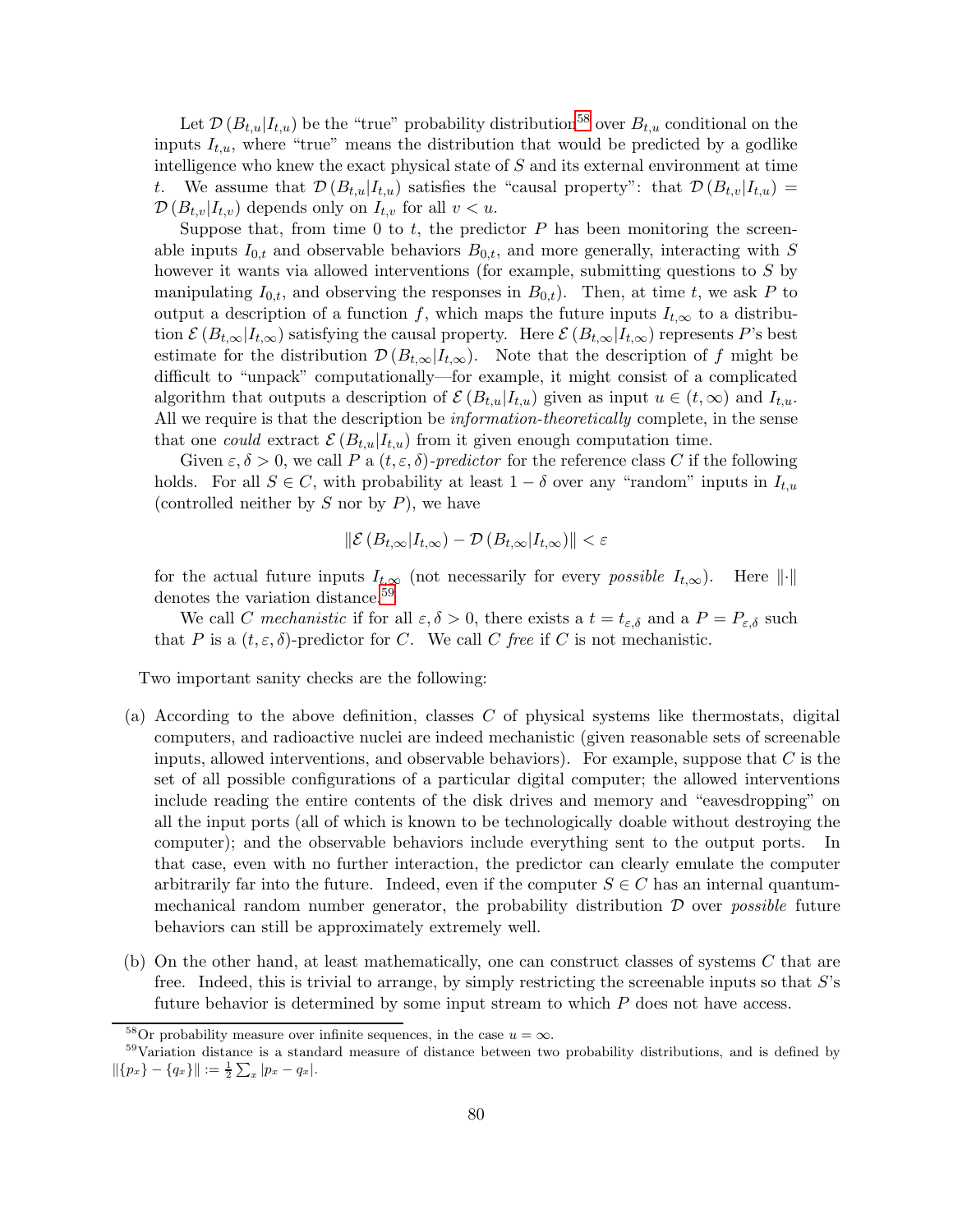Like many involved definitions in theoretical computer science, cryptography, economics, and other areas, my definition of freedom is "merely" an attempt to approximate an informal concept that one had prior to formalization. And indeed, there are many changes one could contemplate to the definition. To give just a few examples, instead of requiring that  $\mathcal{E}(B_{t,\infty}|I_{t,\infty})$  approximate  $\mathcal{D}(B_{t,\infty}|I_{t,\infty})$  only for the actual future inputs  $I_{t,\infty}$ , one could demand that it do so for all possible  $I_{t,\infty}$ . Or one could assume a distribution over the future  $I_{t,\infty}$ , and require success on most of them. Or one could require success only for most  $S \in \mathbb{C}$ , again assuming a distribution over S's. Or one could switch around the quantifiers—e.g., requiring a single predictor  $P$  that achieves greater and greater prediction accuracy  $\varepsilon > 0$  the longer it continues. Or one could drop the requirement that P forecast all of  $B_{t,\infty}$ , requiring only that it forecast  $B_{t,u}$  for some large but finite u. It would be extremely interesting to develop the mathematical theory of these different sorts of prediction something I reluctantly leave to future work. Wouldn't it be priceless if, after millennia of debate, the resolution of the question "are humans free?" turned out to be "yes if you define 'free' with the  $\varepsilon, \delta$  quantifiers inside, but no if you put the quantifiers outside?"

A central limitation of the definition, as it stands, is that it's qualitative rather than quantitative, closer in spirit to computability theory than complexity theory. More concretely, the definition of "mechanistic" only requires that there *exist* a finite time  $t$  after which the predictor succeeds; it puts no limit on the amount of time. But this raises a problem: what if the predictor could succeed in learning to emulate a human subject, but only after observing the subject's behavior for (say)  $10^{100}$  years? Does making the subject immortal, in order to give the predictor enough time, belong to the set of allowed interventions? Likewise, suppose that, after observing the subject's behavior for 20 years, the predictor becomes able to predict the subject's future behavior probabilistically, but only for the next 20 years, not indefinitely? The definition doesn't consider this sort of "timelimited" prediction, even though intuitively, it seems almost as hard to reconcile with free will as the unlimited kind. On the other hand, the actual numbers matter: a predictor that needed 20 years of data-gathering, in order to learn enough to predict the subject's behavior for the 5 seconds immediately afterward, would seem intuitively compatible with freedom. In any case, in this essay I mostly ignore quantitative timing issues (except for brief discussions in Sections [2.12](#page-25-0) and [9\)](#page-64-0), and imagine for simplicity that we have a predictor that after some finite time learns to predict the subject's responses arbitrarily far into the future.

## 13 Appendix: Prediction and Kolmogorov Complexity

As mentioned in Section [3.1,](#page-29-0) some readers will take issue with the entire concept of Knightian uncertainty—that is, with uncertainty that can't even be properly quantified using probabilities. Among those readers, some might be content to assert that there exists a "true, objective" prior probability distribution  $\mathcal D$  over all events in the physical world—and while we might not know any prescription to *calculate*  $D$  that different agents can agree on, we can be sure that agents are irrational to whatever extent their own priors deviate from  $D$ . However, more sophisticated readers might try to *derive* the existence of a roughly-universal prior, using ideas from *algorithmic information theory* (see Li and Vitányi [\[54\]](#page-73-0) for an excellent introduction). In this appendix, I'd like to sketch how the latter argument would go and offer a response to it.

Consider an infinite sequence of bits  $b_1, b_2, b_3, \ldots$ , which might be generated randomly, or by some hidden computable pattern, or by some process with elements of both. (For example, maybe the bits are uniformly random, except that every hundredth bit is the "majority vote" of the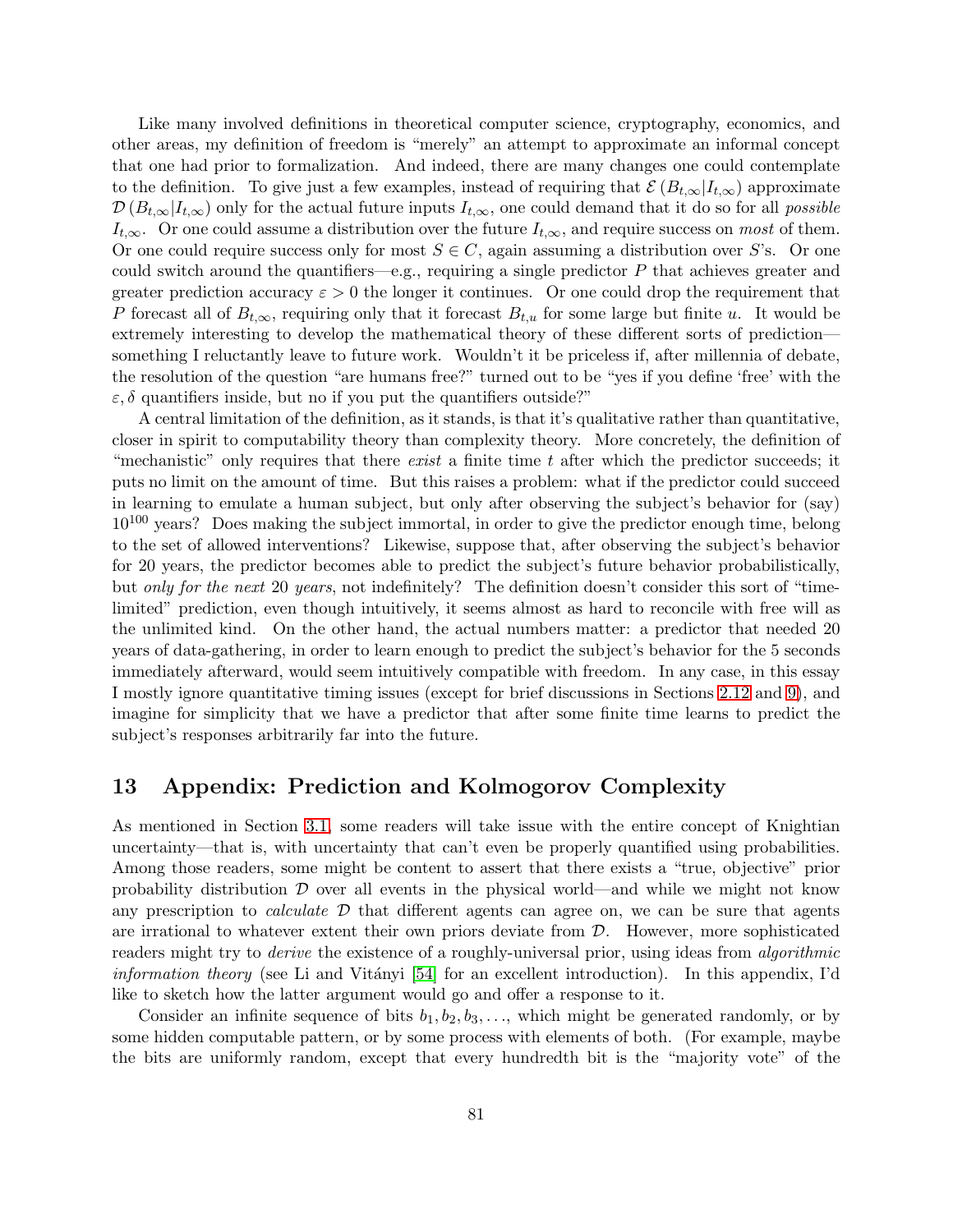previous 99 bits.) We can imagine, if we like, that these bits represent a sequence of yes-or-no decisions made by a human being. For each  $n \geq 1$ , a superintelligent predictor is given  $b_1, \ldots, b_{n-1}$ , and asked to predict  $b_n$ . Then the idea of algorithmic statistics is to give a *single* rule, which can be proved to predict  $b_n$  "almost as well" as any other computable rule, in the limit  $n \to \infty$ .

Here's how it works. Choose any Turing-universal programming language  $L$ , which satisfies the technical condition of being prefix-free: that is, adding characters to the end of a valid program never yields another valid program. Let  $P$  be a program written in  $L$ , which runs for an infinite time and has access to an unlimited supply of random bits, and which generates an infinite sequence  $B = (b_1, b_2, \ldots)$  according to some probability distribution  $\mathcal{D}_P$ . Let |P| be the number of bits in P. Then for its initial guess as to the behavior of  $B$ , our superintelligent predictor will use the so-called *universal prior* U, in which each distribution  $\mathcal{D}_P$  appears with probability  $2^{-|P|}/C$ , for some normalizing constant  $C = \sum_{P} 2^{-|P|} \le 1$ . (The reason for the prefix-free condition was to ensure that the sum  $\sum_{P} 2^{-|P|}$  converges.) Then, as the bits  $b_1, b_2, \ldots$  start appearing, the predictor repeatedly updates U using Bayes' rule, so that its estimate for  $Pr[b_n = 1]$  is always

$$
\frac{\Pr_{\mathcal{U}}[b_1 \dots b_{n-1}]}{\Pr_{\mathcal{U}}[b_1 \dots b_{n-1}]}.
$$

Now suppose that the "true" distribution over B is  $\mathcal{D}_Q$ , for some particular program Q. Then I claim that, in the limit  $n \to \infty$ , a predictor that starts with U as its prior will do just as well as if it had started with  $\mathcal{D}_Q$ . The proof is simple: by definition, U places a "constant fraction" of its probability mass on  $\mathcal{D}_Q$  from the beginning (where the "constant,"  $2^{-|Q|}/C$ , admittedly depends on  $|Q|$ ). So for all n and  $b_1 \ldots b_n$ ,

$$
\frac{\Pr_{\mathcal{U}}[b_1 \dots b_n]}{\Pr_{\mathcal{D}_Q}[b_1 \dots b_n]} = \frac{\Pr_{\mathcal{U}}[b_1] \Pr_{\mathcal{U}}[b_2|b_1] \cdots \Pr_{\mathcal{U}}[b_n|b_1 \dots b_{n-1}]}{\Pr_{\mathcal{D}_Q}[b_1] \Pr_{\mathcal{D}_Q}[b_2|b_1] \cdots \Pr_{\mathcal{D}_Q}[b_n|b_1 \dots b_{n-1}]} \ge 2^{-|Q|}.
$$

Hence

$$
\prod_{n=1}^{\infty} \frac{\Pr_{\mathcal{U}}\left[b_n | b_1 \dots b_{n-1}\right]}{\Pr_{\mathcal{D}_Q}\left[b_n | b_1 \dots b_{n-1}\right]} \ge 2^{-|Q|}
$$

as well. But for all  $\varepsilon > 0$ , this means that U can assign a probability to the correct value of  $b_n$ less than  $1 - \varepsilon$  times the probability assigned by  $\mathcal{D}_Q$ , only for  $O(|Q|/\varepsilon)$  values of n or fewer.

Thus, an "algorithmic Bayesian" might argue that there are only two possibilities: either a physical system is predictable by the universal prior  $\mathcal{U}$ , or else—to whatever extent it isn't—in any meaningful sense the system behaves randomly. There's no third possibility that we could identify with Knightian uncertainty or freebits.

One response to this argument—perhaps the response Penrose would prefer—would be that we can easily defeat the so-called "universal predictor"  $\mathcal{U}$ , using a sequence of bits  $b_1, b_2, \ldots$  that's deterministic but noncomputable. One way to construct such a sequence is to "diagonalize against  $\mathcal{U}$ ," defining

$$
b_n := \left\{ \begin{array}{ll} 0 & \text{if } \Pr_{\mathcal{U}}\left[b_1 \dots b_{n-1} 1\right] > \Pr_{\mathcal{U}}\left[b_1 \dots b_{n-1} 0\right], \\ 1 & \text{otherwise} \end{array} \right.
$$

for all  $n \geq 1$ . Alternatively, we could let  $b_n$  be the  $n^{th}$  binary digit of Chaitin's constant  $\Omega$  [\[21\]](#page-71-0) (basically, the probability that a randomly generated computer program halts).<sup>[60](#page-81-0)</sup> In either case, U

<span id="page-81-0"></span><sup>&</sup>lt;sup>60</sup>For completeness, let me prove that the universal predictor U fails to predict the digits of  $\Omega = 0.b_1b_2b_3 \ldots$  Recall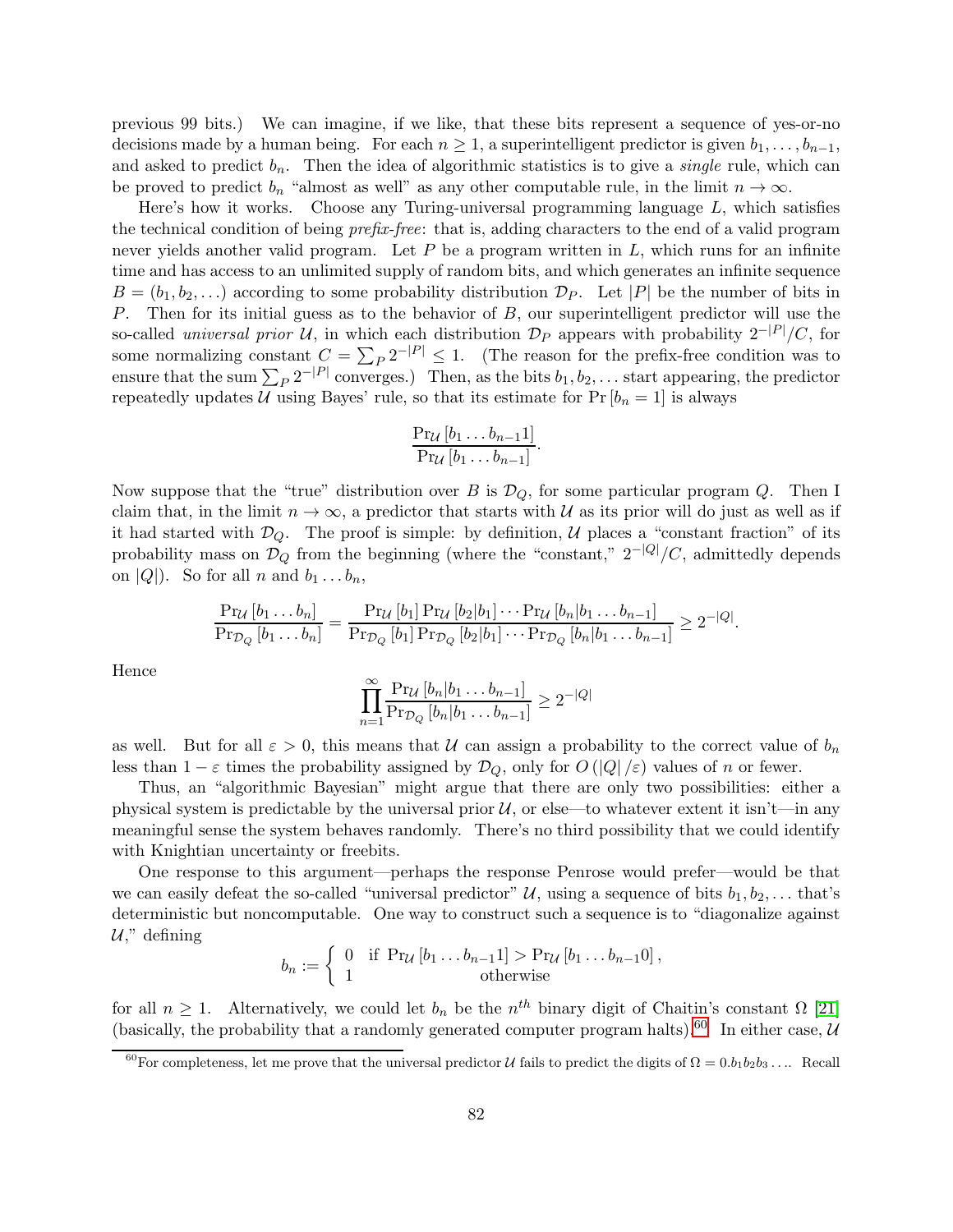will falsely judge the  $b_n$ 's to be random even in the limit  $n \to \infty$ . Note that an even more powerful predictor  $\mathcal{U}'$ , equipped with a suitable oracle, could predict either of these sequences perfectly. But then we could construct new sequences  $b'_1, b'_2, \ldots$  that were unpredictable even by  $\mathcal{U}'$ , and so on.

The response above is closely related to a notion called *sophistication* from algorithmic infor-mation theory (see [\[6,](#page-70-0) [38,](#page-72-0) [54\]](#page-73-0)). Given a binary string x, recall that the Kolmogorov complexity  $K(x)$  is the length of the shortest program, in some Turing-universal programming language, whose output (given a blank input) is x. To illustrate, the Kolmogorov complexity of the first n bits of  $\pi \approx 11.00100100...$  is small  $(\log_2 n + O(\log \log n))$ , since one only has to provide n (which takes  $\log_2 n$  bits), together with a program for computing  $\pi$  to a given accuracy (which takes some small, fixed number of bits, independent of n). By contrast, if x is an n-bit string chosen uniformly at random, then  $K(x) \approx n$  with overwhelming probability, simply by a counting argument. Now, based on those two examples, it's tempting to conjecture that "every string is either highly-patterned or random": that is, either

- (i)  $K(x)$  is small, or else
- (ii)  $K(x)$  is large, but only because of "boring, random, patternless entropy" in x.

Yet the above conjecture, when suitably formalized, turns out to be false. Given a set of strings  $S \subseteq \{0,1\}^n$ , let  $K(S)$  be the length of the shortest program that lists the elements of S. Then given an *n*-bit string x and a small parameter c, one can define the *c*-sophistication of x, or  $\text{Soph}_c(x)$ , to be the minimum of  $K(S)$ , over all sets  $S \subseteq \{0,1\}^n$  such that  $x \in S$  and

$$
K(S) + \log_2 |S| \le K(x) + c.
$$

Intuitively, the sophistication of x is telling us, in a near-minimal program for x, how many bits of the program need to be "interesting code" rather than "algorithmically random data." Certainly  $Soph<sub>c</sub>(x)$  is well-defined and at most  $K(x)$ , since we can always just take S to be the singleton set  $\{x\}$ . Because of this, highly-patterned strings are unsophisticated. On the other hand, random strings are *also* unsophisticated, since for them, we can take S to be the entire set  $\{0,1\}^n$ . Nevertheless, it's possible to prove [\[6,](#page-70-0) [38\]](#page-72-0) that there exist highly sophisticated strings: indeed, strings x such that  $Soph_c(x) \geq n - O(\log n)$ . These strings could thus be said to inhabit a third category between "patterned" and "random." Not surprisingly, the construction of sophisticated strings makes essential use of uncomputable processes.

However, for reasons explained in Section [6,](#page-55-0) I'm exceedingly reluctant to postulate uncomputable powers in the laws of physics (such as an ability to generate the digits of  $\Omega$ ). Instead, I would say that, if there's scope for freedom, then it lies in the fact that even when a sequence

$$
\Pr_{\mathcal{U}}\left[b_1 \ldots b_n\right] = \prod_{i=1}^n \Pr_{\mathcal{U}}\left[b_i | b_1 \ldots b_{i-1}\right] = O\left(\frac{n}{2^n}\right),
$$

and  $\mathcal U$  hardly does better than chance.

that  $\Omega$  is algorithmically random, in the sense that for all n, the shortest program to generate  $b_1 \ldots b_n$  has length  $n - O(1)$ . Now, suppose by contradiction that  $Pr_{U}[b_1...b_n] \ge L/2^n$ , where  $L \gg n$ . Let  $A_n$  be a program that dovetails over all programs Q, in order to generate better and better lower bounds on  $\Pr_{\mathcal{U}}[x]$  for all n-bit strings x (converging to the correct probabilities in the infinite limit). Then we can specify  $b_1 \ldots b_n$  by saying: "when  $A_n$  is run,  $b_1 \ldots b_n$  is the  $j^{th}$  string  $x \in \{0,1\}^n$  such that  $A_n$ 's lower bound on  $\Pr_{\mathcal{U}}[x]$  exceeds  $L/2^n$ ." Since there are at most  $2^{n}/L$  such strings x, this description requires at most  $n - \log_2 L + \log_2 n + O(1)$  bits. Furthermore, it clearly gives us a procedure to generate  $b_1 \ldots b_n$ . But if  $L \gg n$ , then this contradicts the fact that  $b_1 \ldots b_n$  has description length  $n - O(1)$ . Therefore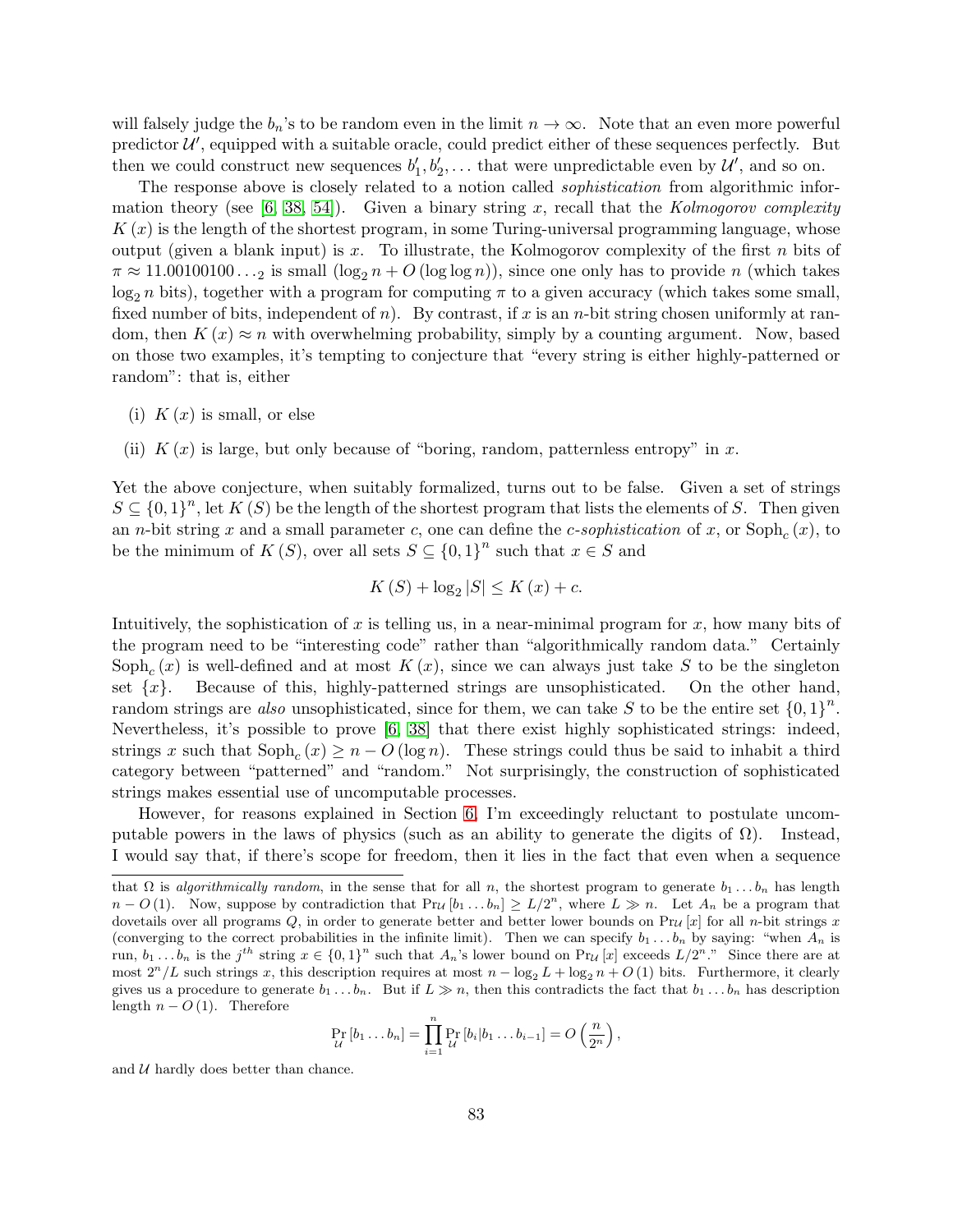of bits  $b_1, b_2, \ldots$  is computable, the universal predictor is only guaranteed to work in the limit  $n \to \infty$ . Intuitively, once the predictor has figured out the program Q generating the  $b_n$ 's, it can then predict future  $b_n$ 's as well as such prediction is possible. However, the number of serious mistakes that the predictor makes before converging on the correct Q could in general be as large as Q's bit-length. Worse yet, there's no finite time after which the predictor can know that it's converged on the correct Q. Rather, in principle the predictor can always be surprised by a bit  $b_n$ that diverges from the predictions of whatever hypothesis Q it favored in the past, whereupon it needs to find a new hypothesis  $Q'$ , and so on.

Some readers might object that, in the real world, it's reasonable to assume an upper bound on the number of bits needed to describe a given physical process (for example, a human brain). In that case, the predictor would indeed have an absolute upper bound on  $|Q|$ , and hence on the number of times it would need to revise its hypothesis substantially.

I agree that such bounds on  $|Q|$  almost certainly exist—indeed, they must exist, if we accept the holographic principle from quantum gravity (see Section [5.4\)](#page-50-0). For me, the issue is simply that the relevant bounds seem too large to be of any practical interest. Suppose, for example, that we believed  $10^{14}$  bits—or roughly one bit per synapse—sufficed to encode everything of interest about a particular human brain. While that strikes me as an underestimate, it still works out to roughly 40, 000 bits per second, assuming an 80-year lifespan. In other words, it seems that a person of normal longevity would have more than enough bits to keep the universal predictor  $\mathcal U$  on its toes!

The above estimate leads to amusing thought: if one lived forever, then perhaps one's "store of freedom" would eventually get depleted, much like an n-bit computer program can surprise  $U$  at most  $O(n)$  times. (Arguably, this depletion happens to some extent over our actual lifetimes, as we age and become increasingly predictable and set in our ways.) From this perspective, freedom could be considered merely a "finite-n effect"—but this would be one case where the value of  $n$ matters!

## 14 Appendix: Knightian Quantum States

In Section [3.2,](#page-32-0) I introduced the somewhat whimsically-named freestate: a representation of knowledge that combines probabilistic, quantum-mechanical, and Knightian uncertainty, thereby generalizing density matrices, which combine probabilistic and quantum uncertainty. (The "freebits" referred to throughout the essay are then just 2-level freestates.) While there might be other ways to formalize the concept of freestates, in this appendix I'll give a particular formalization that I prefer.

A good starting point is to combine probabilistic and Knightian uncertainty, leaving aside quantum mechanics. For simplicity, consider a bit  $b \in \{0, 1\}$ . In the probabilistic case, we can specify our knowledge of b with a single real number,  $p = Pr [b = 1] \in [0, 1]$ . In the Knightian case, however, we might have a set of *possible* probabilities: for example,

$$
p \in \{0.1\} \cup [0.2, 0.3] \cup (0, 4.0.5).
$$
 (\*)

This seems rather complicated! Fortunately, we can make several simplifications. Firstly, since we don't care about infinite precision, we might as well take all the probability intervals to be closed. More importantly, I believe we should assume *convexity*: that is, if  $p < q$  are both possible probabilities for some event E, then so is every intermediate probability  $r \in [p,q]$ . My argument is simply that Knightian uncertainty includes probabilistic uncertainty as a special case: if, for